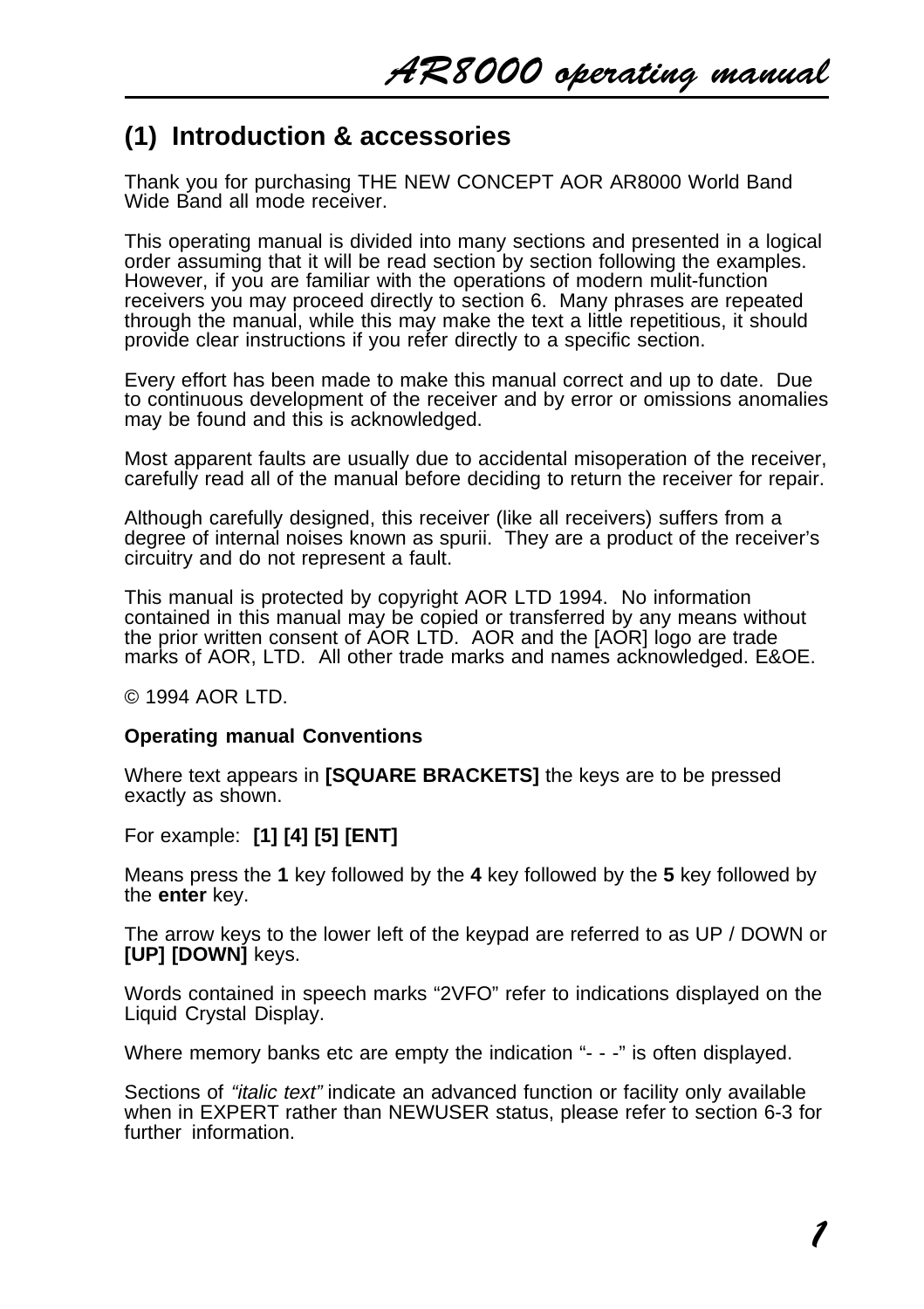# **1-1 Accessories supplied**

4 x AA internal high capacity rechargeable NiCad batteries Mains charger DC power lead with cigar lighter plug 16cm semi-flexible wide band Belt clip with two screws Hand strap Operating manual

# **(2) Table of contents**

| 1                       |          | Introduction and accessories<br>1               |
|-------------------------|----------|-------------------------------------------------|
|                         | $1 - 1$  | 1                                               |
| $\boldsymbol{2}$        |          | $\overline{\mathbf{2}}$                         |
| 3                       |          | 5                                               |
| $\overline{\mathbf{A}}$ |          | 8<br><b>Precautions</b>                         |
|                         | $4 - 1$  | 8<br>Location                                   |
|                         | $4 - 2$  | 9                                               |
|                         | $4 - 3$  | 9<br>Power requirements                         |
|                         | $4 - 4$  | 10                                              |
|                         | $4 - 5$  | Aerial (antenna) connection summary<br>10       |
| 5                       |          | 12                                              |
|                         |          | 12<br><b>TOP PANEL</b>                          |
|                         | $5 - 1$  | 12                                              |
|                         | $5 - 2$  | 13                                              |
|                         | $5 - 3$  | 13<br>[DIAL] - tuning control / selector        |
|                         | $5 - 4$  | 13                                              |
|                         | $5 - 5$  | 14                                              |
|                         |          | 15<br><b>FRONT PANEL</b>                        |
|                         | $5-6$    | Liquid Crystal Display LCD<br>14                |
|                         | $5 - 7$  | 14                                              |
|                         | $5 - 8$  | 24                                              |
|                         |          | 25                                              |
|                         | $5 - 9$  | 26                                              |
|                         | $5 - 10$ | 26                                              |
|                         | $5 - 11$ | 26                                              |
|                         | $5 - 12$ | 26                                              |
|                         |          | 27<br><b>RIGHT HAND SIDE</b>                    |
|                         | $5 - 13$ | DC 12V - charging and DC input socket<br>27     |
|                         |          | 29<br><b>REAR CABINET</b>                       |
|                         | $5 - 14$ | 28                                              |
|                         | $5 - 15$ | 28                                              |
| 6                       |          | Basic manual operation of the receiver<br>30    |
|                         | $6 - 1$  | 30                                              |
|                         | $6 - 2$  | 30                                              |
|                         | $6 - 3$  | Configuration NEWUSER/EXPERT status<br>31       |
|                         | $6 - 4$  | 33<br>Entering frequencies (using keypad) & A=B |
|                         | $6 - 5$  | 35<br>Correcting frequency readout during input |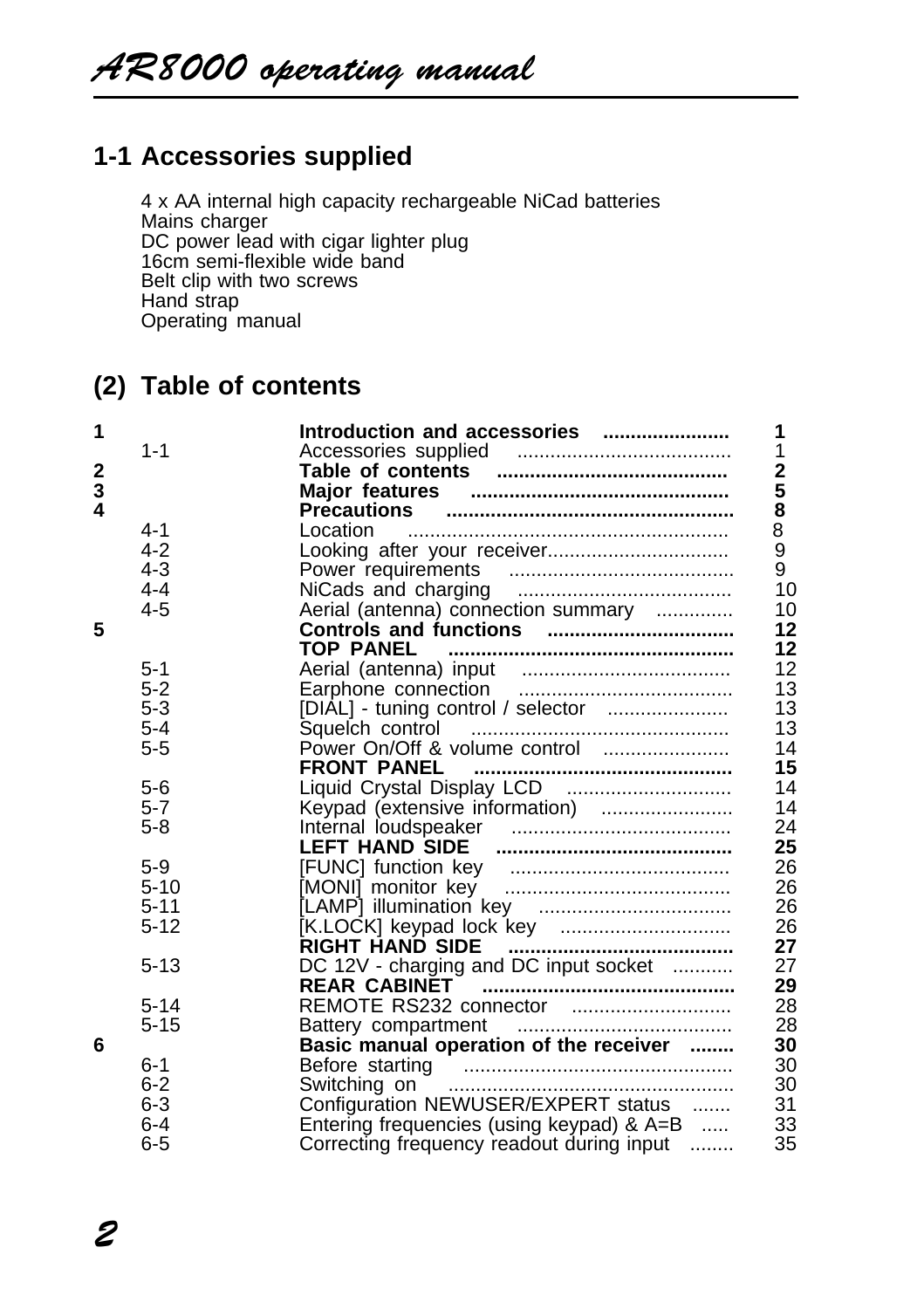# AR8000 operating manual

|    | 6-6<br>6-7 | Correcting incorrect frequencies after input  35<br>Changing a frequency using the UP/DOWN keys  36 |  |
|----|------------|-----------------------------------------------------------------------------------------------------|--|
|    | 6-8        |                                                                                                     |  |
|    | 6-9        |                                                                                                     |  |
|    | 6-10       |                                                                                                     |  |
|    | 6-11       |                                                                                                     |  |
|    | $6 - 12$   | Attenuator                                                                                          |  |
|    | $6 - 13$   |                                                                                                     |  |
| 7  |            |                                                                                                     |  |
|    | $7 - 1$    | Storing receive data into memory  45                                                                |  |
|    | $7-2$      | Memory recall                                                                                       |  |
|    | $7 - 3$    |                                                                                                     |  |
| 8  |            | Editing, copying & moving memories  47                                                              |  |
|    | $8 - 1$    |                                                                                                     |  |
|    | 8-2        | SET EDIT-CH, copying, moving & editing  48                                                          |  |
|    | 8-3        |                                                                                                     |  |
|    | 8-4        | Memory copy alternative method  50                                                                  |  |
|    | 8-5        |                                                                                                     |  |
|    | 8-6        |                                                                                                     |  |
|    | $8 - 7$    |                                                                                                     |  |
|    | 8-8        | Deleting memory channels & banks  56                                                                |  |
|    | 8-9        |                                                                                                     |  |
|    | $8 - 10$   |                                                                                                     |  |
| 9  |            |                                                                                                     |  |
|    | 9-1        |                                                                                                     |  |
|    | $9 - 2$    |                                                                                                     |  |
|    | $9 - 3$    | Disabling password protection  58                                                                   |  |
|    | $9 - 4$    |                                                                                                     |  |
| 10 | $10-1$     | SCANNING                                                                                            |  |
|    | $10 - 2$   |                                                                                                     |  |
|    | 10-3       |                                                                                                     |  |
|    | $10 - 4$   |                                                                                                     |  |
|    | $10-5$     | Scanning a single memory bank  62                                                                   |  |
|    | $10-6$     | Memory bank linking                                                                                 |  |
|    | $10 - 7$   |                                                                                                     |  |
|    | $10 - 8$   |                                                                                                     |  |
|    | 10-9       |                                                                                                     |  |
|    | 10-10      |                                                                                                     |  |
|    | $10 - 11$  | Memory PASS using memory recall  64                                                                 |  |
|    | $10 - 12$  |                                                                                                     |  |
| 11 |            | SELECT SCAN                                                                                         |  |
|    | $11 - 1$   |                                                                                                     |  |
|    | 11-2       | Select scan while in memory recall  70                                                              |  |
|    | $11 - 3$   |                                                                                                     |  |
|    | $11 - 4$   | Select scan "new" channels using the menu  72                                                       |  |
|    | 11-5       |                                                                                                     |  |
|    | $11 - 6$   |                                                                                                     |  |
|    | $11 - 7$   |                                                                                                     |  |
| 12 |            |                                                                                                     |  |
|    | $12 - 1$   |                                                                                                     |  |
|    | 12-2       | Changing priority channel parameters  75                                                            |  |
|    |            |                                                                                                     |  |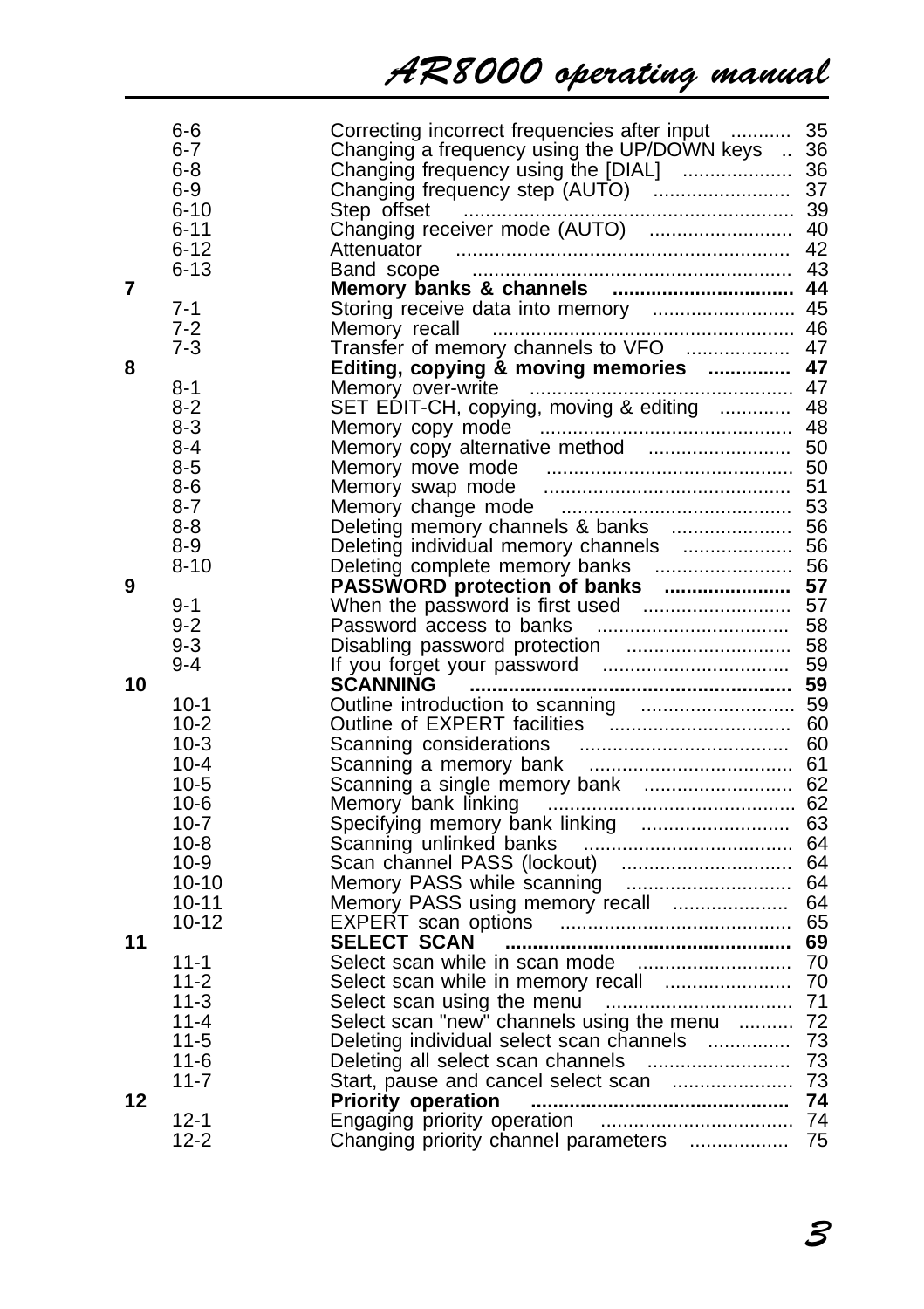| 13 |           | <b>SEARCH</b>                                   | 76 |
|----|-----------|-------------------------------------------------|----|
|    | $13 - 1$  | Manual search                                   | 77 |
|    | $13 - 2$  |                                                 | 80 |
|    | $13 - 3$  | Program search - saving active frequencies      | 81 |
|    | $13 - 4$  |                                                 | 82 |
|    | $13 - 5$  | Search facilities                               | 85 |
|    | $13-6$    | Search, outline of EXPERT facilities            | 85 |
|    | $13 - 7$  | Linking search banks                            | 85 |
|    | $13 - 8$  |                                                 | 87 |
|    | $13-9$    |                                                 | 87 |
|    | $13 - 10$ | Deleting program search banks                   | 90 |
| 14 |           | Frequency PASS (lockout)                        | 91 |
|    | $14 - 1$  | Frequency pass during program search            | 91 |
|    | $14 - 2$  |                                                 | 92 |
|    | $14-3$    |                                                 | 92 |
|    | $14 - 4$  |                                                 | 93 |
|    | $14-5$    | Manually entering a pass frequency              | 93 |
|    | $14-6$    | Entering pass frequencies during manual search  | 93 |
|    | $14 - 7$  | Deleting all pass frequencies from a bank       | 94 |
| 15 |           | Auto store                                      | 95 |
|    | $15 - 1$  |                                                 | 95 |
|    | $15 - 2$  |                                                 | 97 |
| 16 |           |                                                 | 97 |
|    | $16 - 1$  | Changing power save parameters                  | 97 |
| 17 |           |                                                 | 99 |
|    | $17-1$    | Lock detect                                     | 99 |
|    | $17-2$    | Squelch detect                                  | 99 |
|    | $17-3$    | Audio wait                                      | 99 |
|    | $17 - 4$  |                                                 |    |
|    | $17-5$    | Level wait                                      |    |
| 18 |           |                                                 |    |
|    | $18-1$    |                                                 |    |
|    | $18-2$    |                                                 |    |
| 19 |           | Clone (copy) data between two AR8000  102       |    |
|    | $19-1$    |                                                 |    |
|    | $19-2$    |                                                 |    |
| 20 |           |                                                 |    |
|    | $20-1$    |                                                 |    |
|    | $20 - 2$  | Other possible apparent operating problems  104 |    |
|    | $20-3$    | Other LCD indications & error messages  105     |    |
| 21 |           |                                                 |    |
| 22 |           | Aerials (antennas) & earth systems  107         |    |
| 23 |           | Propagation - short wave bands  112             |    |
| 24 |           |                                                 |    |
|    |           |                                                 |    |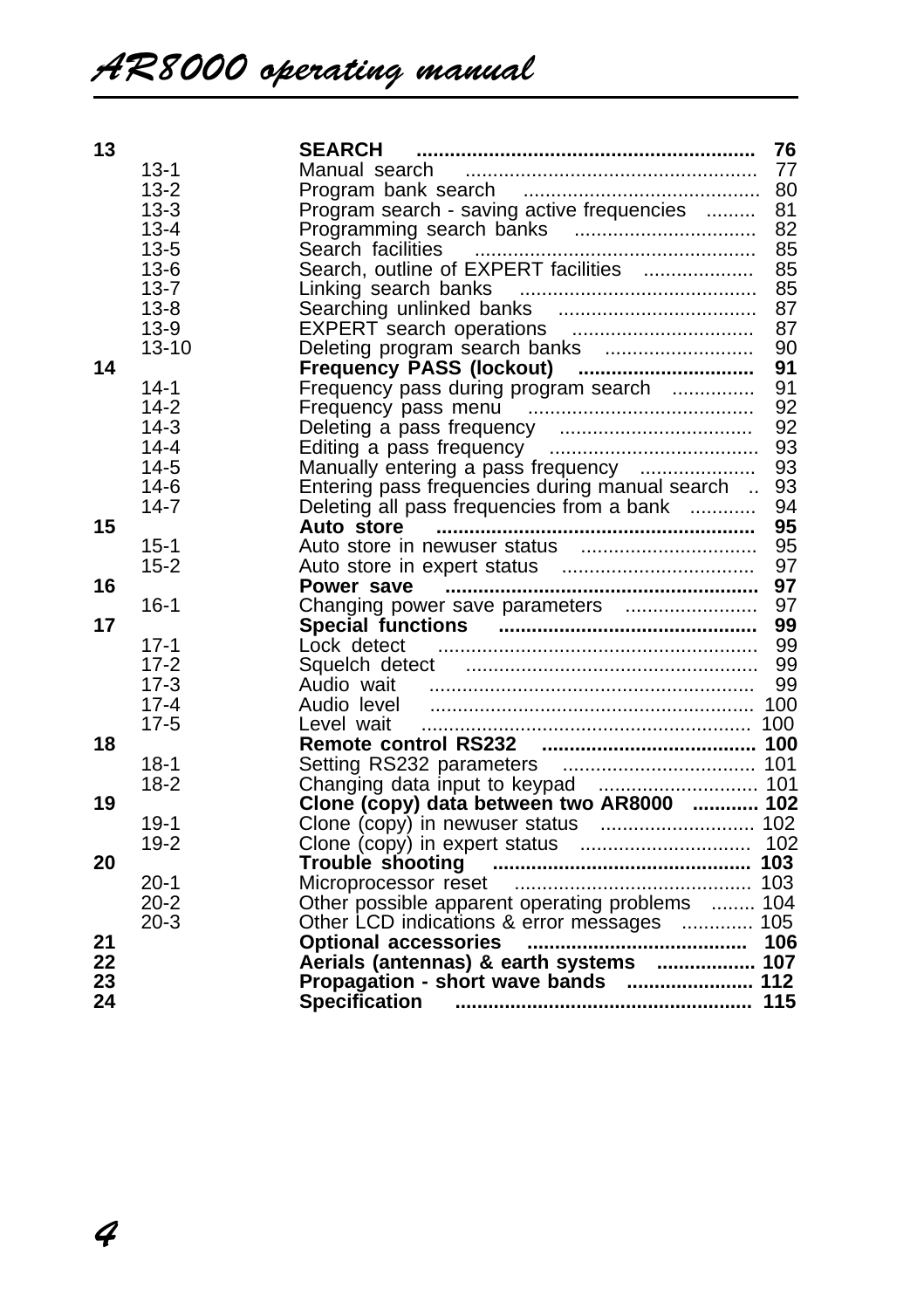# **(3) Major features**

# **General**

At first glance the AR8000 in it's static form may look no different to any modern hand-held wide range receiver, but the similarity ends there... just as soon as the receiver is switched on!! Initially you are greeted with the opening welcome message on the AR8000 multi-function liquid crystal display "WELCOME TO THE WORLD OF AR8000 RECEIVER", in a similar way to a sign on message displayed by your personal computer. This new experience immediately demonstrates that the AR8000 is no ordinary radio but THE NEW CONCEPT in radio design.

Internal construction is of a high quality modular surface mount design with the only wires being those connecting to the internal loudspeaker. This ensures the highest performance and reliability.

### **Frequency coverage and modes**

The AR8000 is a highly sensitive hand-held receiver boasting the widest frequency coverage of 500kHz to 1900MHz without gaps in the range (actual acceptable frequency input from 100kHz). Step size is programmable in multiples of 50Hz for smooth tuning. The all-mode reception provides AM, USB, LSB, CW, NFM and WFM.

Step offset is a useful facility for correctly tuning through bands with unusual offsets and channel spacing.

As you might expect from a radio receiver of this calibre, an independent 4.0 kHz SSB filter is fitted as standard and the USB/LSB/CW modes use true carrier re-insertion with non-offset frequency readout.

### **Auto-Mode tuning**

Comprehensive band plan information specific to the target market area has been programmed into the AR8000 receiver. This inclusion will greatly simplify frequency entry and search programming. The receiver will "automatically" select the appropriate mode and channels step. Of course, should you wish then both the mode and channel step may be manually changed when required.

### **Custom ferrite bar aerial**

A custom manufactured ferrite bar aerial has been neatly installed into the AR8000 cabinet to provide a suitable aerial for medium wave reception.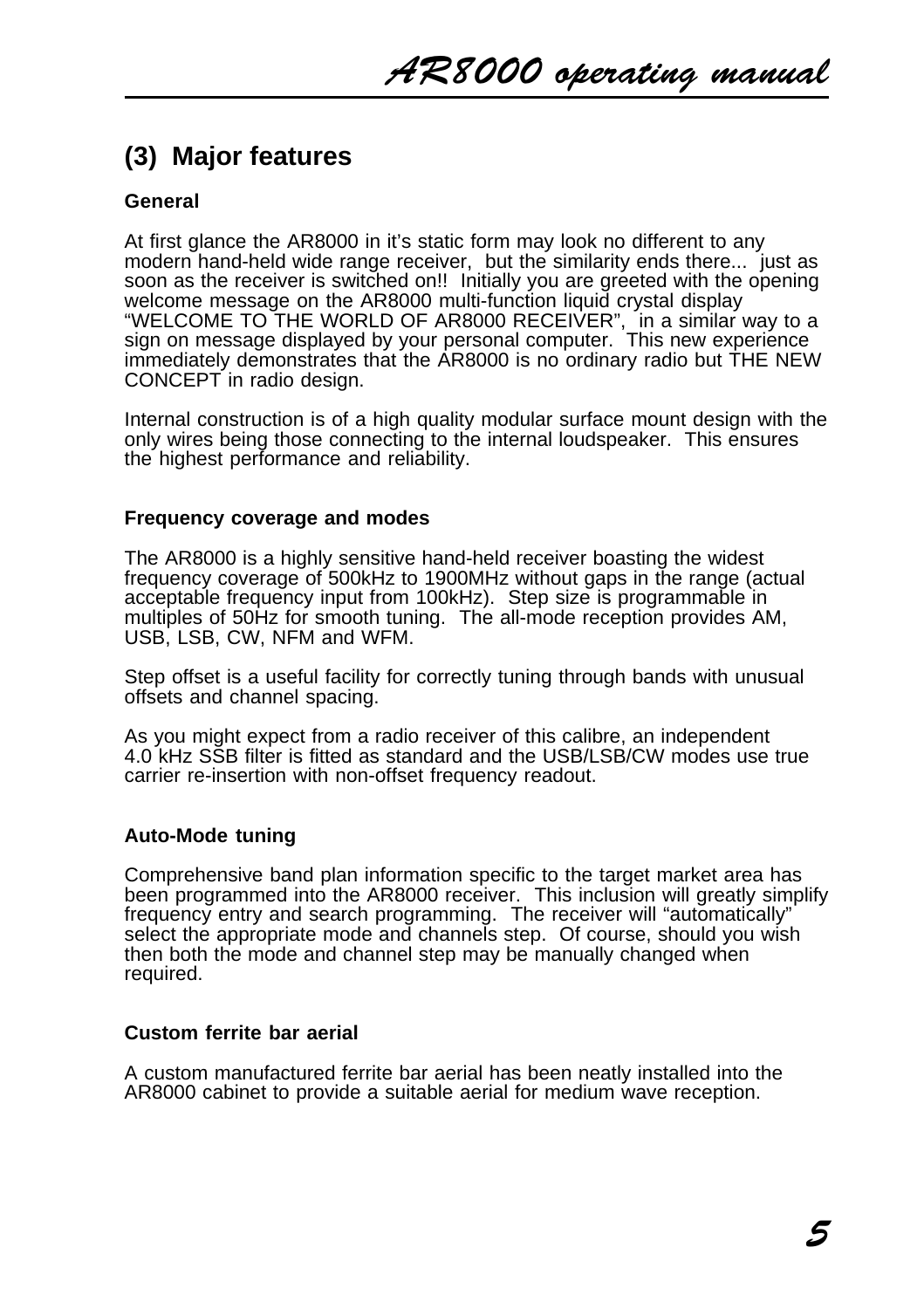# **2VFO**

Twin VFO frequencies (A & B) may be displayed on the LCD simultaneously, one providing a stand-by frequency available for quick transfer (similar to commercial aviation built-in radio transceivers). The two VFO systems operate independently of each other and store frequency, mode, channel step, step offset and attenuator status.

# **Alphanumeric Display**

Each memory channel and search bank can be given a specific title using alphanumeric comments up to seven characters in length. The addition of comments which may be entered via the keypad/rotary encoder or through the computer port greatly eases the identification of radio channels or stations.

The dot matrix display provides additional information such as frequency readout, S-meter and band scope. When entering data into the receiver (such as

frequency), the AR8000 display provides helpful text prompts to ease operation.

# **Band Scope**

In VFO mode the AR8000 can check adjacent channels for activity (five channels each side of the centre frequency). The information is displayed by means of vertical bars (like a graph) on the LCD and is updated every five seconds or when the DIAL is turned.

# **Wide variety of search & scan facilities**

Great flexibility is offered by the microprocessor. Search & scan may be selected using various parameters such as:

**Select scan** - where memory channels are "tagged" for scan, this is useful when scanning is required for only a few memory channels.

**Delay search / scan** - where the receiver will resume scanning when the channel clears after a predetermined time (default 2 seconds, programmable range 0.1 to 9.9 seconds, HOLD or OFF).

**Audio search / scan** - the receiver checks the channel for valid modulation (voice) appropriate to the selected mode, default is OFF.





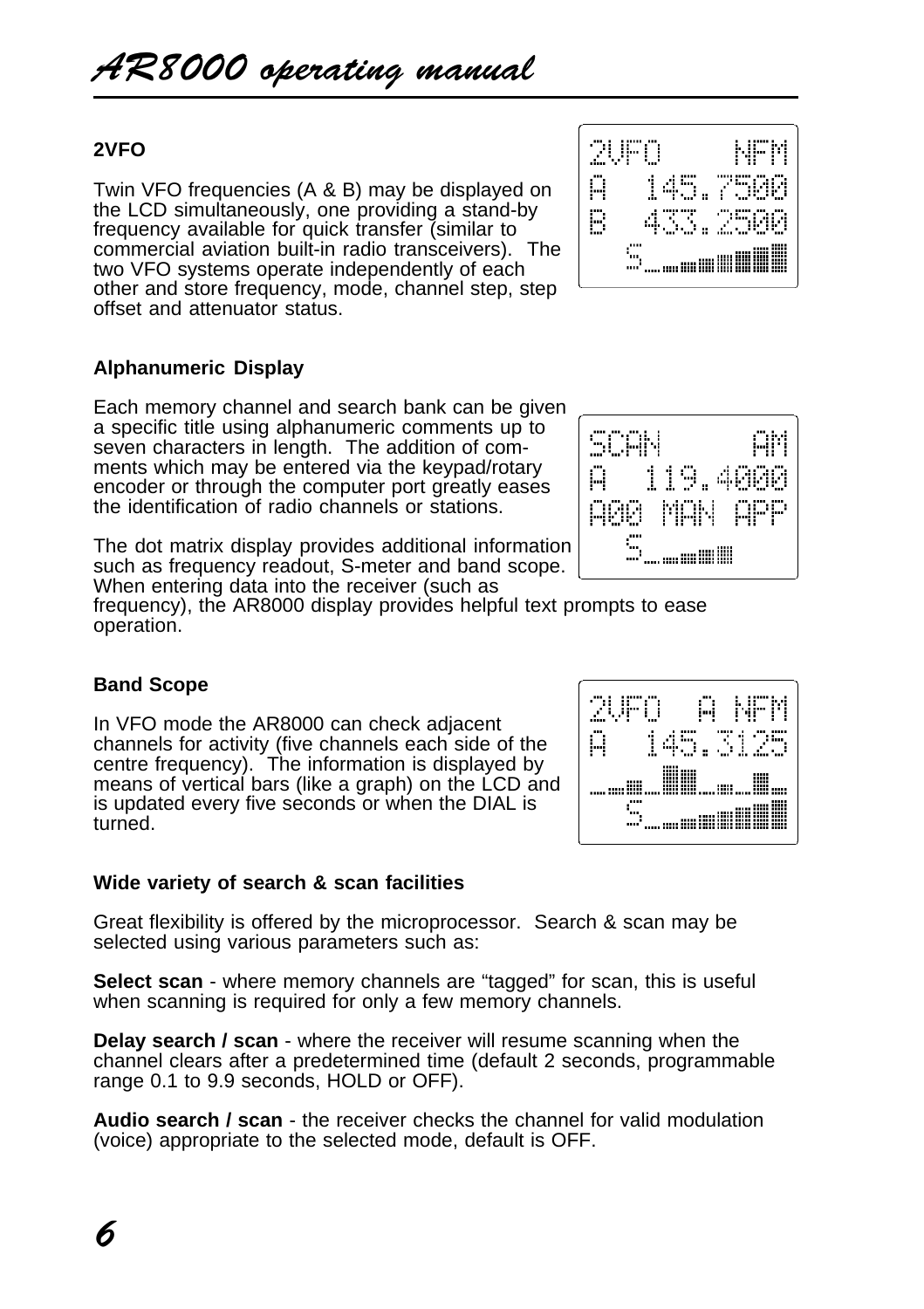**Free search** - the receiver will pause on a busy channel for a predetermined length of time and will resume searching after the time has expired or when the channel clears which ever is first. The programmable range is 1 to 99 seconds and default is OFF. Free search is ignored when the "delay hold" facility has been selected.

**S-LEVEL search / scan** - the receiver will stop on a busy channel only when the signal is above the predetermined signal level. The programmable range is 1 to 7 bars on the S-meter and default is OFF.

**Auto store** - automatically writes new active channels from search into memory bank "J". The facility may be programmed ON/OFF, the default is ON and may be selected through the configuration menu.

### **Memories and search banks**

A total of 1000 memory channels are provided which are divided into 20 banks, each having 50 channels. The AR8000 will search and scan at a very respectable (and fast) maximum speed of approximately 30 increments per second.

In addition there are 20 programmable search banks, 10 of these banks are preprogrammed during manufacturer for convenience but all may be reprogrammed.

"Special" frequencies may be entered into memory banks where they may only be recalled by entering a user definable PASSWORD... this should stop preying eyes.

The data contents of memory and search banks are held in an EEPROM so that no backup battery or capacitor is required for memory retention.

### **Edit mode**

The stored data may be quickly and easily changed or deleted in edit mode.

### **Priority**

Initially any of the 1000 memory channels may be selected as the priority channel. However, once programmed the selected data will not be lost even if the data in the memory channel is changed... this makes the priority channel almost like an additional memory channel location.

### **NEWUSER and EXPERT status**

Two levels of operation may be selected to help ease familiarisation with the extensive range of facilities available.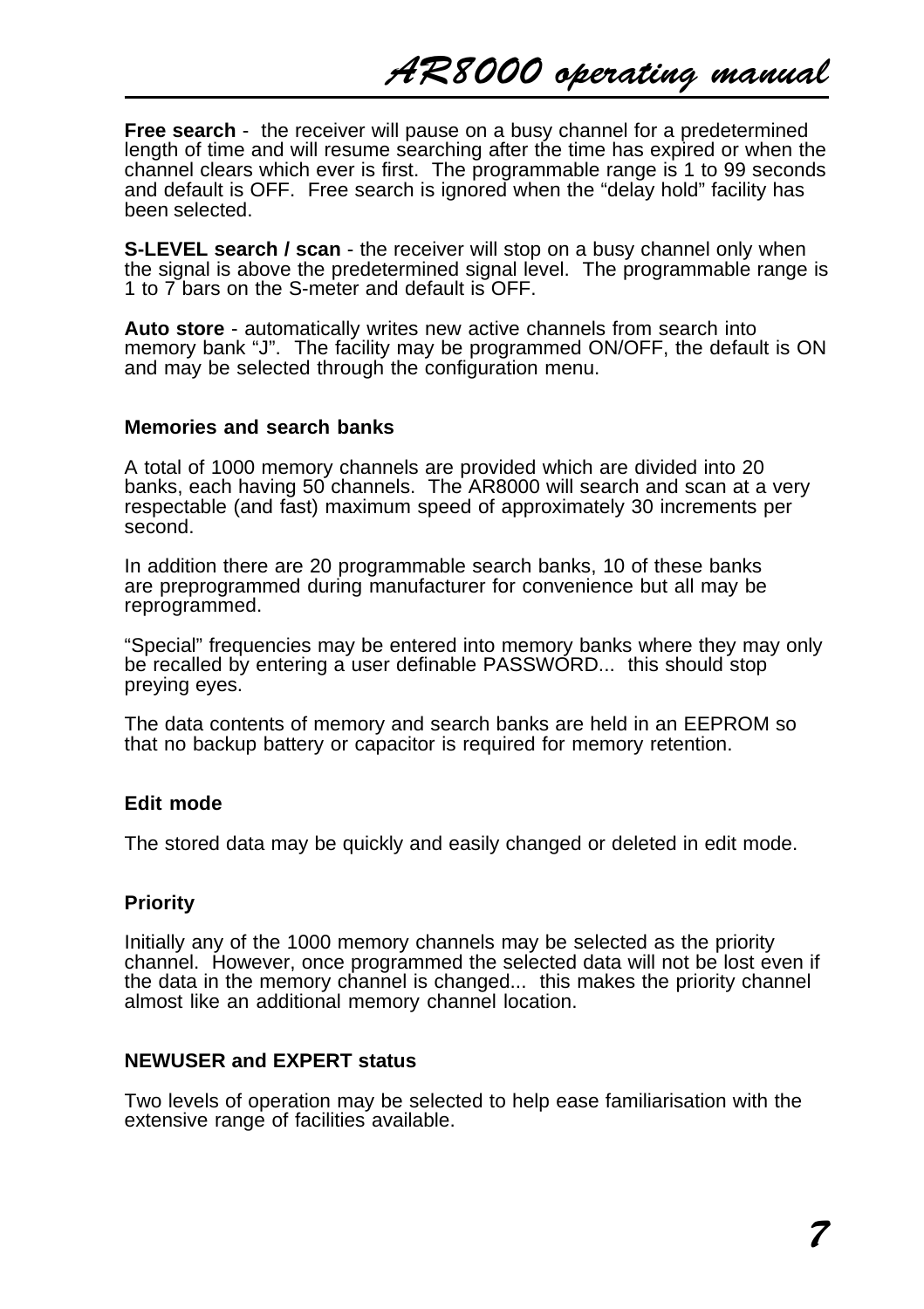## **Copy (CLONE) between two AR8000 receivers**

The stored memory and search data may be transferred from one set to another using an optional cable / interface (CU-8232).

### **Full computer control**

The computer control port may be connected via an optional cable / interface (CU-8232) to a computer for remote control of the receiver (control software will be required).

### **Many other features**

The AR8000 is truly full featured, among other facilities are keypad beep On/ Off, plus keypad lock. Illumination of the keypad and side panel may be switched and may be set to permanently On for mobile operation or use in low level lighting. Variable battery power save to enhance operational time. Programmable FUNCTION and 2nd FUNCTION key to suit your operating style. Top facing 3.5mm standard earphone / speaker socket. Tape recorder audio and switching (optional interface CR-8000 & cable required). Keypad microprocessor reset.

# **(4) Precautions**

### **4-1 Location**

Do not use or leave the receiver in direct sunlight (especially the LCD). It is best to avoid locations where excessive heat, humidity, dust and vibration are expected. Always treat the receiver with care.

Take care to avoid spillage or leakage of liquids into the receiver and AC charger. Special care should be taken to avoid liquid entering via the power jack and earphone sockets. Always remove batteries if the receiver is not going to be used for a while.

Avoid static discharge from discones or long wire aerials, earth to a central heating radiator or similar earthing point in order to discharge the wire before connection to the receiver. Always **disconnect and earth** any external aerial system if an electrical storm is expected.

Avoid connecting / disconnecting the power connection or batteries with the set switched On. Avoid a rapid switch On/Off sequence. If switched Off, leave at least two seconds before switching On again. Ensure the mains plug connections are tight and other DC connections (such as cigar lighter plugs) secure.

Avoid strong RF fields from nearby transmitters. If in doubt, disconnect the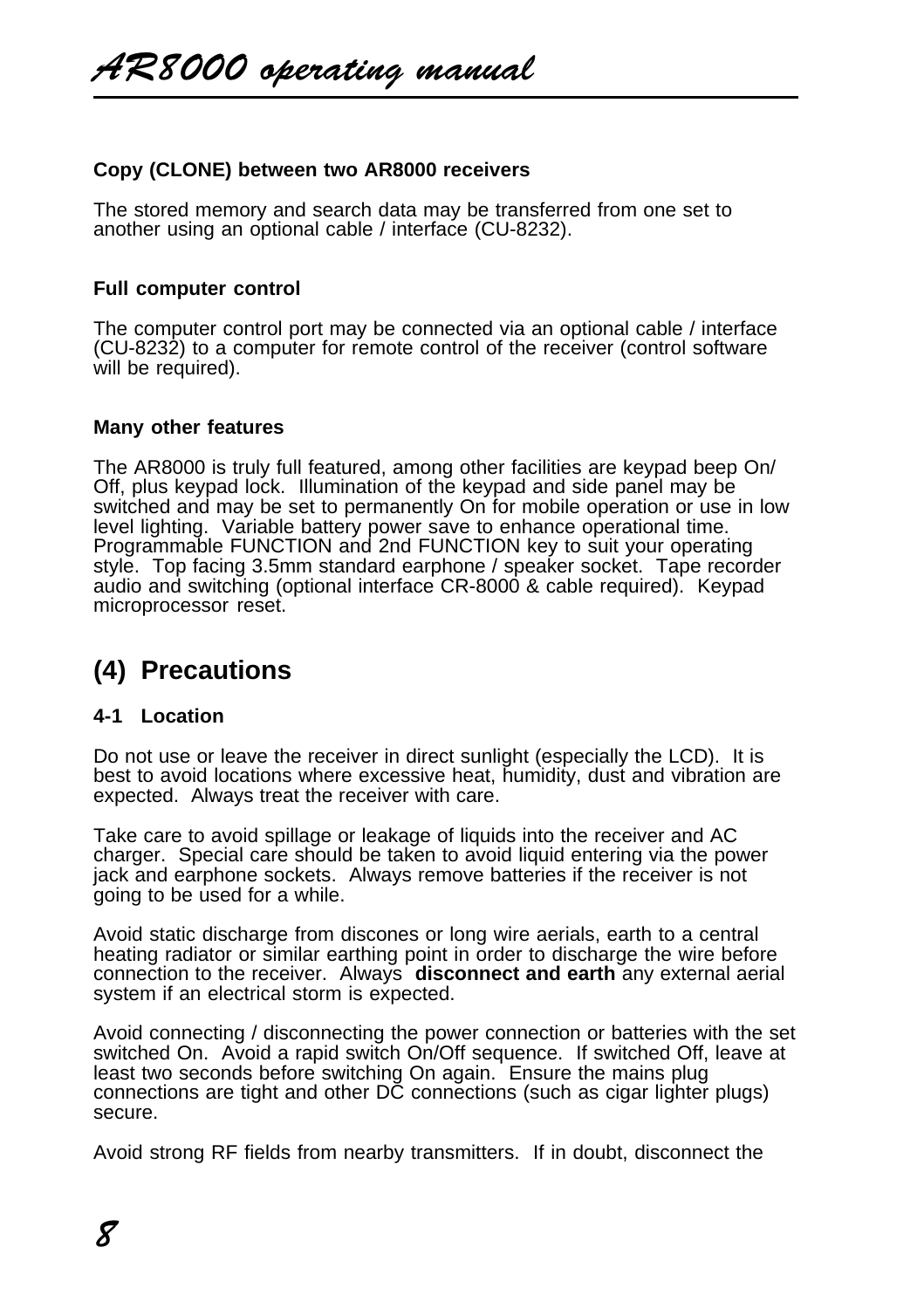AR8000 operating manual

AR8000 from the aerial and switch the set Off.

#### **4-2 Looking after your receiver**

Always keep the receiver free from dust and water. Use a soft dry cloth to gently wipe the set clean. Never use chemicals such as benzine or thinners which will damage certain parts.

### **4-3 Power requirements**

The AR8000 is designed for operation from internal NiCad batteries, internal dry batteries or an external DC supply of 11 - 16V DC at approximately 300mA minimum.

Always use the mains charger provided or a regulated DC power supply of 13.8V @ 300mA or more using the provided DC connecting lead. **NEVER CONNECT THE AR8000 DIRECTLY TO THE MAINS SUPPLY**. Always switch the receiver Off when connecting or disconnecting the receiver.

Note: The DC input socket uses a standard dual concentric 1.3mm connector. The connector is **CENTRE POSITIVE** (which is the RED terminal of most DC power supplies). The outer connector is NEGATIVE - ground.

The UK charger has two cables attached. One is terminated in the appropriate power jack plug to fit the DC input socket of the AR8000. The second has two bared wires ready for connection to a standard 3-pin mains plug. A 3 Ampere fuse should be used in the plug and the cable is colour coded as follows:

| Brown: | Live    |
|--------|---------|
| Blue:  | Neutral |

The AR8000 charger has no connection to the EARTH pin of the mains plug. However should you be using the AR8000 at home with an external aerial, a separate earth connection may be made between the outer earth connector of the BNC plug and water pipe, central heating system radiator or external earth rod. If fitting a separate external earth rod, consider the implications carefully if your mains supply uses a Protective Multiple Earth (PME) system. If in doubt consult an experienced electrician. Never earth to a gas pipe!

Always disconnect the charger from the AC mains supply when not in use.

If using dry batteries (Alkaline or Manganese), always remove the batteries when exhausted or if the AR8000 is not going to be used for a while. This will avoid leakage which could seriously damage the receiver.

Access to the battery compartment is via a removable sub-panel on the rear panel using a downward motion. Always switch the receiver Off when inserting or removing batteries. If fitting batteries always select a quality brand, 4 x AA size 1.2 or 1.5V cells are required.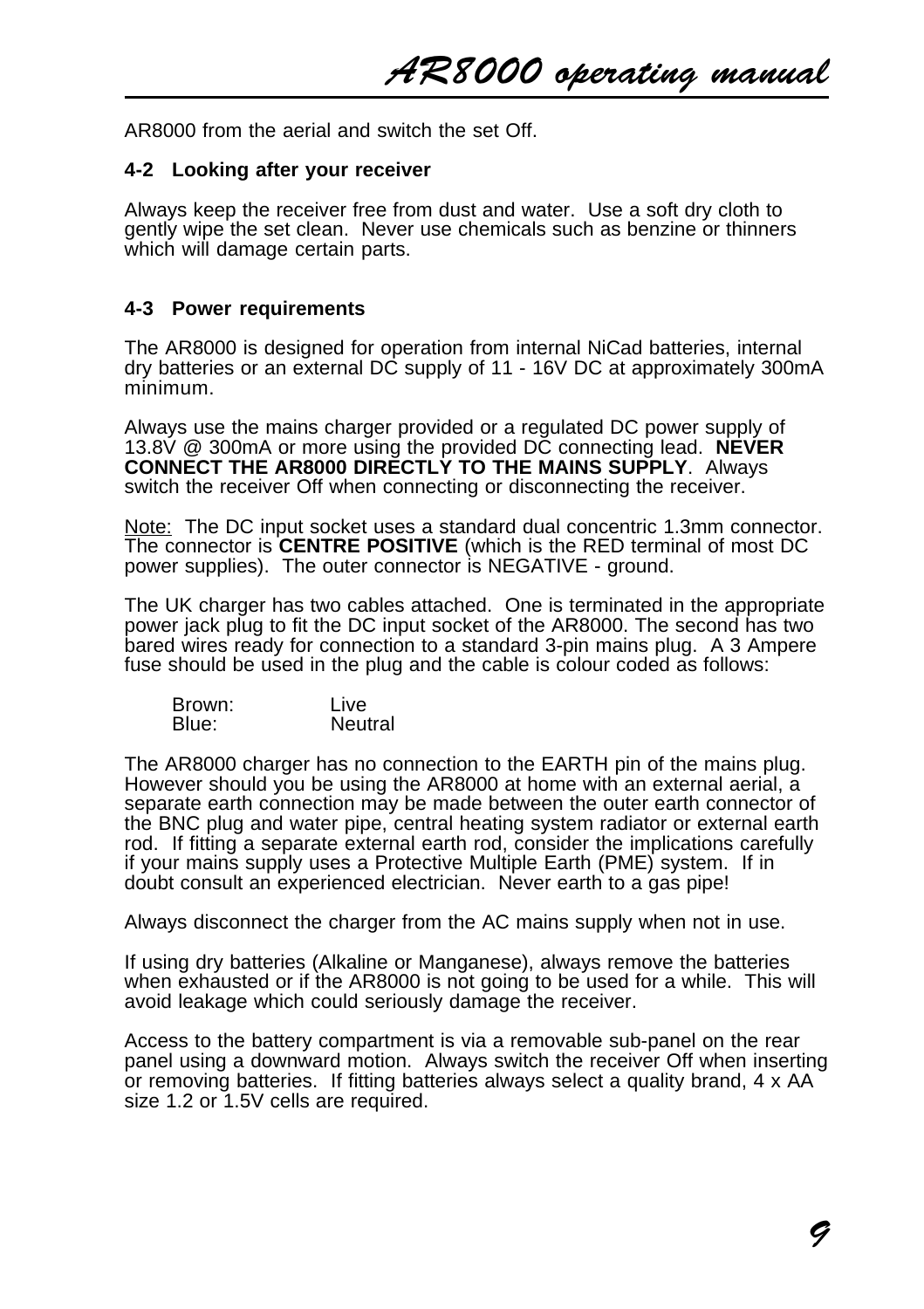# **4-4 NiCads and charging**

### **Before operating, charge the internal NiCad batteries using the supplied charger for approximately 16 hours.**

The low battery indicator "LOW BATTERY" will provide only a short period of warning of low battery power when used with NiCad batteries due to the characteristics of NiCad cells. A longer warning period will be provided when using Alkaline batteries. Background noise may still be heard from the loudspeaker even though the batteries are exhausted, usually the Liquid Crystal Display or receiver fails to operate in this condition.



The "LOW BATTERY" indication appears when the battery voltage drops to around 4.5V and the "BATT ERR" indication appears around 3.75V. Of course these levels are only approximate and values may vary from set to set.

NiCads are prone to "**memory effect**", as a result they may have to be cycled (fully charged then used until flat) 3 or 4 times before they provide a truly full period of operation. Once charged, you should never again leave the NiCads in a flat condition. Although you may charge the NiCads in order to "top up" their capacity if you have only used the set for an hour or two, the NiCads should be cycled at least once per month to ensure continued long term reliability.

### **Important!**

Do not overcharge the NiCad pack, 16 hours is sufficient from flat. In severe cases of overcharging high temperatures may be generated, this can result in damage to the NiCads and to the receiver. If this point is ignored, there is a small but potential danger of personal injury due to explosion. Never short circuit NiCad batteries, the effect is similar to overcharging but happens very quickly. Never attempt to charge dry batteries.

Should a poor connection appear in the charging or DC lead, the message "BATT ERR" may be displayed on all four lines of the LCD.

### **4-5 Aerial (antenna) connection summary**

The aerial input is via a high quality BNC 50 OHM socket. The standard supplied 16cm rubber whip should provide good result across most of the receiver's frequency coverage.

The BNC socket should also permit straight forward connection to almost any type of receive aerial setup.

### **Ferrite aerial**

An internal ferrite bar aerial provides reception on the medium wave band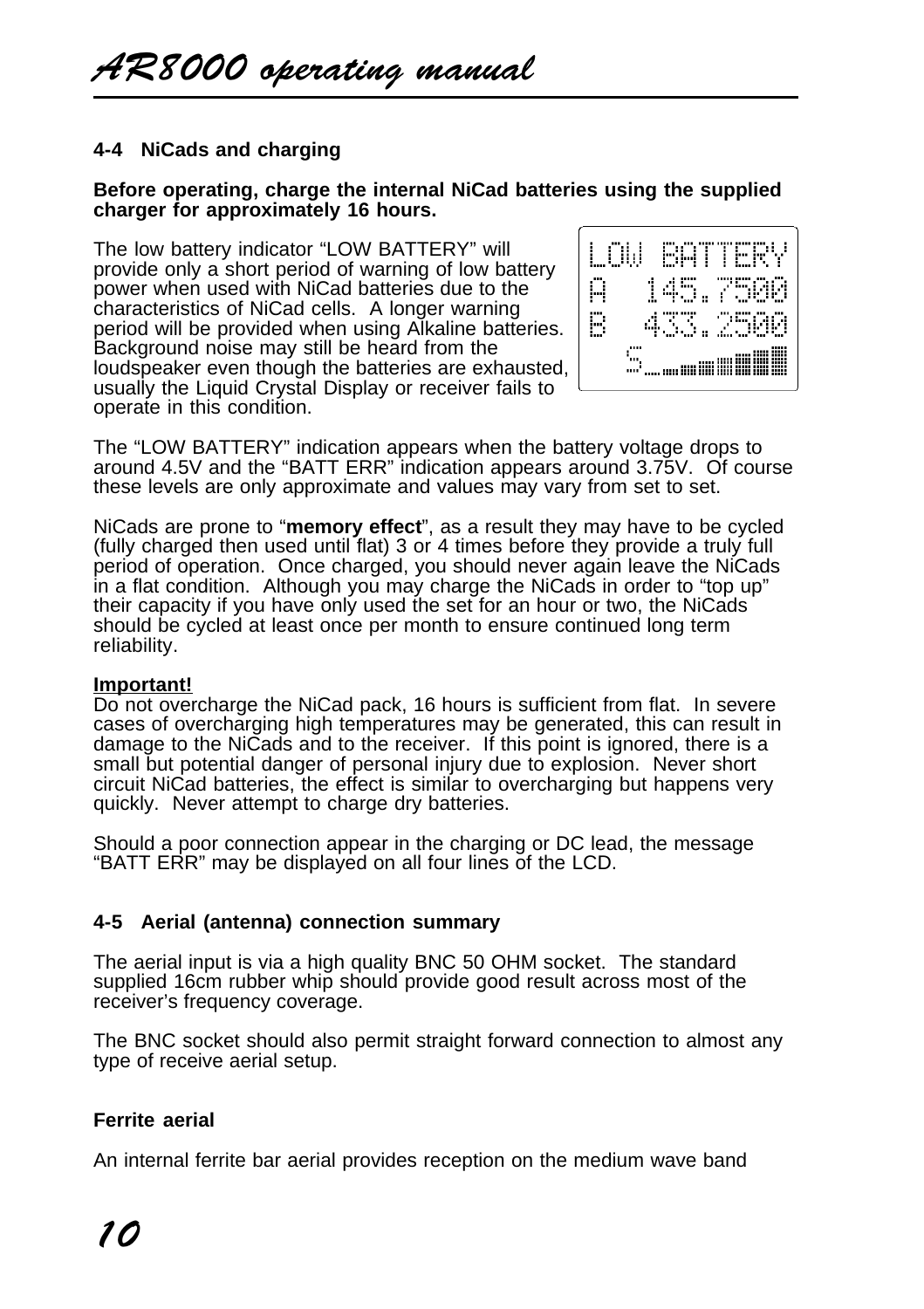(frequencies such as  $1.215 \text{ MHz} = 1215 \text{ kHz}$ ). If signal strength appears weak, try rotating the receiver as the bar aerial is directional.

#### **The internal ferrite bar aerial should provide adequate results in city and high population areas or when visiting airshows which operate a commentary service on medium wave. Better results may be achieved by using an external aerial.**

It is not possible to further increase sensitivity on medium wave firstly due to the up-conversion receive circuit employed (which is required for high quality VHF-UHF reception) and secondly due to the potential noise from the microprocessor and LCD driver which are located close to the ferrite aerial (being a compact hand-held design).

### **Aerial attenuator**

An aerial attenuator system allows selection of 0dB or 10dB. This is especially useful in reducing the potential for breakthrough when using external aerial systems and for achieving optimum audio quality for SSB and short wave operation.

Do remember, if considering the use of an external aerial, there will be a greater chance of signal overload and breakthrough. While this will not damage the receiver in average use, it may degrade the receive performance due to the effects of "signal mixing".

### **VHF - UHF discone aerials**

Ideally, separate aerials should be employed for each frequency or band of interest. Of course, except for government listening stations this is totally impractical. For this reason most people choose an externally mounted discone aerial such as the AOR DA3000 aerial. The DA3000 has a usable coverage of 25 to 2000 MHz.

### **Shortwave long wire aerials**

For the shortwave bands a different type of aerial will be required. The most common form is the random long wire, please see sections 22 & 23 on aerials and propagation for further information.

# **Aerial Tuning Units (ATU)**

An ATU can improve the selectivity of any shortwave receiver when connected to long wire aerials. This valuable extra selectivity is achieved by the ATU rejecting out of band signals enabling the receiver to "single out" one band of frequencies while rejecting potentially strong unwanted transmissions.

An ATU is usually constructed in a small box with about two or three controls on the front panel. One disadvantage however is the need to constantly retune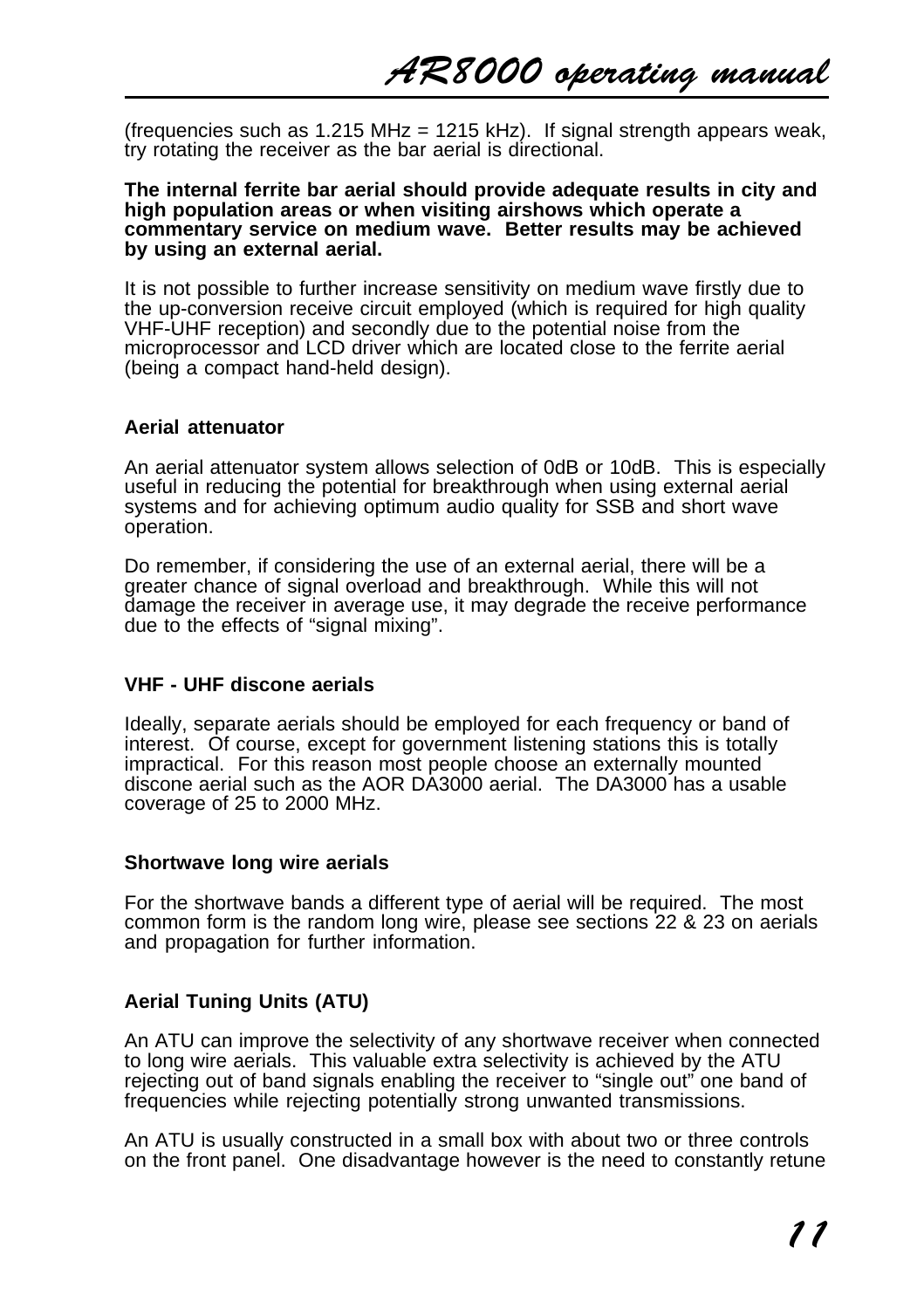the ATU when changing frequency. An ATU of this type has no active circuitry so is known as a passive device.

## **Active desktop loop aerials**

Usually designed for the shortwave bands (such as the AOR LA320). Loop aerials have the advantage of small size when compared to long wire aerials and being within easy reach of the operator it can be rotated to provide directivity. The circuitry offers a small level of gain with the advantage of selectivity similar to an ATU.

For further information please refer to sections 22 & 23 of this manual regarding aerial and earth systems.

# **(5) Controls and functions**

The AR8000 receiver is housed in an attractive grey plastic cabinet. Controls for operation are located on the top, front and left hand side of the cabinet.

# **Top Panel**

### **5-1 Aerial (antenna) input**

The aerial input is via a high quality BNC 50 OHM socket. The standard supplied 16cm rubber whip should be connected to this point and provide good result across most of the receiver's frequency coverage.

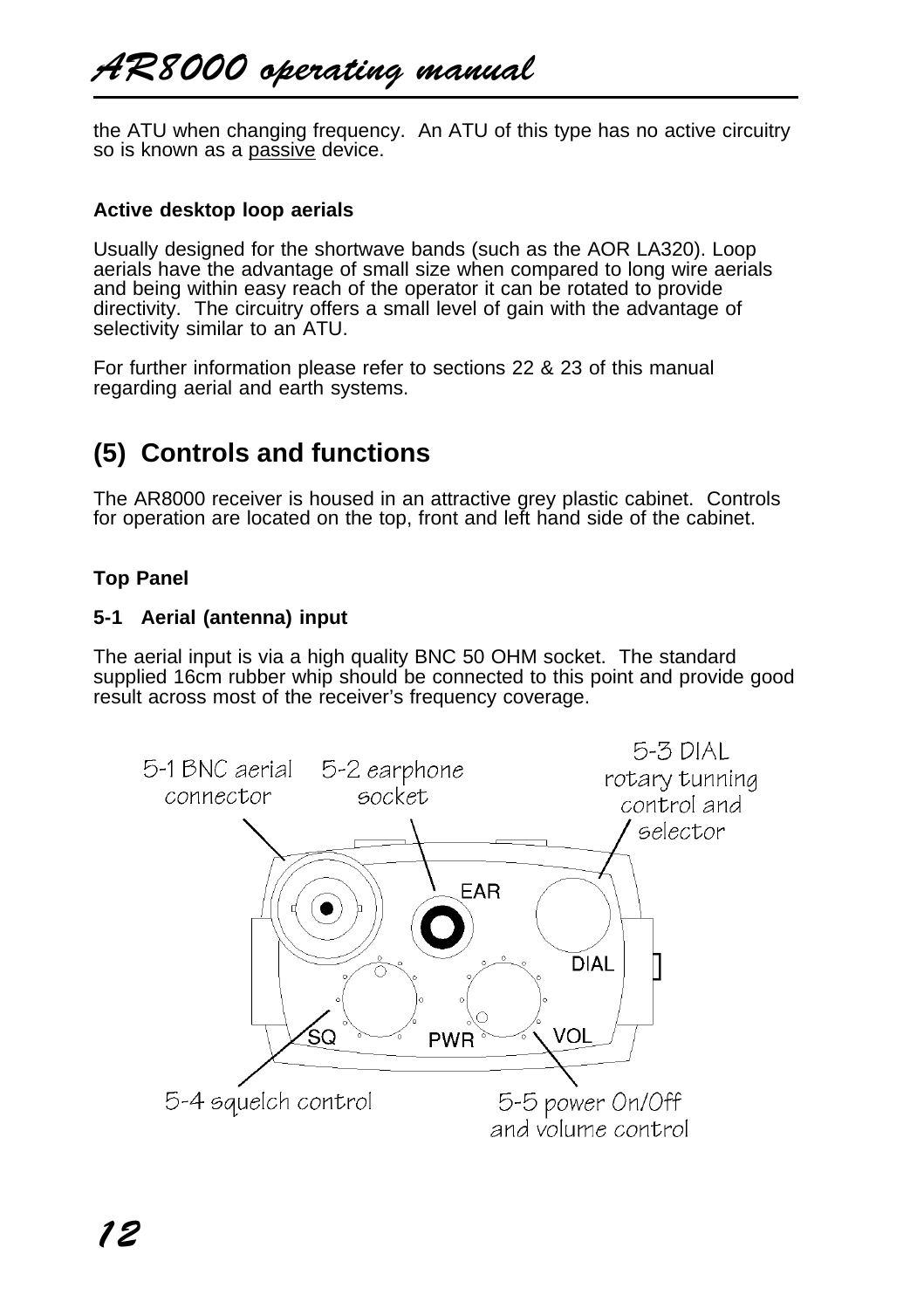# AR8000 operating manual

# **5-2 EAR - Earphone / speaker connection**

This 3.5mm mono socket permits connection to an external earphone, headset or speaker of 8 OHM impedance or greater. When this earphone socket is used, the internal speaker will be automatically disconnected.

# **5-3 DIAL - tuning control / selector**

The DIAL control is prominently located on the top of the cabinet for ease of use. This control changes the received

frequency up and down in whatever step increment is selected and operates as a "selector" when entering certain data though menus. This type of rotary control is often referred to as the "VFO".

Being a mechanical device, it is not uncommon for operations to be occasionally missed and this does not constitute a fault (unless excessive).

# **5-4 SQ - squelch control**

The squelch control is used to eliminate unwanted background noise when monitoring a normally inactive frequency and is used by the AR8000 microprocessor to determine when a channel is "active" (busy). The receiver cannot scan or search when the background noise is present.

The squelch control requires careful setting to achieve optimum operating performance. Rotate the control clockwise until the background noise just disappears (threshold), this is the most sensitive setting of the control. In practice the control is usually rotated a little further clockwise beyond the threshold point to prevent the receiver from stopping on noise or very weak and unreadable signals.

If the control is rotated too far clockwise then weaker signals will be totally lost and only local strong signals will be heard.

When the squelch control is rotated anticlockwise so that background noise is audible, the squelch is referred to as being "OPEN". In a similar manner, when the squelch control is rotated clockwise so that the background noise is muted, the squelch is referred to as being "CLOSED".

The squelch is not usually used when listening to short wave transmissions due to the relatively high short wave background noise levels nor in WFM mode. The usual setting for the control when listening to short wave or WFM is fully anticlockwise (squelch open).

Note: Even when the squelch is fully CLOSED a low level background noise may still be audible. This is because the receiver's audio amplifier circuit is permanently operational in order to provide fast search/scan rates and an efficient squelch opening characteristic. This phenomenon is common with other hand-held receivers on the market today.

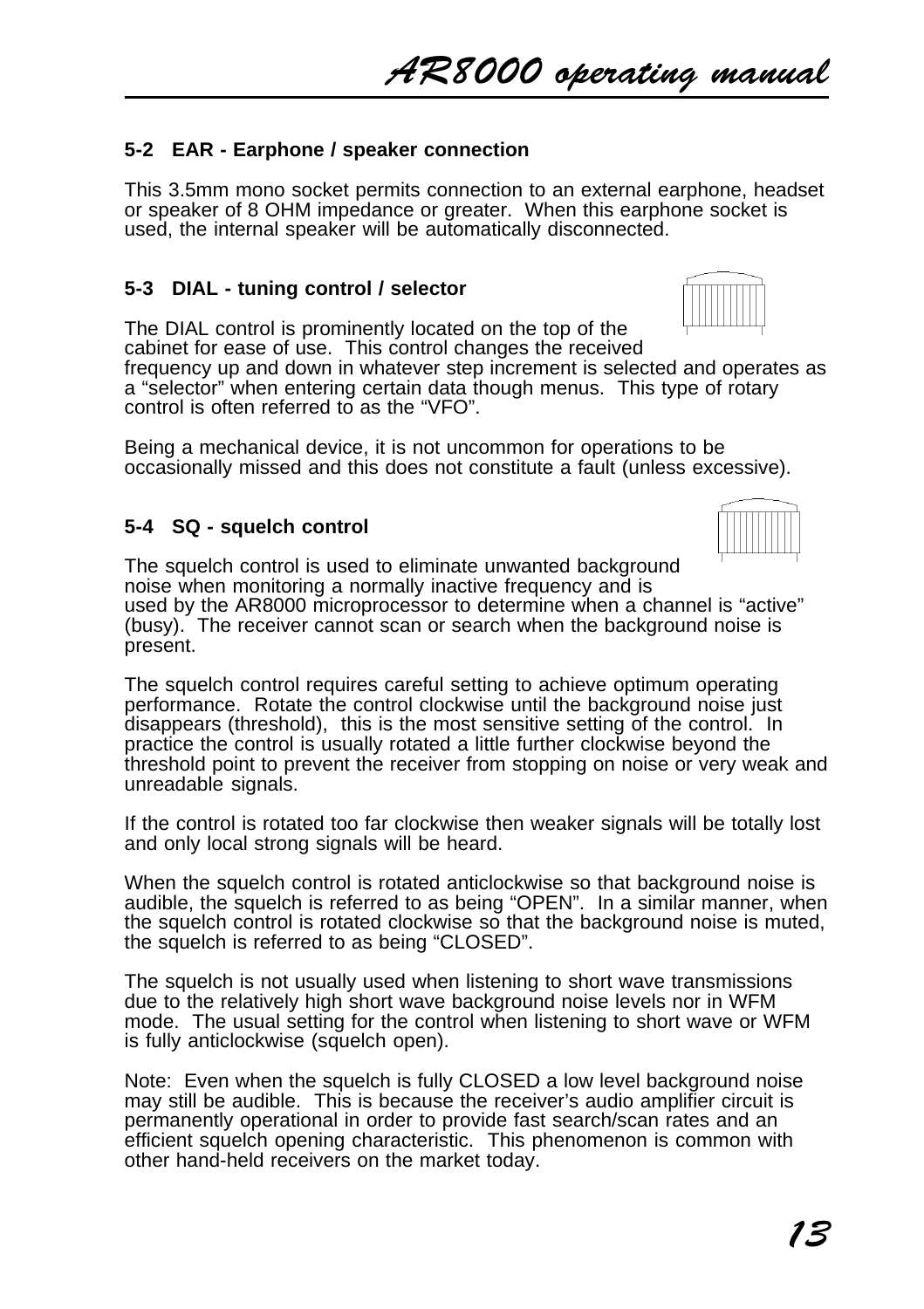# **5-5 PWR / VOL - On/Off switch and volume control**



The combined **volume control** and **power switch** is located on the top face of the cabinet. This control is used to set the required audio output from the receiver. When rotated fully clockwise the volume is at maximum, when rotated fully anticlockwise the volume is reduced to minimum. At the fully anticlockwise position the power On/Off switch is activated with a "click".

# **Front panel**

# **5-6 Liquid Crystal Display (LCD) - dot matrix**

The AR8000 uses a revolutionary high contrast new dot matrix LCD. Due to its mechanical construction the LCD is best viewed from directly in front of the receiver, a fairly wide viewing angle is maintained to the left and right hand sides but is quickly reduced from below and particularly from above the display.

The LCD has four lines of eleven character positions each of which consists of 5 x 8 pixel segments. A full test pattern may be displayed by holding the **[0]** key while switching the receiver On until the sign-on welcome message has ended. To remove the test pattern simply switch the receiver Off/On.

The dot matrix display provides a more conventional

format of number than the conventional seven segment LED/LCD format, compare the numbers 0, 4, 7 etc. Alphanumeric comments are also available in menus to ease programming and identification of memory and search banks. Graphical information may also be displayed for signal meter and band scope.

Attractive green rear illumination of the LCD (and keypad / side panel) is switchable for use in locations of low level lighting.

The LCD will provide frequency readout to hundreds of Hz (last digit on the right) although the receiver is capable of tuning in smaller steps of 50 Hz.

# **5-7 Keypad**

The front keypad comprises of twenty press keys laid in a grid four horizontal and five vertical. The keys are multi-function and are used to input frequency and other operational data in conjunction with the side panel **[FUNC]** function key and **[DIAL]**.

Attractive green rear illumination of the front keypad, side panel and LCD is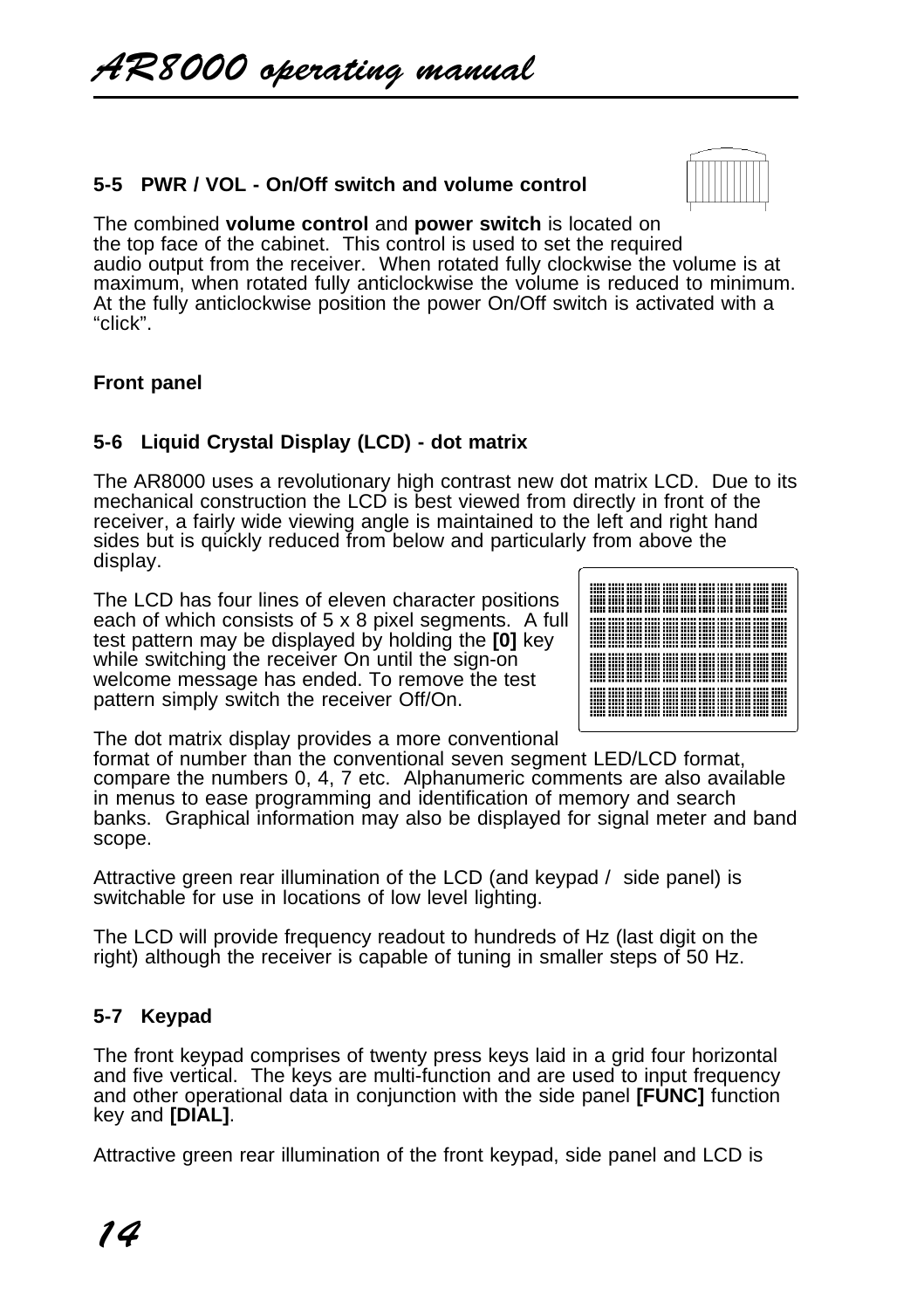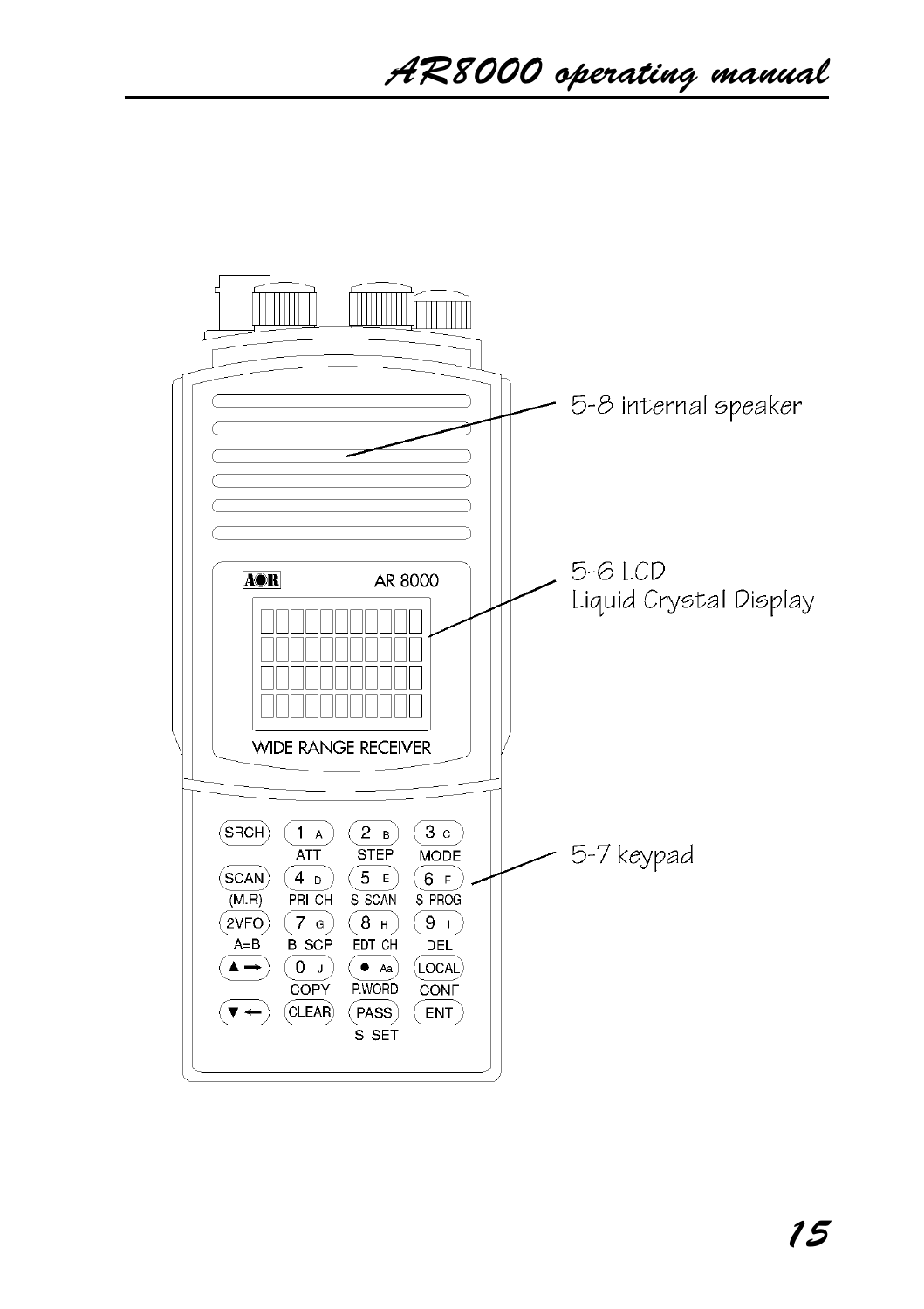switchable for use in locations of low level lighting.<br>The basic operational <u>equal</u> description of eac **The basic operation of each key is as follows:**<br>SRCH

# **[SRCH] - search key**

When first pressed initiates the search process and "SRCH" is displayed at the top left of the LCD.

When **[SRCH]** is pressed a second time **during search**, the SEARCH process is cancelled and the current search frequency is left as a single frequency readout on the LCD. This can be useful should you wish not to have 2-VFO display but wish for a single frequency display... just press [SRCH] twice while searching.

If the search process had **stopped on an "active" frequency** when **[SRCH]** was pressed for the second time, the process would be forced to continue searching passed the busy frequency.

When in SEARCH mode, the display legend "SRCH" appears on the LCD. If the sequence **[FUNC] [SRCH]** is keyed while in search mode the receiver enters the "SET SEARCH" menu where search banks may be linked and unlinked.

While in search mode and stopped on an interesting active (busy) frequency, press **[FUNC] [2VFO]** to transfer the busy frequency to the "active" (top) VFO and revert to VFO mode.

**SCAN**  $(M.R)$ 

# **[SCAN] [M.R] - scan / memory recall key**

When pressed the first time initiates memory recall, the display legend "M.RE" appears on the LCD. The numeric keypad may then be used to recall a specific memory channel or the **[DIAL]** rotated to scroll through the contents. To transfer a memory channel to VFO press the **[ENT]** key.

When **[SCAN]** is pressed a second time (this means pressing while "M.RE" is displayed), the receiver enters memory SCAN mode. When SCAN mode has been entered, the display legend "SCAN" appears on the LCD.

When **[SCAN]** is pressed while in SCAN mode ("SCAN" displayed), the SCAN process is cancelled and the current SCAN frequency is left on the LCD.

If the scan process had **stopped on an "active" channel** when **[SCAN]** was pressed for the second time, the process would be forced to continue scanning passed the busy channel.

If the sequence **[FUNC] [SCAN]** is keyed while in SCAN mode the receiver enters the "SET M-SCAN" menu where memory banks may be linked and unlinked.

While in scan mode and stopped on an interesting busy channel, press **[FUNC] [2VFO]** to transfer the busy channel to the "active" (top) VFO and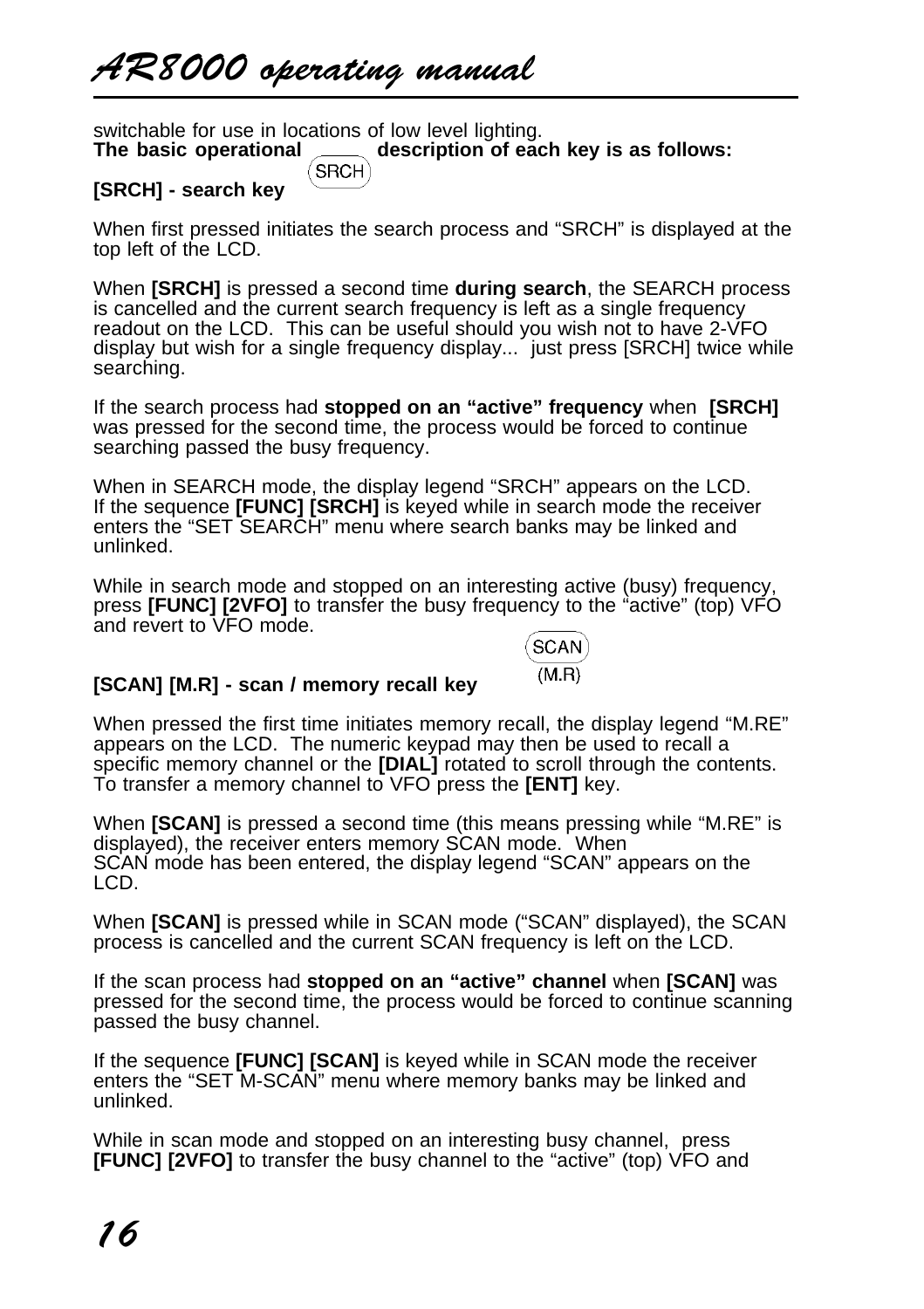#### revert to VFO mode. **[2-VFO] [A=B] - twin VFO / equalise memory / manual search key**

2VFO

The AR8000 receiver has a 2 VFO system being identified as "A" and "B" on the LCD to the left of the frequency readout. The term VFO historically means "Variable Frequency Oscillator" and today refers to a tunable data store which contains frequency, mode, channel step, step offset and attenuator information.

Both VFO frequencies are displayed in parallel format on the LCD one above the other. The "active" VFO (the one which is currently receiving) is displayed on the second line and the "stand-by" VFO on the third line below.

When the AR8000 is in a programming mode other than 2VFO such as SEARCH, SCAN or DATA ENTRY, this key places the set into 2VFO mode. The display legend "2VFO" appears at the top left hand corner of the first line of the LCD. The same line will indicate whether the active VFO has the attenuator switched On signified by the letter "A" to the right of "2VFO". The top right hand corner of the LCD indicates the current mode (AM, NFM, WFM, USB, LSB, CW) of the active VFO.

The second line of the LCD displays the ACTIVE VFO frequency.

The third line of the LCD displays the STAND-BY VFO frequency.

The fourth line of the LCD indicates whether the active VFO squelch is open using the legend "S", to the right is the signal strength presented as a vertical bar graph. The stronger the signal then the larger the graph, if there is no signal present the fourth line will be blank. **It is quite common for the first three signal meter segments to appear due to background band noise even when no signal is present.**

If the **[2VFO]** key is pressed while in 2VFO mode, the active and stand-by VFO change positions. i.e. VFO A becomes stand-by and VFO B active and visa versa whenever the **[2VFO]** key is pressed.

If the sequence **[FUNC] [2VFO]** is keyed while in 2VFO mode the receiver equalises the data in both VFOs so that their contents are identical to the active VFO (top VFO). Both VFO displays will appear identical. This is particularly useful when quickly setting up a manual search.

If the **[2VFO]** key is pressed and held for more that one second, the receiver enters MANUAL SEARCH. The frequency of VFO A and VFO B must be different or no search will take place. If the mode and channel step size are different in VFO and VFO B then the active VFO data will be used to form the parameters for search.

When MANUAL SEARCH mode is entered the display legend "MANU SRCH" appears on the third line of the display.

Should the receiver find an interesting busy channel, press **[ENT]** to save the data into a memory channel. Please refer section 14 FREQUENCY PASS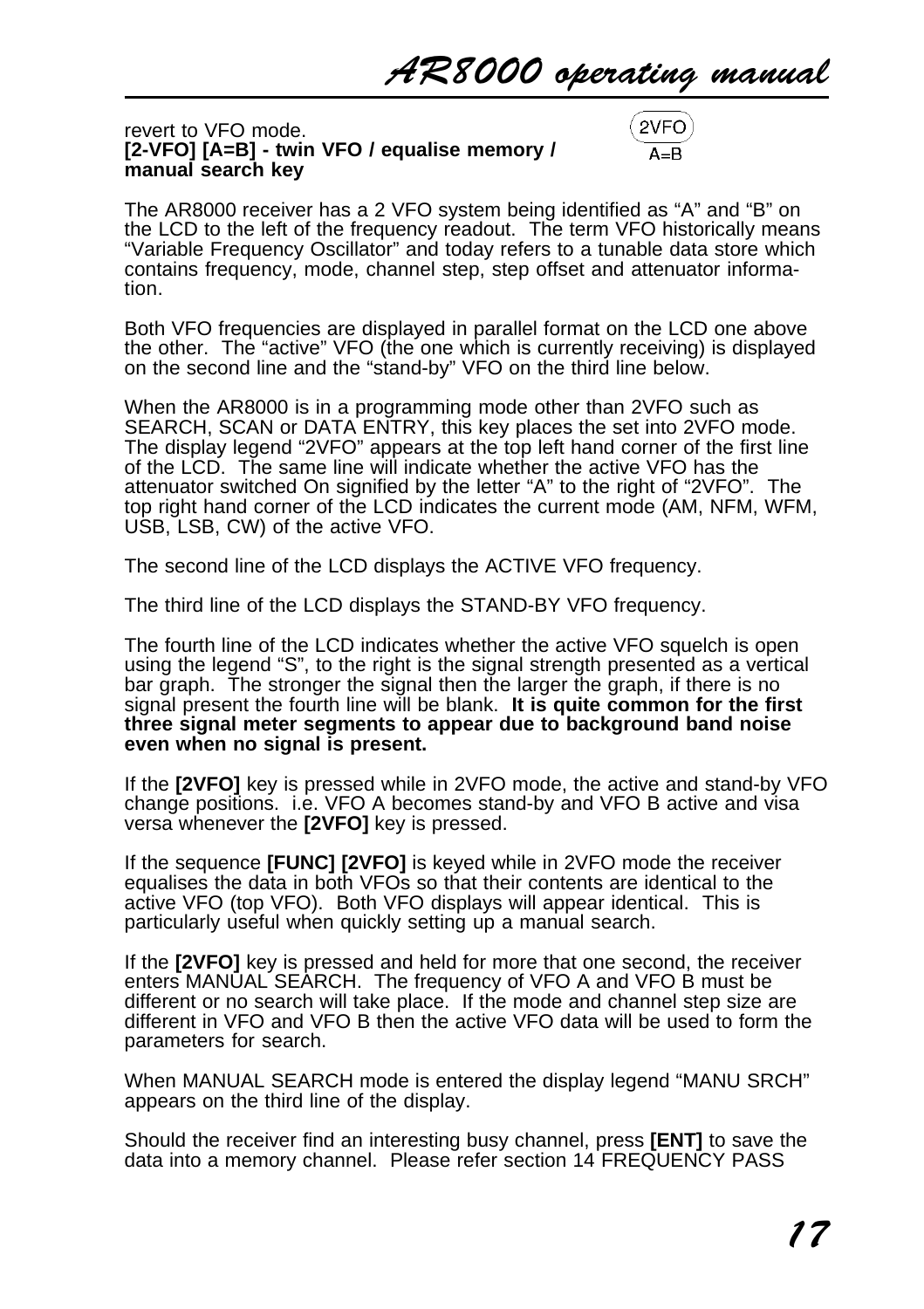should a permanently busy channel be encountered. The UP and DOWN keys may be used to force the receiver to continue searching from a busy channel and to reverse the direction of search.

While in search or scan modes and stopped on an interesting busy channel, press **[FUNC] [2VFO]** to transfer the busy channel to the "active" VFO and revert to VFO mode.

To return to 2VFO mode, press the **[2VFO]** key.

Should you prefer only a single frequency to be displayed press **[SRCH] [SRCH]** while searching or press **[SRCH] [ENT]** if stopped on a busy frequency..



# **[UP>] - UP / move key**

This key is used to force the receiver to continue search / scan from a busy channel and to reverse the direction of search / scan should the receiver be tracking downward. The key will also act as an upward tuning control just like DIAL.

The key is used to select menu options under certain circumstances.

The key may also be used to backspace delete incorrect frequency entry during the input sequence via the numeric keypad. It may also be using in conjunction with the **[FUNC]** key to edit the active VFO frequency.



# **[DOWN<] - DOWN / move key**

This key is used to force the receiver to continue search / scan from a busy channel and to reverse the direction of search / scan should the receiver be tracking upward. The key will also act as a downward tuning control just like DIAL.

The key is used to select menu options under certain circumstances.

The key may also be used in conjunction with the **[FUNC]** key to edit the active VFO frequency.



# **[1] [A] [ATT] Numeric 1 / Bank A / ATTENUATOR key**

This key acts as a numeric 1 when entering frequencies via the keypad.

In search, scan and memory modes this key is used to identify bank A/a.

If the sequence **[FUNC] [1]** is keyed, the attenuator is toggled On/Off. The ATTENUATOR is a useful feature to aid with the reduction of interference caused by the presence of strong signals.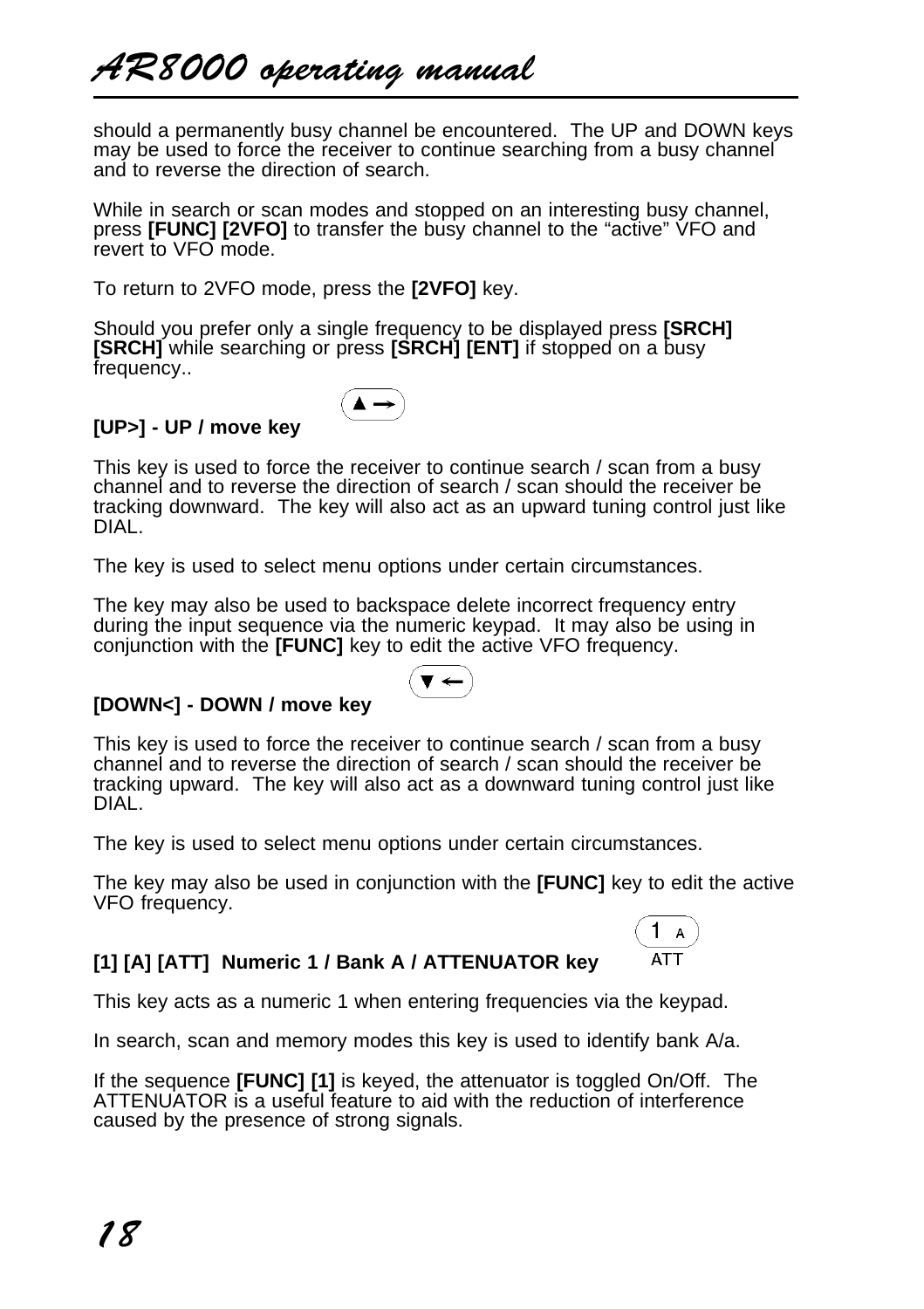# AR8000 operating manual



# **[2] [B] [STEP] Numeric 2 / Bank B / STEP key**

This key acts as a numeric 2 when entering frequencies via the keypad.

In search, scan and memory modes this key is used to identify bank B/b.

If the sequence **[FUNC] [2]** is keyed, the tuning STEP size may be selected.  $3c$ 

**MODE** 

# **[3] [C] [MODE] Numeric 3 / Bank C / MODE key**

This key acts as a numeric 3 when entering frequencies via the keypad.

In search, scan and memory modes this key is used to identify bank C/c.

If the sequence **[FUNC] [3]** is keyed, the receive MODE may be  $\begin{pmatrix} 4 & n \end{pmatrix}$  selected.

PRI CH

S SCAN

# **[4] [D] [PRI CH] Numeric 4 / Bank D / Priority operation**

This key acts as a numeric 4 when entering frequencies via the keypad.

In search, scan and memory modes this key is used to identify bank D/d.

If the sequence **[FUNC] [4]** is keyed, the receive PRIORITY channel is activated / deactivated as a toggle. The legend "P" appears on the top line of the LCD to signify that priority channel watch has been activated.

If the sequence **[FUNC] then hold [4] for more than one second** is keyed, the "SET PRI CH" set priority channel sub menu is activated. The priority channel may be chosen (which bank / number) with sampling time and accompanying text. Once a memory channel has been selected for priority, its data is held in a special priority store so that the information will remain intact even if the original memory channel data is later  $\left(\frac{1}{5}E\right)$  revised.

# **[5] [E] [S SCAN] Numeric 5 / Bank E / Select Scan key**

This key acts as a numeric 5 when entering frequencies via the keypad.

In search, scan and memory modes this key is used to identify bank E/e.

If the sequence **[FUNC] [5]** is keyed, SELECT SCAN will be activated. The legend "SEL" appears at the top left of the LCD to indicate select scan activation. Select scan only scans those specific channels which have been identified (tagged) using the **[FUNC] [PASS]** select scan procedure. This is very useful to allow the rapid selection of a mixture of memory channels irrespective of memory banks for specific scanning applications. Press **[2VFO]** to cancel SELECT SCAN and return to 2VFO mode.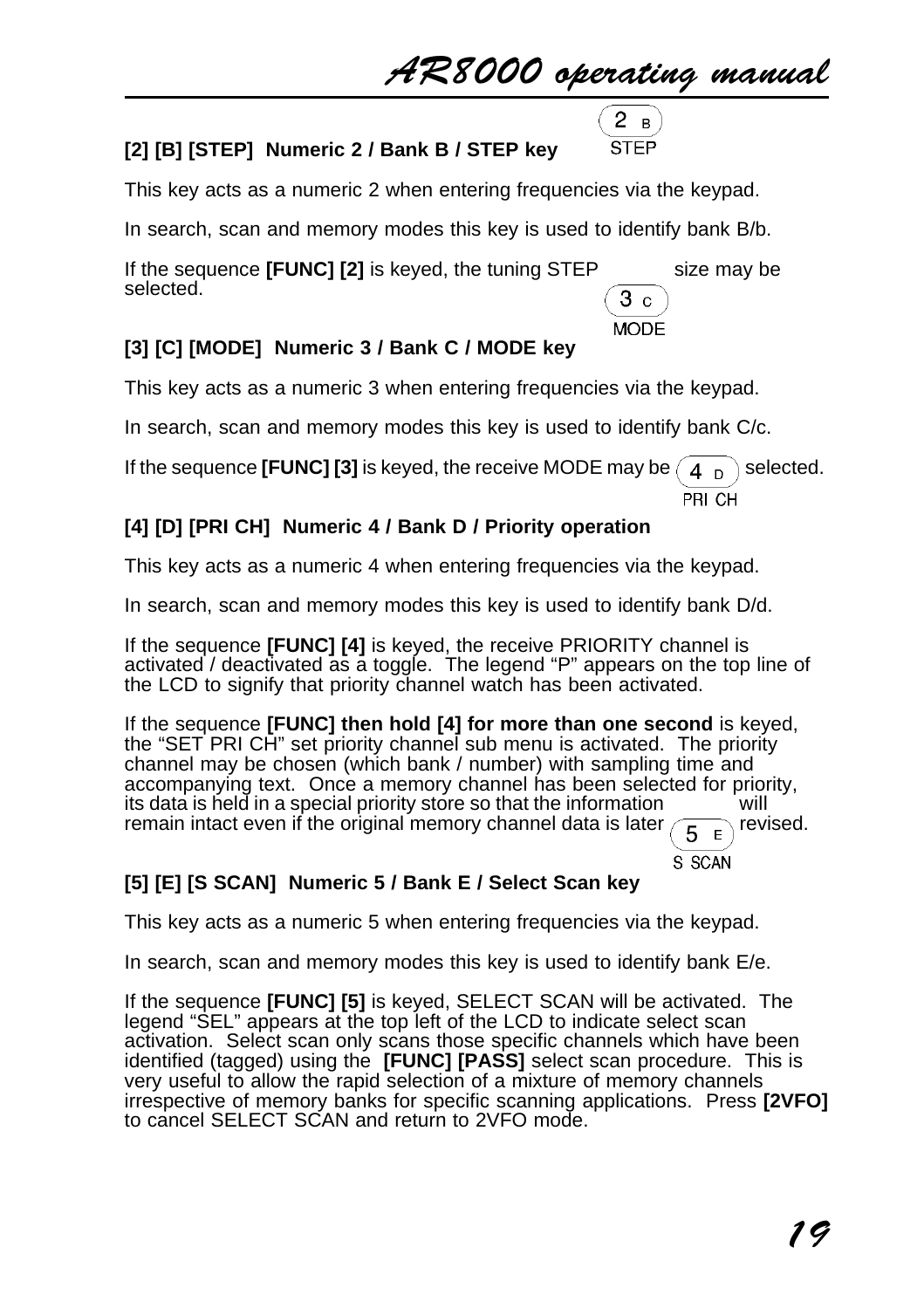# **[6] [F] [S PROG] Numeric 6 / Bank F / Search program**

This key acts as a numeric 6 when entering frequencies via the keypad.

In search, scan and memory modes this key is used to identify bank F/f.

If the sequence **[FUNC] [6]** is keyed, the SEARCH PROGRAM menu will be activated. The legend "SRCH PROG" appears on the top line of the LCD to indicate activation. The data programming or reprogramming of search banks may be input through this menu.

While in VFO and search program (menu step size input), the **[PASS]** key adds the legend "+" indicating STEP OFFSET which is a useful facility for following unusual offsets such as a 25 kHz bandplan with 12.5 kHz offset.

# **[7] [G] [B SCP] Numeric 7 / Bank G / Band scope**



6 F S PROG

This key acts as a numeric 7 when entering frequencies via the keypad.

In search, scan and memory modes this key is used to identify bank G/g.

If the sequence **[FUNC] [7]** is keyed while in single VFO frequency display or two VFO frequency display, the BAND SCOPE will be activated to check for adjacent channel occupancy. This bar graph spectrum display uses the whole eleven horizontal positions of the third line of the LCD (five channels either side of the centre frequency). The stronger the signal then the higher the bar graph. The band scope channel spacing is determined by the receive mode (NFM, USB etc).

When the **[DIAL]** is turned **or** every five seconds the display will be updated. This can be a useful feature if the "exact" frequency of a specific service is not known. **There will be a brief interruption to the receive station (centre frequency) every five seconds as the display is updated.**

To deactivate the bandscope, repeat the key sequence **[FUNC] [7]** or press the **[2VFO]**, **[SRCH]** or **[SCAN]** keys.

# **[8] [H] [EDT CH] Numeric 8 / Bank H / Edit memory channel**



This key acts as a numeric 8 when entering frequencies via the keypad.

In search, scan and memory modes this key is used to identify bank H/h.

If the sequence **[FUNC] [8]** is keyed the edit options menu and sub menus may be accessed. Initially the legend "SET EDIT-CH" is displayed on the first line of the LCD.

Edit mode enables memory data to be changed (edited) & data of two memory channels to be swapped (exchanged).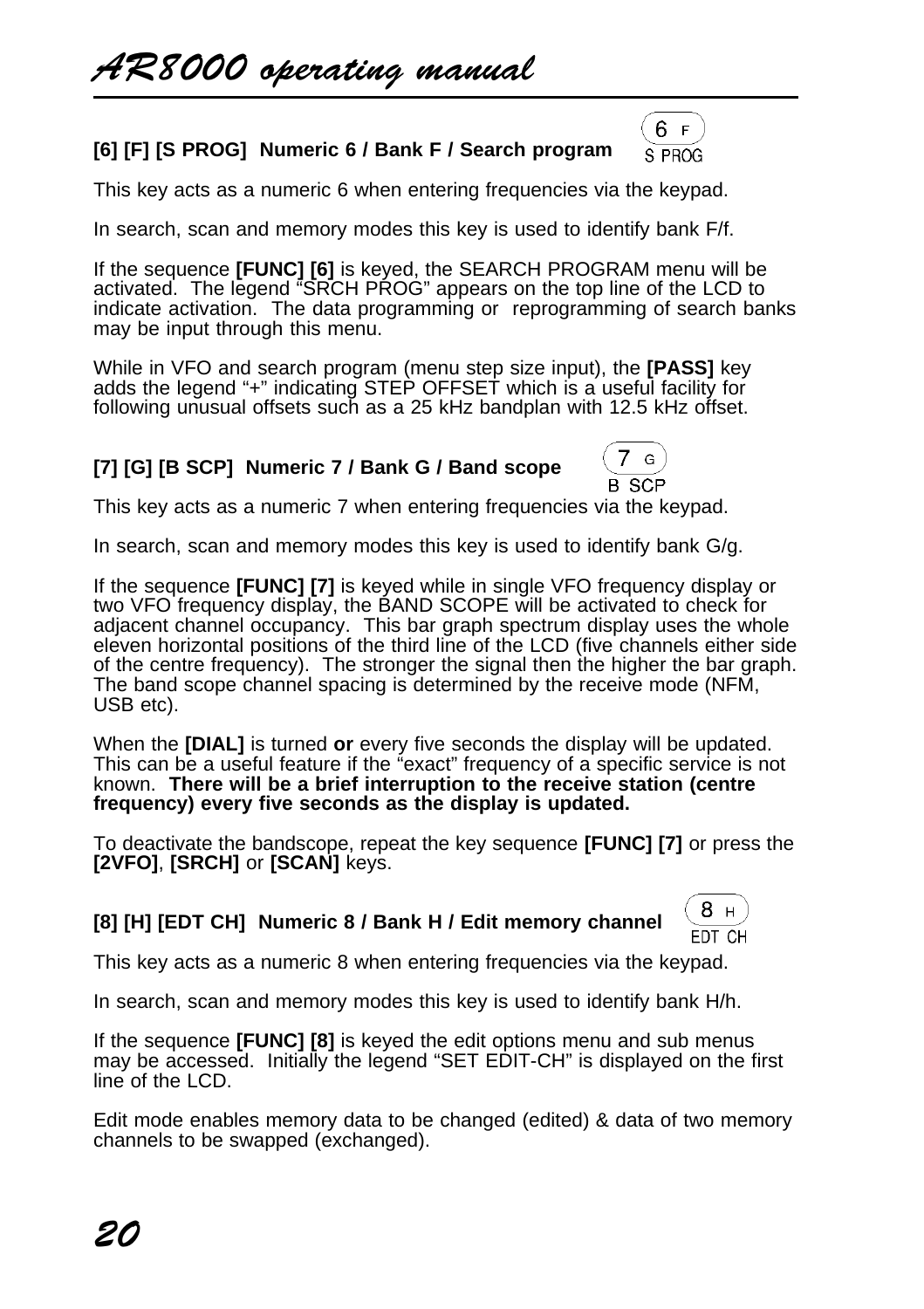$9<sub>1</sub>$ 

0  $\mathbf{I}$ COPY

Aa P.WORD

# **[9] [I] [DEL] Numeric 9 / Bank I / Data delete**

This key acts as a numeric 9 when entering frequen-<br>This key acts as a numeric 9 when entering frequenkeypad.

In search, scan and memory modes this key is used to identify bank I/i.

If the sequence **[FUNC] [9]** is keyed the data delete options menu and sub menus may be accessed. Initially the legend "SELECT DEL" is displayed on the first line of the LCD.

Delete mode enables search, frequency pass, memory and select scan data to be deleted easily.

# **[0] [J] [COPY] Numeric 0 / Bank J / Copy (clone) between sets**

This key acts as a numeric 0 when entering frequencies via the keypad.

In search, scan and memory modes this key is used to identify bank J/j.

If the sequence **[FUNC] [0]** is keyed the clone data (copy) between sets options menu is accessed and display legend "SET COPY" appears on the LCD. If EXPERT status has not been selected then a smaller number of options are available.

Note: The RS232C REMOTE control optional interface (CU-8232) and lead will be required to connect two AR8000 receivers together.

### **[.] [Aa] [P.WORD] Decimal separator / Bank select / Password banks**

This key acts as a decimal separator when entering frequencies via the keypad and signifies the MHz position.

i.e. For 133.7000 MHz the entry would be:

# **[1] [3] [3] [.] [7] [ENT]**

There is no need to input the trailing "0" after the decimal as they will be added automatically by the AR8000 microprocessor.

In search, scan and memory modes this key is used to change between the two main blocks of banks signified by upper and lower case letters. Standard banks are A, B, C, D, E, F, G, H, I, J and banks which may be password protected are a, b, c, d, e, f, g, h, i, j.

The password facility prevents preying eyes from accessing and reviewing your bank data.

If the sequence **[FUNC] [.]** is keyed the bank PASSWORD menu is accessed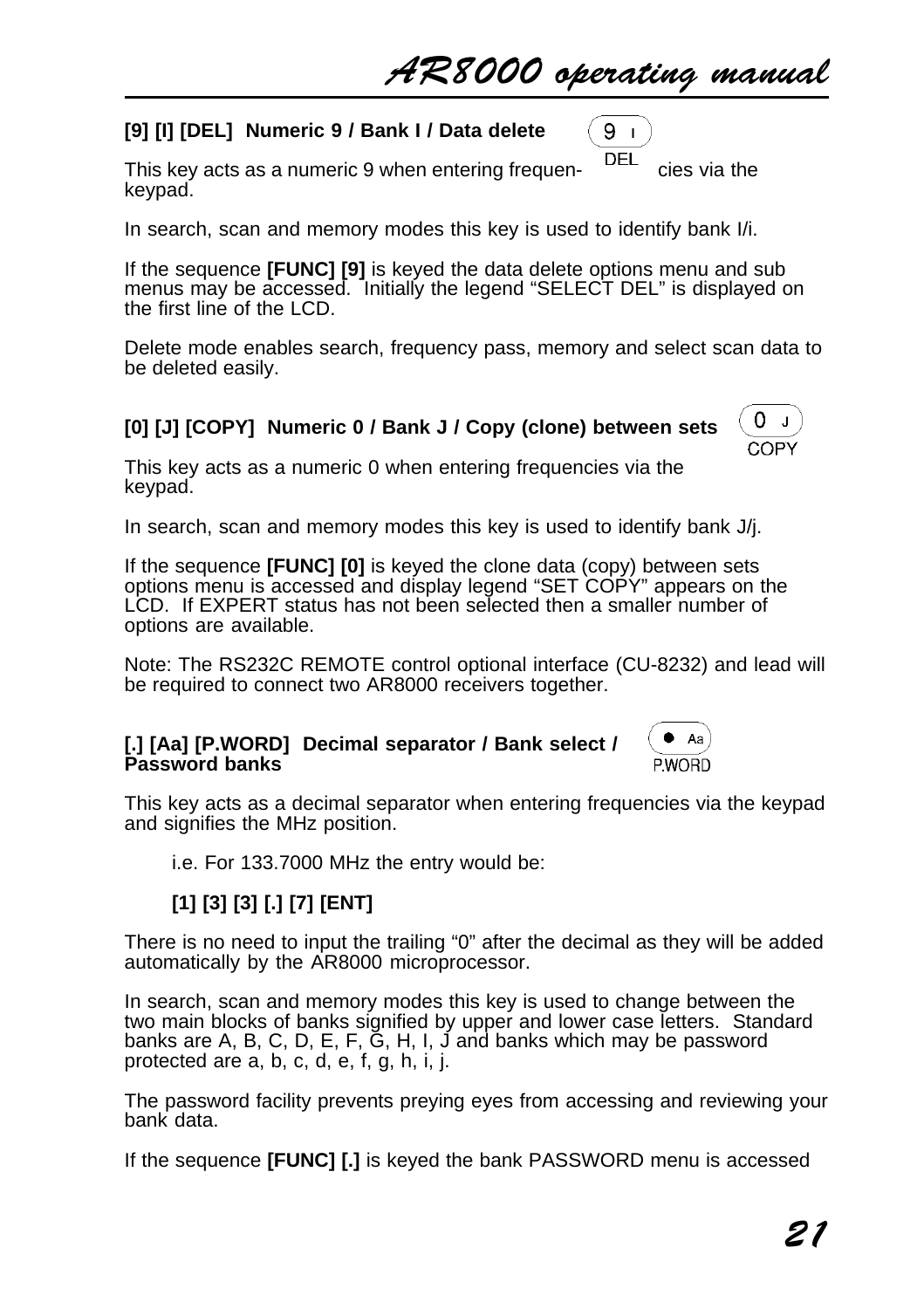and the legend "SET P.WORD" is displayed on the first line of the LCD.

If the numbers "0000" are displayed then no password is set and all memory banks are accessible. If "\*\*\*\*" is displayed then the password is set and only the upper case banks may be accessed. To access the password protected banks, press **[FUNC] [.]** followed by your four digit password then **[ENT]**.

To change the password press **[FUNC] [.]** followed by your current password then **[ENT]**. Next press **[FUNC] [.]** followed by your new password then **[ENT]**. Switch the set Off/On and the new password will be in effect.

Note: Ensure that you are not in a password protected bank when you switch the set Off or the password protection will be partially defeated. Make a careful note of your password or you may find yourself locked out !!

Should you become locked out, you may reset the microprocessor by holding the **[CLEAR]** key while powering up the receiver. Your memory bank and search bank data will remain intact but any linked banks, frequency pass data etc will be lost.

**[LOCAL] [CONF] LOCAL-REMOTE /** (LOCAL **Configuration new user - expert** CONE

While the AR8000 is under computer control via the remote RS232C connector, pressing the **[LOCAL]** key temporarily shifts the data input from the computer keyboard back to the AR8000 numeric keypad. Any input from the remote RS232C connector will revert operation back to the computer.

If the sequence **[FUNC] [LOCAL]** is keyed the configuration menu is accessed and display legend "INITIAL SET" appears on the LCD.

The three main options are:

#### **BEEP ON/OFF**

Keypad "beep" and "boop" confirmation tones. These tones may be selected or deselected by use of the UP/DOWN keys and **[DIAL]**.

### **FUNC / 2ndF**

This affects the way in which the FUNCTION (shift) operates to suit the operators (your) preferences.

When in 2ndF setting, the side panel **[FUNC]** key need only be momentarily pressed then released before the pressing a second keypad option. A continually flashing highlight cursor "F" indicates FUNCTION selection.

When in FUNC setting, the side panel **[FUNC]** key must be pressed and held while a second keypad option is pressed. The flashing highlight cursor "F" indicates FUNCTION selection.

### **The default setting is "2ndF".**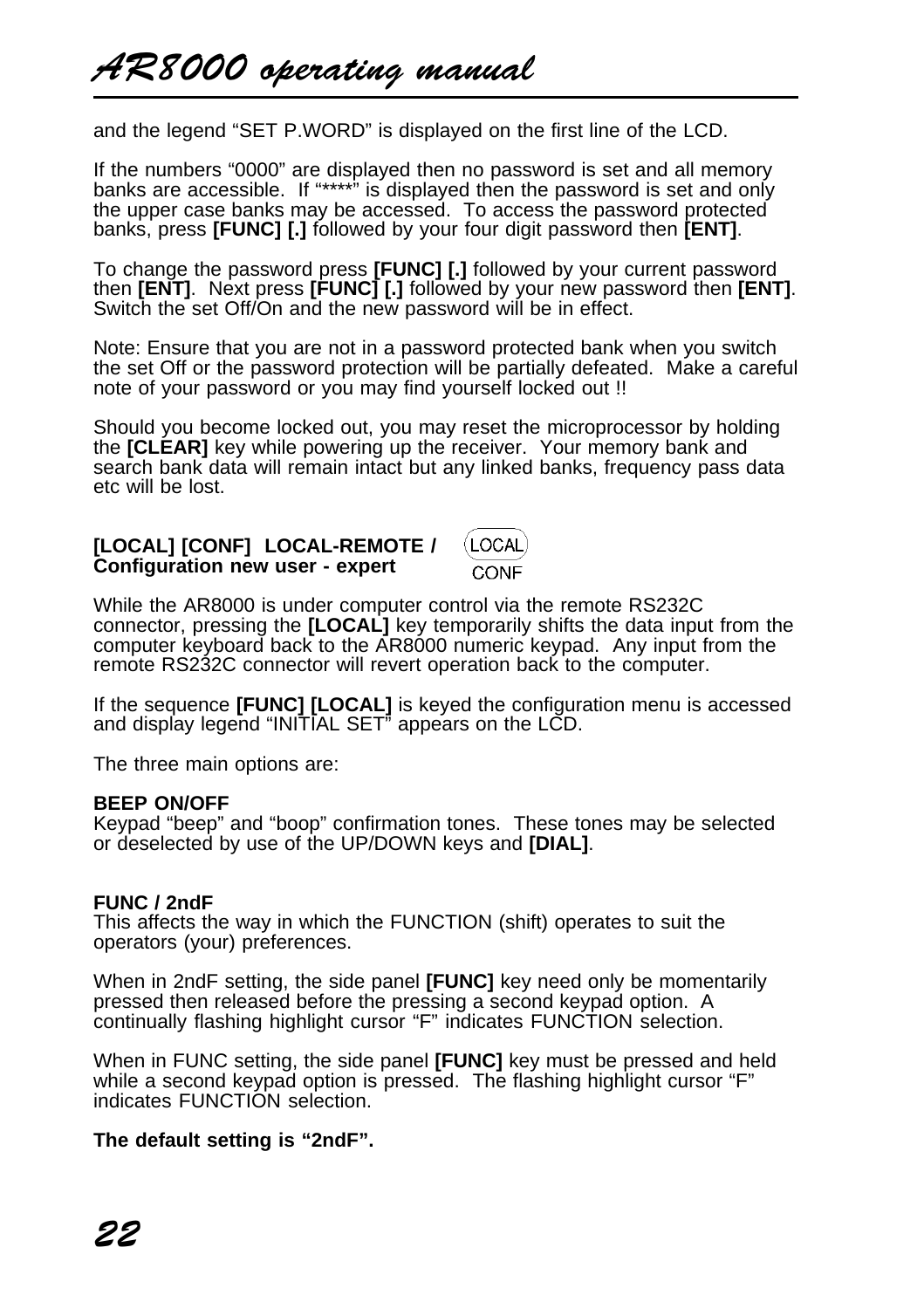### **NEWUSER / EXPERT**

The default setting is NEWUSER (new user), this is the initial recommended setting. If EXPERT status has not been selected then a smaller number of options are available which simplifies operation when first exploring the features and facilities of the AR8000.

#### CLEAR) **[CLEAR] - Clear entry key**

This key will cause data entry to be cancelled should a mistake be accidentally typed and forces an escape from the menu "back to search, scan of VFO mode" whichever had been previously selected.

There is no second function for this key.

Should you experience a programming / operational problem with the AR8000, you may reset the microprocessor by holding the **[CLEAR]** key while powering up the receiver. Your memory bank and search bank data will remain intact but any linked banks, frequency pass data etc will be lost... use only as a last resort.

| [PASS] [S SET] Frequency-channel pass (skip) / | PASS) |
|------------------------------------------------|-------|
| Select Scan / Step offset                      | S SET |

This key has many operations depending upon the condition of the receiver at the moment it is operated:

### **In Search mode**

When the search process stops on an unwanted busy channel (noise etc) press the **[PASS]** key to register the frequency as a PASS (lock out) frequency. Any subsequent search of the search bank will not stop at this frequency, it will be skipped.

To edit the search pass frequencies press **[FUNC] [PASS]**.

### **In MEMORY RECALL or SCAN mode**

PASS - In the "M.RE" (memory recall) mode or when the scan stops on a channel, press **[PASS]** to register the memory channel as a "PASS CHAN-NEL". The letter "p" will be added to the left of the frequency to indicate the channel will be passed (skipped). To release the pass status, press **[PASS]** again while in M.RE mode, this will remove the letter "p" and reinstate the channel so that it may be scanned along with other channels in the memory bank.

Note: If you PASS a memory channel which is currently "tagged" for SELECT SCAN, the letter "p" will be hidden behind the letter "s" for select scan.

**SELECT SCAN** - In the "M.RE" (memory recall) mode or when the scan stops on a channel, press **[FUNC] [PASS]** to "tag" (register) the memory channel as a "SELECT SCAN CHANNEL". The letter "s" will be added to the left of the frequency to indicate the channel has been added to the current SELECT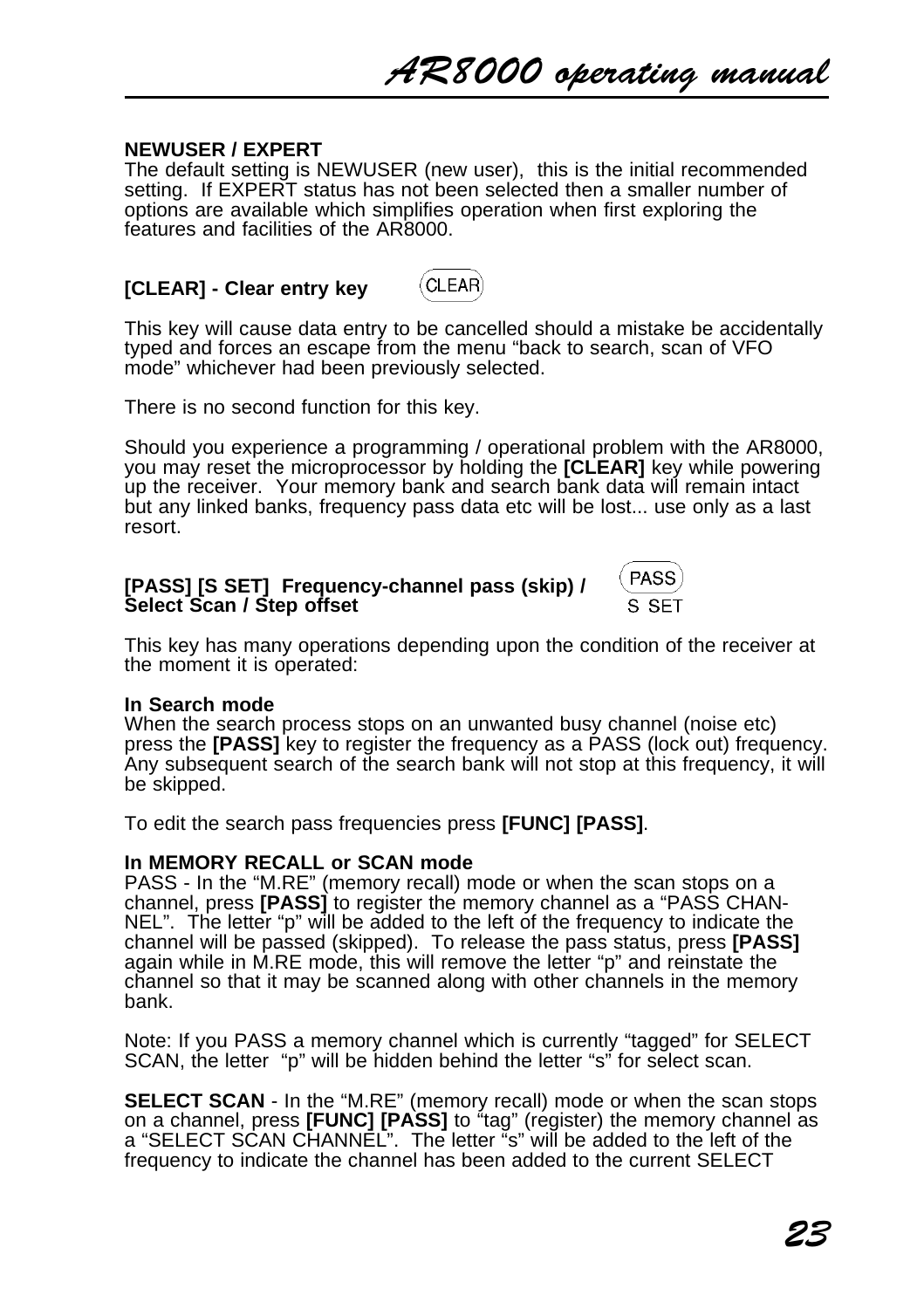AR8000 operating manual

SCAN list.

To toggle the status of select scan, press **[FUNC] [PASS]** again while in M.RE mode.

Select scan only scans those specific channels which have been tagged (registered) using the **[FUNC] [PASS]** select scan procedure. This is very useful to allow the rapid selection of a mixture of memory channels irrespective of memory banks for specific scanning applications. **In 2VFO mode**

PASS - While in 2VFO mode, press **[PASS]** to edit the search pass frequencies (just as with **[FUNC] [PASS]** while in search mode).

SELECT SCAN - While in 2VFO mode, press **[FUNC] [PASS]** to quickly review, locate and edit the contents of select scan in a "similar" manner to using **[FUNC] [PASS]** while in M.RE mode to tag channels for select scan.

### **[ENT] - Enter key**

**FNT** 

The enter key is used to finalise the entry of frequency and other data inputs.

While in 2VFO mode, press and hold the **[ENT]** key to add the currently displayed frequency into memory through a small menu.

While in SEARCH mode and stopped on a busy channel, press the **[ENT]** key to cancel search and remain on the currently displayed frequency.

### **5-8 Loudspeaker (internal)**

The AR8000 is fitted with an internal front facing loudspeaker toward the upper front cabinet. When an external earphone, headphone or speaker is connected the internal speaker is automatically disconnected.

#### **Side panel - left hand side**



(FUNC

### **FUNC / 2ndF**

The AR8000 uses a multi-function keyboard. The function (shift) key is used to access the second key functions as listed underneath the keypad keys. Other functions may also be accessed using the function key.

When the function key is operated, a flashing highlight cursor "F" in the lower left of the LCD indicates activation.

There are two ways in which the **[FUNC]** key may be operated to suit the operators preferences. The setting of **[FUNC]** is made in the CONF-configuration menu accessed in 2VFO mode by pressing **[FUNC] [CONF]**.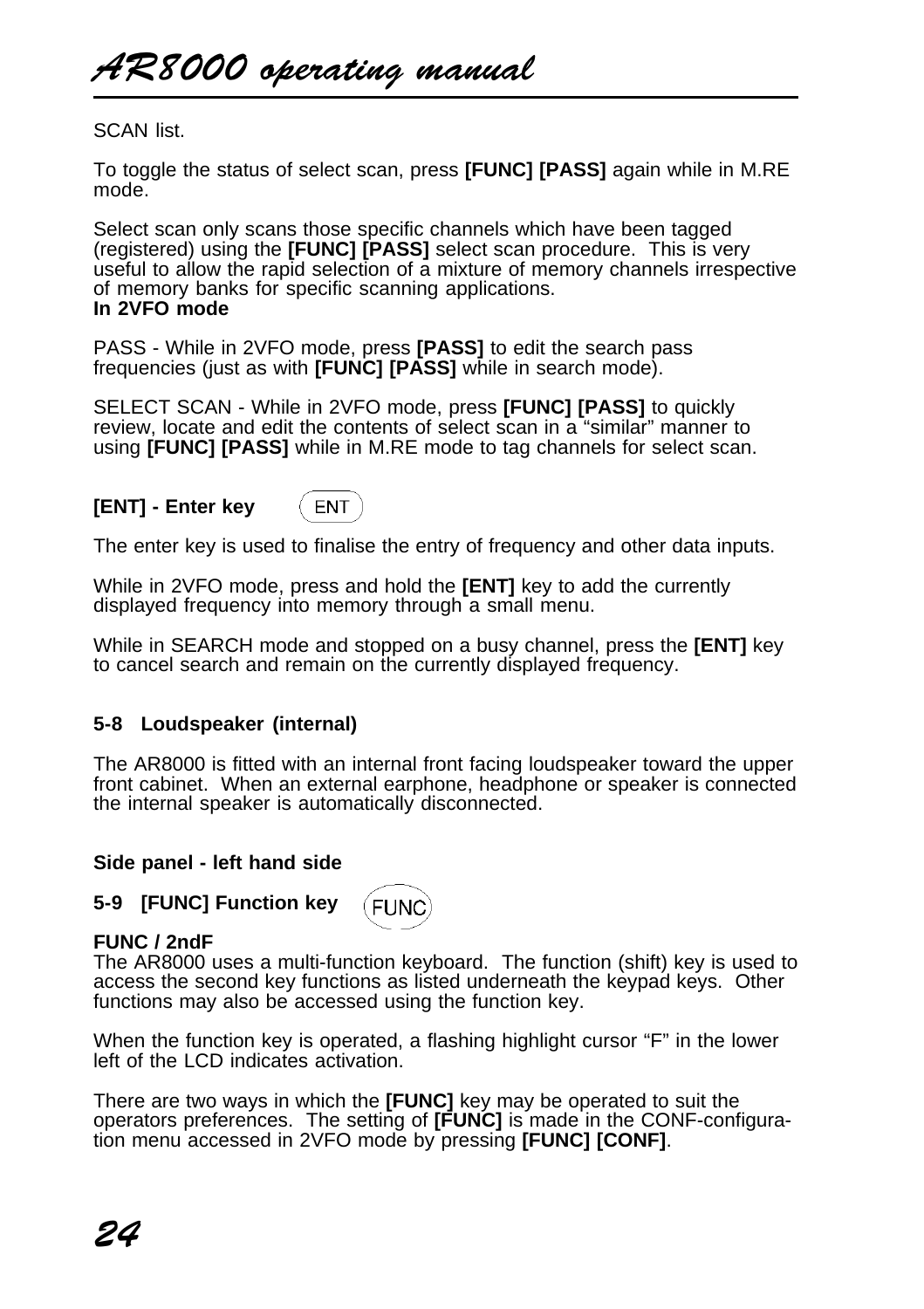# AR8000 operating manual

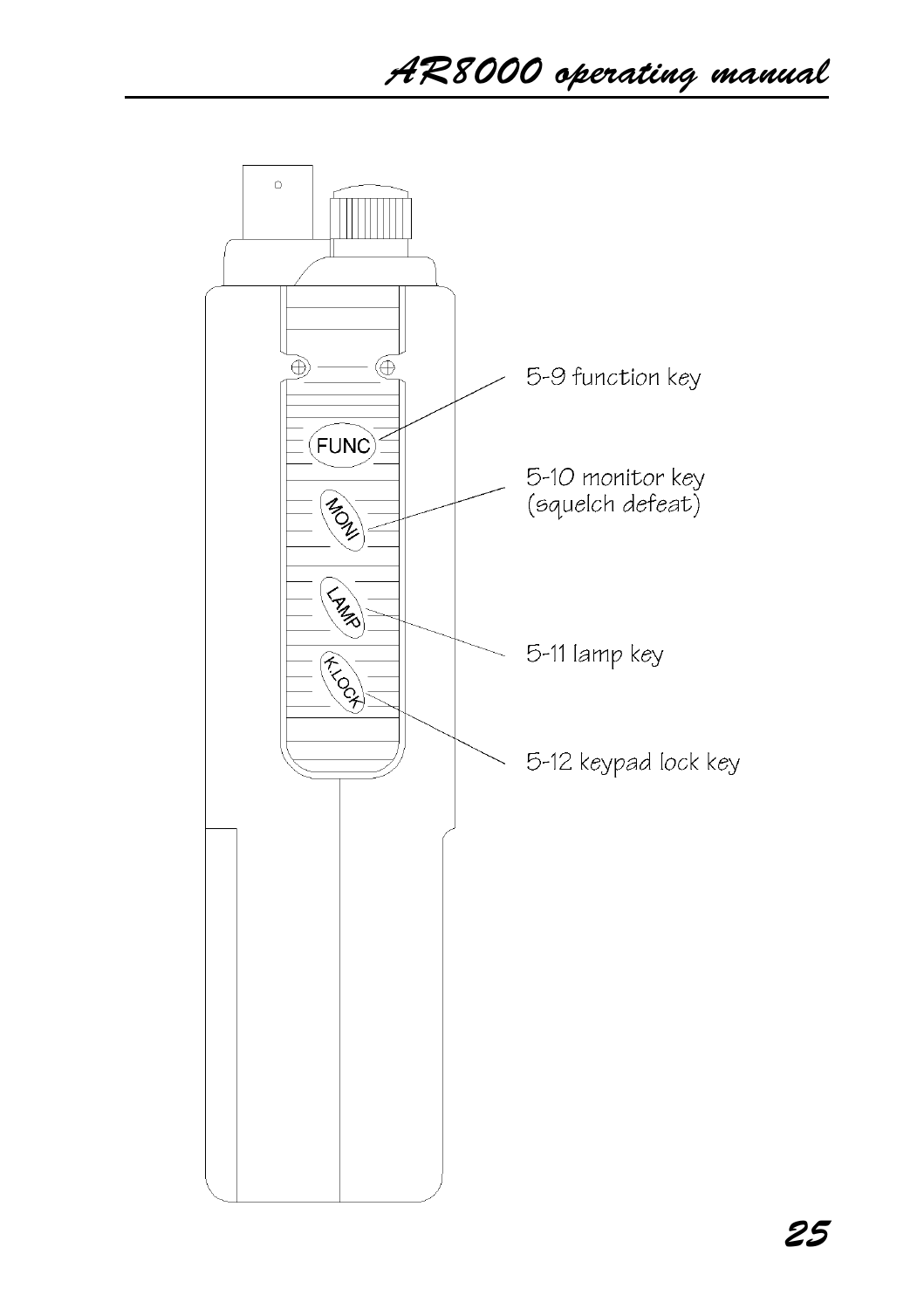When in 2ndF setting, the side panel **[FUNC]** key need only be momentarily pressed then released before pressing a second keypad option. A continually flashing highlight cursor "F" indicates FUNCTION selection.

When in FUNC setting, the side panel **[FUNC]** key must be **pressed and held** while a second keypad option is pressed. The flashing highlight cursor "F" indicates FUNCTION selection.

# **The default setting of the [FUNC] key is "2ndF".**

# **5-10 [MONI] monitor (squelch defeat) key**

This key is used to defeat the squelch (open it) to allow the monitoring of very weak of fluttering signals.

# **5-11 [LAMP] lamp - LCD, keypad & side panel illumination**

Attractive green rear illumination of the LCD (and keypad / side panel) is switchable for use in locations of low level lighting.

Press the **[LAMP]** key to activate. The illumination will be active for about five seconds then will automatically switch Off in order to **conserve battery power** (use the lamp facility sparingly when powered from batteries). Should data be keyed in, the five second timer will count from the last key press... this eliminates any requirement to rush data input.

The five second illumination may be cancelled by pressing **[LAMP]** a second time.

It is possible to switch the illumination On permanently for mobile operation etc. The input regulator is deliberately overrated to allow for permanent illumination. To activate permanent illumination press **[FUNC] [LAMP]**. The illumination may still be switched Off by pressing **[LAMP]** which returns the facility to timer operation.

The lamp is driven by an internal voltage inverter circuit so that the level of lighting should not drop as battery voltage changes due to exhaustion (should not dim). Of course the lamp illumination will cease to function when the batteries are fully exhausted requiring recharging.

# **5-12 [K.LOCK] Keypad lock**

The keypad and **[DIAL]** may be electronically locked during use to prevent accidental change of frequency, mode etc. This is useful when one particular frequency is being monitored (such as an airshow) and the receiver is in a pocket.



To activate keylock press **[K.LOCK]**. The legend "KLCK" appears in the upper left corner of the LCD to confirm keylock operation.

To deactivated keylock for normal operation press **[FUNC] [K.LOCK]**.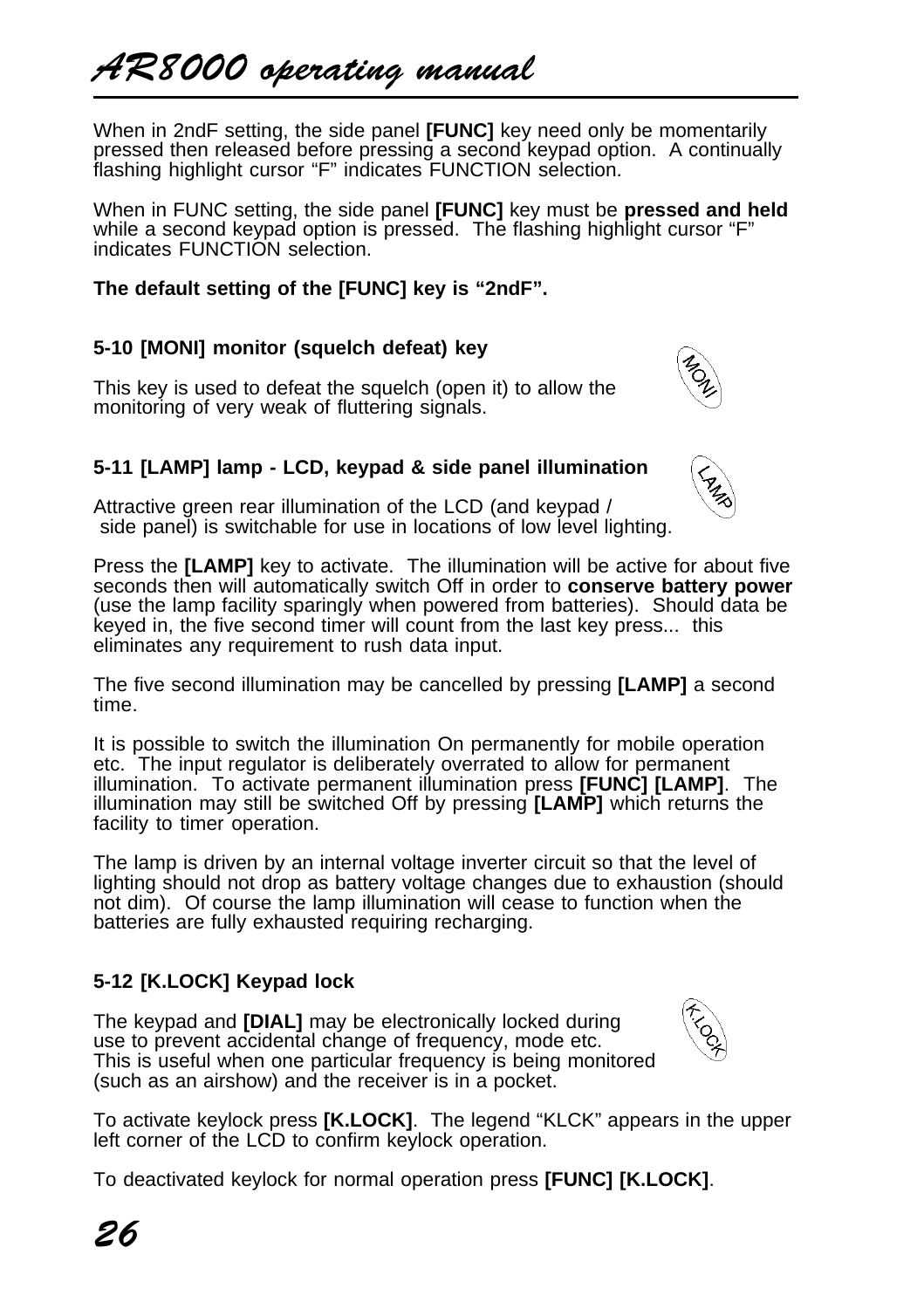AR8000 operating manual

### **Side panel - right hand side**

### **5-13 DC 12V Charging / external power connection**

This is a standard 1.3mm dual concentric DC socket. The wiring of this socket is **CENTRE POSITIVE**, negative ground. **THE AR8000 MUST NEVER BE CONNECTED DIRECTLY TO THE MAINS SUPPLY.**

The DC socket is used to charge the internal NiCad batteries using the charger provided. The receiver may also be connected to an external 12V DC supply for powering away from home (such as to a vehicle 12V cigar lighter socket using the DC lead).

The AR8000 may also be connected to a separate **regulated** DC power supply for use at home. The rating of the regulated power supply must be a nominal 12V DC @ 300mA or higher current rating.

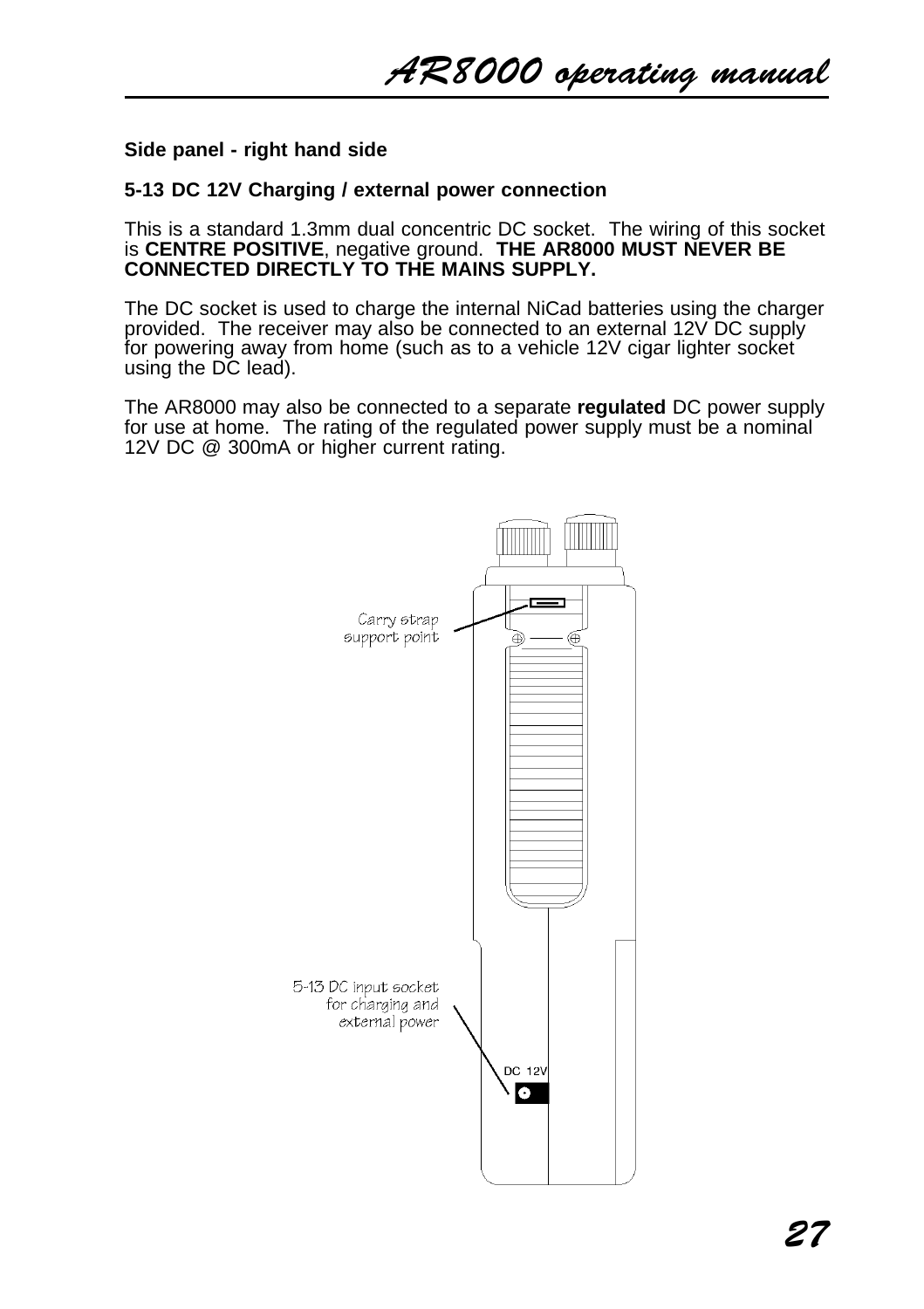#### **Rear case**

The battery compartment cover (which is located to the lower section of the rear case) may be removed using a downward sliding motion. Underneath the battery compartment cover are two user accessible parts, the RS232C-REMOTE/TAPE connector and the BATTERIES.

### **5-14 RS232C REMOTE connector**

This is a very small connector located at the very lowest point of the rear cabinet below the battery housing. It may not be immediately obvious that this is a connector, a channel of about 10mm wide by 3mm high houses the connector.

An optional interface (CU-8232) and lead is available which connects to this point to permit cloning (copying) of data between two AR8000 receivers and computer control of the unit.

A separate optional interface (CR-8000) permits tape record connection for both audio and motor switching.

### **5-15 BATTERY compartment**

Inside the battery compartment is a cradle designed to accept 4 x UM-3 (AA size) batteries. Carefully note the polarity of the cells (which way around they fit). Either the supplied rechargeable NiCad batteries or high quality dry batteries may be used. However, never attempt to charge the receiver or connect to an external power source when dry batteries are fitted.

Always remove dry batteries when they have expired (run down). Should you plan not to use the receiver for a period of time and have dry batteries fitted, remove the batteries to avoid leakage.

**Note: The memory channel data is held by an internal EEPROM which does not require batteries or connection to external supply. However, always switch the receiver Off when changing batteries or connecting / disconnecting external power. Should you remove the batteries while the set is switched On the last memory data will be lost.**

\* Please refer to section 4-3 POWER REQUIREMENTS for further details and charging information.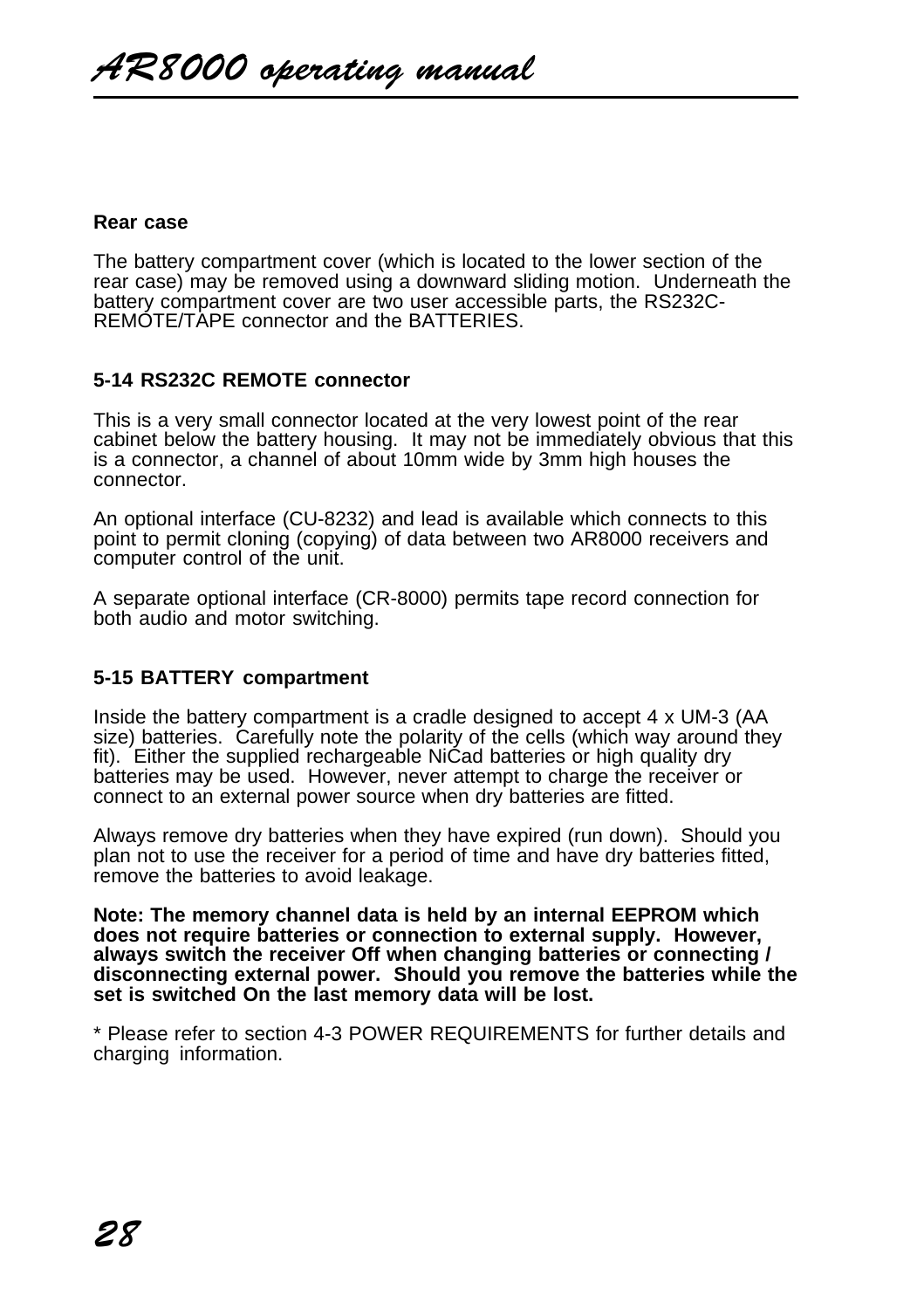AR8000 operating manual

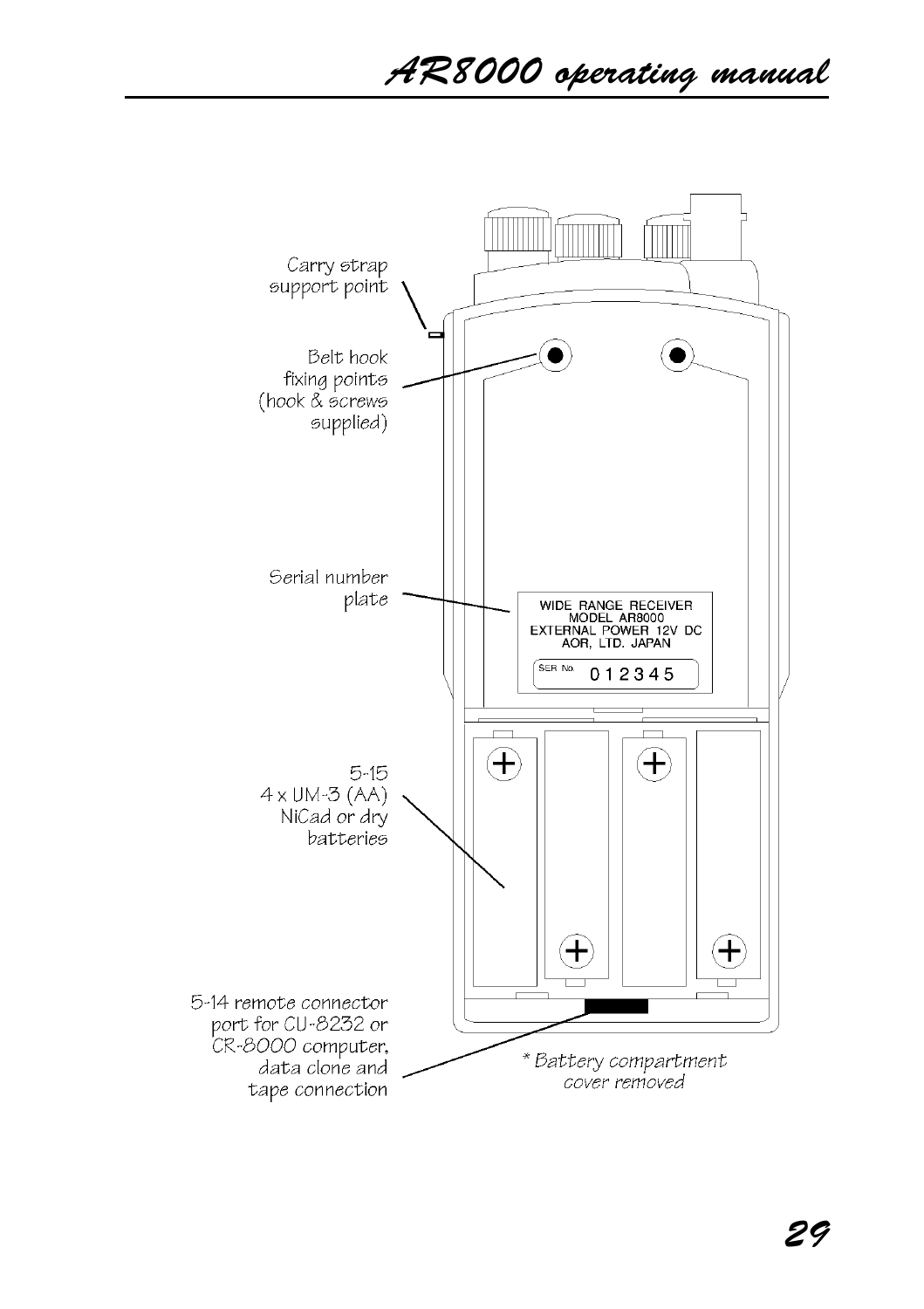# **(6) Basic manual operation of the receiver**

# **Operating manual conventions**

Where text appears in **[SQUARE BRACKETS]** the keys are to be pressed exactly as shown.

For example: **[1] [4] [5] [ENT]**

Means press the **1** key followed by the **4** key followed by the **5** key followed by the **enter** key.

Words contained in speech marks "2VFO" refer to indications displayed on the Liquid Crystal Display.

Sections of "italic text" indicate an advanced function or facility only available when in EXPERT rather then NEWUSER (new user) mode.

### **6-1 Before starting**

#### **Before operating, charge the internal NiCad batteries using the supplied charger for approximately 16 hours. Connect the supplied flexible aerial to the BNC connector.**

Note: When the receiver is switched OFF, all VFO data will be automatically stored into EEPROM memory storage. No battery or capacitor is required for memory backup. Should the NiCad (or dry batteries if in use) cells become completely exhausted, the last stored memory channel or last VFO data "may" be lost.

### **CURSOR**

The CURSOR may apparently "go to sleep" at times when menus are called. This is because of the many tasks called by the microprocessor, it is simply doing something else at the time you call it. Should this happen, press **ICLEARI** to escape the menu and re-select the menu again.

### **6-2 Switching On**

Set the squelch control to the 12 o'clock position. Rotate the volume control to the 12 o'clock position, this action will also switch the set on (a click will be heard / felt as the control passes the 9 o'clock position). It is never a good idea to switch On the receiver with an earphone connected, there may be an audible click when the unit is switched On or the volume may be accidentally set uncomfortably high.

The LCD will show the opening message "WELCOME TO THE WORLD OF AR8000 RECEIVER" across the first four lines, at the same time the microprocessor generates the "boot up data" required to control the receiver.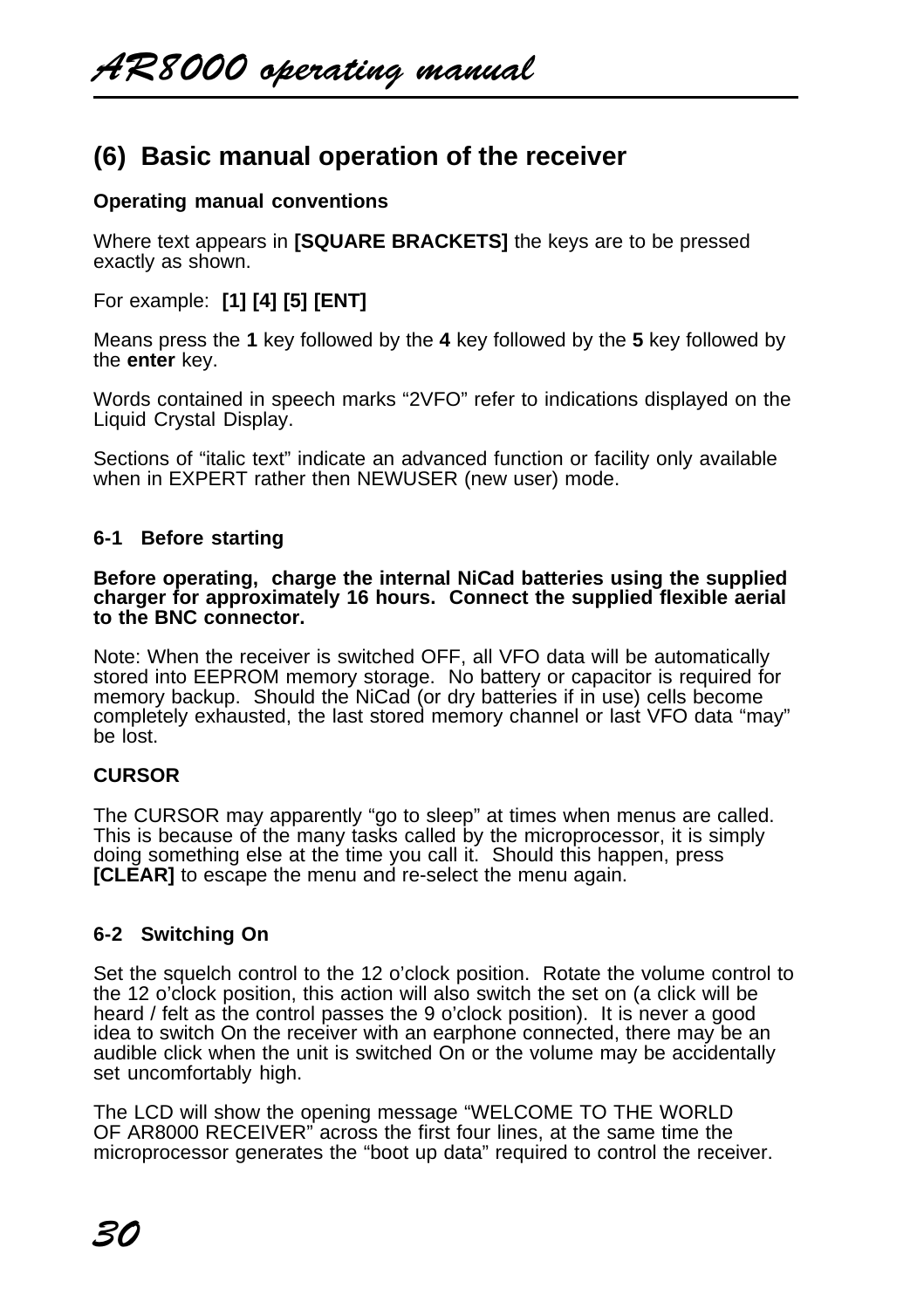In normal use, the squelch control should be rotated clockwise until the background noise is just cancelled. This is known as "threshold" and is the most sensitive setting for the squelch control. Do not rotate the control too far clockwise or only the stronger local signals will be heard. If you find setting the squelch control difficult, try removing the aerial from the receiver.

Should you encounter problems in setting the volume level, press the **[MONI]** key on the left hand panel to momentarily defeat (open) the squelch so that a comfortable volume level may be set.

It is best to press the **[2VFO]** key at this time to place the receiver in a known state of operation. The condition of "VFO" (1VFO) or "2VFO" is generally referred to as manual mode.

Note: If the keypad or [DIAL] is not operated for 90 seconds while inputting data through a selection menu, the operation will **time out** and the receiver will return to its previous task just as if the **[CLEAR]** key had been pressed.

### **6-3 Defining initial configuration [CONF] BEEP, FUNC / 2ndF, NEWUSER / EXPERT status**

The AR8000 has been preprogrammed with defaults when shipped from the factory. Two parameters (NEWUSER/EXPERT and FUNC/2ndF) greatly affect the way in which the AR8000 microprocessor operates so careful setting is required. This procedure may be skipped should you be happy to accept the default settings.

To review or revise the initial configuration **press and hold the [FUNC] key** on the top left hand side panel. The legend "F" appears at the bottom left hand corner of the LCD. While the "F" indication is flashing (still holding the **[FUNC]** key if necessary) press the **[LOCAL] key** (located toward the lower right of the front panel keypad). Release both keys and the "INITIAL SET" menu will be displayed.

### **BEEP ON/OFF**

The flashing highlight cursor will first appear to the left of the keypad confirmation "BEEP" on the second line of the LCD. The setting is default ON. To switch the keypad confirmation "BEEP OFF" rotate the **[DIAL]** (on the top panel) one click, the direction is unimportant. The legend "BEEP OFF confirms selection.

The new setting may be saved by pressing **[ENT]** at this point or the **[DOWN]** pressed once to move to the next option "FUNC" on the third line of the menu.



### **FUNC / 2ndF**

Background information: Most keys on the front panel have dual functions and operate either on their own or in conjunction with the **[FUNC]** key. The setting of FUNC / 2ndF affects the way in which the FUNCTION (shift) operates to suit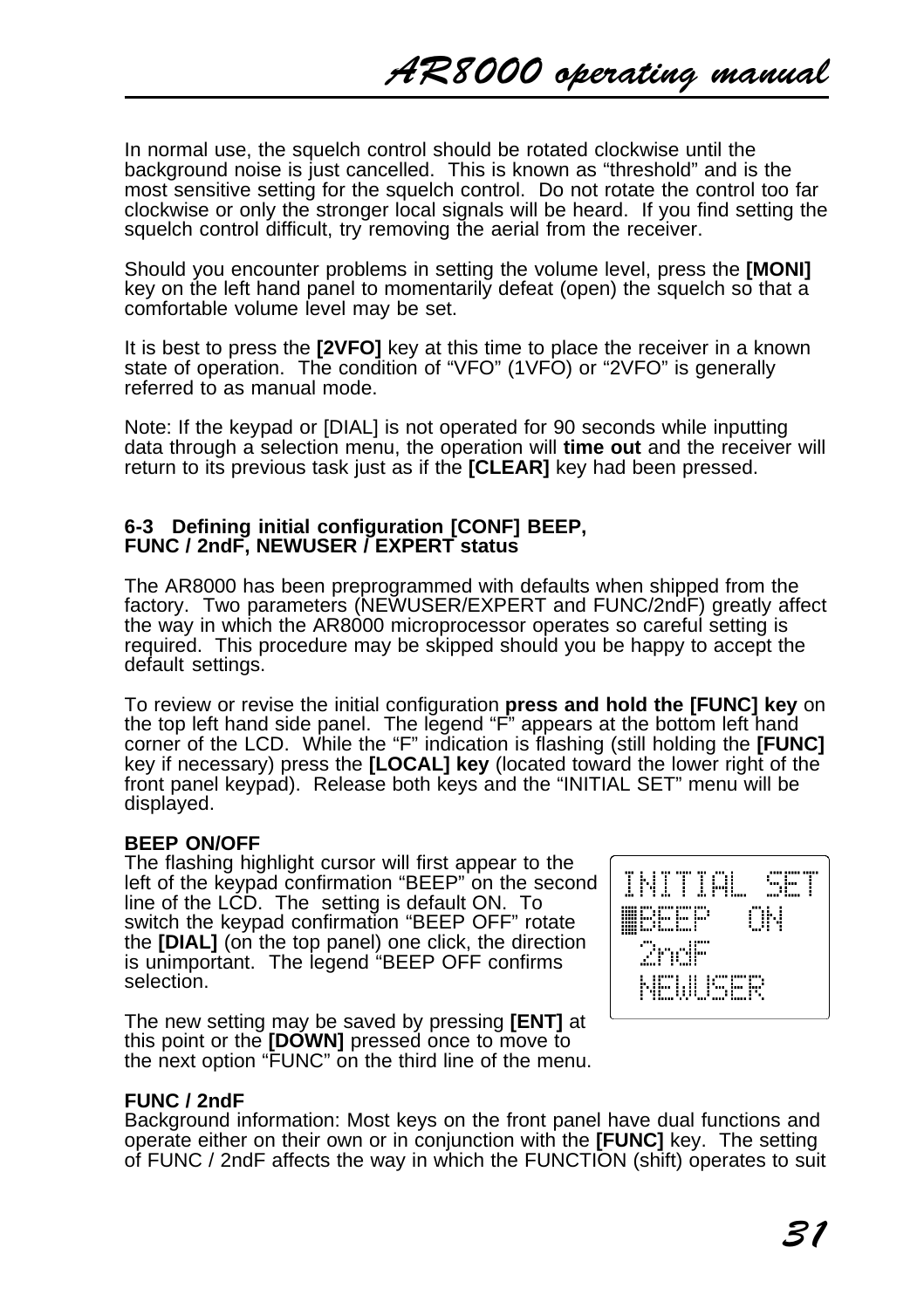the operators preferences.

When in FUNC setting, the side panel **[FUNC]** key must be pressed and held while a second keypad option is pressed. The flashing highlight cursor "F" indicates FUNCTION selection. The flashing "F" indicates that the receiver is awaiting another key entry.

When in 2ndF setting, the side panel **[FUNC]** key need only be momentarily pressed then released before pressing a second keypad option. A continually flashing highlight cursor "F" indicates FUNCTION selection. The flashing "F" indicates that the receiver is awaiting another key entry.

If you have selected the FUNC/2ndF option of the third line of the LCD, the cursor will be to the right of the "2ndF" setting which is the default. To change the setting to "FUNC" rotate the **[DIAL]** (on the top panel) one click, the direction is unimportant. The legend "FUNC" confirms selection.

The new setting may be saved by pressing **[ENT]** at this point or the **[DOWN]** pressed once to move to the next option "NEWUSER" on the fourth line of the menu.

### **NEWUSER / EXPERT**

Background: The AR8000 has been designed with two "user levels" NEWUSER (new user) and EXPERT. The default as shipped from the factory is NEWUSER.

NEWUSER - In NEWUSER mode some facilities are not available or have been simplified. The AR8000 assumes defaults where some decisions need to be made, this greatly simplifies operation while you are familiarising yourself with the operation of the AR8000 receiver.

#### **It is strongly recommended that NEWUSER mode is used during familiarisation of the AR8000 receiver.**

EXPERT - In EXPERT mode additional facilities become available such as a wider choice of frequency step size, auto store parameters, RS232C REMOTE control parameters etc.

Sections of this operating manual in "italic text" indicate an advanced function or facility only available when in EXPERT mode.

If you have selected the NEWUSER/EXPERT option of the fourth line of the LCD, the cursor will be to the right of the "NEWUSER" setting which is the default. To change the setting to "EXPERT" rotate the **[DIAL]** (on the top panel) one click, the direction is unimportant. The legend "EXPERT" confirms selection.

The new setting may be saved by pressing **[ENT]** at this point. If you have selected "EXPERT" status then further options become available by pressing the **[DOWN]** key. These include AUTO-STORE, POWER-SAVE and REMOTE. These options are covered later in the operating manual.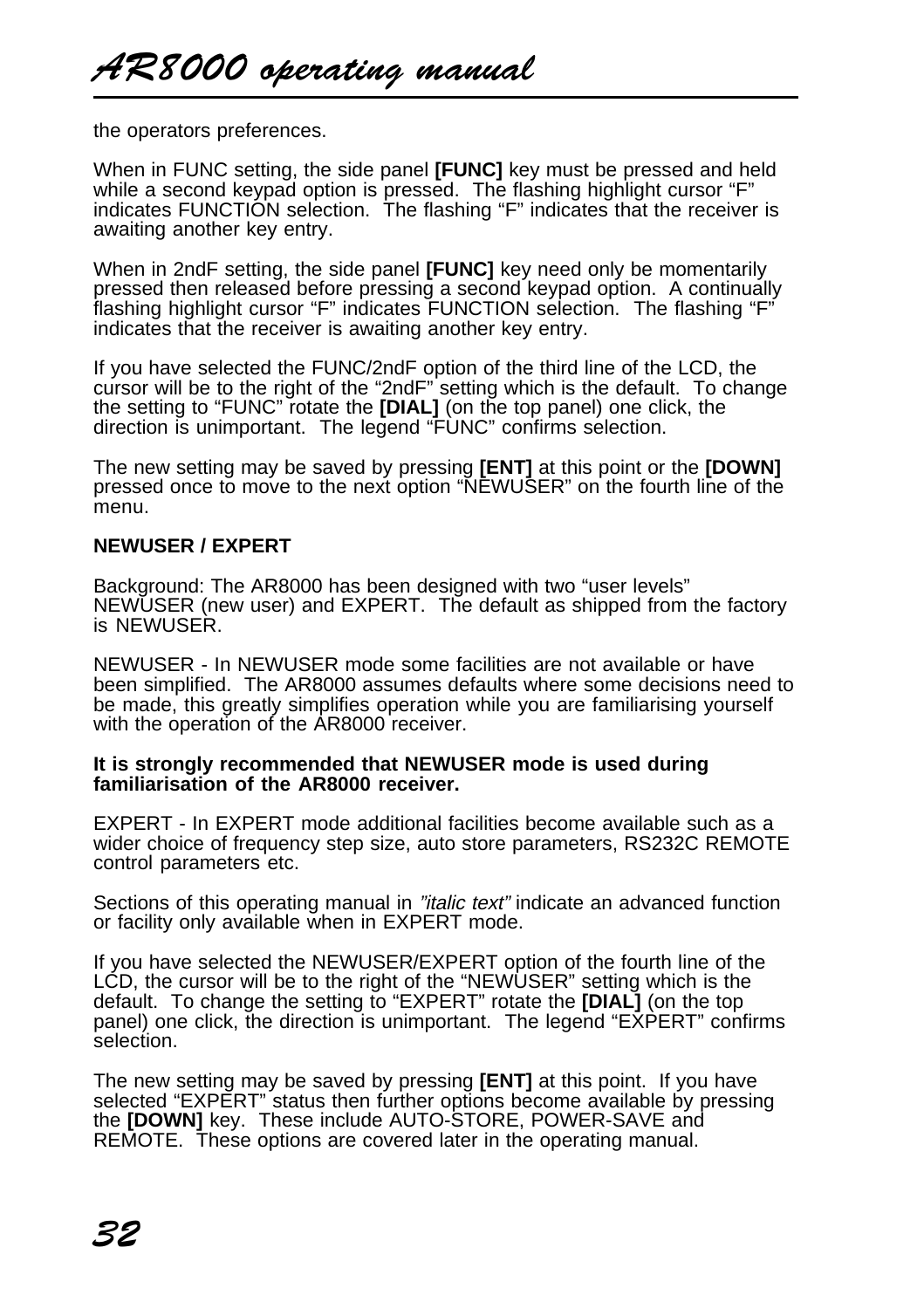### **6-4 Entering a frequency through the keypad - VFO (MANUAL) MODE & changing from VFO "A" to VFO "B" and [A=B]**

The AR8000 receiver has a 2 VFO system being identified as "A" and "B" on the LCD to the left of the frequency readout. The term VFO historically means "Variable Frequency Oscillator" and today refers to a tunable data store which contains frequency, mode, step, step offset and attenuator information.

Both VFO frequencies are displayed in parallel format on the LCD one above the other. The "active" VFO (the one which is currently receiving) is displayed on the second line and the "stand-by" VFO on the third line below.

Press the **[2VFO]** key to first select "VFO mode" (should the receiver be scanning or searching etc). Each time the **[2VFO]** key is pressed VFO "A" and VFO "B" alternate between active and stand-by.



The first time you enter a frequency via the numeric keypad, it is best to first press the **[2VFO]** key to place the receiver in a known state of operation. The condition of "VFO" (1VFO) or "2VFO" is generally referred to as manual mode.

Press the **[2VFO]** key so the "A" appears on the left hand side of the second line of LCD. This indicates that "VFO A" is the active VFO. This condition is referred to as "2VFO" mode with VFO B as stand-by.

If you find the twin frequency display confusing, press **[SRCH] [SRCH]** (when no signal is present or **[SRCH] [ENT]** if the frequency is active) so that only a single frequency readout is displayed, this is referred to as "1VFO" mode. Both 1VFO and 2VFO modes may be referred to simply as VFO mode or MANUAL mode.

### **Equalising VFO data [A=B]**

The contents of the active VFO may be quickly copied into the stand-by VFO by pressing **[FUNC] [2VFO]** while in VFO mode. Equalisation of VFO data in this manner is useful for bringing both VFO A and B onto the same band and in the same mode and step size etc.

It is not possible to copy the contents of the stand-by VFO into the active VFO. Instead press the **[2VFO]** key to change the positions of the VFOs (active becomes stand-by and visa versa) then use **[FUNC] [2VFO]** to equalise the VFO data.

VFO equalisation (A=B) is also convenient for quickly setting up a manual search (see section 13-1 of this manual for further information regarding manual search).

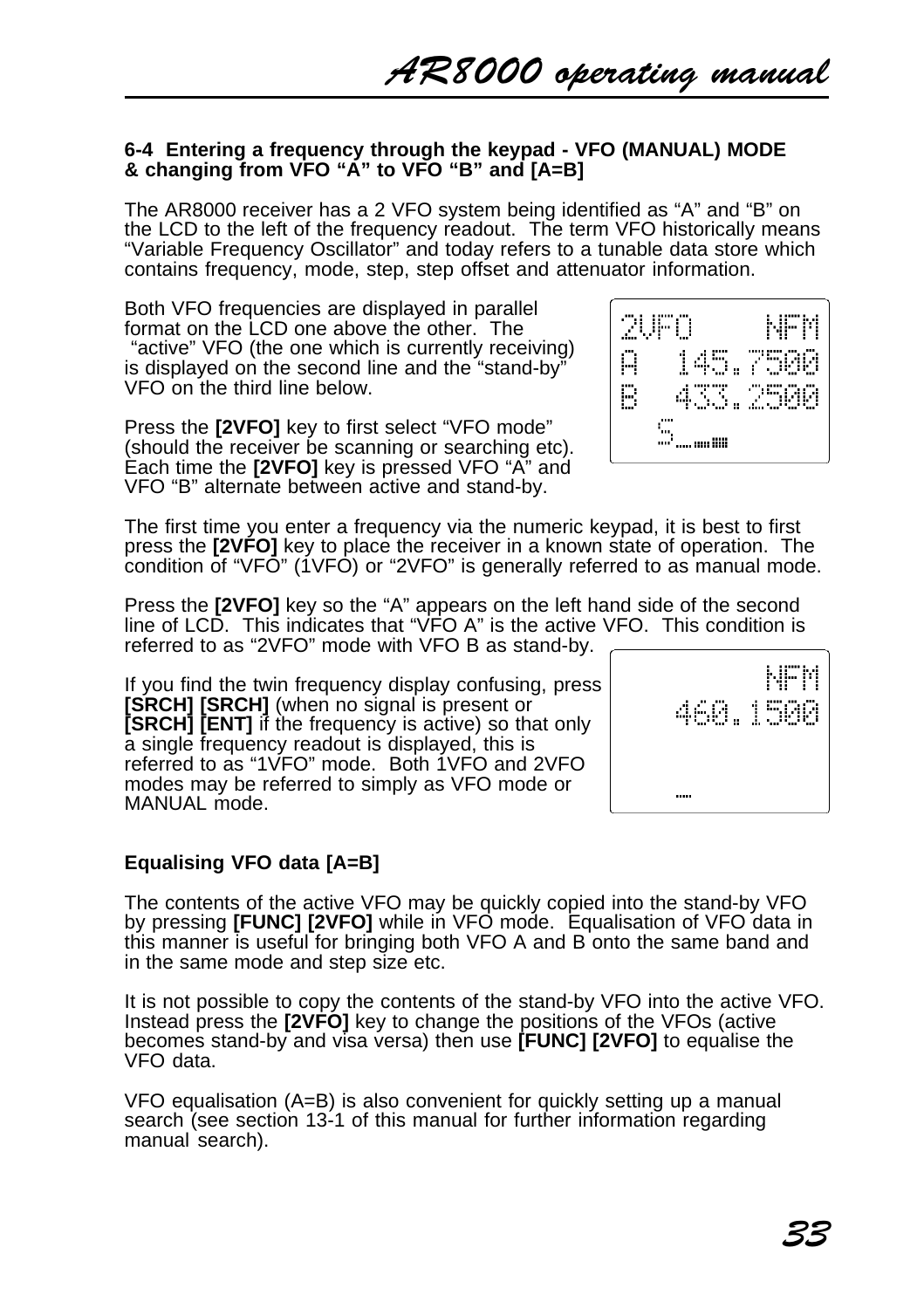# **Entering a frequency using the numeric keypad**

Example of frequency entry 145.800 MHz

# Press **[1] [4] [5] [.] [8] [ENT]**

There is no need to key in the trailing zeros to the right of the decimal point as they are automatically added by the microprocessor.

If keying in a whole MHz such as 118.000 MHz there is no need to key in either the decimal point or trailing zeros, they are all added by the AR8000 microprocessor.

Example of "MHz round number" frequency entry for 118.000 MHz

# Press **[1] [1] [8] [ENT]**

While keying in frequency data, the fourth line of the LCD displays "FREQ SET" to indicate what sort of data input the receiver is expecting. Similar helpful messages are displayed at other times during data input.

If for some reason you do not wish to complete the frequency data input, press **[CLEAR]** before completing the input sequence with **[ENT]**.

If an attempt is made to enter an out of range or invalid frequency (such as 1929 MHz or 0.09 MHz) the second line of the LCD momentarily displays the error message "FREQ ERROR" then returns to the previous frequency prior to frequency input.

Note: If the keypad or **[DIAL]** is not operated for 90 seconds while inputting data through a selection menu, the operation will **time out** and the receiver will return to its previous task just as if the **[CLEAR]** key had been pressed.

Example of frequency entry 954 kHz (0.954 MHz)

# Press **[.] [9] [5] [4] [ENT]**

The frequency of 954 kHz is equivalent to 0.954 MHz. When entering frequencies below 1 MHz, there is no need to proceed the decimal point with a zero as this is added by the microprocessor during frequency entry then removed when the **[ENT]** key is pressed to ensure the display appears neat and tidy.

You will note that frequencies below 1.6 MHz (1600 kHz) will not have a decimal point displayed to the





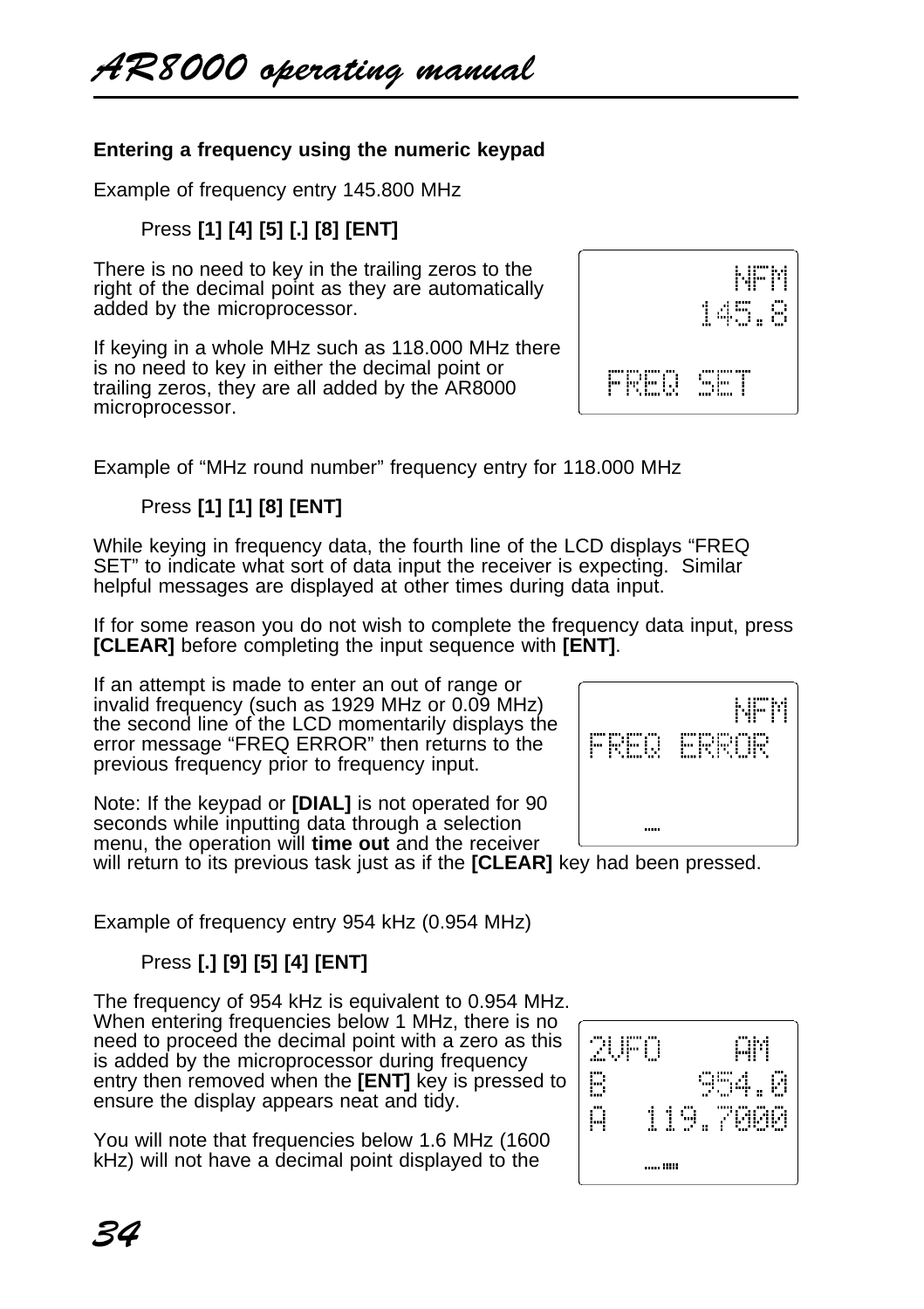AR8000 operating manual

right of the "MHz" position, this is to ensure easy recognition of frequencies which are often listed as "kHz" in frequency guides. Instead, the decimal point is positioned to the right of the kHz position

Example of frequency entry 1215 kHz (1.215 MHz)

# Press **[1] [.] [2] [1] [5] [ENT]**

The frequency of 1215 kHz is equivalent to 1.215 MHz. The AR8000 expects frequency entry to be input in "MHz" format. To convert a frequency listed as kHz into MHz simply move the decimal position three places to the left.

### **6-5 Correcting frequency readout during input**

Should an error be made while entering frequency data (by pressing the wrong numeric key), it may be corrected using the BACKSPACE facility. This facility enables rapid correction of errors prior to the completion of entry by the **[ENT]** key.

Example of frequency data correction while keying 433.250 MHz

Press **[4] [3] [3] [.] [2]** then assume **[7]** by mistake

Press **[UP>]** and the number "7" clears from the LCD

Press **[5] [ENT]** to finalise the correct entry.

### **6-6 Correcting incorrect frequencies after input**

If for any reason the currently displayed active VFO frequency is incorrect, it may be changed by two methods:

Firstly the correct frequency may be input to replace the currently displayed incorrect frequency, there is no need to clear the VFO data first.

Secondly the frequency data may be "edited" by means of a highlight flashing cursor.

### **Example of frequency data correction using the cursor**

Start by keying in a frequency to start with:

### Press **[8] [1] [.] [8] [ENT]** to input 81.8 MHz

For this example let's assume that the actual frequency required is 82.9 MH<sub>z</sub>

Press **[FUNC]** and then either the **[UP]** or **[DOWN]** key to call the highlight cursor. Initially the flashing highlight cursor appears in the MHz position.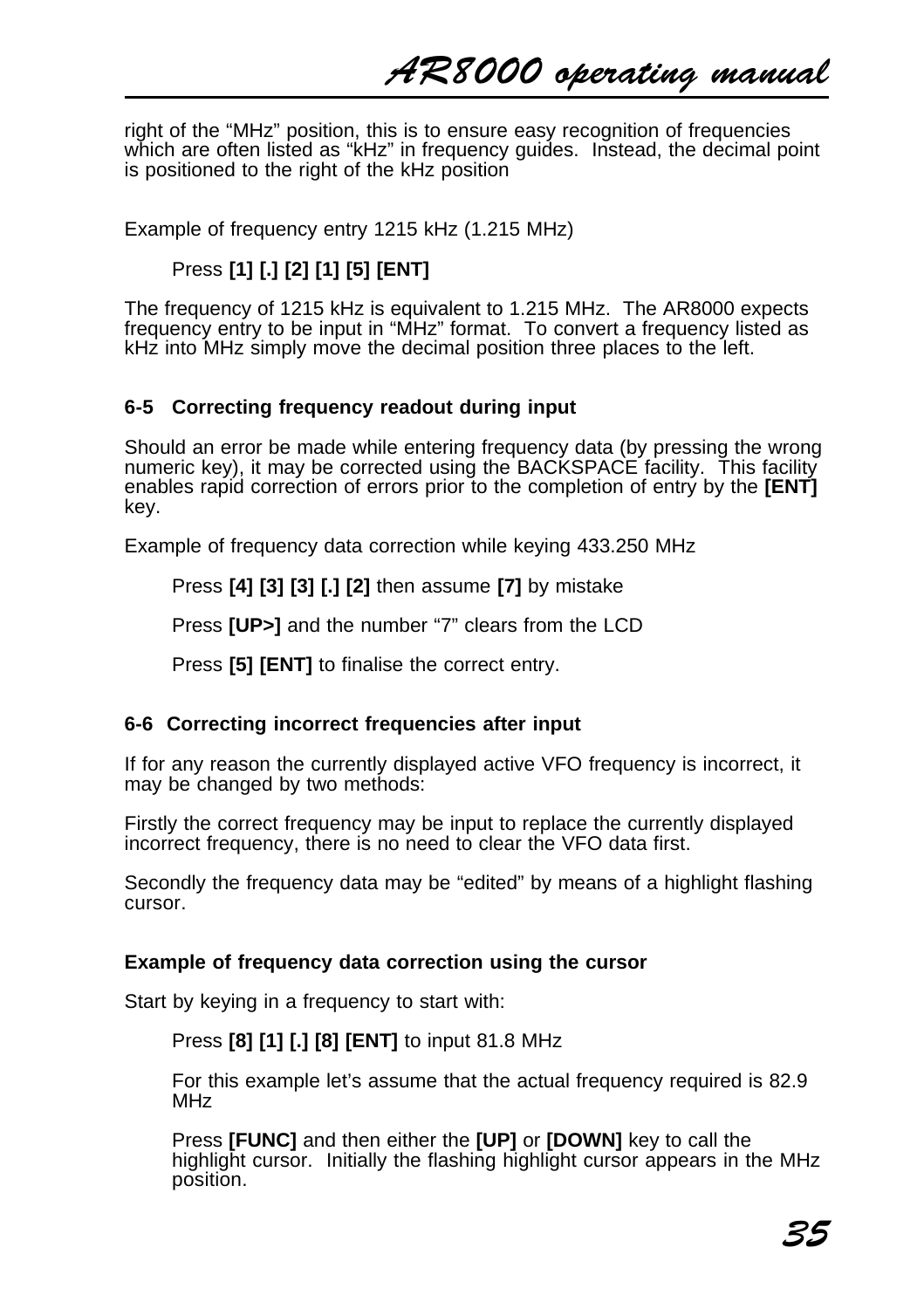Key in **[2]** to correct the current incorrect display (which is showing 81.8 MHz rather than 82.8 MHz). Alternatively use the **[DIAL]** to scroll through the digits just like a tuning dial.

When the correct frequency is displayed press **[ENT]** to accept the corrected frequency data.

# **6-7 Changing frequency using the [UP] [DOWN] keys**

The UP / DOWN keys provide a convenient method of frequency change.

The speed at which the receiver steps up or down depends upon the STEP SIZE which is default to AUTO. Examples of tuning step include: 0.05 kHz (50 Hz), 0.1 kHz (100 Hz), 0.2 kHz (200 Hz), 0.5 kHz (500 Hz), 1.00 kHz, 2.00 kHz, 5.00 kHz, 6.25 kHz, 9.00 kHz, 10.00 kHz, 12.50 kHz, 20 kHz, 25.00 kHz, 30 kHz, 50 kHz, 100.00 kHz, 200.00 kHz, 250 kHz, 500.00 kHz. In EXPERT user mode the tuning step size may also be programmed in multiples of 50 Hz so that unusual step sizes other than stated are possible.

Should you **press and hold** either the **[UP]** or **[DOWN]** key for more than one second, the squelch will be defeated and the receiver made to tune automatically either upward or downward depending upon the key in use. Tuning will stop when the key is released.

# **6-8 Changing frequency using the [DIAL] (tuning control)**

While in VFO mode, the active VFO frequency may be "tuned" in a similar way to a domestic receiver or other specialist receivers using the rotary tuning **[DIAL]** which is mounted on the top cabinet.

This method of frequency selection is the most traditional approach to locating signals particularly on the short wave and medium wave bands. It provides an easy method to locate new or previously unknown frequencies or to check activity within certain frequency bands such as amateur or shortwave broadcast.

The rotary tuning **[DIAL]** provides the very best "user interface" with the AR8000 especially for USB, LSB and CW listening.

Rotating the **[DIAL]** clockwise increases frequency while rotation anticlockwise decreases receive frequency.

The speed at which the **[DIAL]** tunes the receiver depends upon the STEP SIZE which is default to AUTO. Examples of tuning step include: 0.05 kHz (50 Hz), 0.1 kHz (100 Hz), 0.2 kHz (200 Hz), 0.5 kHz (500 Hz), 1.00 kHz, 2.00 kHz, 5.00 kHz, 6.25 kHz, 9.00 kHz, 10.00 kHz, 12.50 kHz, 20 kHz, 25.00 kHz, 30 kHz, 50 kHz, 100.00 kHz, 200.00 kHz, 250 kHz, 500.00 kHz. In EXPERT user mode the tuning step size may also be programmed in multiples of 50 Hz so that unusual step sizes other than stated are possible.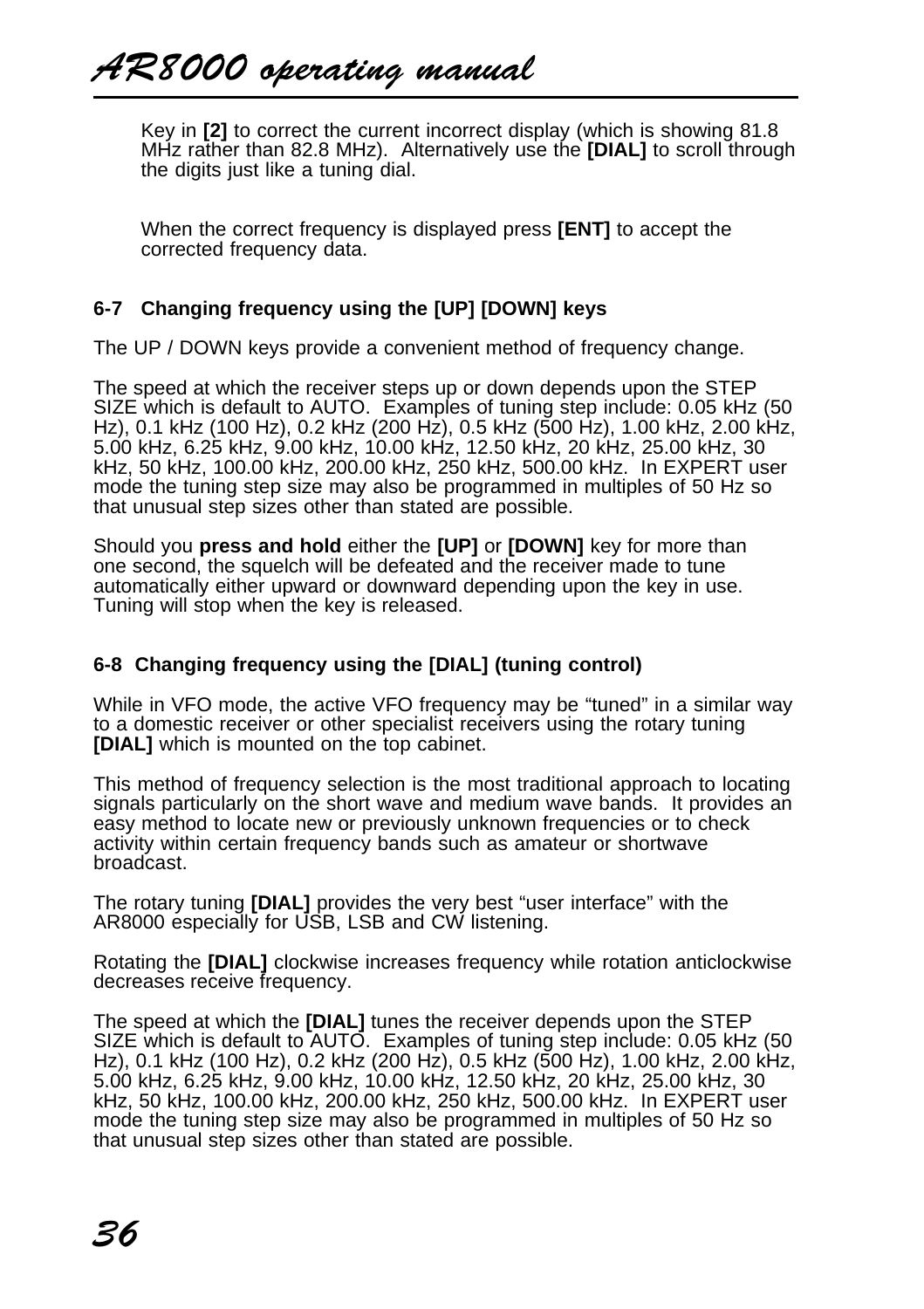2UFD

STEP STEP

433.AAAA

te le di

А

The speed of tuning may be increased by a factor of x10 while the "F" function legend is displayed (by using the [FUNC] key).

# **6-9 Changing frequency STEP size (AUTO)**

The specification for channel occupancy, step (separation) and mode are decided by and allocated by departments of Government following International discussions.

Not surprisingly the allocation of frequency bands are not the same all over the world and channel separation (step) varies from band to band. As an example the channel separation (step) for the medium wave band in Europe is 9 kHz while in the U.S.A. it is  $10 \text{ kHz}$ .

For the above reasons it is necessary to alter the STEP size according to local bandplan conventions. The AR8000 has been preprogrammed at the factory with all the bandplan data (specific to each market area) so that the AR8000 will automatically select the appropriate step size and mode for the frequency chosen. This greatly simplifies operation of the receiver while you are familiarising yourself with all the facilities.

The preprogramming of step size may be manually overridden so you may choose alternative settings at will or when bandplans are updated.

Should you wish to change the default step size press **[FUNC] [2]**.

The third line of the LCD will flash the current default size (perhaps "25.00" kHz) and the word "AUTO" to indicate default operation.

The fourth line of the LCD has the legend "STEP SET" to indicate that the AR8000 is expecting you to change the step size.

In NEWUSER mode, the **[DIAL]** is used to alter the

STEP size. The sizes available being: 0.05 kHz (50 Hz), 0.1 kHz (100 Hz), 0.2 kHz (200 Hz), 0.5 kHz (500 Hz), 1.00 kHz, 2.00 kHz, 5.00 kHz, 6.25 kHz, 9.00 kHz, 10.00 kHz, 12.50 kHz, 20 kHz, 25.00 kHz, 30 kHz, 50 kHz, 100.00 kHz, 200.00 kHz, 250 kHz, 500.00 kHz.

When the desired step size is displayed press **[ENT]** to accept the new step size.

## **Active frequency must be divisible by step size**

There is just one small point to bare in mind, the active frequency must be divisible by the step size... in 99% of cases they will be. However, should you start experimenting with different step sizes (especially when in EXPERT mode) you may notice the active frequency change automatically to the nearest multiple of step size as the AR8000 calculates automatically for you, there is no need to carry a calculator!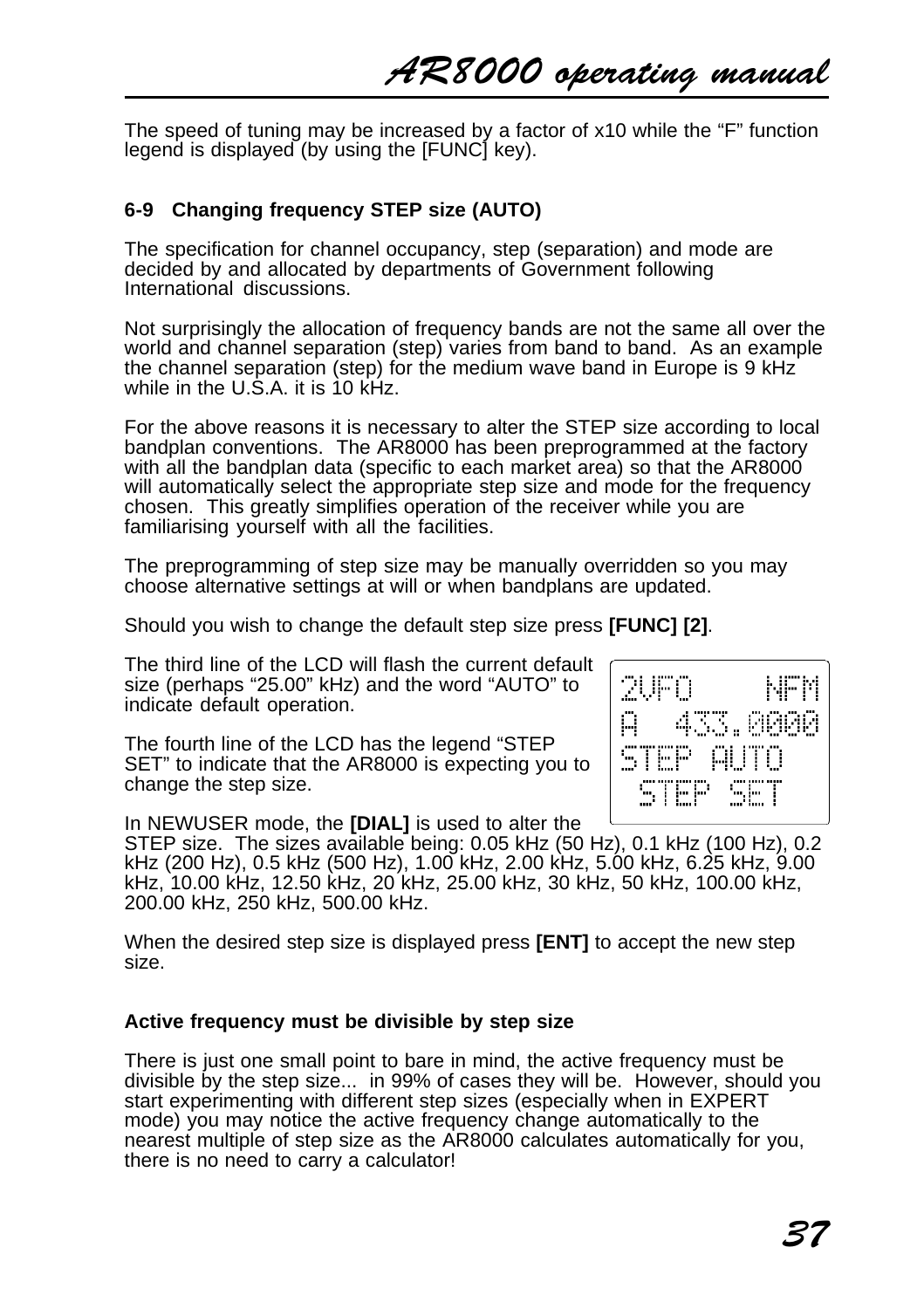For example, select 118.000 MHz **[1] [1] [8] [ENT]** then select a 9 kHz step size **[FUNC] [2]** choose "9.00" by rotating the **[DIAL]** and accept the selection by pressing **[ENT]**.

You will note the frequency has been corrected to 117.9990 or 118.0080 MHz (depending upon the previous direction of tuning / searching) both of which are the closest multiple of 9 kHz to 118 MHz. On occasion the display may not immediately update to indicate the multiple frequency in order to provide an opportunity for you to enter the "STEP SET" menu to change the step size. However within a short time the frequency readout **will** automatically update, just keep watching the LCD. The displayed frequency will be immediately updated with when the **[DIAL]** is used.

**Note: AUTO-STEP and AUTO-MODE are linked** to the preprogrammed bandplan data. When one of the parameters is changed from the default "AUTO" the bandplan will be ignored. This is useful for tuning through bands with unusual modes and channel steps.

#### **To reinstate AUTO step size, the receive MODE must be returned to "AUTO" using the "MODE SET" menu which is accessed by pressing [FUNC] [3]**.

When a new step size has been selected, the MODE will move automatically from AUTO to whatever is currently being used. A hash symbol "#" to the left of the mode indicates the current setting. The right arrow symbol ">" indicates the new mode choice which is altered by using the **[DIAL]** control on the top panel of the cabinet. To return the STEP and MODE to default, select ">AUT" and press **[ENT]**. The display returns to VFO mode.

In EXPERT user mode the tuning step size may also be programmed in multiples of 50 Hz (between the limits of 50 Hz to 999.95 kHz) so that unusual step sizes other than stated are possible. Refer to section 6-3 of this manual regarding NEWUSER/EXPERT configuration.

Press **[FUNC] [2]** to enter the "STEP SET" menu. The **[DIAL]** is used to alter the STEP size for any value from the standard list: 0.05 kHz (50 Hz), 0.1 kHz (100 Hz), 0.2 kHz (200 Hz), 0.5 kHz (500 Hz), 1.00 kHz, 2.00 kHz, 5.00 kHz, 6.25 kHz, 9.00 kHz, 10.00 kHz, 12.50 kHz, 20 kHz, 25.00 kHz, 30 kHz, 50 kHz, 100.00 kHz, 200.00 kHz, 250 kHz, 500.00 kHz.

When the desired step size is displayed press **[ENT]** to accept the new step size.

To program a different step size (in multiples of 50 Hz) enter the "STEP SET" menu as before, press **[FUNC] [2]** then key in the desired step size followed by **[ENT]**.

For example, to program a 300 Hz step size press **[.] [3] [ENT]** there is no need to proceed the **[.]** key with a zero nor is it necessary to add the trailing zeros, these are added by the microprocessor automatically.

Should an attempt be made to enter an incorrect step size such as 0.06 kHz or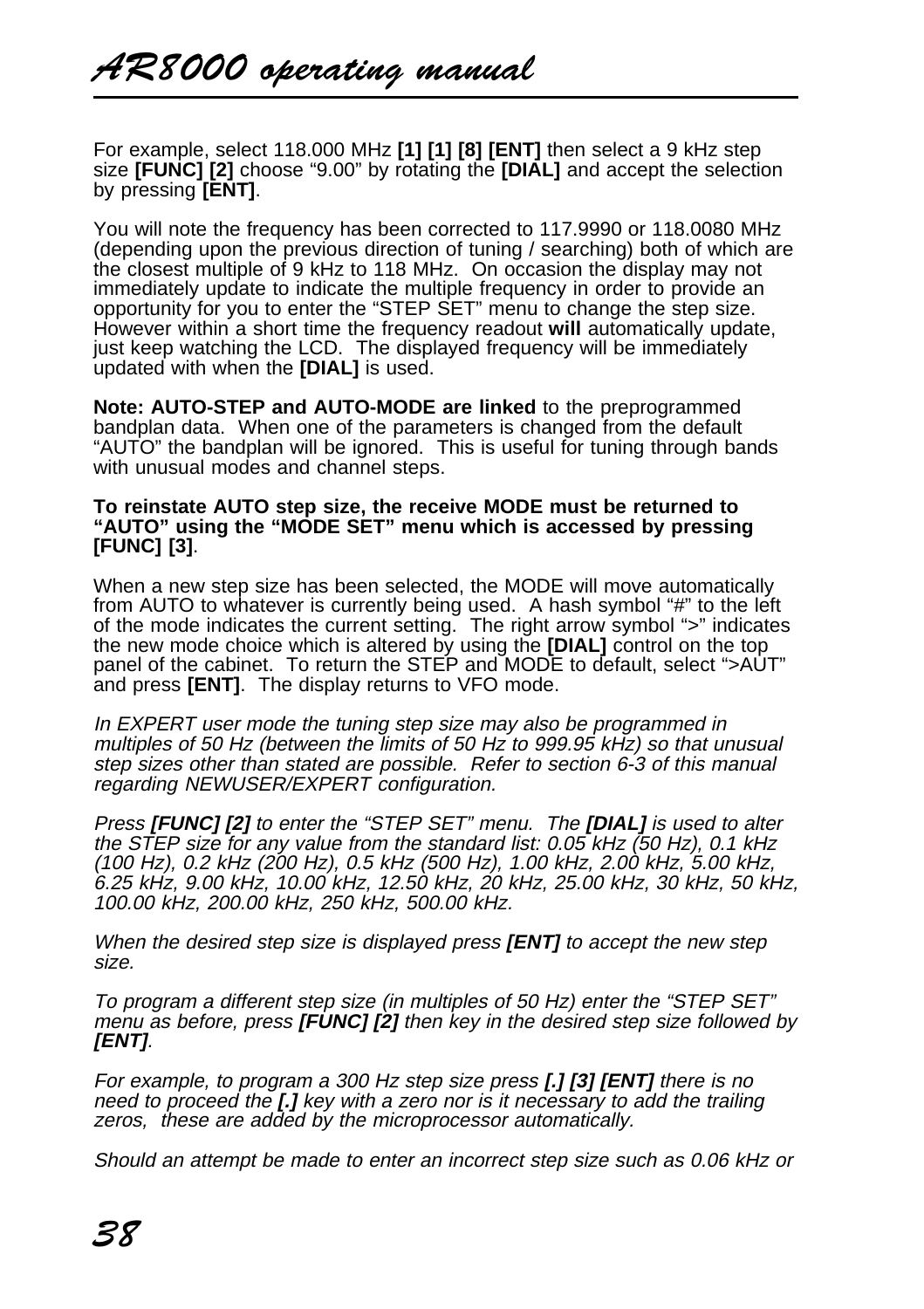1.08 kHz (which are not divisible by 50 Hz), the last digit will not be accepted so may be corrected simply by typing **[5]**.

In fact should you wish, even frequencies listed in the standard STEP list may be entered directly through the numeric keypad once in the "STEP SET" menu.

For example, to program a step size of 25 kHz using the numeric keypad:

# Press **[FUNC] [2] [2] [5] [ENT]**

The display will return to VFO mode with the new step size programmed.

# **6-10 STEP OFFSET facility**

As reported in section 6-9 of this manual (changing step size), the bandplan may not always be adhered to or for some reason you may wish to tune or search using a different format.

Examples of this are European cell phones which are allocated in 25 kHz channel steps but the lower band edge does not start on a round MHz such as 917 MHz but 12.5 kHz higher at 917.0125 MHz (in other words it is offset by +12.5 kHz). Also European VHF utility services sometimes operate using a 12.5 kHz channel step but the lower band edge is offset by +6.25 kHz.

To ensure that the AR8000 can follow most of these unusual bandplans, the active frequency (in VFO mode) or lower band edge (in search mode) may be offset in a positive (+) direction by half the current step size.

For example, to tune from 71 MHz in 12.5 kHz steps offset by 6.25 kHz carry out the following key sequence:

**[7] [1] [ENT]** to select 71.000 MHz

**[FUNC] [2]** to enter the "STEP SET" menu

Press **[PASS]** to select STEP OFFSET the legend "+" appears to the right of the word "STEP"

Rotate the **[DIAL]** on the top cabinet until the "12.50" kHz step size is displayed

Press **[ENT]** to select the data input

The receiver will return to VFO mode and the frequency displayed will be updated to read 71.0062 MHz (the actual frequency is 71.006250 MHz but the LCD does not show the 50 Hz digits). This means that the displayed frequency has been offset by +6.25 kHz.



Rotating the **[DIAL]** clockwise will increase the frequency by 12.5 kHz so that the new frequency will be displayed as 71.0187 MHz (the actual frequency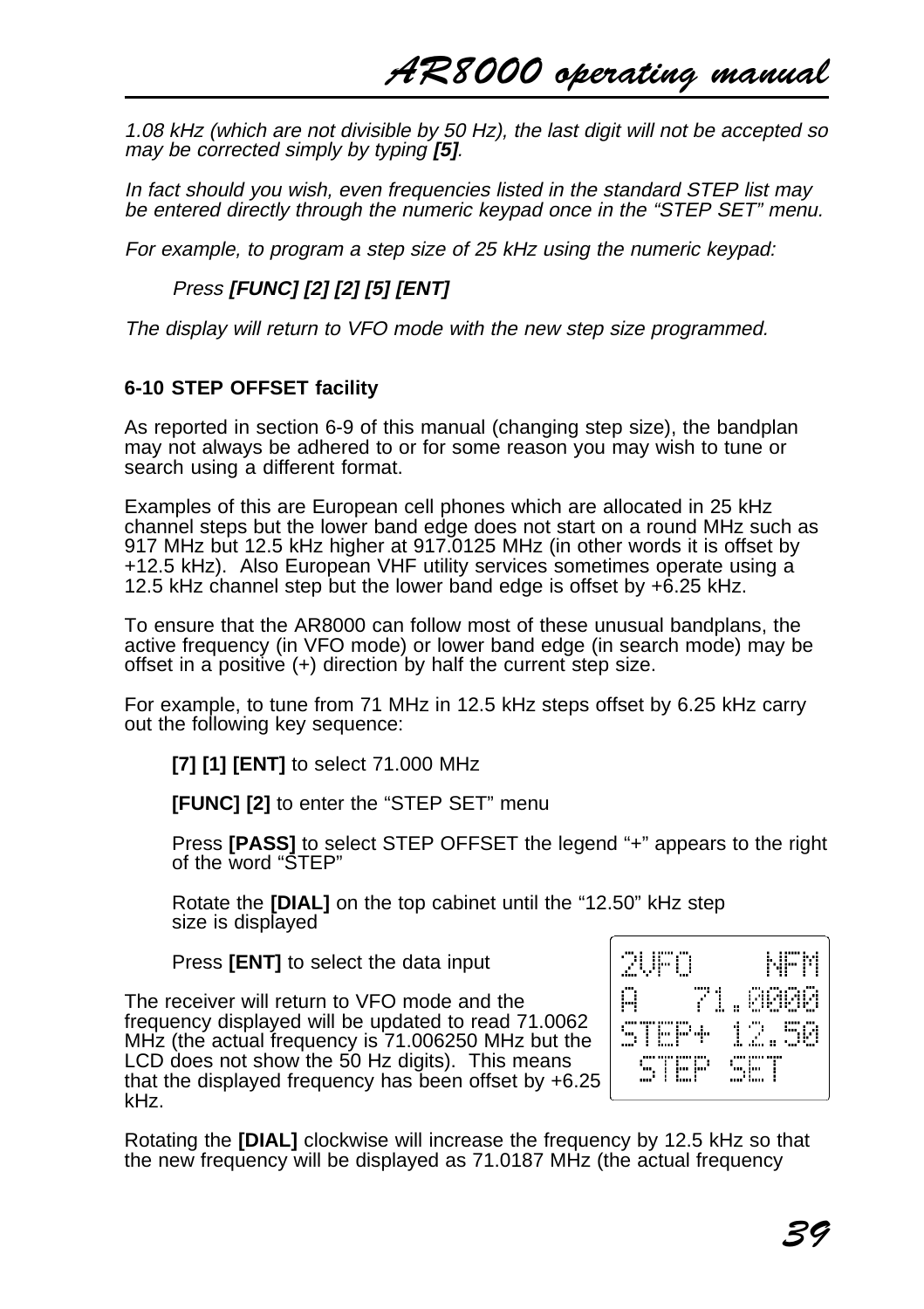being 71.018750 MHz). The receiver is now tuning in 12.5 kHz steps with a step offset of +6.25 kHz.

Note: The STEP OFFSET is always in a positive direction (+) when selected and is calculated as being HALF of the STEP SIZE. STEP OFFSET is only available when the step size is 10 kHz or more.

By this measure, a 25 kHz STEP size will have a STEP OFFSET of 12.5 kHz. A 30 kHz STEP size will have a STEP OFFSET of 15 kHz.

SET OFFSET is available in VFO and search modes. The default bandplan data may already contain STEP OFFSET in its default programming for certain market areas.

## **6-11 Changing receive mode (AUTO)**

As mentioned earlier (section 6-9 of this manual), the specification for step and mode are allocated by departments of Government following International discussions. Like step size, the receive mode has been preprogrammed at the factory to simplify operation of the receiver while you familiarise yourself with all the facilities.

Should you wish, the defaults may me manually overridden at any time should you wish to select an alternative receive mode on any frequency.

To change the receive mode press **[FUNC] [3]**.

The third line of the LCD will indicate the current mode in use. A hash symbol "#" to the left of the mode indicates the current setting. The right arrow symbol ">" indicates the new mode choice which is altered by using the **[DIAL]** control on the top panel of the cabinet. To return the STEP and MODE to default, select ">AUT" and press **[ENT]**. The display returns to VFO mode.



The modes are allocated in order: "AUT NFM AM USB LSB CW AUT WFM", "AUT" refers to AUTO MODE. When "AUT" is selected, the receive mode and step size will be selected automatically using the preprogrammed AR8000 bandplan data.

**Note: AUTO-STEP and AUTO-MODE are linked** to the preprogrammed bandplan data. When one of the parameters is changed from the default "AUTO" then the bandplan will be ignored. This is useful for tuning through bands in unusual modes and channel steps.

#### **To reinstate AUTO step size, the receive MODE must be returned to "AUTO" using the "MODE SET" menu which is accessed by pressing [FUNC] [3]**.

Any receive mode may be selected at any frequency within the receiver's frequency coverage. Generally speaking the following modes will apply: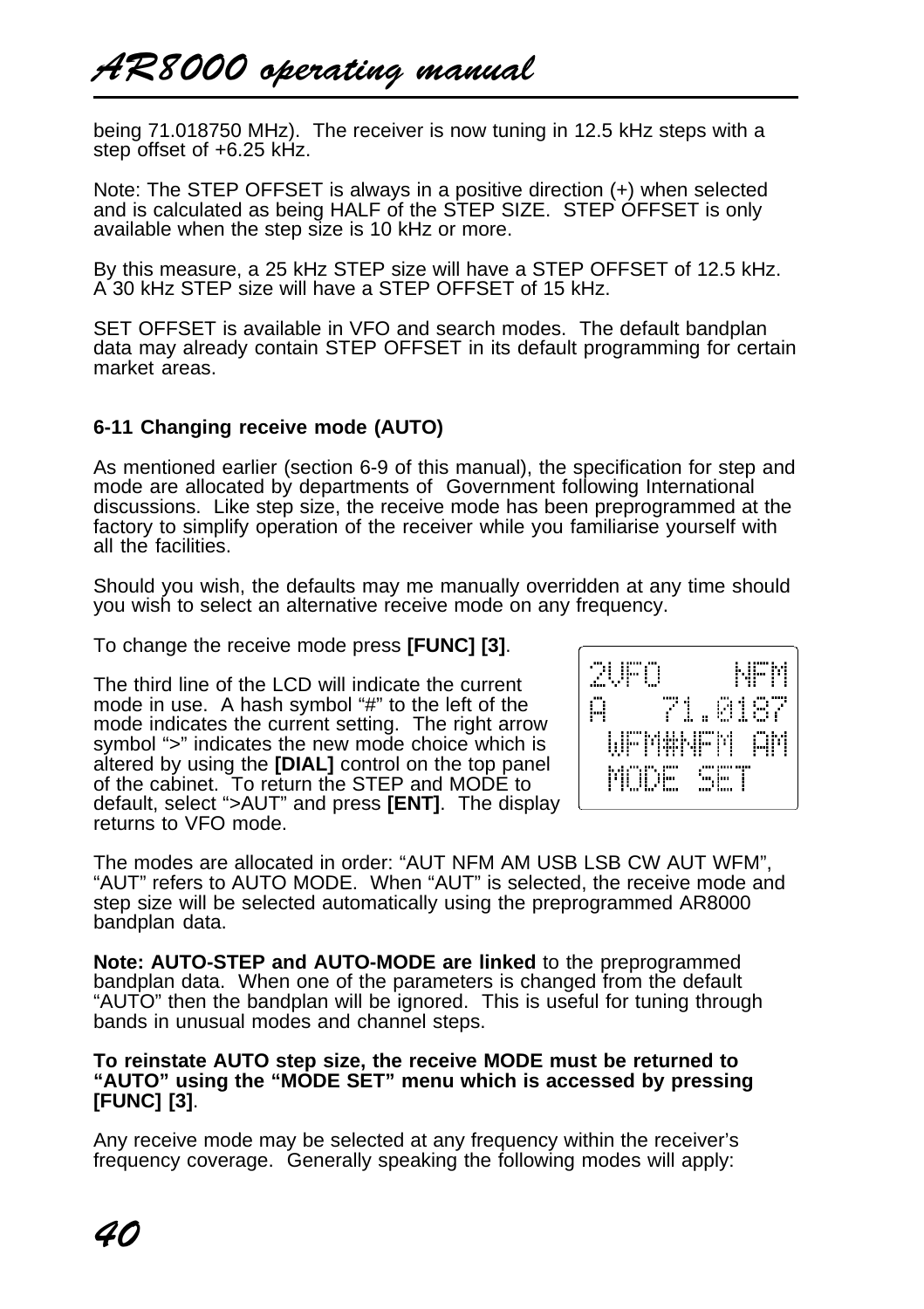## **AM**

Amplitude Modulation - Used by broadcast services throughout the world on medium wave and shortwave. AM is also used by VHF Civil airband, UHF Military airband and some PMR (Private Mobile Radio) and utility services.

#### **NFM**

Narrow Band Frequency Modulation - this provides high quality communication for relatively short distance operation. FM uses a greater frequency bandwidth than other modes such as SSB so is less efficient.

NFM is the most common mode used above 30 MHz with the exception of the airbands. NFM is widely used on the VHF bands: VHF Marine band, 2m amateur Band (145MHz), 70cm amateur band (433 MHz), PMR (Private Mobile Radio) and utilities.

In the absence of a signal, the background white noise may appear quite loud. For ease of listening the squelch control should be rotated clockwise until the background noise just disappears, this should be carried out when no signal is present. The point where the background noise is cancelled is known as "threshold point".

Do not advance the squelch control more than necessary or the receiver will appear to be desensitised and weaker signals will be missed.

#### **WFM**

Wide band Frequency Modulation - used by VHF and UHF broadcast stations as excellent audio quality is available due to the relatively wide frequency bandwidth employed. Used only for local services such as VHF band-2 stereo (received as mono on the AR8000) and UHF TV sound channels.

When listening in VERY strong signal locations especially when using an external aerial, the WFM I.F. amplifier may be overloaded. This will not damage the AR8000 but may result in "apparent signal loss". Should this be encountered, use the attenuator to reduce signal strength or swap to the standard semi-flexible whip aerial.

#### **LSB**

Lower Side Band - is a form of Single Side Band (SSB). LSB tends not to be used commercially but is extensively used by Radio Amateurs on frequencies below 10 MHz. This assists the separation of Commercial and Amateur users on traditionally shared bands and prevents them from speaking to each other.

SSB is a very efficient method of transmission as the unwanted second sideband and carrier have been removed. This allows the full transmitter power to be employed in carrying useful information within the wanted sideband. As a result greater distances are possible on SSB and a smaller frequency bandwidth is required than most other modes.

The AR8000 uses true carrier re-insertion and a dedicated SSB I.F. filter so that voice becomes intelligible. However due to the complexities of SSB, audio never sounds 100% natural and often listeners comment on it sounding a little like "Donald Duck" or "Micky Mouse" but this is normal and with practice you soon become used to this characteristic.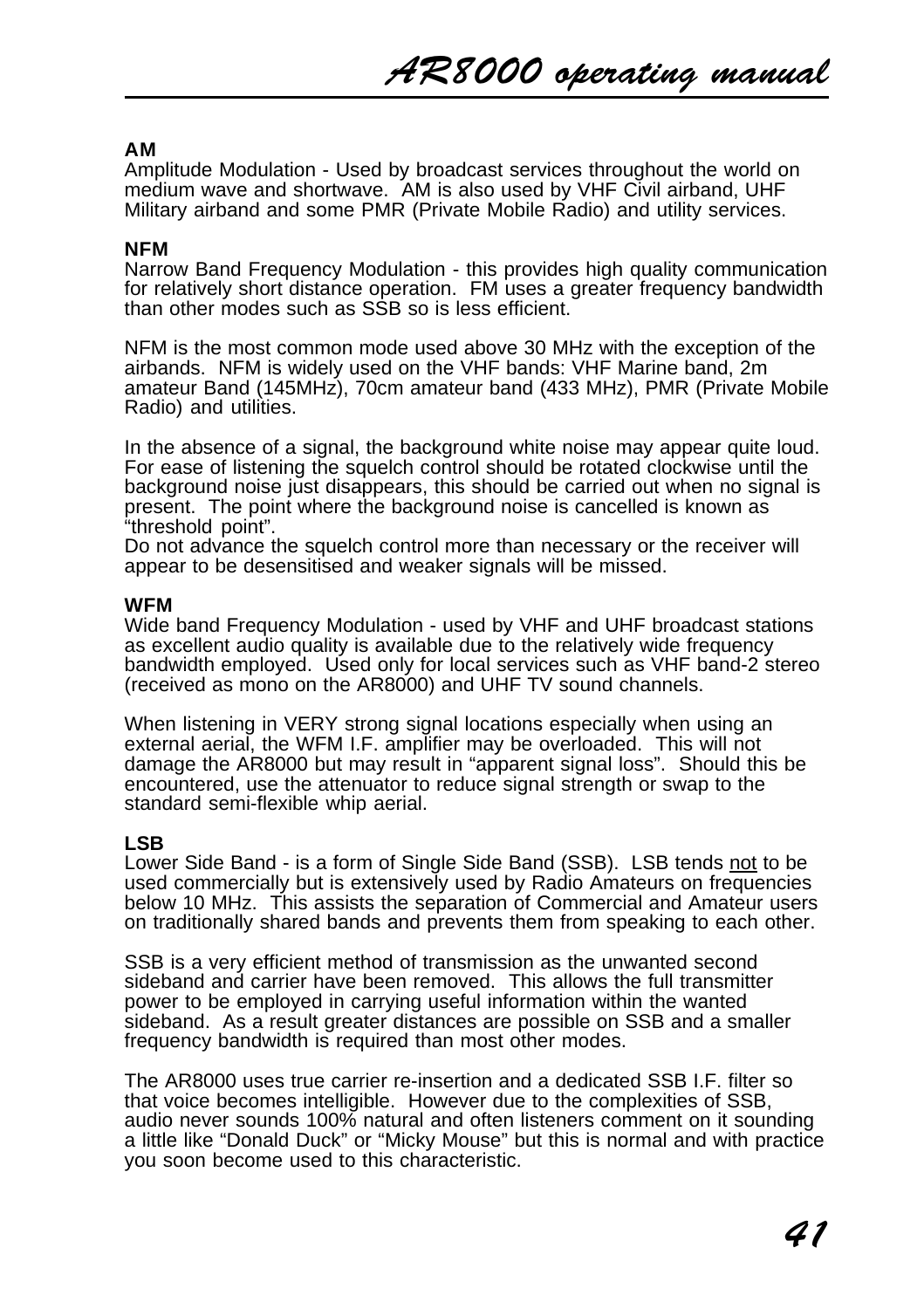Small tuning steps of 50 Hz or 100 Hz should be used for tuning in LSB and other similar modes USB & CW.

**The AR8000 being a hand held wide band receiver cannot offer the receive performance of a dedicated short wave receiver such as the AOR AR3030 or base wide band receiver AOR AR3000A. This is due to the limitation of size, as a result the receiver's AGC (Automatic Gain Control) circuitry bandpass circuits and reference stability cannot be as complex. The AR8000 will however provide adequate results for oceanic, ship to shore and amateur band listening etc.**

The SSB frequency display is not offset (like some other units). However being such a compact wide band receiver, it will not be unusual for the SSB display to be a few hundred Hz off frequency when listening to known frequencies such as VOLMET (airband weather forecast service). For example the European 5.5050 MHz VOLMET service may appear between approximately 5.5045 and 5.5055 MHz... this is considered normal.

#### **USB**

Upper Side Band - The same comments apply as for LSB. By convention, Radio Amateurs also use USB above 10MHz.

All long range shipping and oceanic air traffic (as well as long range military aircraft) use USB. DATA modes such as RTTY, SITOR, PACKET, FAX etc may be resolved using USB.

## **CW**

Continuous Wave - Often referred to a Carrier Wave or Morse code "dots and dashes". Commonly used on the short wave bands by radio amateurs toward the lower end of each band allocation. Some commercial use is still made by shipping etc although its use is being phased out due to the introduction of automated stations.

# **6-12 [ATT] Attenuator ON/OFF**

The attenuator adds 10dB of signal reduction to the RF input stages of the AR8000 to reduce the possible effects of signal overloading due to connection to an external aerial or when the receiver is used in close proximity to strong transmissions.

The AR8000 has two settings for ATT (attenuator), On and OFF. When the attenuator is ON, the legend "A" appears on the top

line of the LCD in the seventh position from the left hand side.

To toggle the attenuator On/Off while in VFO mode press **[FUNC] [1]** the legend "A" confirms selection and incoming signals will be reduced in strength. To toggle On/Off again just repeat the sequence **[FUNC] [1]**, the legend "A" is extinguished when the

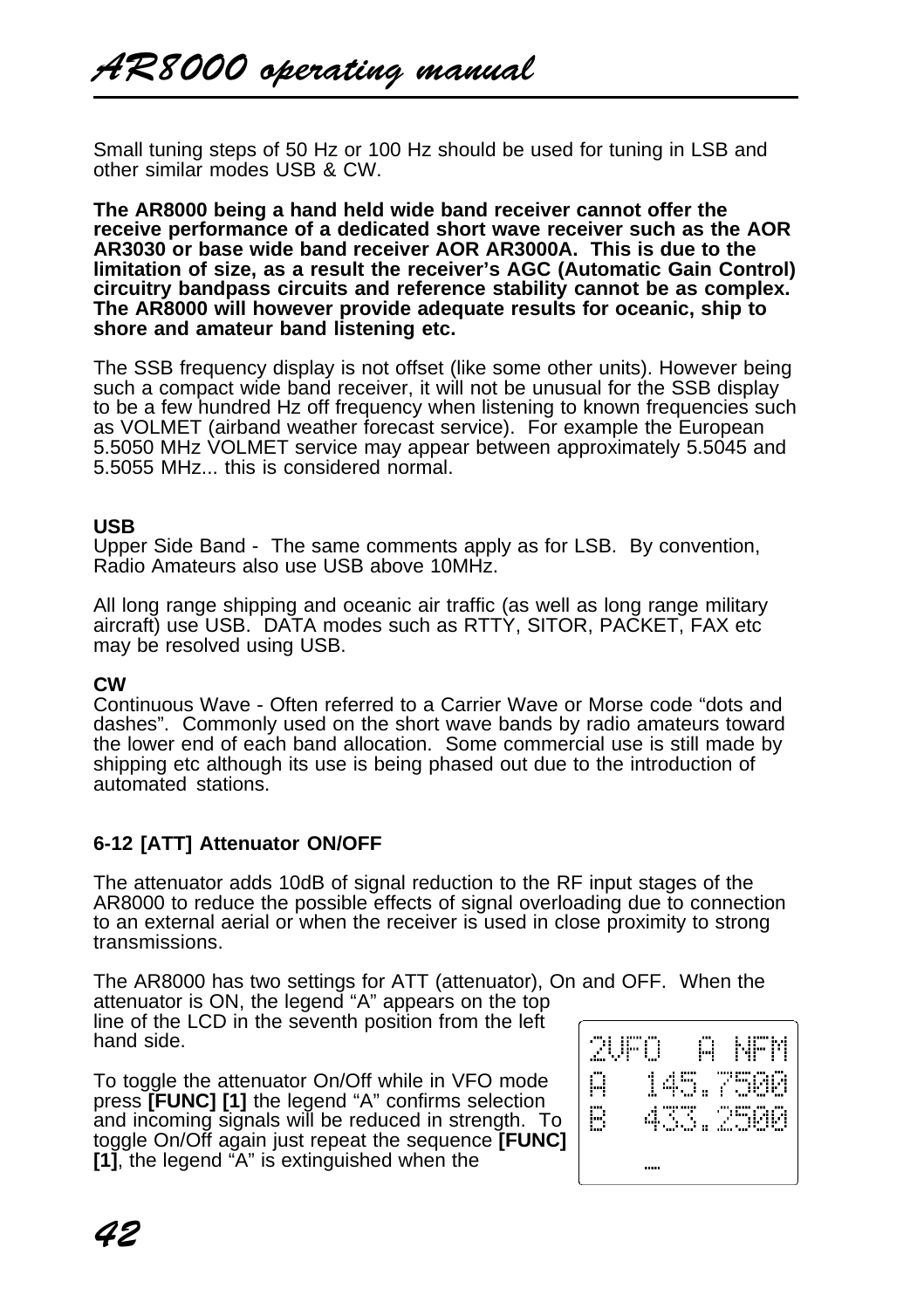attenuator is OFF.

The selection of attenuator may also be programmed into memory channels and when defining program search.

Please refer to sections 4-5, 22 & 23 of this manual for further information regarding aerial suitability, and filters.

## **6-13 [B SCP] band scope operation**

A band scope facility has been provided so that adjacent channels can be monitored graphically for activity.

**The band scope may be operated in 1VFO or 2VFO mode but cannot be used while in scan mode, search mode or when priority (PRI CH "P") is engaged (switched on).** If using 2VFO mode, the stand-by (lower) frequency will be replaced by the bar graph during band scope operation.

If the sequence **[FUNC] [7]** is keyed while in VFO mode, the BAND SCOPE will be activated to check for adjacent channel occupancy.

The band scope facility produces a bar graph (sometimes referred to a as spectrum or panoramic pan display). The bar graph uses the whole eleven horizontal positions of the third line of the LCD (five channels either side of the centre frequency). The stronger the signal then the higher the bar graph.



The first (lowest) segment of each bar is displayed even if no signals are present so that band scope operation is confirmed at a glance.

**Note: It is possible that false signal levels may appear on the band scope due to local noise or the close proximity of computer systems.**

**The band scope facility is NOT designed to provide accurate spectrum analyser displays, a purpose built test instrument is required for specialist measurement applications.**

The band scope channel spacing is determined by the receive mode (NFM, USB etc). **The active VFO frequency is positioned in the centre of the display with five adjacent channels above and below the centre frequency to each side**. SET OFFSET channels may be displayed if the facility is engaged.

The minimum spacing between each adjacent channel is 3 kHz on USB, LSB & CW and 10 kHz on NFM & AM.

When the **[DIAL]** is turned **or** every five seconds the display will be updated. This can be a useful feature if the "exact" frequency of a specific service is not known. There will be a **brief interruption to the active monitored station** (centre frequency) every five seconds as the AR8000 scans adjacent channels to update the display.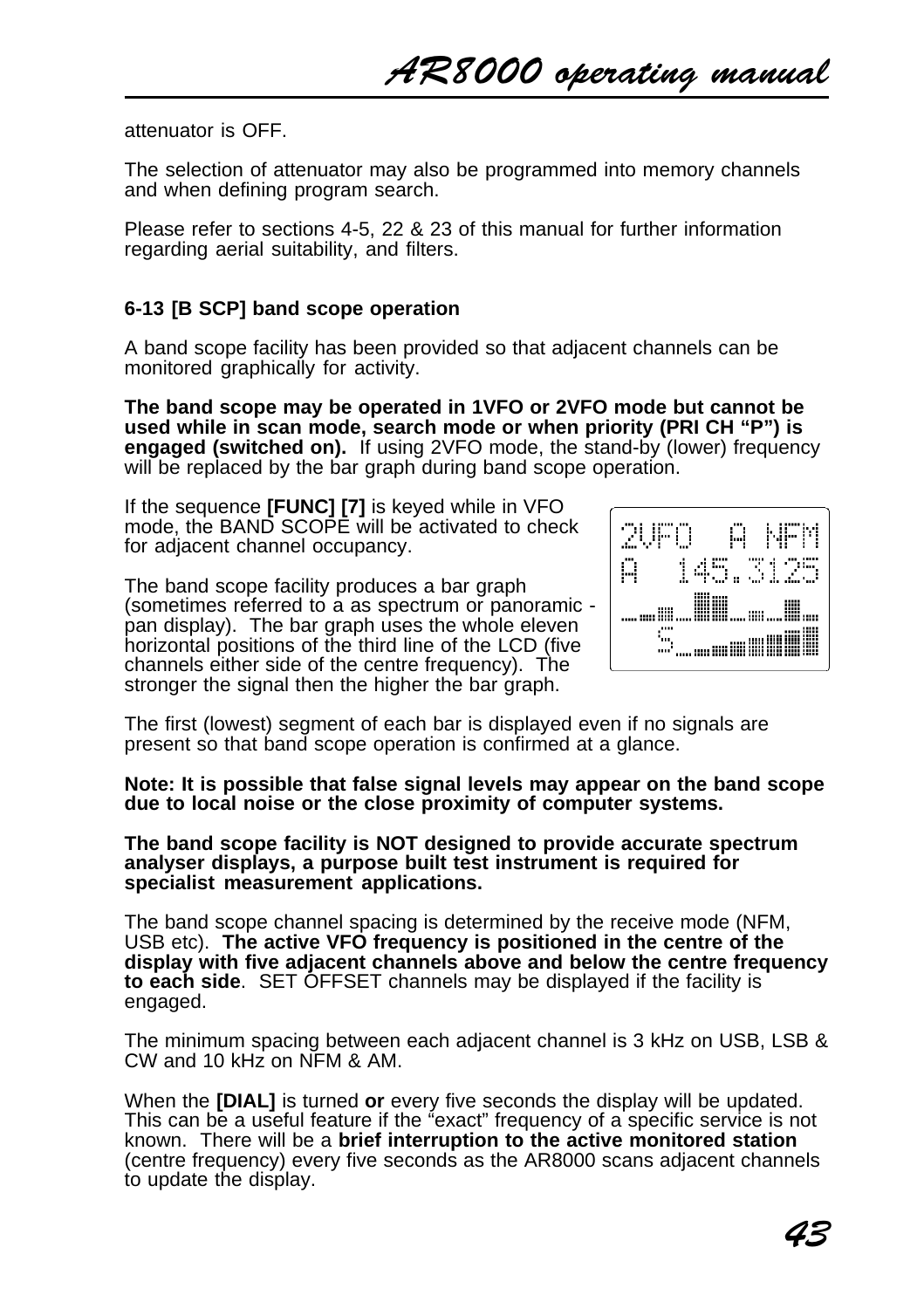To deactivate the bandscope, repeat the key sequence **[FUNC] [7]** or press the **[2VFO]**, **[SRCH]** or **[SCAN]** keys.

# **(7) Memory banks & channels**

It is very convenient to store commonly used frequencies into a memory bank along with mode and attenuator status, this saves having to key the data in over and over again. Memory recall is very straightforward and quick when compared to retyping all data.

Think of memory channels as pages in a notebook each of which is numbered to identify it. Data may be written to each new page (memory channel) and each page may be overwritten with new data, they can be used over and over again.

**Each memory channel may hold one frequency, mode, attenuator setting, step and step offset data.** Up to a seven character alphanumeric comment may also be added for ease of identification at a latter date.

A total of 1000 memory channels are provided which are divided into 20 banks, each having 50 channels. The memory banks are identified by letters A, B, C, D, E, F, G, H, I, J (upper case letters) and a, b, c, d, e, f, g, h, i, j (lower case letters) and numbered from 00 to 49.

Examples are "A00" for the first channel location in memory bank "A" and "A49" for the last memory channel in memory bank "A".

"e15" is the location of memory bank "e" (lower case) channel "15".

It is possible to add a common four digit **PASSWORD** to the memory banks a, b, c, d, e, f, g, h, i, j so that "special" frequencies may be stored and recall is only possible once the PASSWORD has been entered... this should stop preying eyes. If the PASSWORD is not set, then all memory banks may be accessed and used in the standard manner.

When shipped from the factory in default NEWUSER mode, memory bank "J" is reserved for auto-store of memory channels from search mode. Please refer to section 15 of this manual for further information regarding AUTO-STORE.

The data contents of memory and search banks are held in an EEPROM so that no backup battery or capacitor is required for memory retention.

The stored data may be quickly and easily recalled, changed or deleted using the memory recall, edit and delete facilities.

Note: When the receiver is switched OFF, all VFO data will be automatically stored into EEPROM memory storage. No battery or capacitor is required for memory backup. Should the NiCads (or dry batteries if in use) become completely exhausted, the last stored memory channel or last VFO data "may" be lost.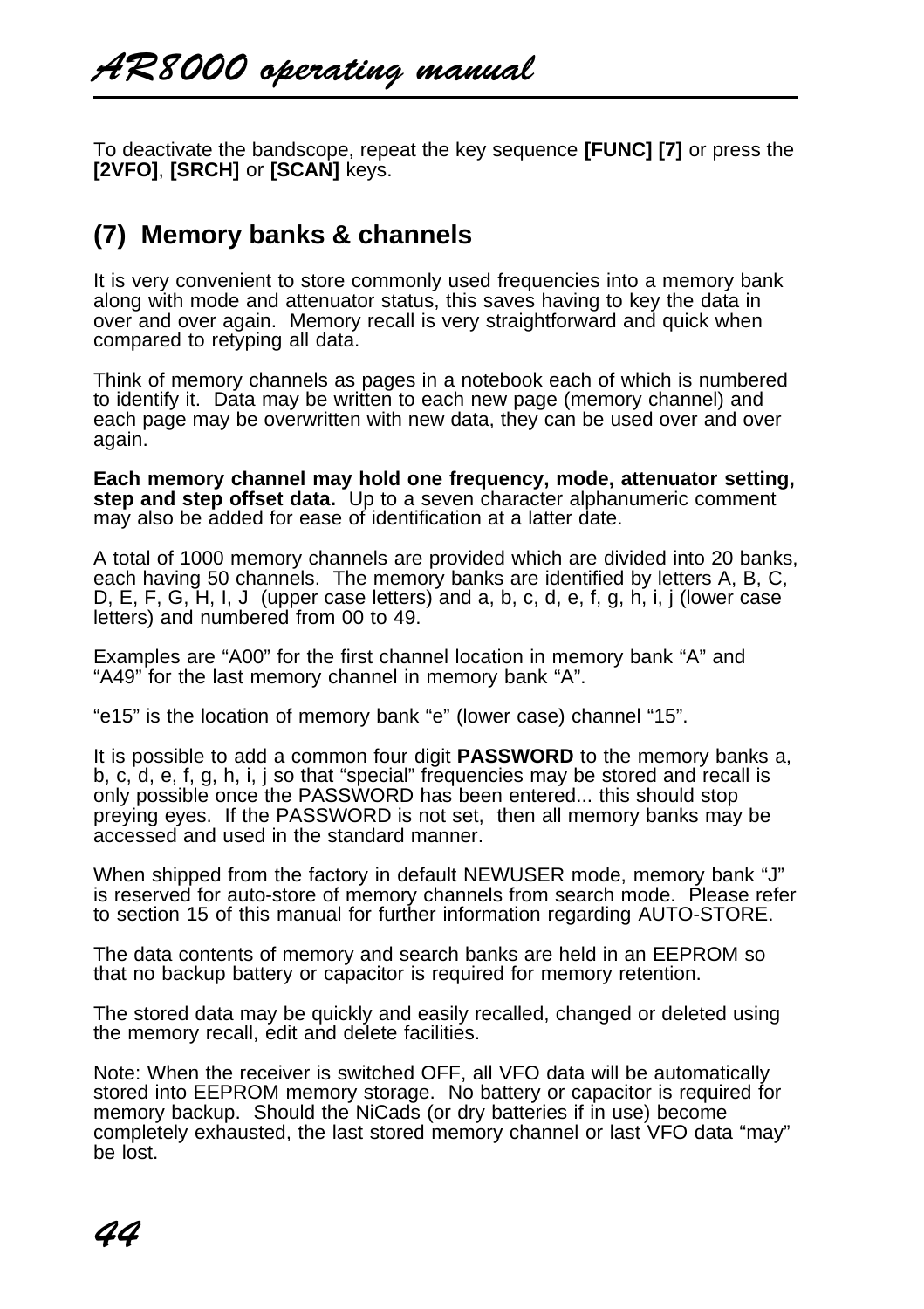AR8000 operating manual

During the manufacture and testing of the receiver, various test frequencies are entered into the receiver's memory banks so the memory locations are unlikely to be completely blank.

**Note: Where memory banks etc are empty the indication "- - -" is often displayed.**

## **7-1 Storing receive data into memory - memory input in VFO mode**

Lets assume that you wish to store the frequency of 88.3 MHz with the attenuator Off into memory bank "A" location "00" (A00) while in VFO mode.

Start by selecting VFO mode then key in the frequency of 88.3 MHz, "mode and step size" are set to the default AUTO.

**[2VFO]** to place the receiver into VFO mode

**[8] [8] [.] [3] [ENT]** to select the desired frequency, the mode and step size will be automatically set by the AR8000 microprocessor.

#### **Press and hold the [ENT] key for more than one second** to enter **memory input mode**.

The third line of the LCD will display the legend "BANK" and the highlight cursor will be positioned over the bank identification letter such as "A".

The microprocessor will automatically select the **youngest** free memory location. You may change the bank identifier at this time by rotating the **[DIAL]** on the top cabinet or by typing in a new letter using the numeric keypad.

Note: You will notice that to the right of the keypad numbers, there are small orange letters which are bank identifiers. Key 1 is "A", key 2 is "B" etc. The



lower case bank identifiers may be accessed using the CASE SHIFT key **[.Aa].**

### **Remember, if you take too long entering data (90 seconds) the display will revert to it's original condition (2VFO mode)**.

Assuming that you wish to store 88.3 MHz in the very first memory channel irrespective of what may already be stored there press **[1A]** then select the first channel by pressing **[0] [0]** Next type **[ENT]** to accept the memory location.

The highlight cursor will move to the fourth line to the right of the legend "TXT". Should you wish to change the alphanumeric comment rotate the **[DIAL]** on the top cabinet until the chosen letter or symbol is displayed. A maximum word length of seven characters may be chosen. To move to the right and left character positions use the arrow keys.

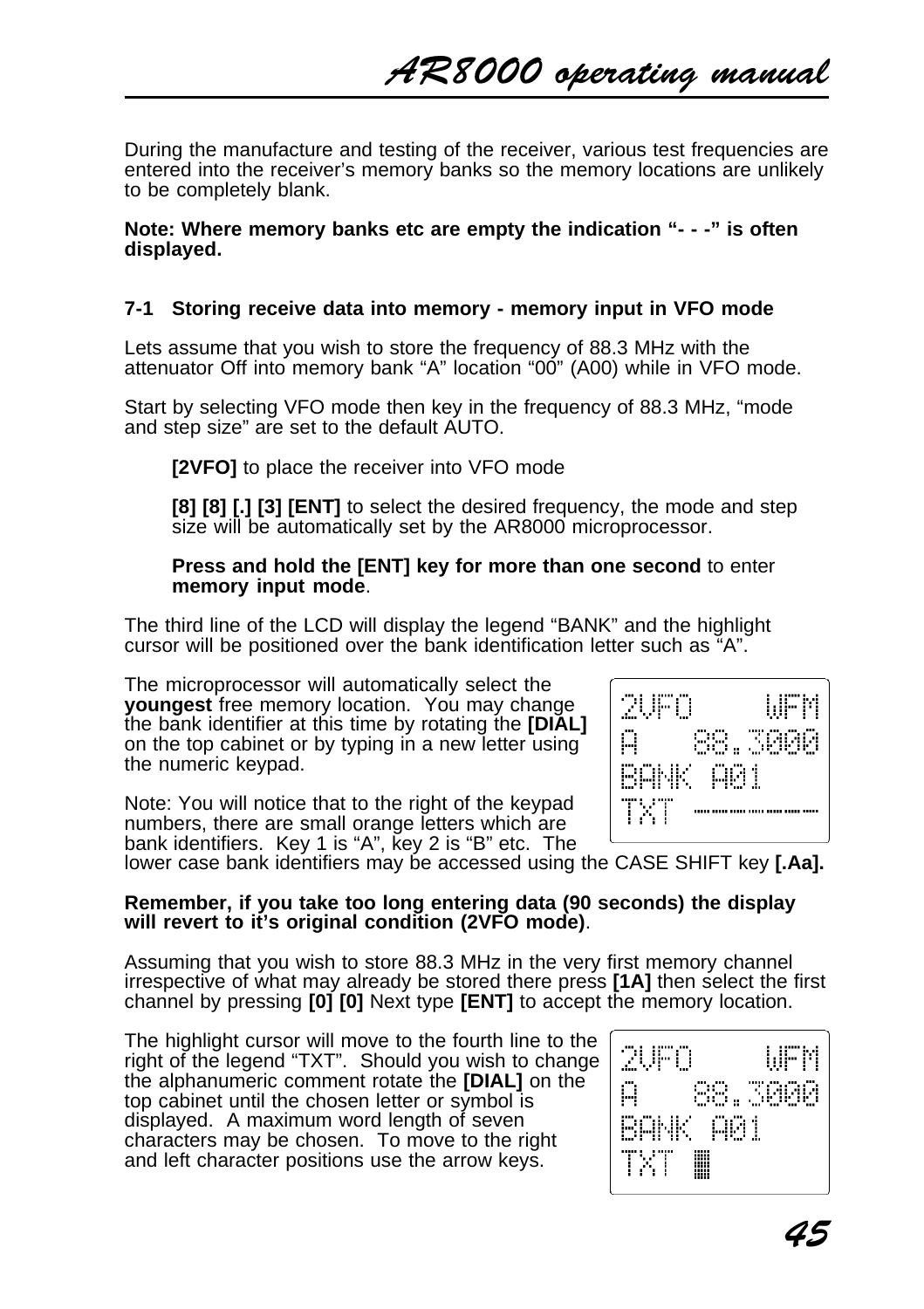If you are happy with the alphanumeric description press **[ENT]** and the display will return to VFO mode.

At any time you may abort the memory input by pressing the **[CLEAR]** key, the display will return to VFO mode.

## **7-2 Memory recall (M.R) - Recalling receive data from memory**

Once receive frequency and mode data has been stored into a memory location, its retrieval is quick and simple.

Let's assume that you wish to retrieve the frequency of 88.3 MHz which has been programmed into to memory "A00" during the example in the preceding section  $7-1$  of this manual.

Press **[SCAN]** to place the receiver into **memory recall mode (M.R)**. The legend "M.RE" appears on the top left of the LCD to confirm operation.

The receiver will display a memory channel, mode, frequency and text. If the desired memory channel is not immediately displayed it may be RECALLED by keying in the required location.

M.RF -

дял

NFM

145.5000

To recall memory channel "A00" type **[1A] [0] [0]** there is no need to press **[ENT]**

The "M.RE SELECT" menu automatically appears when the **[1A]** key is pressed so that the frequency and comments are displayed on the third and fourth lines of the LCD for easy recognition.

The receiver will monitor whatever memory channel first appeared when you entered memory recall mode.

#### **Memory channel review / hunt**

The **[DIAL]** may be rotated to review, hunt for and select memory channels.

From VFO mode press **[SCAN]** to enter memory recall "M.RE" mode then rotate the **[DIAL]** to select the required memory channel.

This is a useful tool for reviewing memory contents and hunting for a specific channel when you forget where you stored it! Should you know the number of the required memory channel, the keypad method of memory recall will be much faster.

The receiver will monitor whatever memory channel is displayed in "M.RE" mode.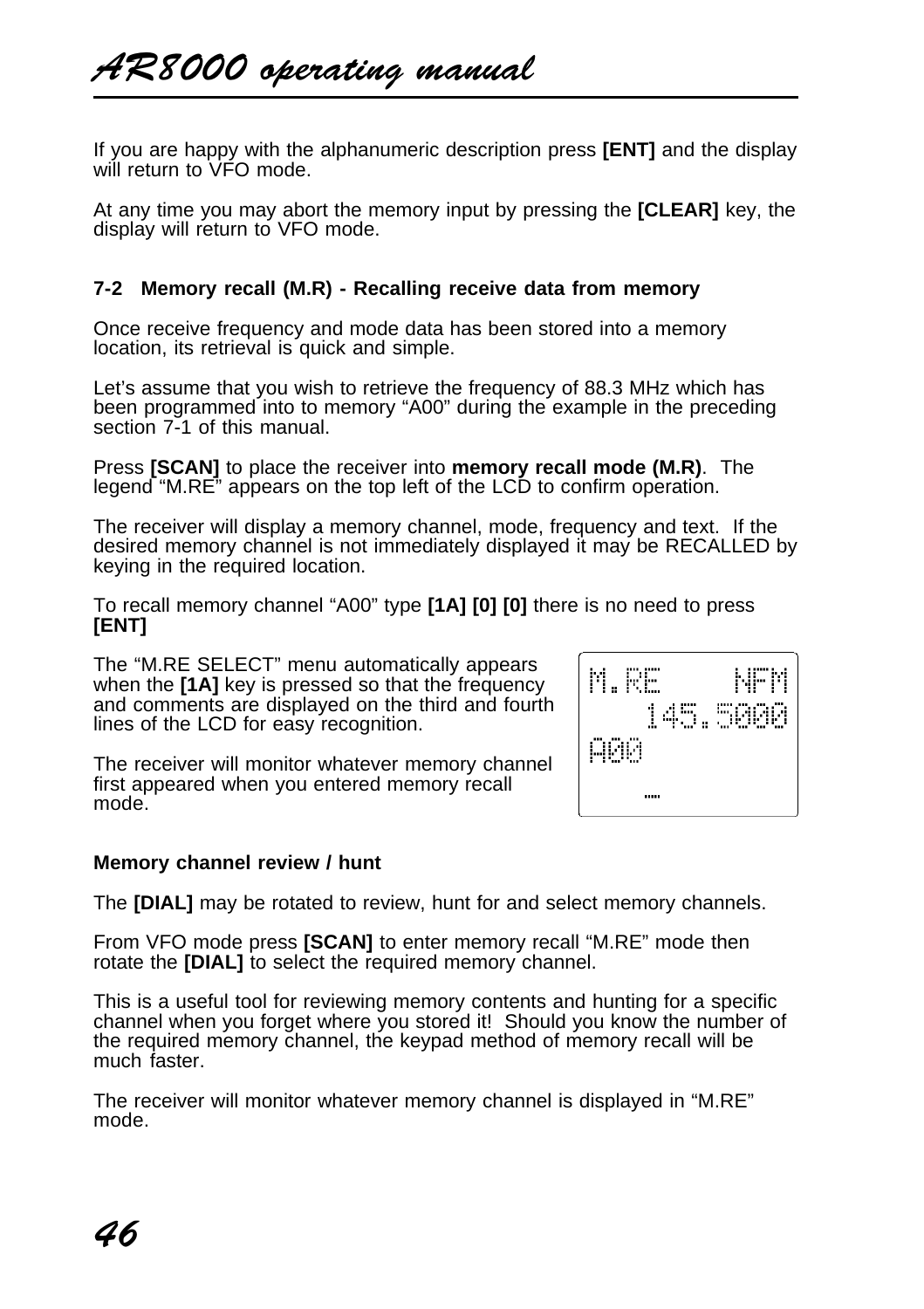AR8000 operating manual

**Note: If you have activated the PASSWORD protection, it is not possible to access memory banks a, b, c, d, e, f, g, h, i, j until the password has been keyed in each time the set has been switched On. Please refer to the PASSWORD section (9) of this manual for further information.**

#### **7-3 Transfer of memory channel to VFO**

Should you wish to tune away from the memory channel and benefit from not having to re-enter the frequency, mode, attenuator setting, channel step and step offset, the data may be quickly transferred from memory to either 1VFO or 2VFO modes.

#### **Transfer to 1VFO**

To transfer to 1VFO simply press **[ENT]**. The display will clear except for mode, frequency, attenuator status (if the attenuator is switched ON) and signal meter. Tune using the UP/DOWN keys or **[DIAL]**.

#### **Transfer to 2VFO**

To transfer to the active VFO of 2VFO mode press **[FUNC] [2VFO]**. The display will change to 2VFO mode with the chosen memory data being displayed in the upper "active" VFO position. Tune using the UP/DOWN keys or **[DIAL]**.

# **(8) Editing, copying, moving & swapping channels**

There will come a time when you have entered many frequencies into the memory banks and may wish to edit the data contained (change frequencies, comments or modes etc).

There are many ways in which memory data may be copied and amended.

#### **8-1 Memory over-write**

The easiest way to change the memory channel contents is simply to key new data over the top as shown in section 7-1 of this manual.

For example, let's assume that you wish to store a new frequency of 92.7 MHz into memory bank "A" location "00" (A00) which has been previously used to store 88.3 MHz.

Start by selecting VFO mode then key in the frequency of 88.3 MHz, mode and step size are set to the default AUTO.

**[2VFO]** to place the receiver into VFO mode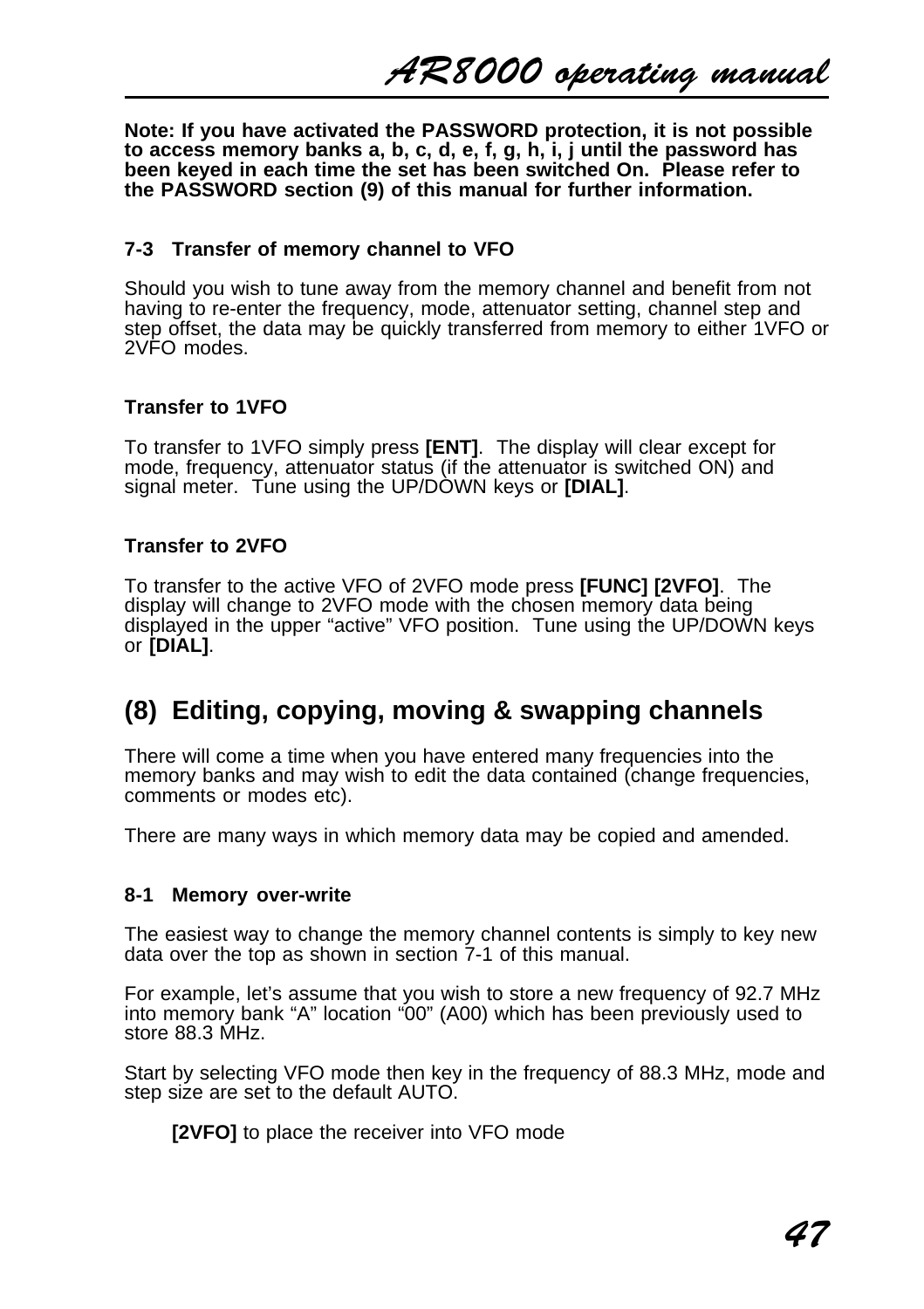**[9] [2] [.] [7] [ENT]** to select the desired frequency, the mode and step size will be automatically set by the AR8000 microprocessor.

**Press and hold the [ENT] key for more than one second** to enter **memory input mode**.

Press **[1A] [0] [0] [ENT] [ENT]** to over-write the previous data.

At any time you may abort the memory input by pressing the **[CLEAR]** key, the display will return to VFO mode.

#### **8-2 SET EDIT-CH - editing, copying, moving and swapping memory channels**

Comprehensive memory editing facilities are available through the "SET EDIT-CH" menu.

To access the "EDIT-CHANNEL" menu press **[FUNC] [8]** the legend "SET EDIT-CH" appears on the first line of the LCD.

There are four options available:

"COPY-MODE", "MOVE-MODE", "SWAP-MODE" and "CHANGE-MEM".

The highlighter cursor will initially flash to the left of the first option "COPY-MODE". The UP/DOWN keys or **[DIAL]** may be used to change the cursor position between selections.

# **8-3 COPY-MODE**

COPY-MODE is used to make an exact data copy of one memory channel into another location. To return to the analogy of the memory channels being pages in a book referred to at the introduction to memory banks & channels section 7, "COPY-MODE" is just like making a photo copy of a page, all the details are copied in exact replica and the original is not destroyed in the process.

This facility is provided should you wish to have the contents of one particular memory available in more than one memory bank... this can be useful for certain scanning applications. Please refer to section (10) of this manual for details on SCAN.

To select the "COPY-MODE" sub menu first access the SET EDIT-CH menu by pressing **[FUNC] [8]**. Use the UP/DOWN or **[DIAL]** until the cursor is to the left of the "COPY-MODE" option then press **[ENT]**.

The top line of the LCD will alternately flash between "SET EDIT-CH" and

ス店自 WEM ρ 92.7000 **BANK A00** TXT

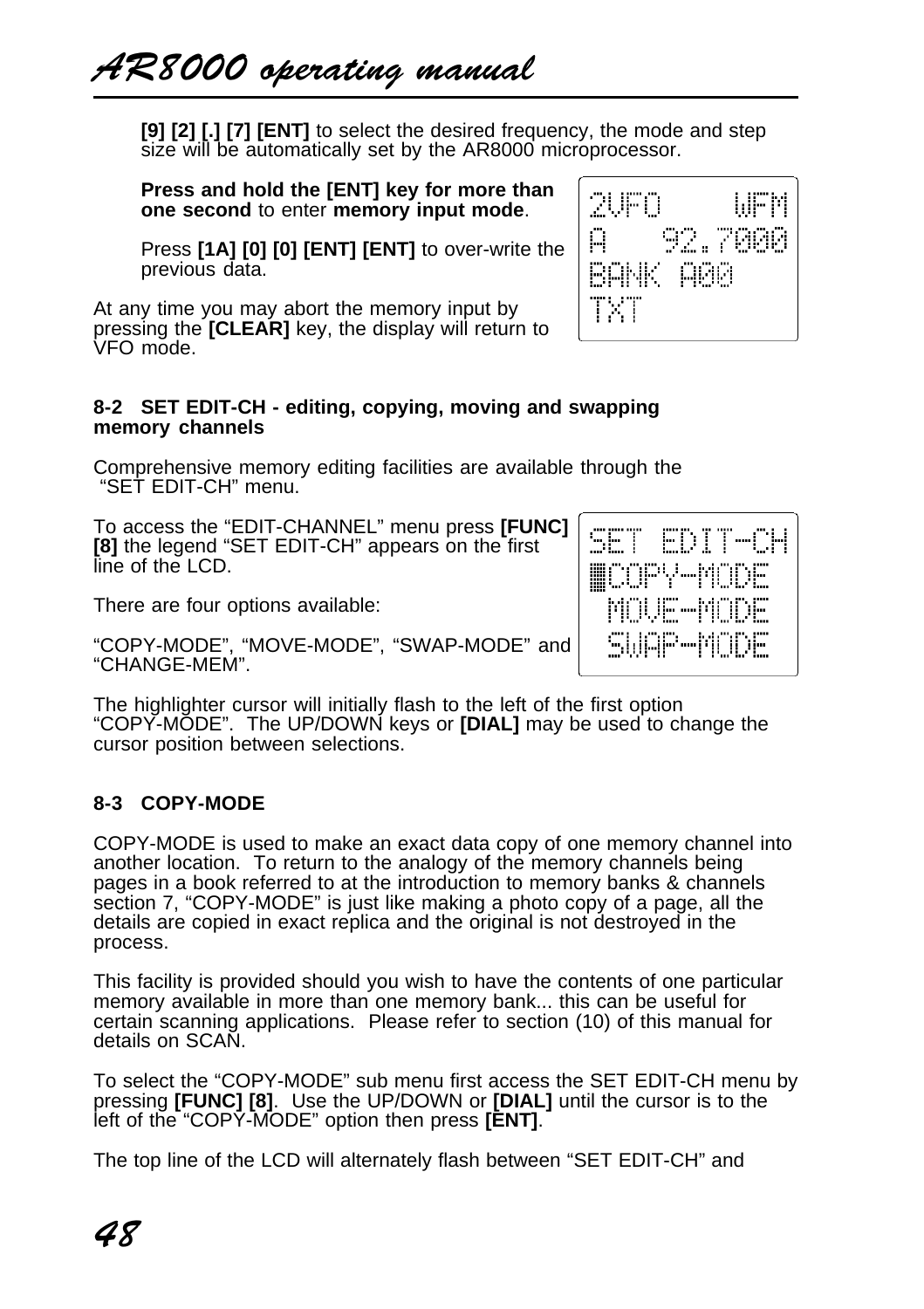"COPY-MODE" to indicate that a sub menu has been selected.

The cursor will be positioned over the memory bank identifier (LETTER). Use the **[DIAL]** or keypad to select the memory channel which you would like to copy (like the original of a photo copier!).

The third line will alternate between MODE and STEP while the fourth line will alternate between TXT and FREQUENCY so that easy identification of the desired memory channel may be made.

Once you have chosen the desired memory channel to be copied press **[ENT]**.

The "original" memory channel number moves to the left hand side of the second line of the LCD and a symbol "=>" points to another memory channel toward the right of the second line of the LCD. The cursor is positioned over the new memory channel. This new memory channel number is the location where you wish to place the copied data. Use the **IDIAL1** or keypad to select the memory channel where you would like the data copied to.



The original data will not be deleted, instead you now have two identical memory locations but with different memory channel locations.

For example, let's assume that memory channel "A00" contains the frequency 92.7 MHz with the mode WFM, step set to AUTO, attenuator OFF and alphanumeric comment (as previously programmed in section 8-1 of this manual). You may decide to COPY this memory data to memory location "D15":

Press **[FUNC] [8]** to access the "SET EDIT-CH" menu.

Move the cursor to the left of the "COPY-MODE" option using the UP/DOWN keys or **[DIAL]** then press **[ENT]** to access the "COPY-MODE" sub menu.

Key in the channel number which you wish to copy using the keypad **[A] [0] [0]** or rotate the **[DIAL]** to locate the channel number "A00". Press **[ENT]** to select channel number "A00" which is to be copied.

Key in the channel number of the location to where the memory data is to be copied using the keypad **[D] [1] [5]** or rotate the **[DIAL]** to locate the channel number "D15". Press **[ENT]** to select channel number "D15" where the data will be copied to.

There is now an identical copy of data **92.7 MHz, WFM, AUTO step, attenuator off and alphanumeric comment** in both memory locations "A00" and "D15".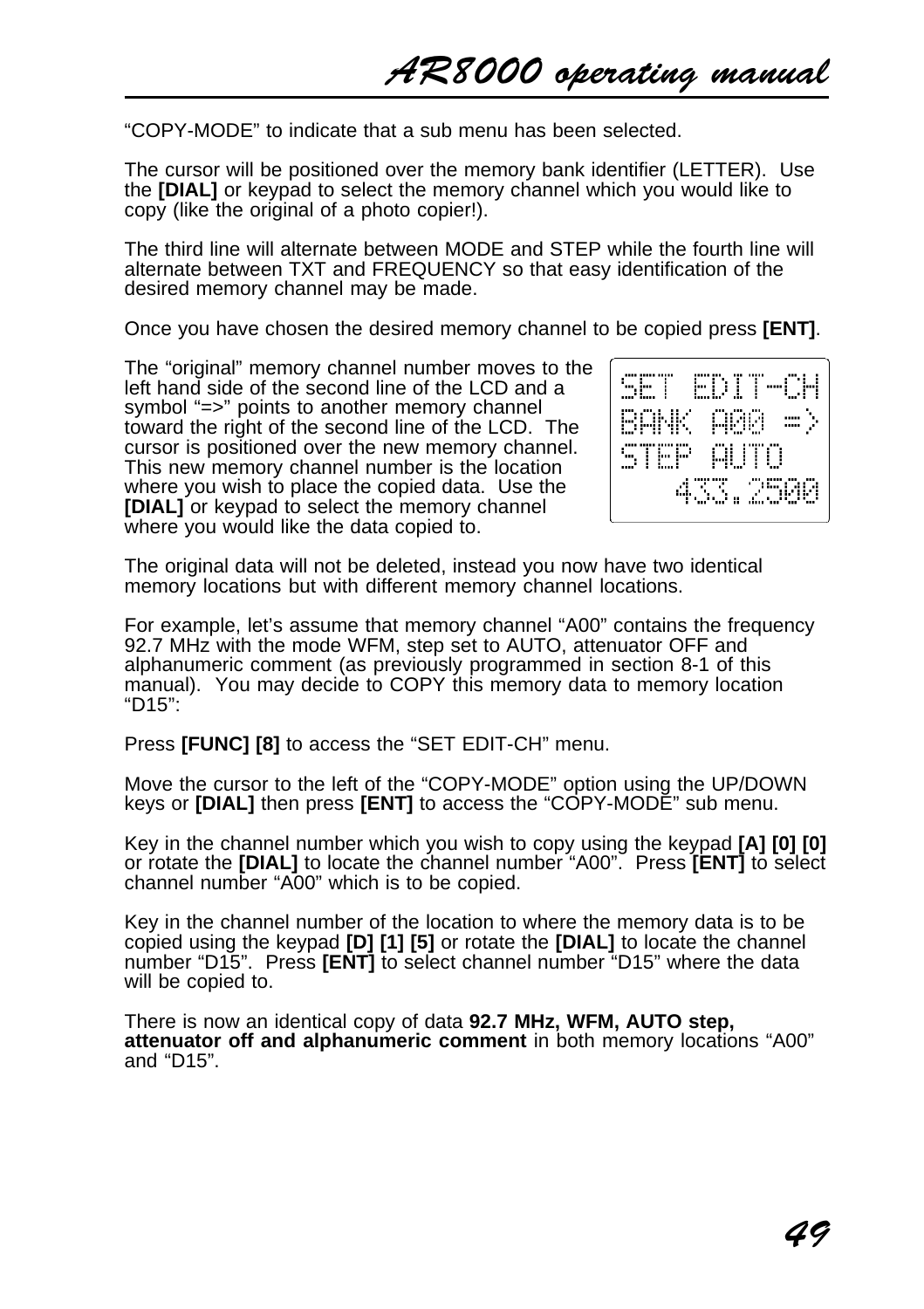## **8-4 MEMORY CHANNEL COPY - alternative method using memory recall**

Other AR8000 facilities may be manipulated in order to achieve data copying of memory channels. In particular memory recall and memory input may be used to copy frequency, mode and step data **but not alphanumeric comment** to another memory location.

To carry out the same example as shown in section 8-3 (COPY-MODE) but copying the data of memory channel "A00" to "C23" proceed as follows:

Press **[SCAN]** to access memory recall mode, the legend "M.RE" appears on the LCD to confirm operation.

Select the memory channel to be copied by keying in the memory location **[A] [0] [0]** or by rotating the **[DIAL]**.

Press **[ENT]** to transfer the data contents of memory channel "A00" to 1VFO.

**Press and hold the [ENT] key for more than one second** to access a short **memory input** menu.

Key in the memory location where you would like the memory data to be copied **[C] [2] [3]** or find the location by rotating the **[DIAL]**.

Press **[ENT]** to confirm the new memory location where the data will be copied. At this point you may specify up to seven alphanumeric characters for the "TXT" text comment on line four of the LCD using the **[DIAL]** and UP/DOWN keys. If you do not wish to add a comment but wish the data field to remain blank, or have added a new comment press **[ENT]**.

There is now an identical copy of data **92.7 MHz, WFM, AUTO step and attenuator off** in both memory locations "A00" and "C23" but the "TXT" comments may be different.

# **8-5 MOVE-MODE**

MOVE-MODE is used to make an exact data copy of one memory channel into another location in the same way as "COPY-DATA" in section 8-3 of this manual but the original memory channel is left BLANK (deleted)... The memory channel data is MOVED rather then COPIED.

To select the "MOVE-MODE" sub menu first access the SET EDIT-CH menu by pressing **[FUNC] [8]**. Use the UP/DOWN or **[DIAL]** until the cursor is to the left of the "MOVE-MODE" option then press **[ENT]**.

The top line of the LCD will alternately flash between "SET EDIT-CH" and "MOVE-MODE" to indicate that a sub menu has been selected.

The cursor will be positioned over the memory bank identifier (LETTER). Use the **[DIAL]** or keypad to select the memory channel which you would like to move.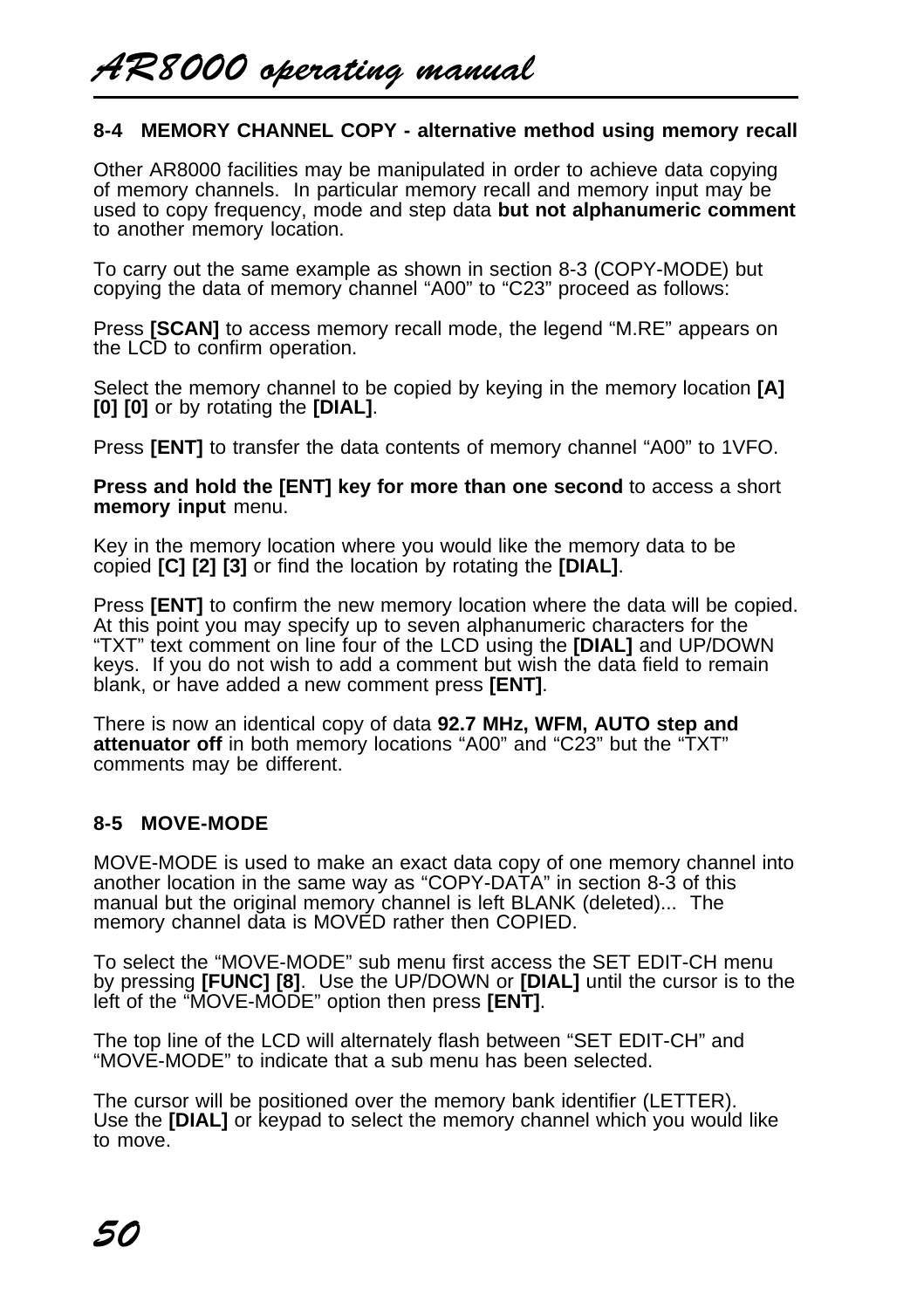The third line will alternate between MODE and STEP while the fourth line will alternate between TXT and FREQUENCY so that easy identification of the desired memory channel may be made.

Once you have chosen the desired memory channel to be moved press **[ENT]**.

The "original" memory channel number moves to the left hand side of the second line of the LCD and a symbol "==>" points to another memory channel toward the right of the second line of the LCD. The cursor is positioned over the new memory channel. This new memory channel number is the location where you want to **move the memory data to**. Use the **[DIAL]** or keypad to select the memory channel where you want to move the memory data to.

The original data WILL be deleted leaving the original channel blank and the memory data will be moved to the new memory channel.

For example, let's assume that memory channel "A00" contains the frequency 92.7 MHz with the mode WFM, step set to AUTO, attenuator OFF and alphanumeric comment (as previously programmed in section 8-1 of this manual). You decide to MOVE this memory data to memory location "B31".

Press **[FUNC] [8]** to access the "SET EDIT-CH" menu.

Move the cursor to the left of the "MOVE-MODE" option using the UP/DOWN keys or **[DIAL]** then press **[ENT]** to access the "MOVE-MODE" sub menu.

Key in the original channel number which you wish to copy using the keypad **[A] [0] [0]** or rotate the **[DIAL]** to locate the channel number "A00". Press **[ENT]** to select channel number "A00" which is to be copied.

Key in the channel number of the location to **where the memory data is to be copied** using the keypad **[B] [3] [1]** or rotate the **[DIAL]** to locate the channel number "B31". Press **[ENT]** to select channel number "D15" where the data will be copied to.

Memory "A00" will now be blank (deleted) but memory channel "B31" will contain the memory data **92.7 MHz, WFM, AUTO step, attenuator off and alphanumeric comment**.

## **8-6 SWAP-MODE**

SWAP-MODE is used to exchange data between two specified memory channels. The process is similar to MOVE-DATA in section 8-5 of this manual but the contents of the "target" memory location are simultaneously copied back to the "original" memory location.

First make sure that you have data stored in both the memory channels to be "swapped".

For example, program 88.3 MHz into memory channel A00 and 99.5 MHz into memory channel A01 (entering frequencies and memory data as shown in sections 6-4 & 7-1 of this manual).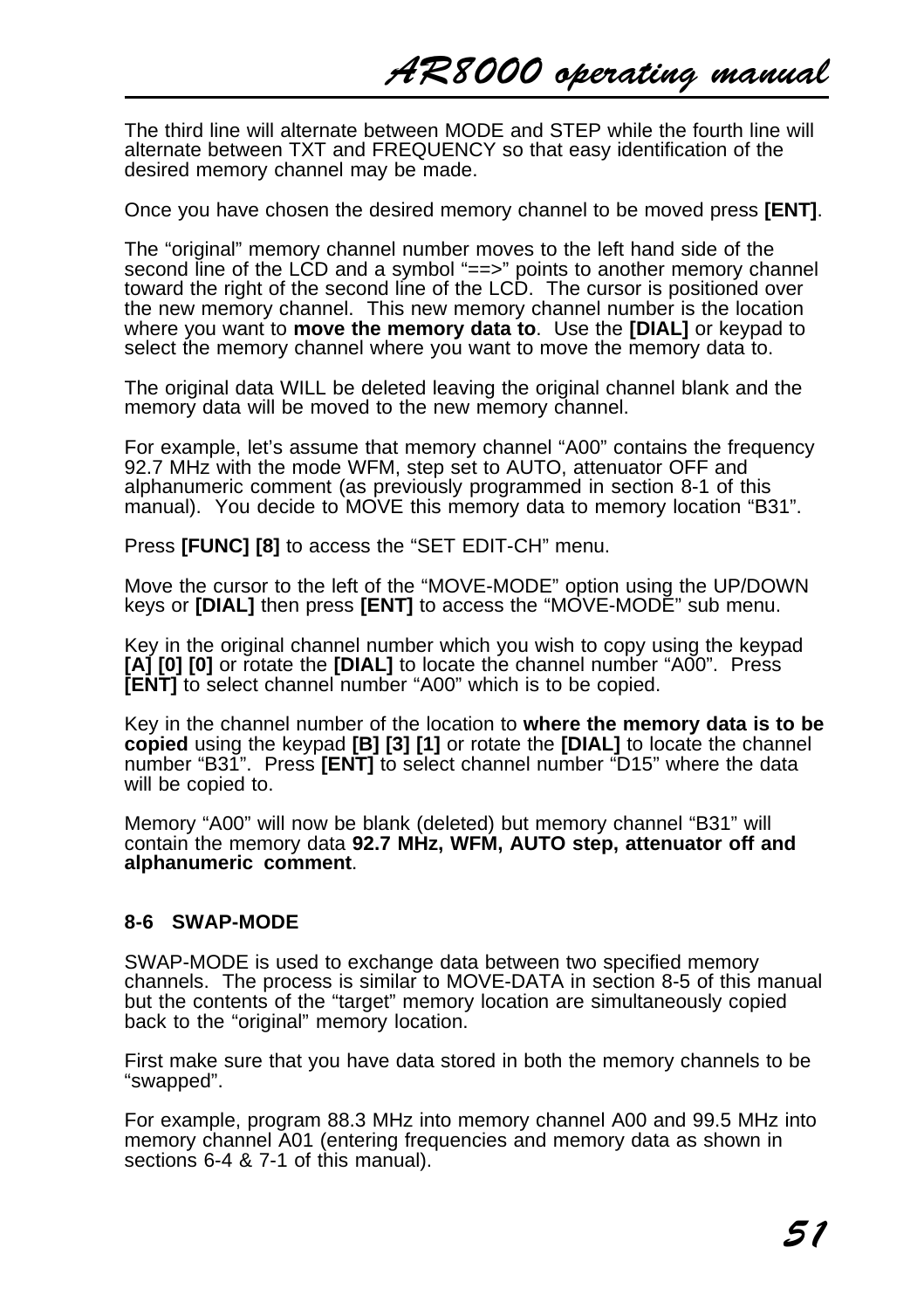### **Enter memory data**

Switch On. Press **[2VFO]** to enter 2VFO mode.

Type in the first frequency **[8] [8] [.] [3] [ENT]**. **Press and hold the [ENT] key for more than one second** to access the memory input sub menu. Enter the first memory location **[A] [0] [0] [ENT]** then press **[ENT]** again to ignore the "TXT" alphanumeric comment section and accept the memory data. The display returns to 2VFO mode.

Type in the second frequency **[9] [9] [.] [5] [ENT]**. **Press and hold the [ENT] key for more than one second** to access the memory input sub menu. Enter the second memory location **[A] [0] [1] [ENT]** then press **[ENT]** again to ignore the "TXT" alphanumeric comment section and accept the memory data. The display returns to 2VFO mode.

### **Access the "SWAP-MODE" sub menu**

To select the "SWAP-MODE" sub menu first access the SET EDIT-CH menu by keying **[FUNC] [8]**. Use the UP/DOWN or **[DIAL]** until the cursor is to the left of the "SWAP-MODE" option then press **[ENT]**.

The top line of the LCD will alternately flash between "SET EDIT-CH" and "SWAP-MODE" to indicate that a sub menu has been selected.

The cursor will be positioned over the memory bank identifier (LETTER). Use the **[DIAL]** or keypad to select the memory channel which you would like to move.

The third line will alternate between MODE and STEP while the fourth line will alternate between TXT and FREQUENCY so that easy identification of the desired memory channel may be made.

Once you have chosen the "first" memory channel to be swapped press **[ENT]**.

The "first" memory channel number moves to the left hand side of the second line of the LCD and a symbol "==>" points to another memory channel toward the right of the second line of the LCD. The cursor is positioned over the new memory channel. Select the "second" memory channel to be swapped using the **[DIAL]** or keypad.

Once you have chosen the "second" memory channel to be swapped press **[ENT]**.

The memory data from the "first" memory channel will be transferred to the "second" memory channel and visa versa.

For example, memory channel "A00" now contains the frequency 88.3 MHz with the mode WFM, step set to AUTO, attenuator OFF and no alphanumeric comment. Memory channel "A01" now contains the frequency 99.5 MHz with the mode WFM, step set to AUTO, attenuator OFF and no alphanumeric comment.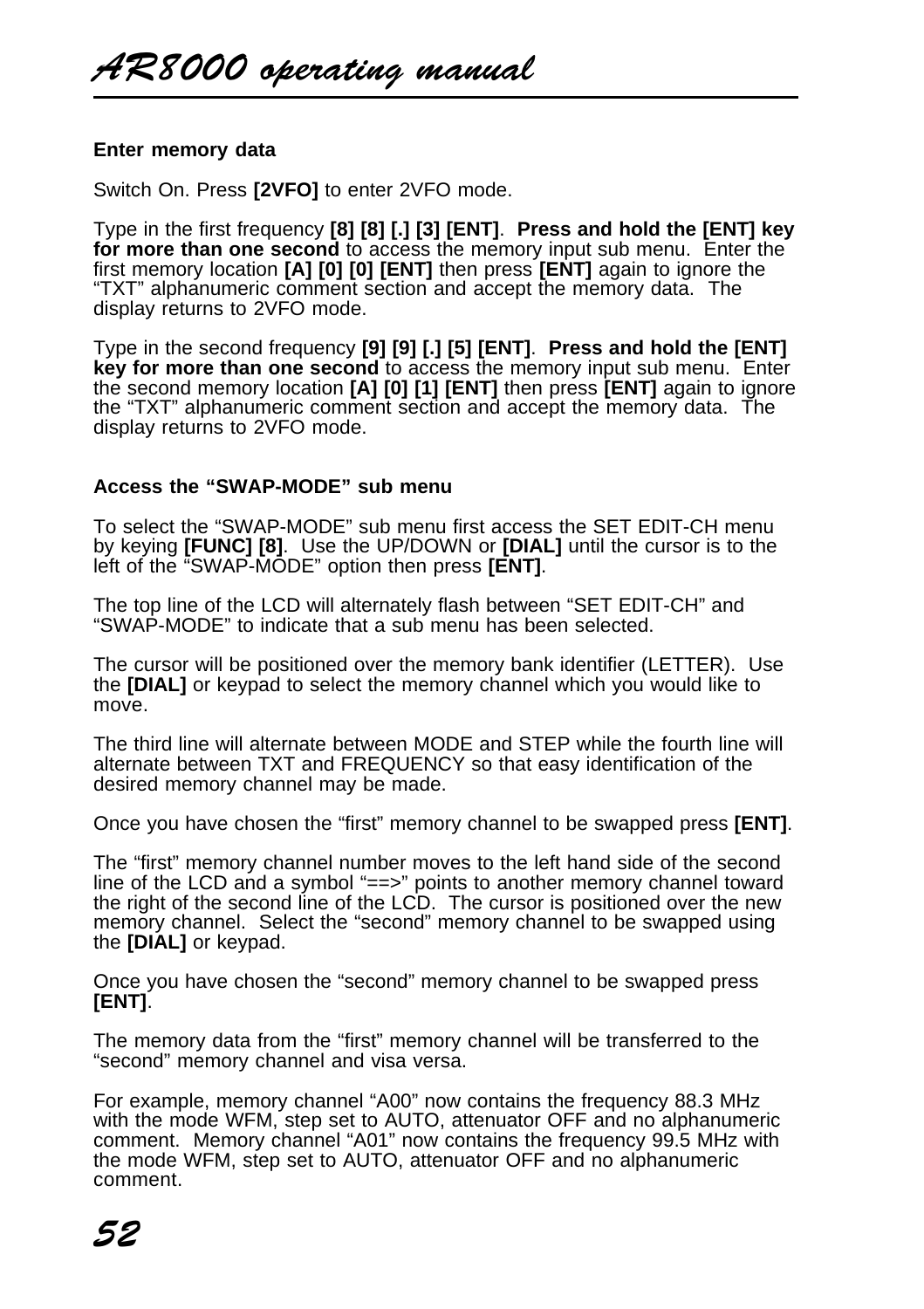Press **[FUNC] [8]** to access the "SET EDIT-CH" menu.

Move the cursor to the left of the "SWAP-MODE" option using the UP/DOWN keys or **[DIAL]** then press **[ENT]** to access the "SWAP-MODE" sub menu.

Key in the "first" channel number which you wish to SWAP using the keypad **[A] [0] [0]** or rotate the **[DIAL]** to locate the channel number "A00". Press **[ENT]** to select the first channel number "A00" which is to be swapped.

Key in the "second" channel number which you wish to SWAP using the keypad **[A] [0] [1]** or rotate the **[DIAL]** to locate the channel number "A01". Press **[ENT]** to select the second channel number "A01" which is to be swapped.

Memory channel "A00" will now have the new frequency 99.5 MHz with the mode WFM, step set to AUTO, attenuator OFF and no alphanumeric comment. Memory channel "A01" will now have the new frequency 88.3 MHz with the mode WFM, step set to AUTO, attenuator OFF and no alphanumeric comment.

In other words, the memory channel data has been SWAPPED between memory locations.

### **8-7 CHANGE-MEM**

"CHANGE-MEM" is the sub menu used to edit all the data contained in each memory channel on an individual basis. This data comprises of FRE-QUENCY, TUNING STEP, STEP OFFSET, RECEIVE MODE, ATTENUATOR and ALPHANUMERIC ACCOMPANYING TEXT.

To select the "CHANGE-MEM" sub menu first access the SET EDIT-CH menu by pressing **[FUNC] [8]**. Use the UP/DOWN keys or **[DIAL]** until the cursor is to the left of the "CHANGE-MEM" option then press **[ENT]**.

The top line of the LCD will alternately flash between "SET EDIT-CH" and "CHANGE-MEM" to indicate that a sub menu has been selected.

The cursor will be positioned over the memory bank identifier (LETTER). Use the **[DIAL]** or keypad to select the memory channel which you would like to edit.

The third line will alternate between MODE and STEP while the fourth line will alternate between TXT and FREQUENCY so that easy identification of the desired memory channel may be made.

Once you have chosen the memory channel to be edited press **[ENT]**.

Data may now be edited, follow the menu pressing **[ENT]** to accept each change or skip over a parameter change completely. Once all data sections have been entered the display reverts to 2VFO mode.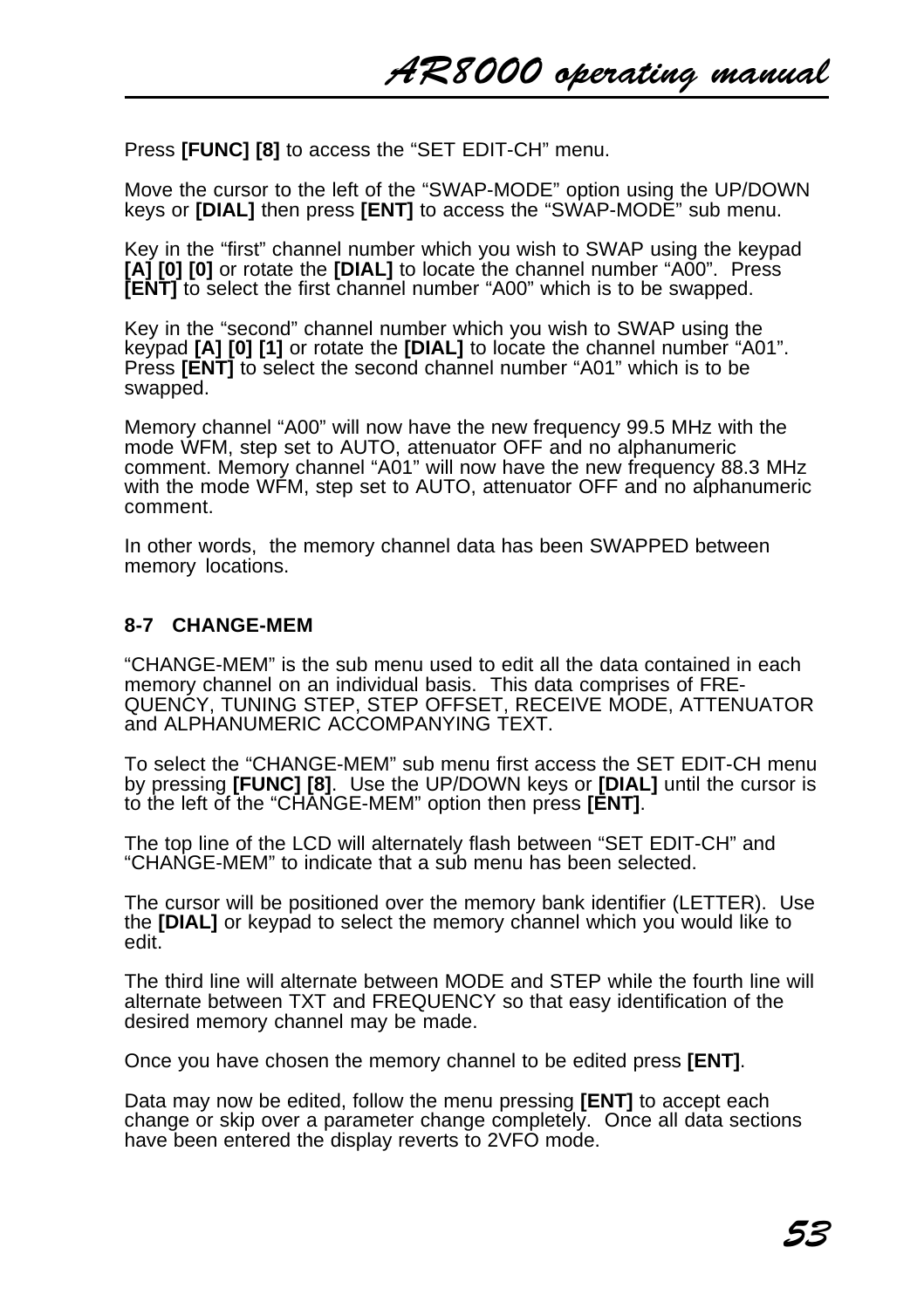## **Example of memory channel editing**

Let's assume that you wish to EDIT the contents of memory channel "A00" which for example may contain the frequency 99.5 MHz with the mode WFM, step set to AUTO, attenuator OFF and alphanumeric comment blank.

You may decide the new memory channel data will be 145.5 MHz, mode of NFM, step set to 25 kHz (step offset Off), attenuator On and alphanumeric comment of "2M CALL".

Press **[FUNC] [8]** to access the "SET EDIT-CH" menu.

Move the cursor to the left of the "CHANGE-MEM" option using the UP/DOWN keys or **[DIAL]** then press **[ENT]** to access the "CHANGE-MEM" sub menu.

**SELECT MEMORY CHANNEL FOR EDITING:** Key in the channel number which you wish to edit using the keypad **[A] [0] [0]** or rotate the **[DIAL]** to locate the channel number "A00". Press **[ENT]** to select channel number "A00" which is to be edited.

**CHANGE FREQUENCY:** The cursor moves to left of the third line of the LCD awaiting the entry of the new frequency and the legend "FREQ SET" is displayed on the fourth line. Press **[1] [4] [5] [.] [5] [ENT]** to set the new frequency.

Should you make a mistake while entering the new frequency, the UP arrow key will act as backspace edit to correct frequency input.

**CHANGE MODE:** The selection symbol ">" appears on the third line of the LCD along with available modes and legend "MODE SET" is displayed on the fourth line indicating MODE selection is required. The symbol "#" indicates the current selection.

Use the UP/DOWN keys or rotate the **[DIAL]** until the ">" symbol is to the left of and pointing at the mode "NFM". Press **[ENT]** to accept the mode selection.

Note: If AUTO is selected, the "STEP SET" menu option will be skipped as the data will be taken from the AUTO-MODE bandplan data programmed into the AR8000 microprocessor.

**STEP SET:** The highlight flashing cursor moves to the third line of the LCD over the legend "STEP" with an additional legend "STEP SET" on the fourth line indicating that step size setting is required.







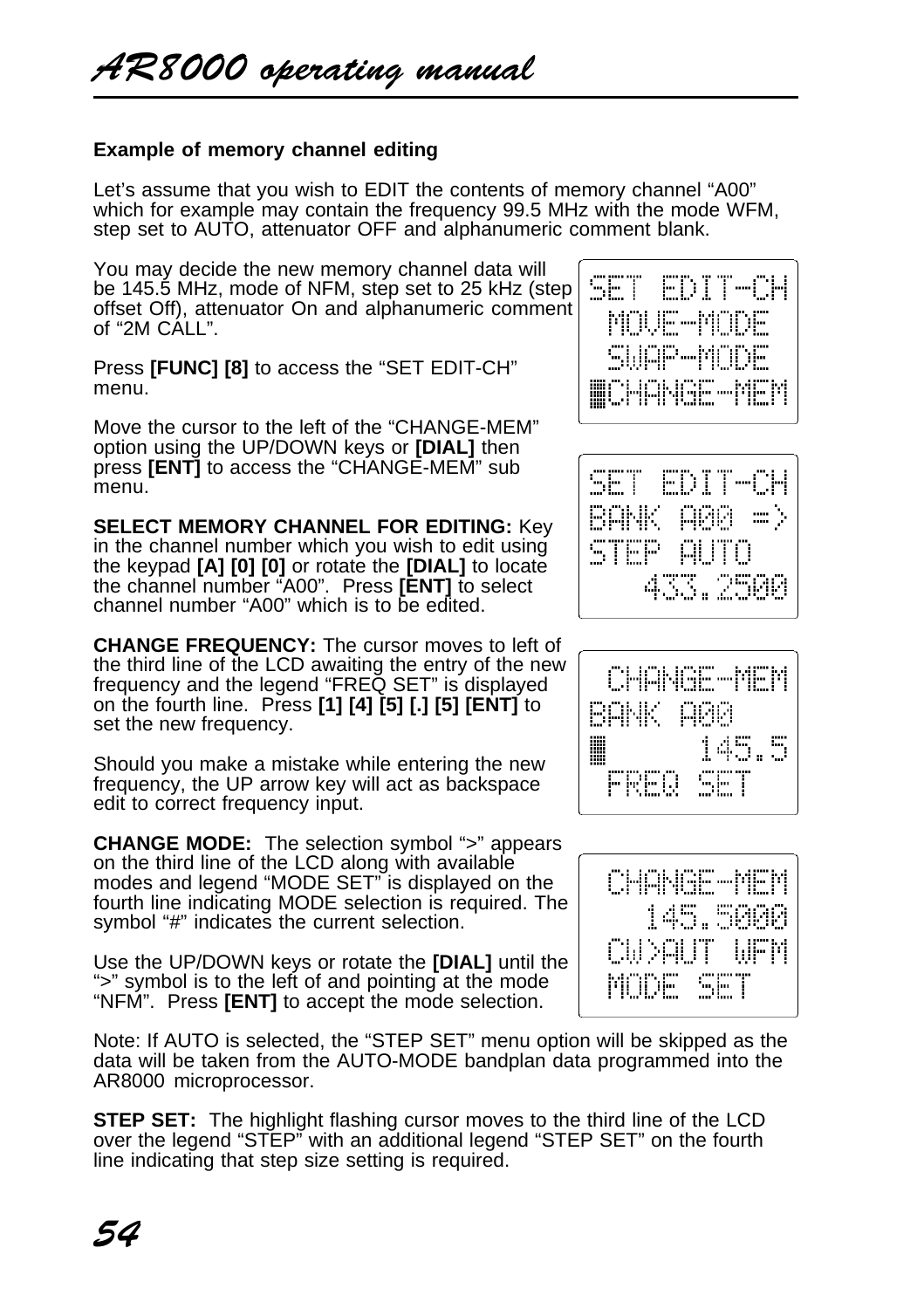The standard options are: 0.05 kHz (50 Hz), 0.1 kHz (100 Hz), 0.2 kHz (200 Hz), 0.5 kHz (500 Hz), 1.00 kHz, 2.00 kHz, 5.00 kHz, 6.25 kHz, 9.00 kHz, 10.00 kHz, 12.50 kHz, 20 kHz, 25.00 kHz, 30 kHz, 50 kHz, 100.00 kHz, 200.00 kHz, 250 kHz, 500.00 kHz.

Rotate the **[DIAL]** to indicate "25.00" on the third line of the LCD to select a 25 kHz step size.

The STEP OFFSET facility may be engaged at this point by pressing **[PASS]** which acts as a toggle. The symbol "+" indicated whrn step offset is in operation. Step offset is not required for this example.

If EXPERT status has been selected (as shown in section 6-3 of this operating manual) the channel step may be input using the keypad. Valid step sizes are multiples of 50 Hz.

If specifying your own channel step remember that the receive frequency must be divisible by the step size. If it is not, the receive frequency will be automatically recalculated by the AR8000 and the closest divisible frequency later displayed.

Should you make a mistake while entering the new frequency, the UP arrow key will act as backspace edit to correct frequency input.

**ATTENUATOR SETTING:** The highlight flashing cursor moves to the third line of the LCD with the legend "ATT" shown to the left indicating that attenuator setting is required. The options are "OFF or ON". Use the UP/DOWN keys or rotate the **[DIAL]** until the legend "ON" is displayed. Press the **[ENT]** key to accept the attenuator setting.

**TEXT INPUT/CHANGE:** The highlight cursor will move to the fourth line to the right of the legend "TXT". Rotate the **[DIAL]** on the top cabinet until the chosen letter or symbol is displayed. A maximum word length of seven characters may be chosen and our example calls for "2M CALL". To move to the right and left character positions use the arrow keys.





Note: If you do not wish to add or change an alphanumeric comment, simply press **[ENT]** to skip the option and finalise the data input.

If you are happy with the alphanumeric description press **[ENT]** which also completes the memory edit data entry and returns the display at 2VFO mode.

Memory channel "A00" has now been edited to carry the new data. To recall memory channel "A00" press **[SCAN] [1A] [0] [0]**.

**Note: To ABORT the CHANGE-MEM sub menu at any time press [CLEAR] to return to 2VFO display.**

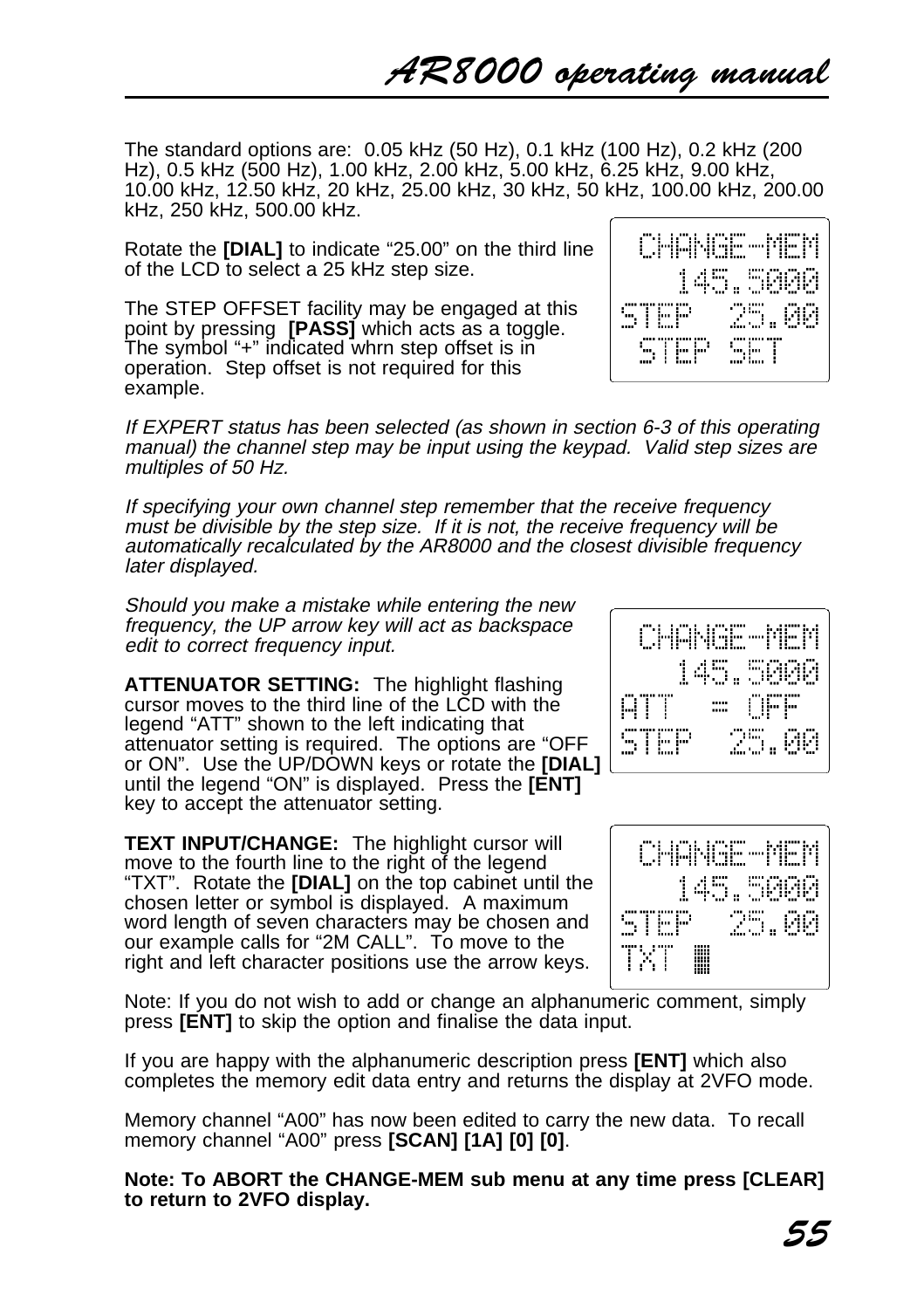## **8-8 Deleting memory channels and banks**

It is possible to delete memory channels on an individual basis or delete a whole memory bank in one go. In fact, the delete key has many operations depending upon what operating mode (2VFO, SCAN or SEARCH) the receiver was in prior to the selection of delete using the key sequence **[FUNC] [9]**.

The deletion of memory data presumes that you have previously programmed memory channels which you now wish to delete! Once you have deleted memory channel and memory bank data it cannot be restored so follow the key sequence carefully.

## **8-9 Deleting individual memory channels**

First place the AR8000 into "M.RE" mode. Switch On the receiver and press the **[SCAN]** key once (unless it is in SCAN mode in which case you should press **[2VFO]** followed by **[SCAN]**).

Select the memory channel which you wish to delete by rotating the **[DIAL]**. The numeric keypad may be used to change the memory bank (identifier A, B, C etc). The UP / DOWN keys may also be used to select the memory channel.

Alternatively you may enter the memory channel in full via the numeric keypad. For instance, to recall memory channel "A23" press **[1A] [2] [3] [ENT]**.

Once recalled, to delete the memory data from memory channel "A23" press **[FUNC] [9]**.

The memory channel will be deleted and the display will move upward or downward (depending upon whether the UP or DOWN keys had been previously used or direction of rotation of the **[DIAL]**) to the next memory channel number which contains data.

Note: The delete key will be ignored when actually in SCAN or SEARCH modes.

# **8-10 Deleting complete memory banks**

It is often convenient to delete a whole memory bank in one operation. While this may be accomplished by deleting each and every memory channel individually as per section 8-9 of this manual, a faster method is available especially if you have previously stored data into all 50 memory channels.

First place the receiver into the 2VFO operating mode by pressing **[2VFO]**.

Access the main "SELECT-DEL" by keying **[FUNC] [9]**. Use the UP/DOWN or **[DIAL]** until the cursor is to the left of the "MEMO-DATA" option then press **[ENT]**.

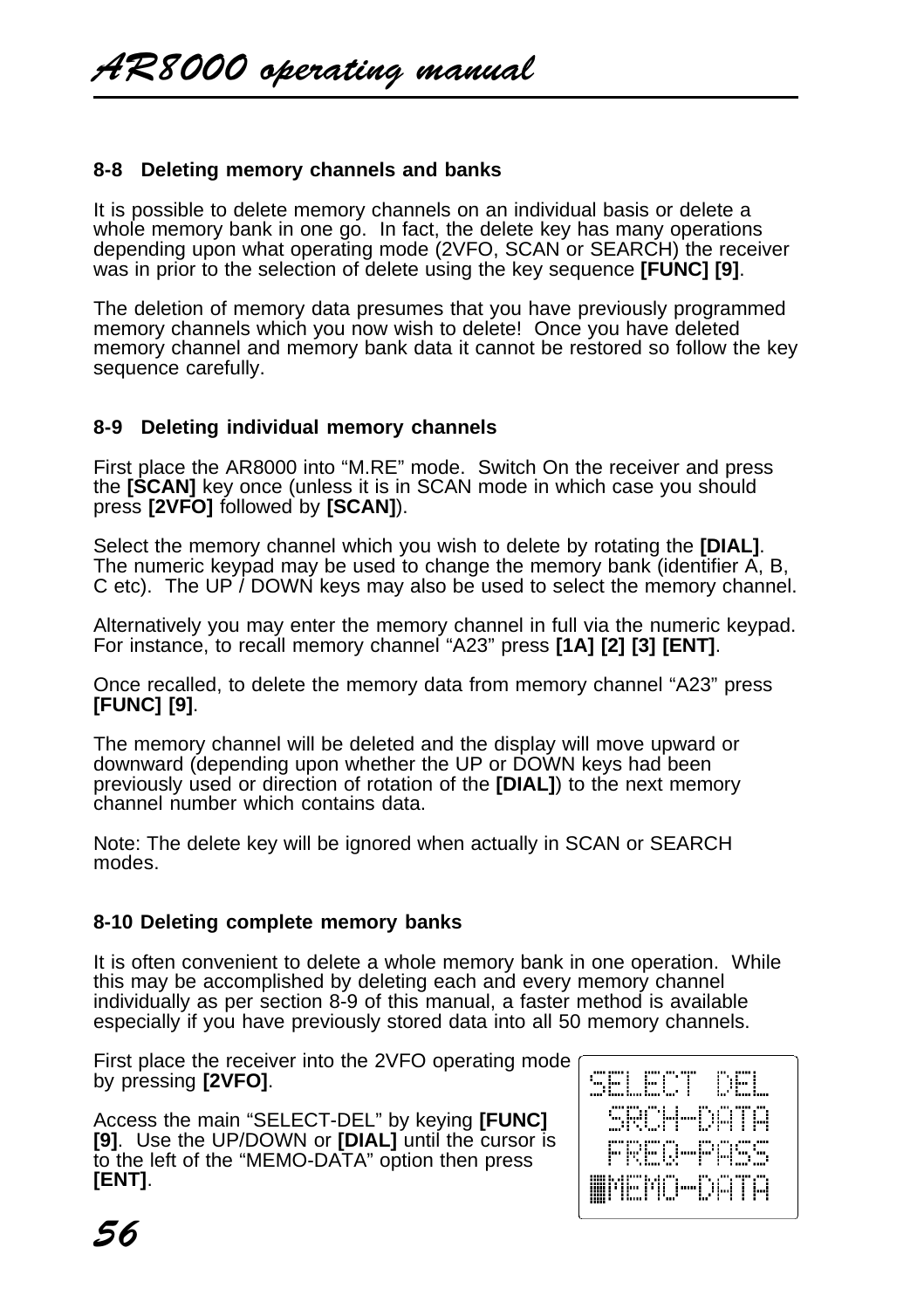The top line of the LCD will display "MEMO-DATA" the second line will display "DELETE" and the fourth line will display "BANK SET" to **ensure** that you are aware of the sub menu selected so that accidental memory bank deletion is not possible.

The cursor will be positioned over the memory bank identifier (LETTER) to the right of the legend "BANK". Use the **[DIAL]** or keypad to select the memory channel which you would like to DELETE.

Once you have chosen the desired memory bank to be DELETED press **[ENT]** and the receiver will return to 2VFO mode.

All 50 memory channels of the chosen memory bank will be deleted and cannot be restored.

For example, let's assume that you wish to delete the memory contents of memory bank "F" (F00 to F49).

First place the receiver into the 2VFO operating mode by pressing **[2VFO]**.

Access the main "SELECT-DEL" by keying **[FUNC] [9]**. Use the UP/DOWN or **[DIAL]** until the cursor is to the left of the "MEMO-DATA" option then press **[ENT]**.

The top line of the LCD will display "MEMO-DATA" the second line will display "DELETE" and the fourth line will display "BANK SET".

The cursor will be positioned over the memory bank identifier (LETTER) to the right of the legend "BANK". Use the **[DIAL]** or keypad to select memory bank "F" to be deleted.

Press **[ENT]** to delete memory bank "F". The receiver will return to 2VFO mode.

# **(9) PASSWORD operation - memory & search banks**

The password facility prevents preying eyes from accessing and reviewing your memory, scan and search banks. The special protected banks have a small identifier a, b, c, d, e, f, g, h, j.

Password operation does not affect the access of data in banks A, B, C, D, E, F, G, H, I & J.

If the sequence **[FUNC] [.]** is keyed the bank PASSWORD menu is accessed and the legend "SET P.WORD" is displayed on the first line of the LCD.

## **9-1 When the PASSWORD is first used**

To access the password menu key in the sequence **[FUNC] [.]**.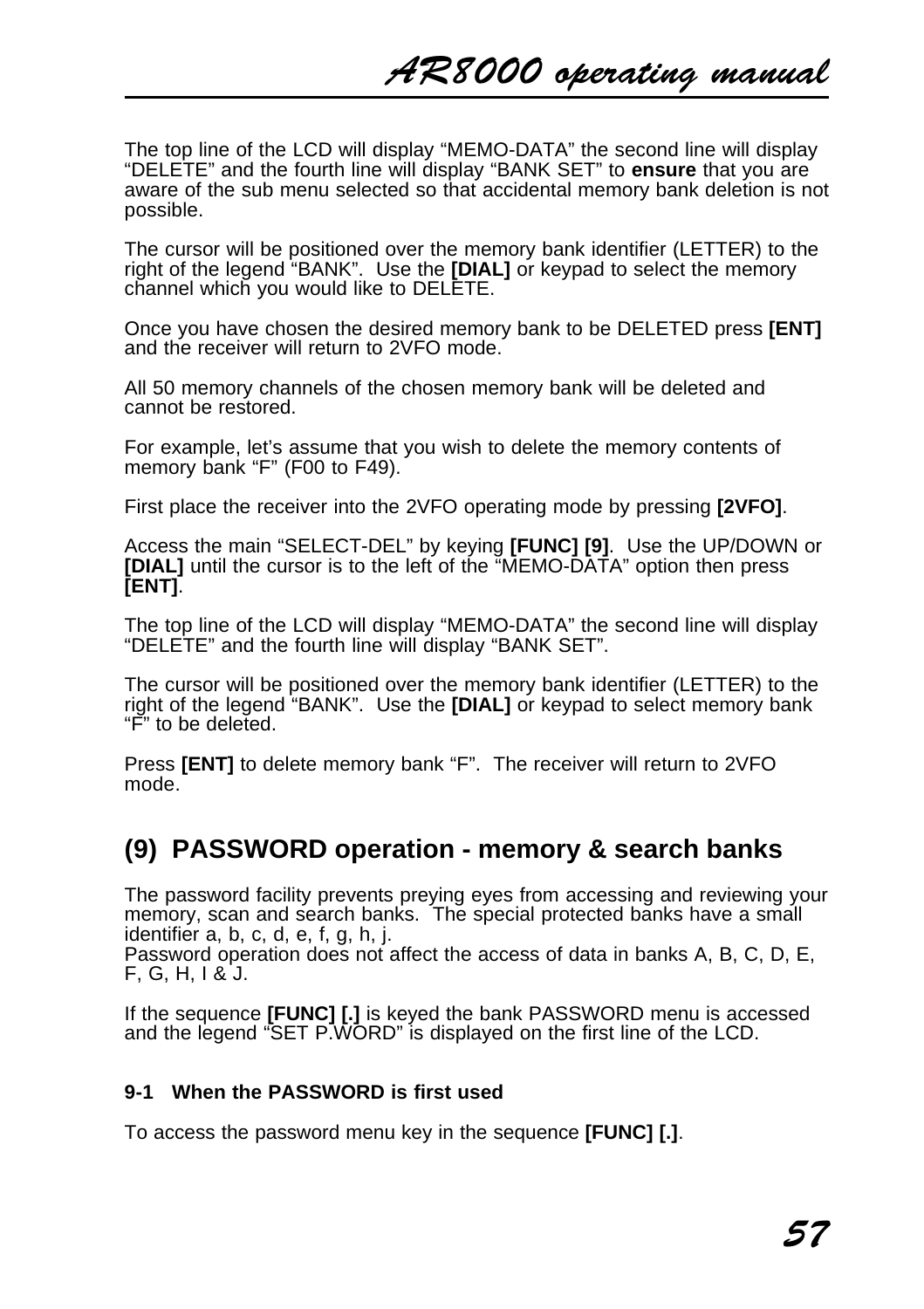When the password facility is first used the numbers "0000" are displayed to indicate that no password has been set and all banks are accessible.

If "\*\*\*\*" is displayed then the password has already been set and only the upper case banks may be accessed. To access the password protected banks key **[FUNC] [.]** followed by your four digit password (you haven't forgotten it ? !!) then **[ENT]**.

To set the password for the first time, key in **[FUNC] [.]** followed by your chosen password, for example **[1] [2] [3] [4] [ENT]**. Switch the set Off/On and the new password will be in effect.



Note: Ensure that you are not in a password protected bank when you switch the set Off or the password protection will be partially defeated and the last bank used may still be accessed even if it is protected. **Make a careful note of your password or you may find yourself locked out !!**

# **9-2 Keying in your PASSWORD to access the protected banks**

When you wish to access the password protected memory, scan and search banks activate the password using the following sequence (assuming the example of "1234" has been used for the password).

To access the password menu key in the sequence **[FUNC] [.]**.

The display "\*\*\*\*" indicates that a password has been set and only the upper case banks may be accessed. To access the password protected banks, key in the four digit code **[1] [2] [3] [4]** followed by **[ENT]**.

All banks may now be accessed. The password entry will only be required again next time the receiver is switched Off then On again.

# **9-3 Disabling password protection**

When you wish to disable the password protection, set the password to the code "0000" using the following sequence.

To access the password menu key in the sequence **[FUNC] [.]**.

The display "\*\*\*\*" indicates that a password has been set and only the upper case banks may be accessed. Key in your previously chosen four digit code, in the earlier example this was **[1] [2] [3] [4]** followed by **[ENT]**.

Now set the password OFF command code by keying **[0] [0] [0] [0] [ENT]**.

The password would display "0000" if accessed again to indicate that the password protection has been disabled. All banks may now be accessed. The password entry will not be required again even if the receiver is switched Off then On again.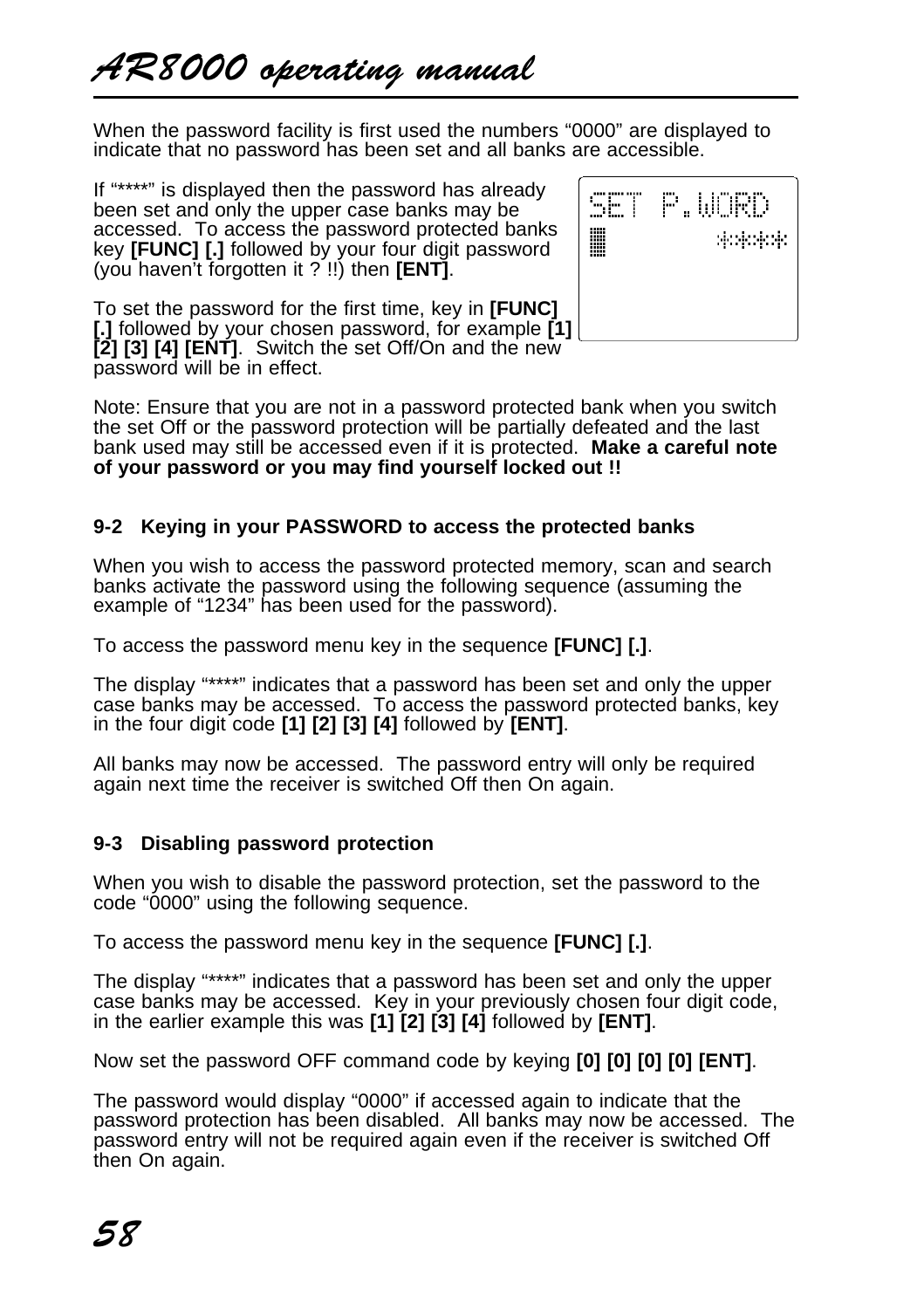## **9-4 If you forget your password**

Should you forget the password and become locked out, you may reset the microprocessor by **holding the [CLEAR] key while powering up the receiver**.

Your memory bank and search bank data will remain intact but any linked banks, frequency pass data etc will be lost. The password code will be set to "0000" disabling the password protection.

# **(10) SCAN - scanning memory channels & banks**

The AR8000 has a **SCAN** mode whereby the contents stored in the **MEMORY CHANNELS ARE AUTOMATICALLY RECALLED AND MONITORED** very quickly for activity - scanned.

\* It is important that you do not confuse SCAN and SEARCH modes. \* **SEARCH** mode (covered later in this manual) automatically **TUNES THE RECEIVER THROUGH ALL FREQUENCIES** between two specified frequency limits looking for active frequencies.

#### **10-1 SCAN - outline introduction to facilities available in default NEWUSER status**

During SCAN the AR8000 automatically recalls each memory channel which contains data in numeric order and monitors for activity. When an "active" memory channel is located (when a signal is found and the squelch is open) the receiver will temporarily stop scanning.

**At default when shipped from the factory and while in "NEWUSER" status**, the receiver will remain on the active memory channel until the received signal disappears and the squelch closes. The AR8000 will then wait a further 2 seconds in case a reply is audible (such as aircraft and air traffic communications) then will resume scanning the memory channels again.

If the UP/DOWN keys are pressed during scan or the **[DIAL]** rotated, the receiver resumes scanning in the direction of the arrow key or rotation. This is particularly useful for taking a second look a channels which have just been scanned.

## **Additional facilities available in SCAN mode include:**

Memory banks may be **"LINKED"** and "UNLINKED" to effectively make larger or smaller groups of memories which may be scanned together.

**"PASS"** may be used whereby memory channels can be skipped when not required (such as when permanently busy), they may be easily reinstated at a later time.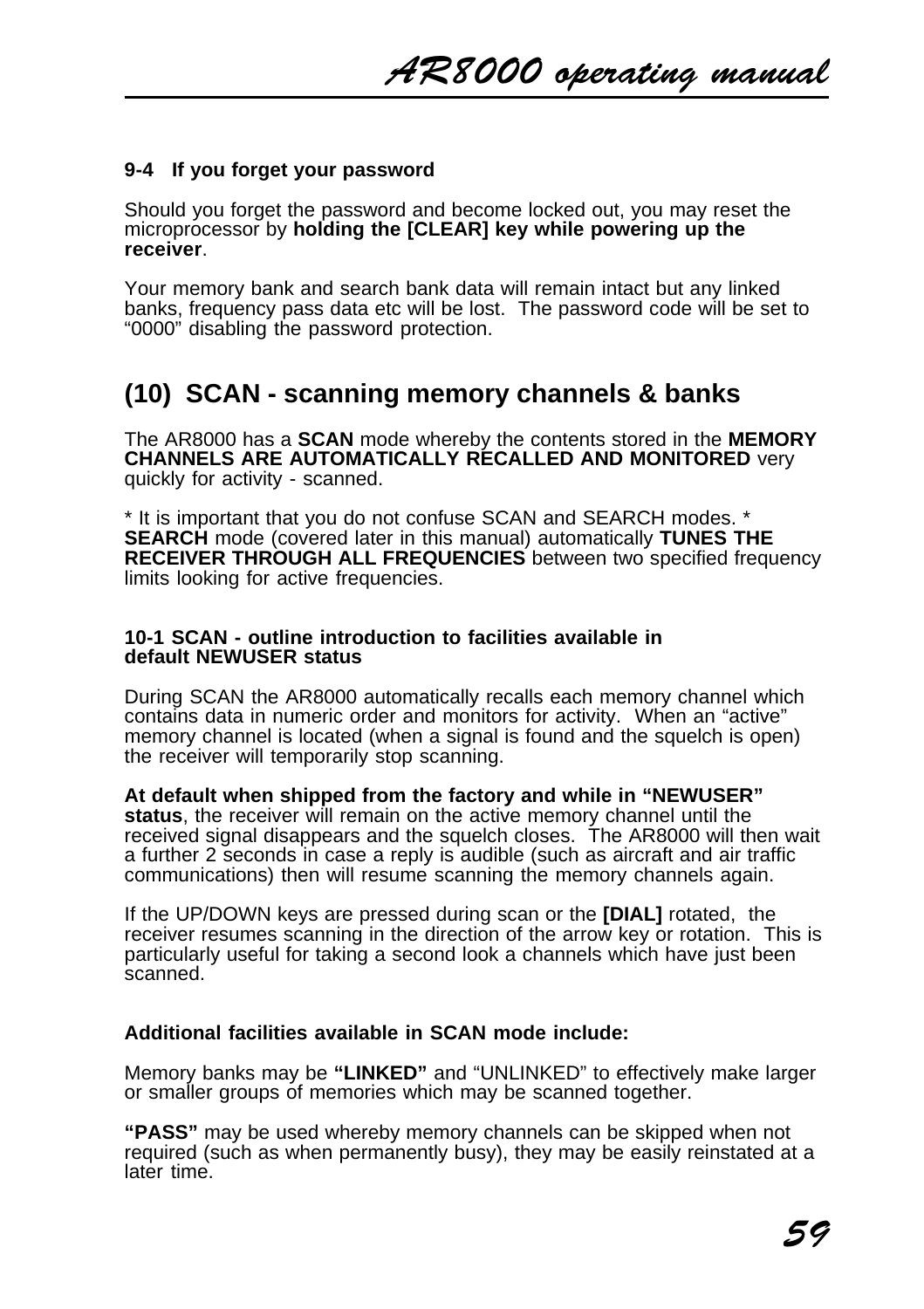Another special form of scanning is **"PRIORITY"** where a special channel (default to "A00") is scanned for activity every five seconds.

**"SELECT SCAN"** enables you to make a single short list of interesting memory channels from all memory banks to be scanned as a separate function. This reduces the need to PASS, LINK and UNLINK banks and channels.

**"AUTO-STORE"** reserves memory bank "J" so that active frequencies found while conducting a SEARCH (see sections 13 & 15 of this manual) may be automatically written to memory. This is a useful tool for compiling an activity list of rarely used frequencies especially when unattended.

#### **10-2 SCAN - outline introduction to additional facilities available in EXPERT status**

It is possible to alter the sequence of scanning events when in EXPERT status depending upon the SCAN CONFIGURATION as defined in the "SET M-SCAN" sub menu. There are 5 scanning parameters which may be changed to suit your preferences and requirements DELAY, AUDIO, FREE, LEVEL & MODE (see section 10-12 of this manual). It is possible to mix combinations of all five parameters.

## **10-3 Starting to SCAN, considerations...**

It is presumed that you have already stored your favourite and commonly used frequencies into the memory banks (as per section 7 of this manual).

A total of 1000 memory channels are provided which are divided into 20 banks, each having 50 channels. The memory banks are identified by letters A, B, C, D, E, F, G, H, I, J (upper case letters) and a, b, c, d, e, f, g, h, i, j (lower case letters) and numbered from 00 to 49.

Remember: It is possible to set a PASSWORD to prevent unauthorised access to banks with **lower case letters** (a, b, c, d etc). If the password has been set, you must first key in your password before an attempt is made to access the protected memory, scan and search banks (refer to section 9 of this manual).

When in SCAN MODE, the memory banks are referred to as "SCAN BANK A", "SCAN BANK B", "SCAN BANK f" etc rather than using the full title "SCAN MEMORY BANK A", "SCAN MEMORY BANK B" etc. This terminology has been employed to make the explanation of and referral to SCAN MEMORY BANKS (SCAN BANKS) less long-winded.

When shipped from the factory in default NEWUSER mode, memory bank "J" is reserved for auto-store of memory channels from search mode so may already have frequencies stored (refer to section 15 of this manual).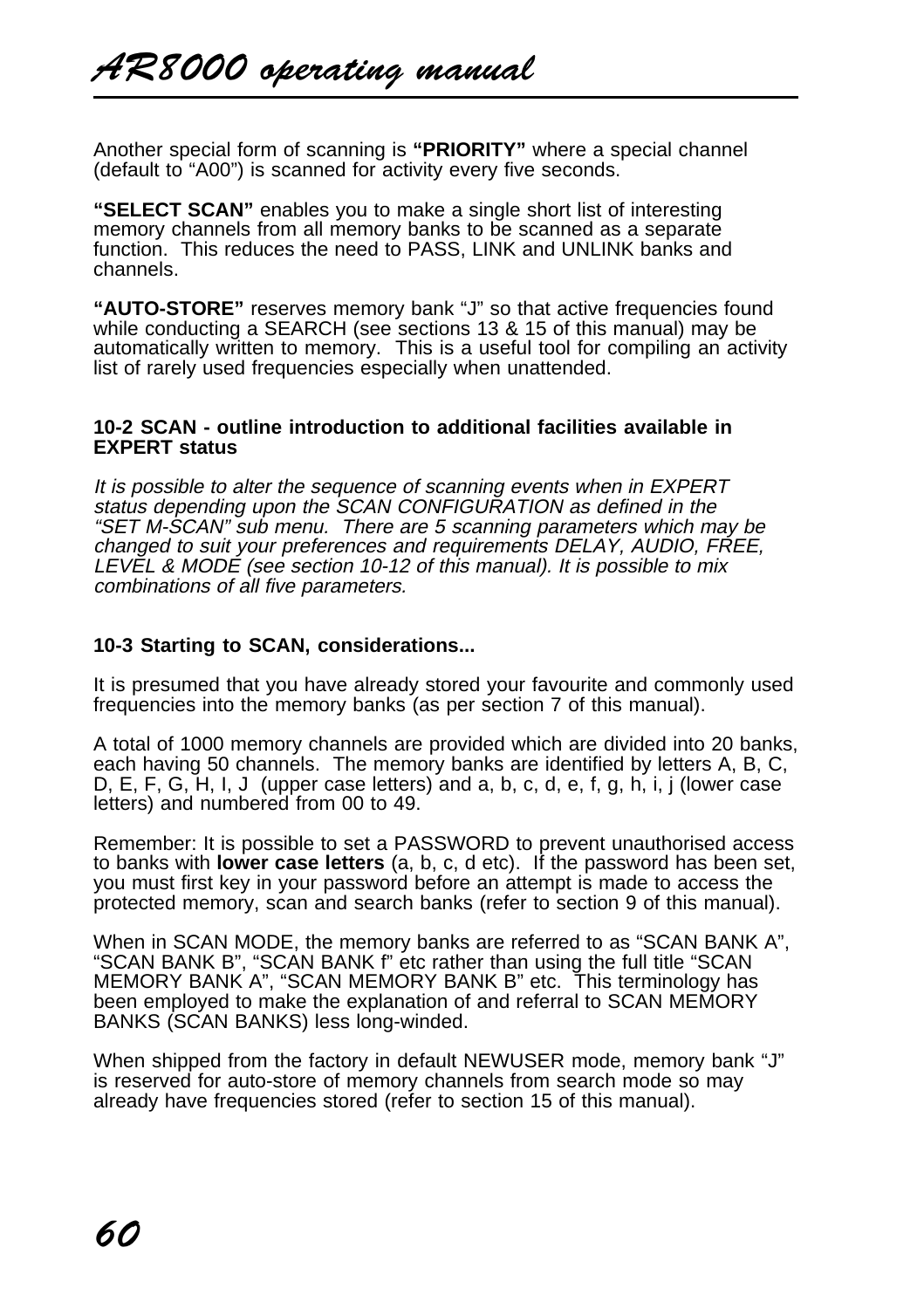#### **Keep your memory banks tidy - for best scan speed**

In order to achieve the maximum scanning speed, it is advisable to keep all similar frequencies and modes grouped together within the memory banks.

The greater the frequency change between memory channels, then the further the receiver's VCO (Voltage Controlled Oscillator) has to travel and the slower the scan rates. Similarly, when many changes of mode are called for the more switching has to be accomplished and the scan speed may be reduced.

#### **Memory channel data may be entered in duplicate into several channels. This will ensure the channel data is scanned more frequently to increase the chances of activity being detected.**

### **Limitations of SCAN mode**

Should a number of different modes and wide range of frequencies be used, then the SCAN process may be affected by noise or differences in squelch characteristic on some frequencies and modes.

To help provide the best operation of SCAN, additional facilities have been provided when in EXPERT status. Should you listen to noisy frequencies or bands containing carriers, make liberal use of the AUDIO and FREE scan parameters.

#### **10-4 SCANNING a memory bank...**

Let's assume that you wish to SCAN the contents of memory bank "A" (channels 00-49) which have been previously stored with memory data.

There are two ways to start scanning:

## **Firstly**

**From "VFO" or "SEARCH" modes:** Press **[SCAN]** to enter "MEMORY RECALL" mode then press **[SCAN]** again to start scanning.

**From "MEMORY RECALL" mode:** Press **[SCAN]** once only to start scanning.

#### **Secondly**

**From "VFO" or "SEARCH" modes:** Press **[FUNC] [SCAN]**.

The legend "SCAN" is displayed on the top left of the LCD to indicate that the SCAN process has been initiated.

When SCAN has been selected, ALL MEMORY CHANNELS WHICH CONTAIN DATA in the memory will be SCANNED irrespective of mode and frequency. ANY BLANK (empty) MEMORY CHANNELS which contain no data will be ignored (skipped).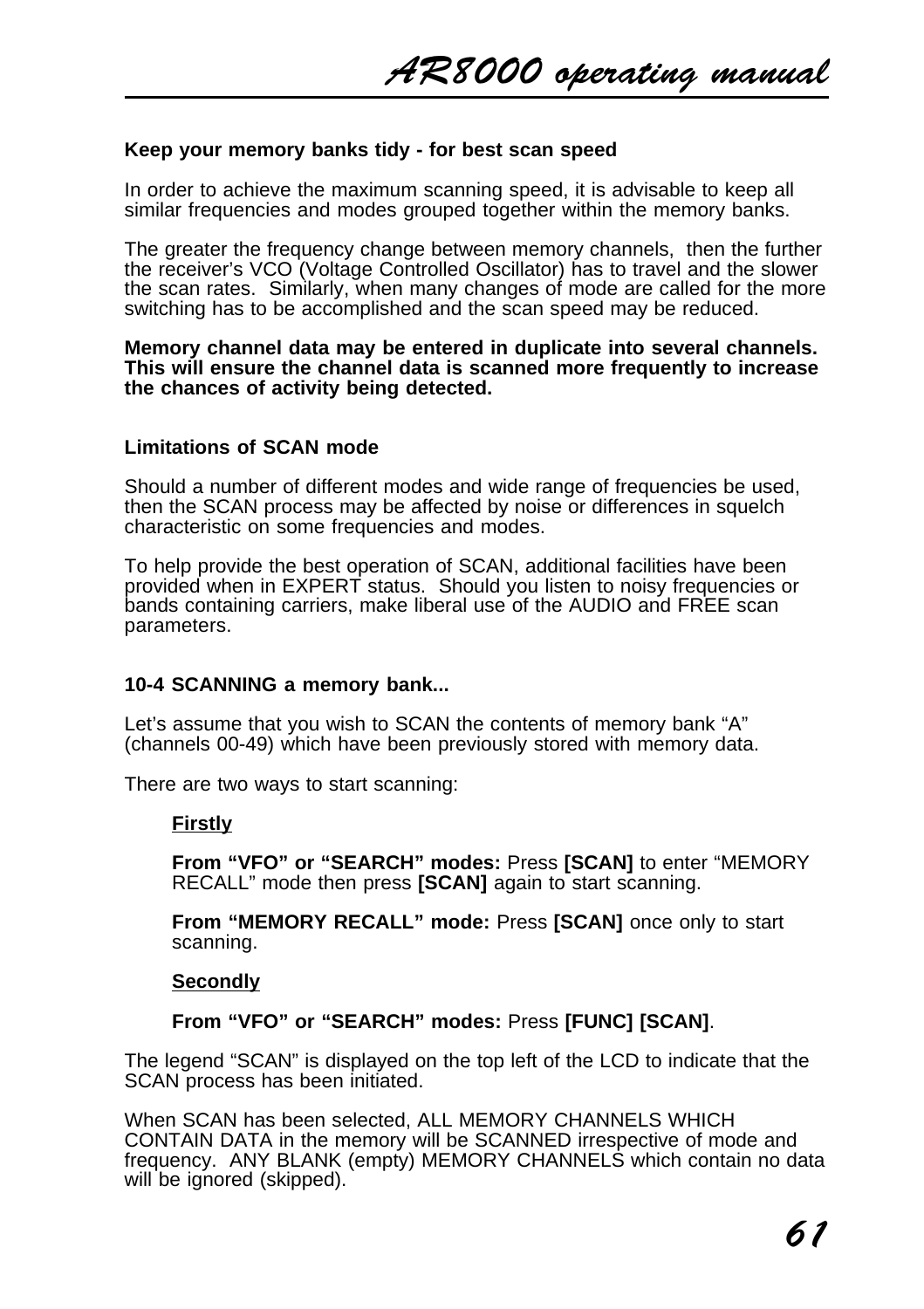The memory bank identifier (such as "A") will be displayed on the left of the third line of the LCD and memory bank "A" will be scanned with channel numbers changing.

When an "active" channel has been located (busy so the squelch opens) the scan process will temporarily pause on the active channel and the full memory location (such as "A03") will be displayed on the left of the third line of the LCD with any identifying accompanying text to the right.

Finally when the channel becomes clear again (the signal disappears) and squelch closes, the receiver will wait for an additional two seconds (in default / NEWUSER status) to allow for a reply on the channel before resuming the scanning process.

**Note: The key sequence [2VFO] [FUNC] [SCAN] should achieve SCAN regardless of what the receiver is doing).**

**When stopped on an active channel, press [ENT] to transfer the memory data (frequency, mode, step, step offset & attenuator) to the VFO where you may tune away from the channel or listen to it indefinitely until you decide otherwise.**

#### **10-5 Selecting a single memory bank to scan...**

The memory bank which is currently being scanned will be displayed on the left of the third line of the LCD (for example "B") and channel number will be changing.

Should you wish to scan a different memory bank, select a different bank using the numeric keypad.

For example, to select memory bank "A" press **[1A]**. The letter "A" will be displayed on the left of the third line of the LCD and memory bank "A" will be scanned with channel numbers changing.

#### **10-6 Memory bank linking "SET M-SCAN / BNK.LK" for scanning ALL memory banks...**

When shipped from the factory using default settings all memory banks are UNLINKED so may only be scanned on an individual basis by selecting the scan bank identifier via the numeric keypad ("A", "B", "C" etc).

It is possible to quickly link ALL memory banks together so they will be scanned as one group. Alternatively it is possible to select any number of banks to be scanned as a group such as A, C, H, c, e, i.

#### **Note: Of course you may only select the password protected banks if you have keyed in the PASSWORD or have not set the password facility.**

To LINK ALL memory banks for scanning the "SET M-SCAN" menu is used. To access the menu press first ensure the receiver is in SCAN mode ("SCAN"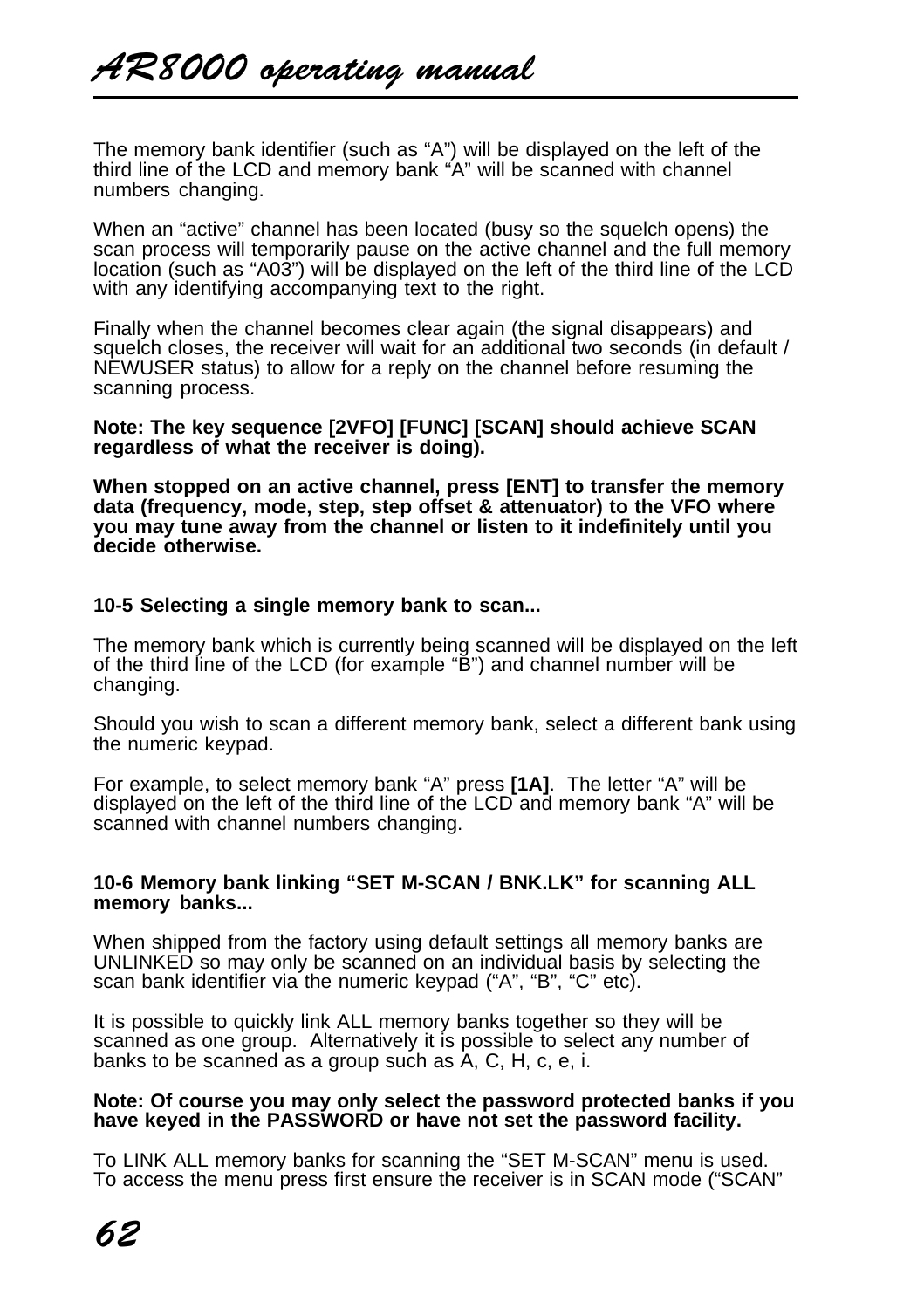AR8000 operating manual

on the top left of the LCD, if it is not in SCAN mode then press **[2VFO] [FUNC] [SCAN]** which should achieve SCAN regardless of what the receiver is doing).

While in SCAN mode press **[FUNC] [SCAN]**. The legend "SET M-SCAN" confirms selection. The highlight cursor will be flashing on the left of the second line of the LCD, to the right of the cursor is the selection of bank link "BNK.LK" which is default OFF (no banks linked). To link ALL banks rotate the **[DIAL]** (either direction will have the same effect) to select "ON".

ALL scan bank identifying letters will appear on the third line (ABCDEFGHIJ) and fourth line (abcdefghij) of the LCD to indicate that ALL banks have been selected (this is the default setting).

Press **[ENT]** to accept the new setting of "BNK.LK ON" BANK LINK ON

The receiver will return to SCAN mode when ALL banks and channels containing data will be scanned.



#### **10-7 Specifying memory bank linking for certain memory banks only...**

When The BANK LINK option has been selected "ON" (as per section 10-6 of this manual) ALL memory banks are linked. However, it is possible to de-select and re-select memory banks for scanning through the "SET M-SCAN" menu.

To access the menu first ensure the receiver is in SCAN mode ("SCAN" on the top left of the LCD, if it is not in SCAN mode then press **[2VFO] [FUNC] [SCAN]** which should achieve SCAN regardless of what the receiver is doing).

While in SCAN mode press **[FUNC] [SCAN]**. The legend "SET M-SCAN" confirms selection. The highlight cursor will be flashing on the left of the second line of the LCD, to the right of the cursor is the selection of bank link "BNK.LK" which must be "ON" (as per section 10-6 of this manual).

Should you wish to group only a few banks for scanning use the UP/DOWN keys to move to the third and fourth lines of the LCD and the numeric keys to de-select / re-select the desired banks for scanning. The **[.]** may also be used to move between the third and fourth line and the **[CLEAR]** key used to abort entry should an error be made.

While the bank identifying letters are displayed then the bank will be scanned. When bank identifiers have been replaced by the character "-" (when deselected) they will not be scanned as a group.

\* In NEWUSER status no further parameters may be changed using this menu.

Press **[ENT]** to accept the new group of banks to be scanned. The receiver will return to SCAN mode

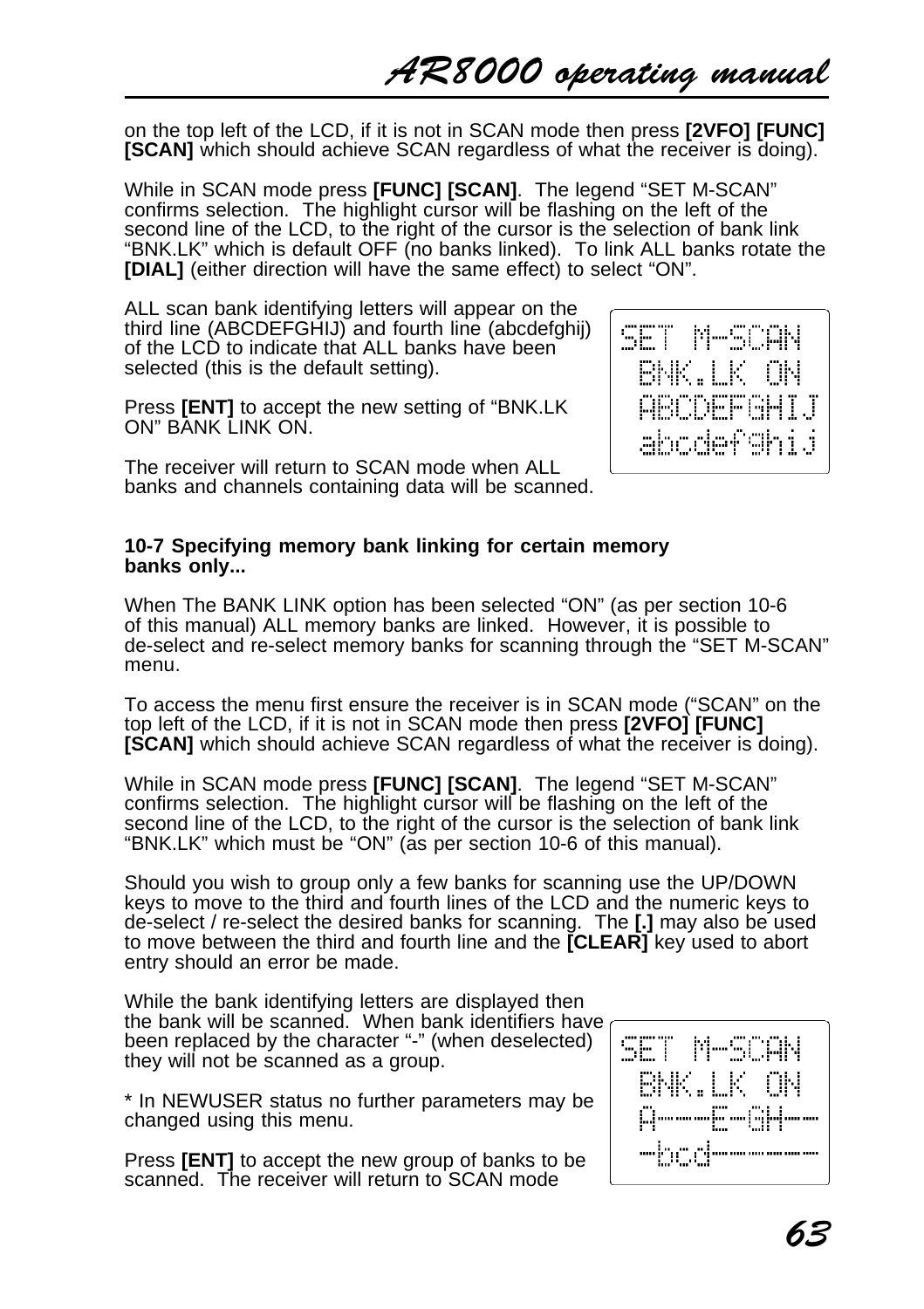when only the selected banks which contain data will be scanned.

\* Refer to section 10-12 for further SCAN options which are available in EXPERT status.

## **10-8 Scanning a memory bank which is not selected in BANK LINK**

It is still possible to SCAN a single deselected bank by manually bypassing the BANK LINK programming. To SCAN any deselected bank simply key the desired identifying bank letter through the keypad.

If initially the bank selected is not linked and does not contain data, the sub menu "SCAN SELECT" will appear. Select the desired bank identifying letter (which does contain data) using the keypad and **[.Aa]** key as appropriate. The receiver will scan only the selected single unlinked bank over and over and will not attempt to scan the group of banks as specified in BANK LINK.

## **10-9 SCAN channel PASS (lockout)**

Should the AR8000 stop on an active channel while scanning and for some reason you do not wish to monitor it any longer, simply press the UP/DOWN keys or rotate the **[DIAL]** to force the SCAN process to resume in the direction selected.

However, should the receiver continually stop on the same channel you may wish to PASS (lockout) the channel so that it will be skipped over when the bank is next scanned.

Memory scan channels may be PASSED (locket out) either when the receiver stops in scan mode (when they are active and the receiver has stopped scanning) or by recalling them in memory recall mode.

## **10-10 Memory scan PASS while scanning**

To PASS a channel when scanning, wait for the channel to become active then press **[PASS]**. A lower case (small) letter "p" will be added to the left of the frequency display on the second line and the scan process will move on to the next channel. This process will happen so quickly that you will not see the "p" for PASS being added. However, should the memory channel subsequently be recalled, the "p" will be displayed to signify channel PASS.

## **10-11 Memory scan PASS & review using Memory Recall (M.RE) mode**

Memory scan channels may be "tagged" for "PASS", un-tagged or reviewed using memory recall mode.

Press **[SCAN]** to place the receiver into **memory recall mode (M.R)**. The legend "M.RE" appears on the top left of the LCD to confirm operation.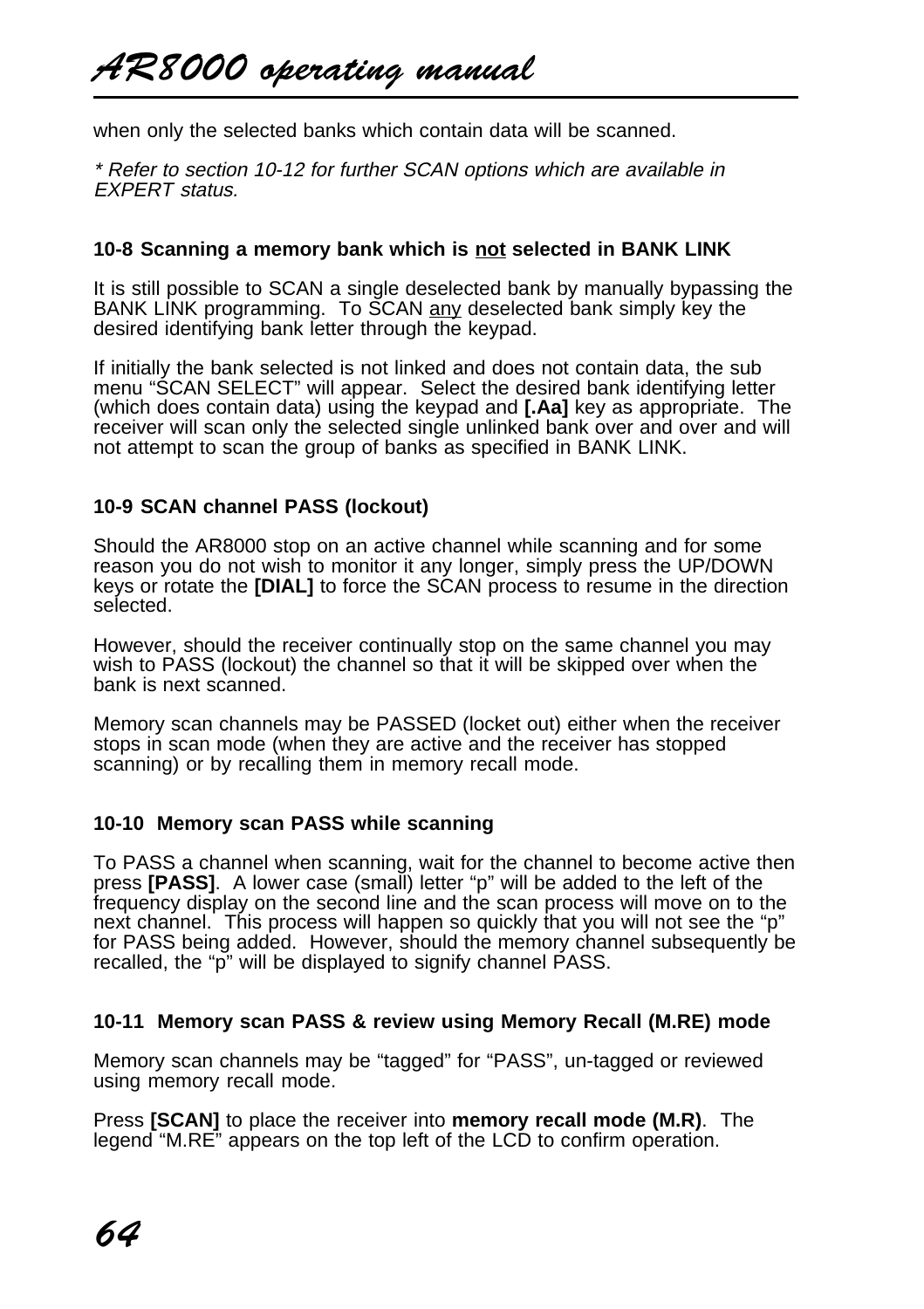The receiver will display a memory channel, mode, frequency, text and scan PASS status.

If the desired memory channel to be PASSED (locked out) is not immediately displayed, the **[DIAL]** may be rotated to review specific memory scan channels. Alternatively the memory channel location may be quickly recalled by keying in the required location using the keypad.

For example, to recall memory channel "A00" type **[1A] [0] [0]** there is no need to press enter. When keying, the "M.RE SELECT" menu automatically appears when the **[1A]** key (or any other bank identifier) is pressed so that the frequency and comments are displayed on the third and fourth lines of the LCD for easy recognition.

When the memory channel has been selected, a lower case (small) letter "p" to the left of the frequency on the second line of the LCD indicates SCAN MEMORY CHANNEL PASS. Pressing **[PASS]** when in memory recall mode **toggles** the status of the displayed memory channel scan pass (lockout), **"p" = PASS**.



The receiver will monitor whatever memory channel is displayed in "M.RE" mode when manually selected whether the "p" PASS indicator is shown or not.

**Note: If you have activated the PASSWORD protection, it is not possible to access memory banks a, b, c, d, e, f, g, h, i, j until the password has been keyed in each time the set has been switched On. Please refer to section 9 of this manual for further information.**

## **10-12 Additional SCAN options in EXPERT status**

It is possible to alter the sequence of scanning events when in EXPERT status depending upon the SCAN CONFIGURATION as defined in the "SET M-SCAN" sub menu.

There are 5 scanning which may be changed to suit your preferences and requirements. The list of scanning defaults is shown below:

| <b>SCAN TYPE</b> | <i>NEWUSER</i> | EXPERT                      |
|------------------|----------------|-----------------------------|
| DELAY            | 2.0 seconds    | $0.0$ (OFF) - $9.9$ seconds |
| <b>AUDIO</b>     | <b>OFF</b>     | OFF/ON                      |
| FREE             | OFF.           | 00 (OFF) - 99 seconds       |
| LEVEL            | <b>OFF</b>     | $0$ (OFF) - 7 in 7 steps    |
| <b>MODE</b>      | ALL            | ALL/WFM/NFM/AM/USB/LSB/CW   |

**\* It is possible to mix combinations of all five parameters. \***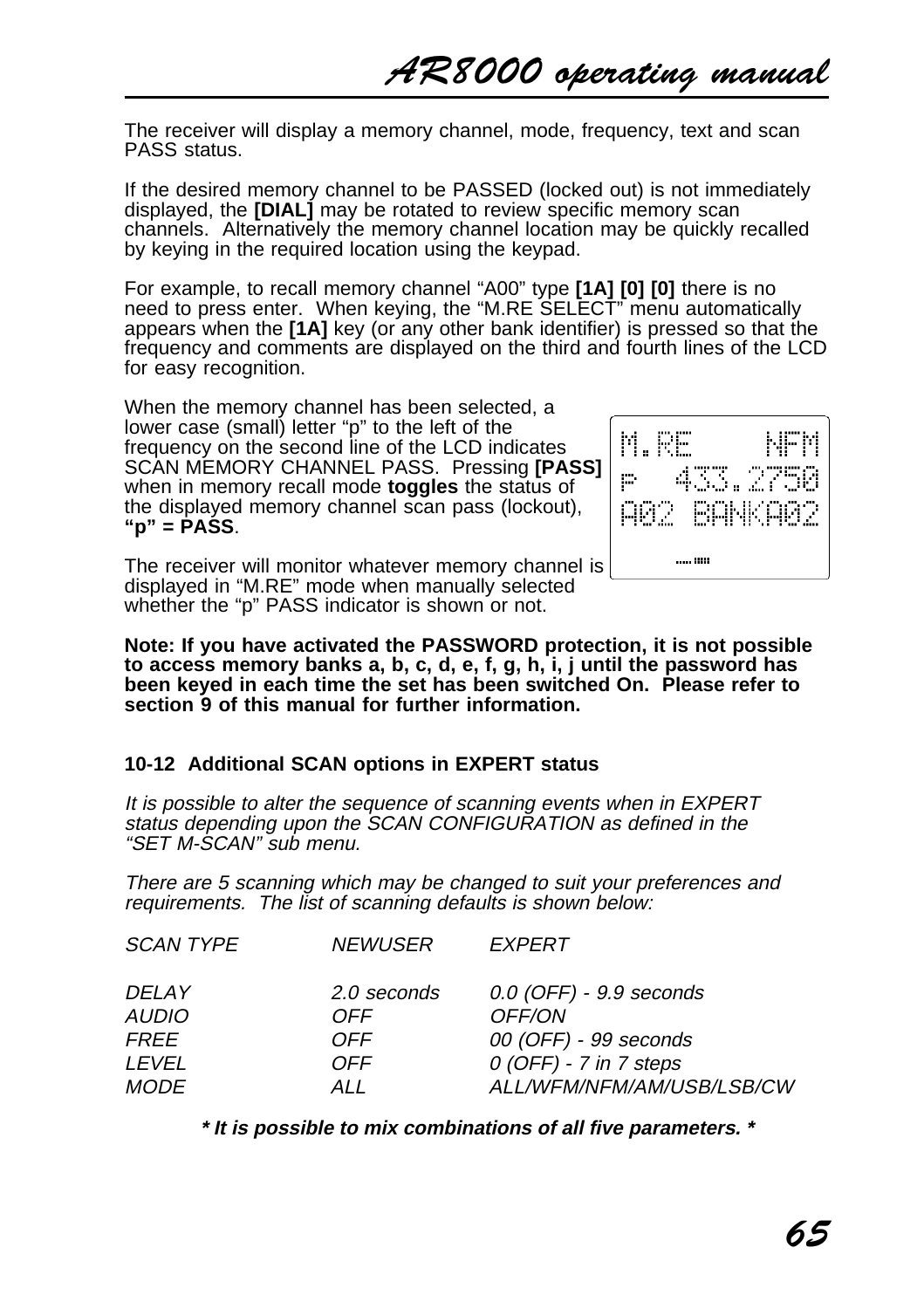#### **It is strongly recommended that NEWUSER mode is used during familiarisation of the AR8000, use EXPERT status only if you have fully familiarised yourself with all operations.**

To select EXPERT configuration the CONFIGURATION menu is used. To access the menu press **[FUNC] [LOCAL]** and the "INITIAL SET" menu will be displayed.

Select the NEWUSER/EXPERT option of the fourth line of the LCD, the cursor will be to the right of the "NEWUSER" setting which is the default. To change the setting to "EXPERT" rotate the **[DIAL]** (on the top panel) one click, the direction is unimportant. The legend "EXPERT" confirms selection.

The new setting may be saved by pressing **[ENT]** at this point. If you have selected "EXPERT" status then further options become available by pressing the **[DOWN]** key. These include AUTO-STORE, POWER-SAVE and REMOTE. These options are covered later in the operating manual.

## **To access the additional options of "SET M-SCAN"**

Once in EXPERT status five additional options are available. To access the "SET M-SCAN" menu first place the receiver into SCAN mode ("SCAN" displayed in the top left of the LCD) then press **[FUNC] [SCAN]**.

Press the **[DOWN]** key three times (only one press is required if bank link is OFF) to select the first of the five options. Continue using the **[DOWN]** key until the required option is selected. When you are happy with the changes press **[ENT]** to accept the changes and the receiver will revert to SCAN mode.

**Note: Make small changes and assess the effect as incorrect setting may degrade the effectiveness of SCAN capabilities. If things appear to go wrong, return the settings to their defaults or return to NEWUSER mode which forces the AR8000 back to SCAN defaults.**

**In extreme cases, reset the microprocessor which will revert the scan options back to defaults by placing the receiver into NEWUSER mode.**

## **SCAN - DELAY time**

The DELAY scan parameter affects the time the receiver will remain on an active channel in scan mode once the received signal has disappeared and the squelch closed.

This is particularly useful for customising how long the receiver will wait for a reply before continuing to scan. For example, when communications are passed back and fore between a control tower / aircraft which may take a few seconds. If you are scanning duplex channels then a small delay or no delay at all may be preferable.

The limits are 0.0 to 9.9 seconds with 0.0 being interpreted as DELAY OFF.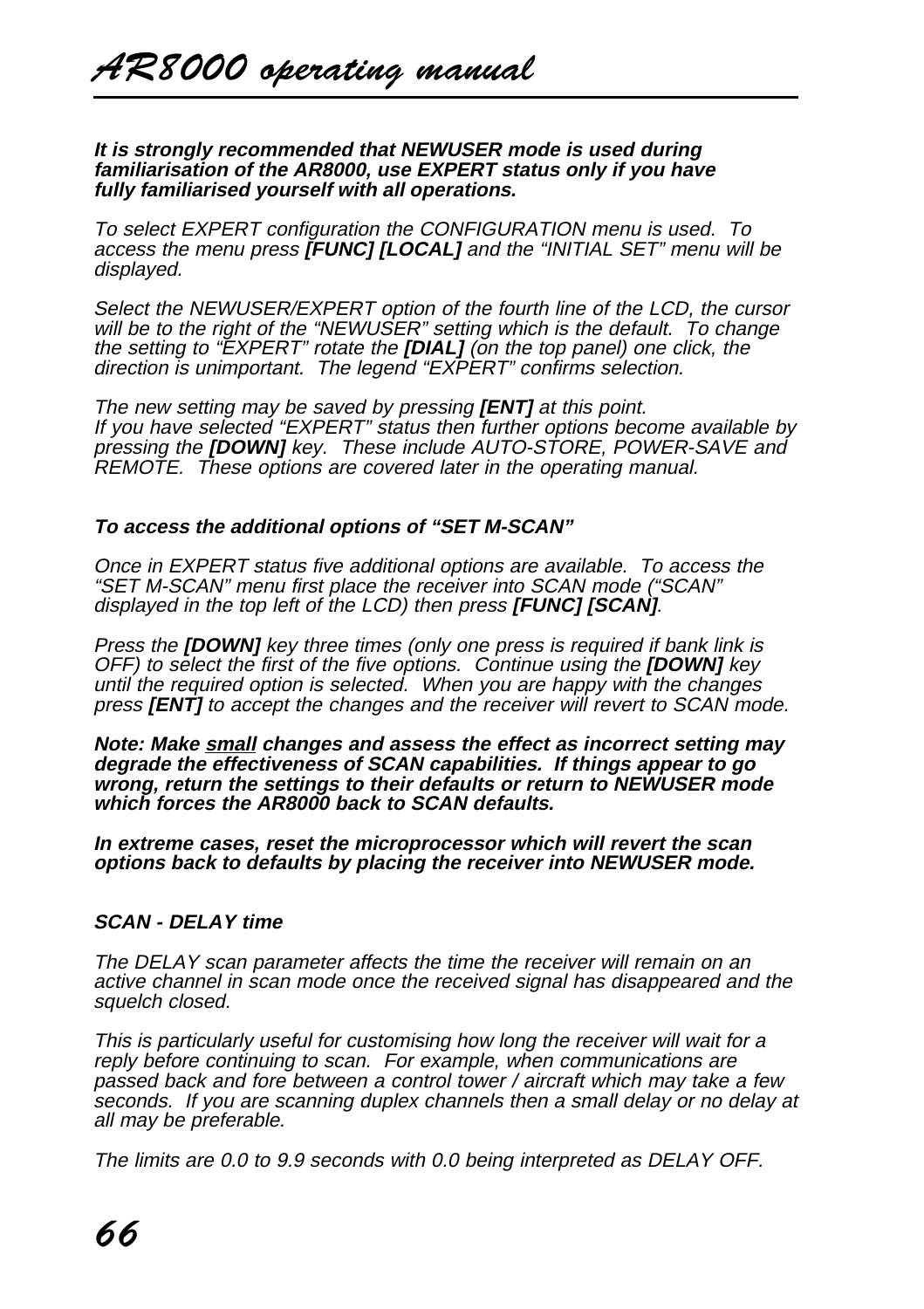Either use the **[DIAL]** to change the value or key in a two digit number through the numeric keypad. **[0] [0]** is accepted as 0.0 seconds (OFF) and **[5] [3]** as 5.3 seconds. The decimal point is automatically added by the AR8000. The **[ENT]** key toggles the setting of DELAY between OFF and 2.0 seconds (default).

#### **Note: Setting DELAY to 0.0 turns the delay OFF. Under this condition, the receiver may start to scan before the transmission has finished due to signal level changes such as mobile flutter or signal fading.**

To accept the changes to DELAY scan, you must first use the UP/DOWN keys to change the cursor position to another line then press **[ENT]** to return to SCAN mode. This is because the **[ENT]** key has a special function in DELAY programming as mentioned above.

Alternatively you may move to the next option (AUDIO SCAN) by pressing the **[DOWN]** key.

## **SCAN - AUDIO scan**

The AUDIO scan parameter determines the way in which an "active" channel is determined. When the AUDIO scan is "ON", the scan will only stop on active channels which have modulation (such as voice) present. The AR8000 will not remain on unmodulated channels (such as blank carriers).

You may find this facility useful for skipping over STRONG signals but WEAKER noisy signals may "fool" the receiver into thinking that modulation is present.

The options are ON or OFF, the default is OFF. Rotate the **[DIAL]** to toggle the option On / OFF.

To accept the changes to AUDIO scan press **[ENT]** to return to SCAN mode.

Alternatively you may move to the next option (FREE SCAN) by pressing the **[DOWN]** key.

#### **SCAN - FREE scan**

The FREE scan parameter determines how long the receiver will remain on an "active" channel before resuming scanning channels.

This is useful if you wish to gain a **picture** of what is happening on the memory channels without the receiver being tied to a busy channel for long periods of time (such as when monitoring active amateur band repeaters etc). Free scan saves you having to manually intervene to force the scan to continue or use PASS channels.

The limits are 00 to 99 seconds with 00 being interpreted as FREE scan OFF.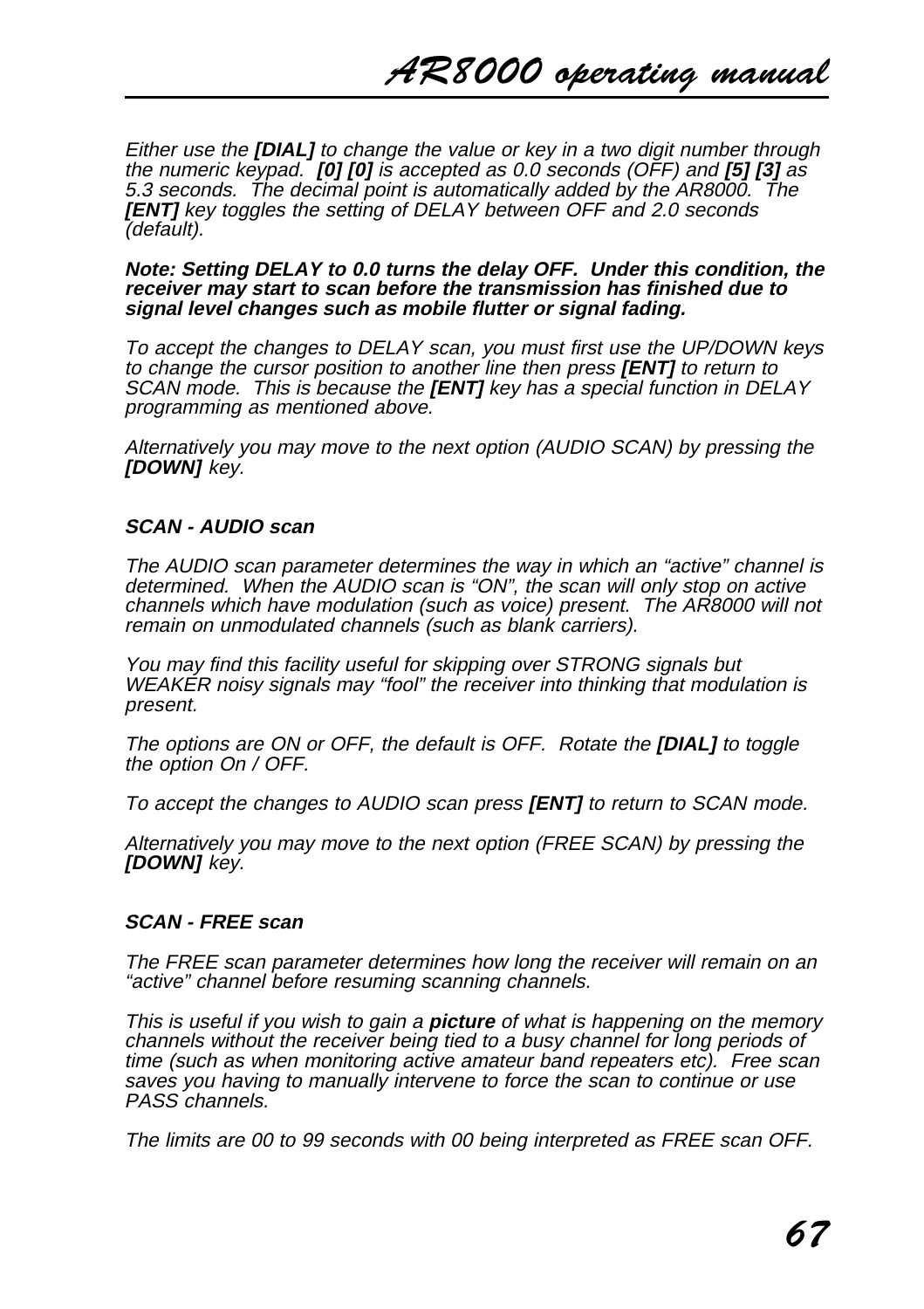Either use the **[DIAL]** to change the value or key in a two digit number through the numeric keypad. **[0] [0]** is accepted as 00 seconds (OFF) and **[4] [1]** as 41 seconds.

To accept the changes to FREE scan press **[ENT]** to return to SCAN mode.

Alternatively you may move to the next option (LEVEL SCAN) by pressing the **[DOWN]** key.

#### **SCAN - LEVEL scan**

The LEVEL scan causes the receiver to check the signal strength of "active" channels and to only stop when the signal strength is above a predetermined level which is programmable in 7 steps plus OFF.

The limits are 0 to 7 levels with 0 being interpreted as LEVEL scan OFF.

**Note: It is possible that false signal levels may upset the operation of LEVEL scan due to local noise or the close proximity of computer systems.**

Either use the **[DIAL]** to change the value or key in a one digit number through the numeric keypad. **[0]** is accepted as 0 (OFF) and **[4]** as level 4.

To accept the changes to LEVEL scan press **[ENT]** to return to SCAN mode.

Alternatively you may move to the next option (MODE SCAN) by pressing the **[DOWN]** key.

#### **SCAN - MODE scan**

The MODE scan parameter determines whether ALL specified memory channels will be scanned or only those of a certain receive mode.

This can be very useful if for example you have a mixture of VHF AM Civil airband frequencies in a memory bank along with VHF NFM Marine. Rather than having to scan ALL channels or PASS (lock out) certain channels, a particular mode ONLY can be quickly selected and scanned.

The options available are: ALL (ALL modes), WFM, NFM, AM, USB, LSB & CW. Setting the option to "ALL" will cause the scan process to stop on all "active" channels regardless of mode.

Rotate the **[DIAL]** to change the option. To accept the changes to MODE scan press **[ENT]** to return to SCAN mode.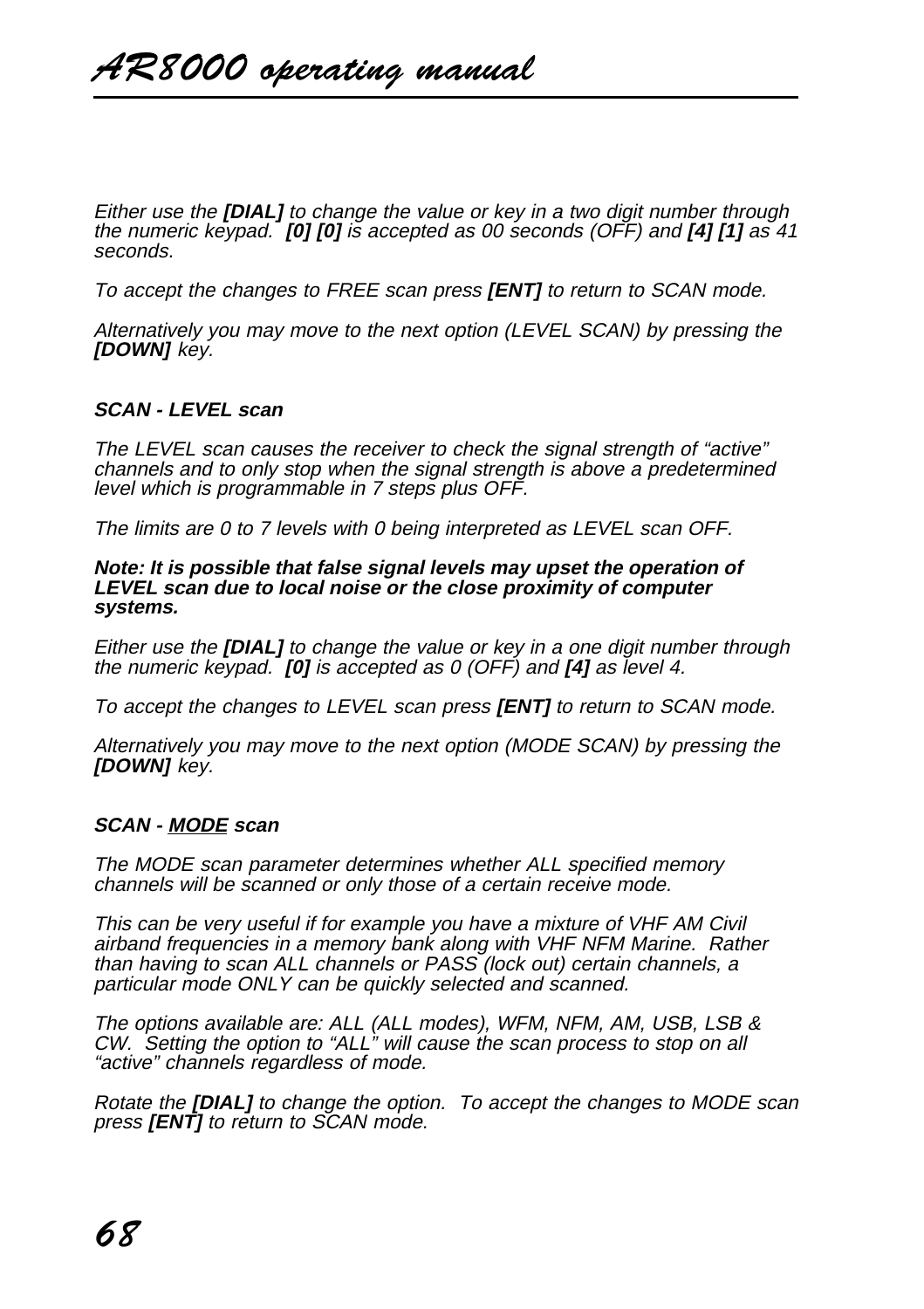# **(11) SELECT SCAN - special "select scan list" overview**

While scanning memory banks, you may decide that some memory channels are MORE INTERESTING than others and become frustrated at having to manually force the SCAN passed uninteresting but active channels. Of course it is possible to PASS these uninteresting channels but you will need to reinstate them at a later time.

A better method is to use SELECT SCAN which is made up of a specially "selected list" of "tagged" memory channels which may be scanned as a group. This is a very useful facility which allows rapid selection of memory channels from any memory bank regardless of frequency, mode or pass status.

Up to a total of 100 memory channels may be "tagged" for SELECT SCAN and taken from any of the 20 memory banks.

One great advantage is that the contents of the SELECT SCAN list may be deleted in one simple sequence (using the **[FUNC] [9]** SELECT DEL / SEL-SCAN menu) making the list blank and ready for use over and over again.

There are three ways in which memory channels may be "tagged" for SELECT SCAN.

- 1. SELECT SCAN channels may be "tagged" while in **SCAN MODE** and stopped on an active channel by pressing **[FUNC] [PASS]**.
- 2. SELECT SCAN channels may be "tagged" while in **MEMORY RECALL (M.RE) MODE** by first selecting the desired memory channel then press **[FUNC] [PASS]**.
- 3. SELECT SCAN channels may be chosen ("tagged") and "EDITED" via a special "SELECT SCAN" menu accessed while in **VFO MODE** by pressing **[FUNC] [PASS]**.

To initiate a SELECT SCAN once a selection of channels has been made press **[FUNC] [5]**.

SELECT SCAN will scan only the memory channels which have been chosen ("tagged") and will adopt the current SCAN PARAMETERS which have been selected (DELAY, AUDIO, FREE, LEVEL & MODE). In the default state, the scan will remain on an active channel then wait a further two seconds after the signal has disappeared before resuming SCAN. If you have altered the SCAN PARAMETER OPTIONS (section 10-12 of this manual) then the new parameters will be employed.



If no memory channels have been "tagged" for SELECT SCAN then the message "NOT FOUND" will be briefly displayed on the first line of the LCD.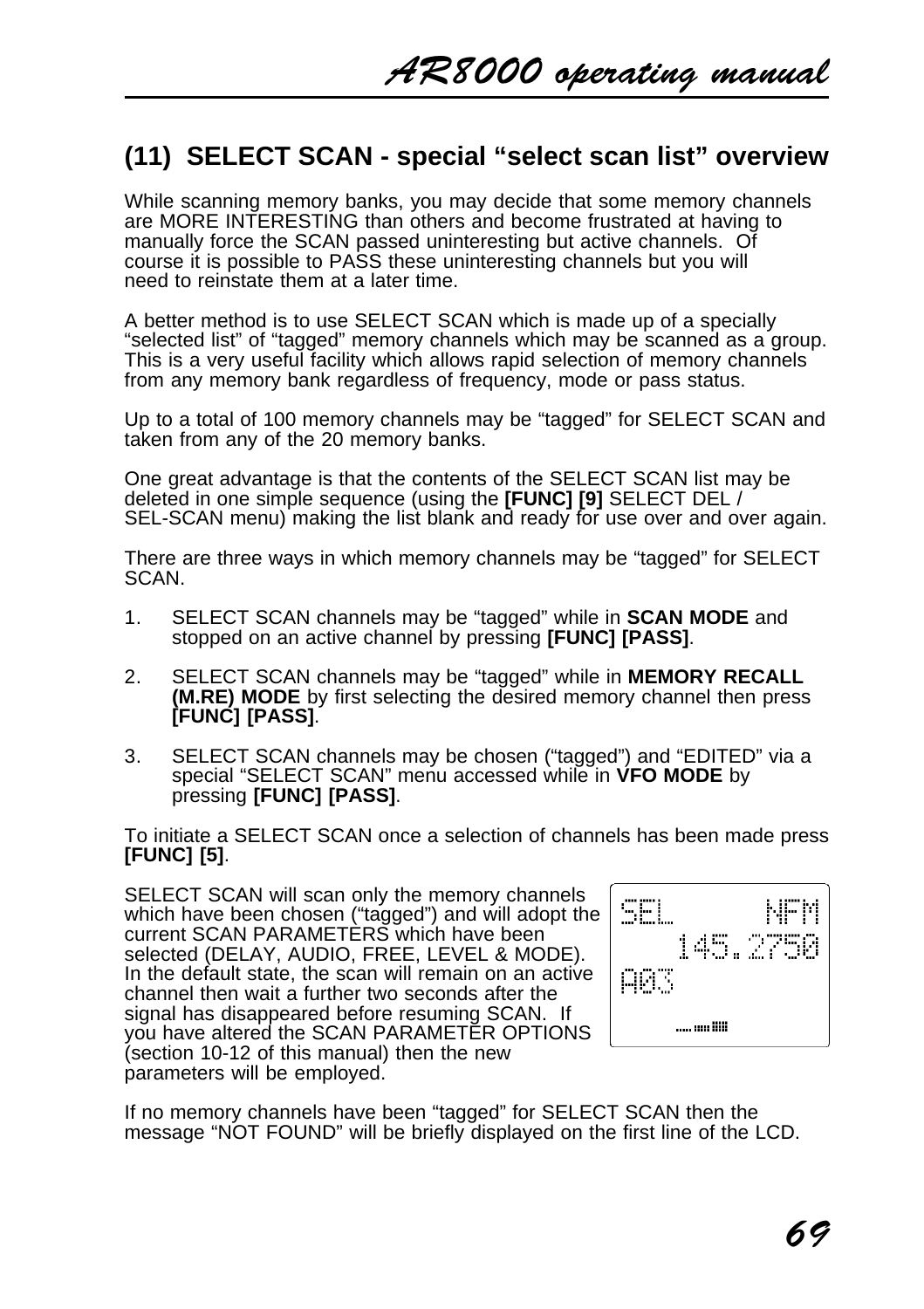## **11-1 SELECT SCAN - while in SCAN MODE (tagging and un-tagging)**

While the receiver is scanning it will stop on active frequencies and you will soon decide that some are "interesting" and some "uninteresting".

To build up your select scan list of interesting channels, start to "tag" the interesting channels while the scan sequence pauses on active memory channels by pressing **[FUNC] [PASS]**.

A lower case (small) letter "s" will be displayed on second line of the LCD to the far left with the frequency to the right of the same line.

Each time the sequence **[FUNC] [PASS]** is keyed then the SELECT SCAN status "s" is toggled so that the channel may be "tagged" (chosen / registered) and "un-tagged" at will.

"Tagging" a memory for SELECT SCAN will not force the scan to continue nor affect the way in which the memory channel or SCAN mode operates at this time. Simply when the signal disappears normal SCAN mode is resumed.

#### **11-2 SELECT SCAN while in MEMORY RECALL (M.RE) mode (tagging and un-tagging)**

SELECT SCAN channels may be "tagged" or "un-tagged" while in memory recall mode by first selecting the desired memory channel then press **[FUNC] [PASS]**.

Press **[SCAN]** to place the receiver into **memory recall mode (M.R)**. The legend "M.RE" appears on the top left of the LCD to confirm operation.

The receiver will display a memory channel, mode, frequency and text. You may now choose and "tag" the memory channels you wish to add to the SELECT SCAN list from any of the 20 memory banks. Of course, if the PASSWORD of banks is in force you must first enter you password code to access the protected banks.

If the desired memory channel is not immediately displayed it may be RECALLED be keying in the required location.

To recall memory channel "A00" type **[1A] [0] [0]** there is no need to press enter.

The "M.RE SELECT" menu automatically appears when the **[1A]** key is pressed so that the frequency and comments are displayed on the third and fourth lines of the LCD for easy recognition.

Alternatively, the **[DIAL]** may be rotated to review, hunt for and select memory channels to be "tagged" or "un-tagged" for SELECT SCAN.

When the memory channel has been "tagged" using the sequence **[FUNC] [PASS]**, a lower case (small) letter "s" will be displayed on second line of the LCD to the far left with the frequency to the right of the same line.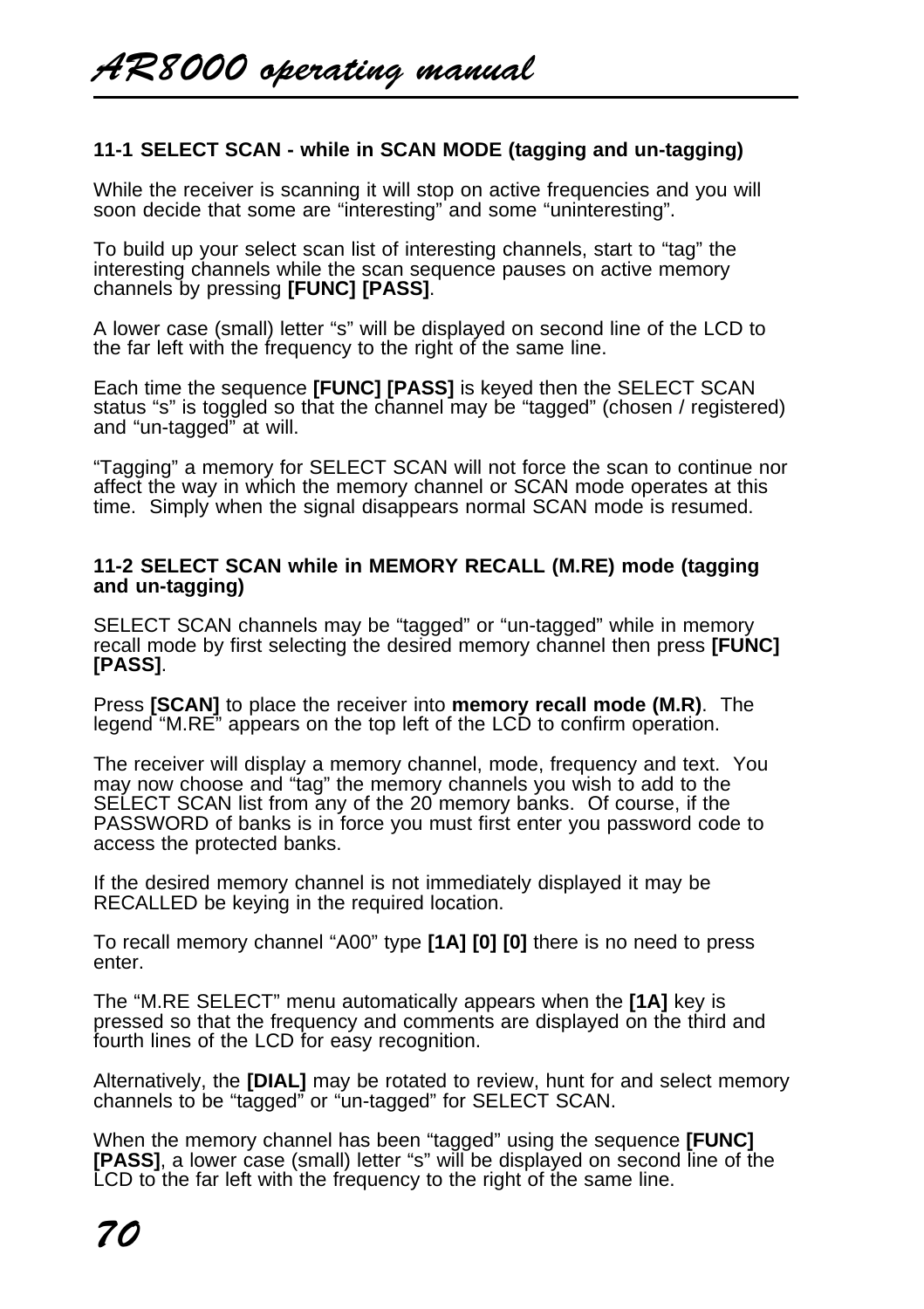Each time the sequence **[FUNC] [PASS]** is keyed then the SELECT SCAN status "s" is toggled so that the channel may be "tagged" (chosen / registered) and "un-tagged" at will.

Note: If memory channels are set as "PASS" (with a lower case "p" being displayed), the letter will be over-written by the letter "s" for SELECT SCAN. The status of PASS has not been changed for **standard SCAN mode** but SELECT SCAN "tagged" channels ignore the status of PASS. If the channel is "un-tagged", the letter "p" will reappear indicating that its PASS status has not been changed.

To initiate a SELECT SCAN press **[FUNC] [5]**, the legend "SEL" will be displayed on the top left of the LCD to indicate that SELECT SCAN has been selected.

#### **11-3 SELECT SCAN using the "SELECT SCAN" EDIT menu overview and terminology**

When using the EDIT menu, a LIST is used to SELECT and DELETE memory channels. For this reason the SELECT SCAN terminology is slightly different from that used in the SCAN and MEMORY RECALL modes.

**SELECT / CHOOSE / REGISTER = TAG**: In SCAN or MEMORY RECALL modes channels are "tagged" when they are added to the list and a lower case "s" signifies the tag. In the EDIT menu there is no "tag". **The fact that the channel appears in the LIST indicates that it IS TAGGED! For this reason TAG = SELECT**.

**DELETE = UN-TAG**: The fact that the channel is deleted from the LIST indicates that it IS NO LONGER TAGGED, it IS UN-TAGGED! For this reason UN-TAG = DELETE.

#### **Once you have completed this section, try adding and deleting channels to and from the list then reviewing the "tag" status using memory recall to fully familiarise yourself with the terminology and process.**

To access the "SELECT SCAN" EDIT menu place the receiver into VFO mode then press **[FUNC] [PASS]**.

The "SELECT SCAN" menu displays the legend "SELECT SCAN" to confirm operation. The left side of the second line of the LCD displays "CH-00" with the highlight cursor flashing on the first "0". The "CH-00" refers to the 100 SELECT CHANNELS of the special list which are numbered 00 - 99 (examples are CH-00, CH-01, CH-03 etc).

To review the contents of the SELECT SCAN LIST rotate the **[DIAL]** or use the UP/DOWN keys. Only SELECT SCAN LIST channels with data will be displayed plus the first vacant channel. Channels are allocated in ascending numeric order.

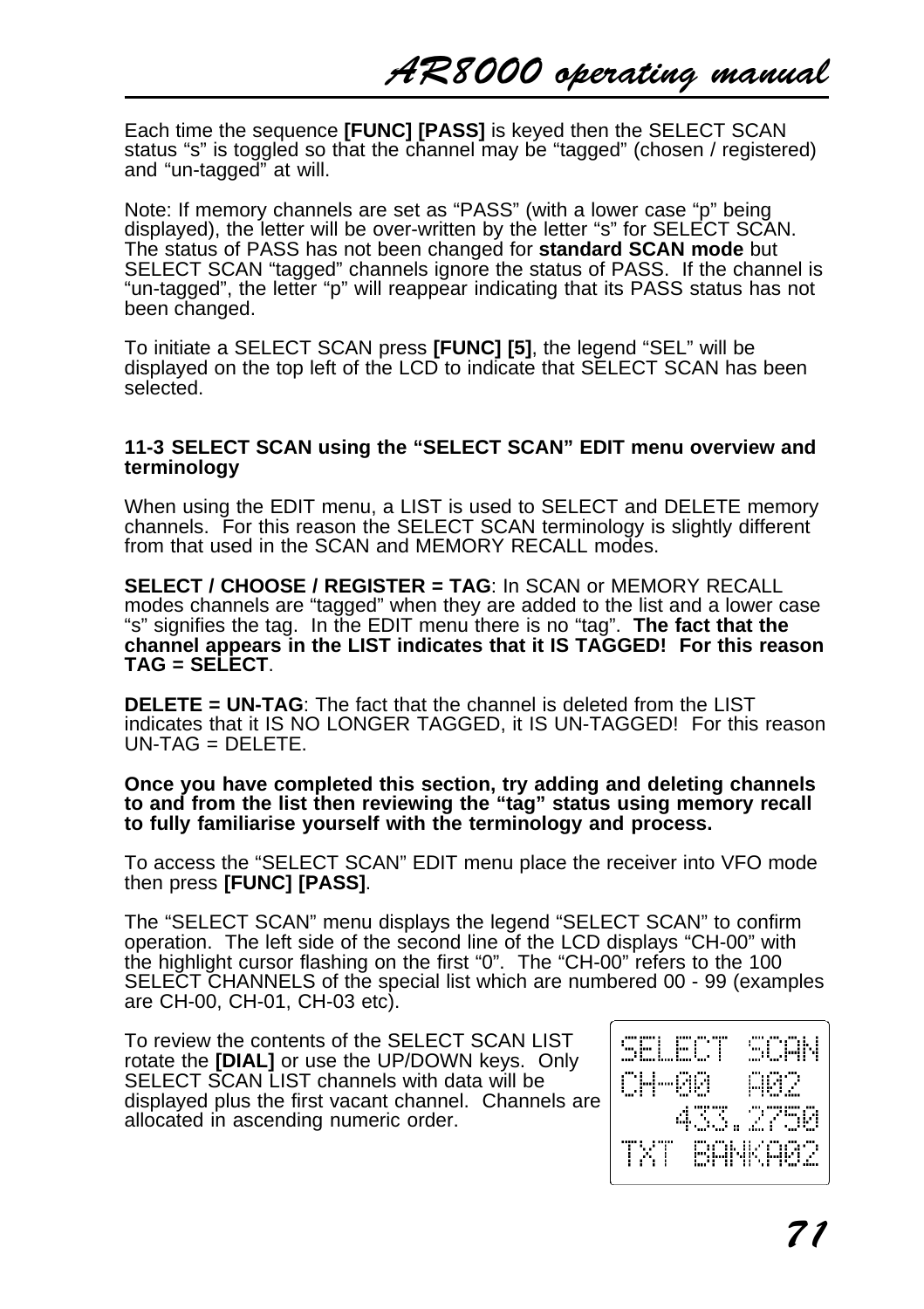## **11-4 SELECT new "SELECT SCAN" channels using the menu**

To access the "SELECT SCAN" EDIT menu place the receiver into VFO mode then press **[FUNC] [PASS]**.

The "SELECT SCAN" menu displays the legend "SELECT SCAN" to confirm operation. The left side of the second line of the LCD displays "CH-00" with the highlight cursor flashing on the first "0". The "CH-00" refers to the 100 SELECT CHANNELS of the special list which are numbered 00 - 99 (examples are CH-00, CH-01, CH-03 etc).

To review the contents of the SELECT SCAN LIST rotate the **[DIAL]** or use the UP/DOWN keys. Only SELECT SCAN LIST channels with data will be displayed plus the first vacant channel.

**To add new channels**, select the first vacant SELECT SCAN LIST POSITION by rotating the **[DIAL]** or using the UP/DOWN keys. A "vacant" position will have no data to the right of the LCD and the blank indicator "- - -" displayed.

Press **[ENT]** to enter EDIT mode. The highlight cursor will move to the right hand data field of the second line of the LCD. The cursor will be placed above the memory bank "identifying letter" "A" and channel "00" is always chosen as the starting point unless there is data already stored.

You may change the bank identifier via the keypad (for example for bank "C" press **[3C]**). A two digit memory channel may then be entered via the keypad (for example channel "33" press **[3] [3]**). If a mistake is made, the UP/DOWN keys may be used to alter the position of the cursor within the data field.

Alternatively the **[DIAL]** may be rotated to select the desired memory channel for inclusion in the SELECT SCAN LIST.

The third and fourth line of the LCD display frequency and accompanying text to aid identification of channel data.

When you are happy with the channel selection press **[ENT]** to accept the entry and add the memory channel to the SELECT SCAN LIST. The "CH-xx" channel list indicator on the left of the second line of the LCD increments to the next numeric channel.

It is possible to over-write SELECT SCAN LIST channels which are already in use with new memory channel data, the previous data will be deleted automatically.

**Note: By using this method it is possible to enter the same memory channel data many times at regular intervals into the SELECT SCAN LIST. This will ensure the channel is scanned more frequently to increase the chances of activity being detected. If you wish to "un-tag" the memory channel in memory recall mode, you will have to use the [FUNC] [PASS] sequence several times to remove the "layers" of tags.**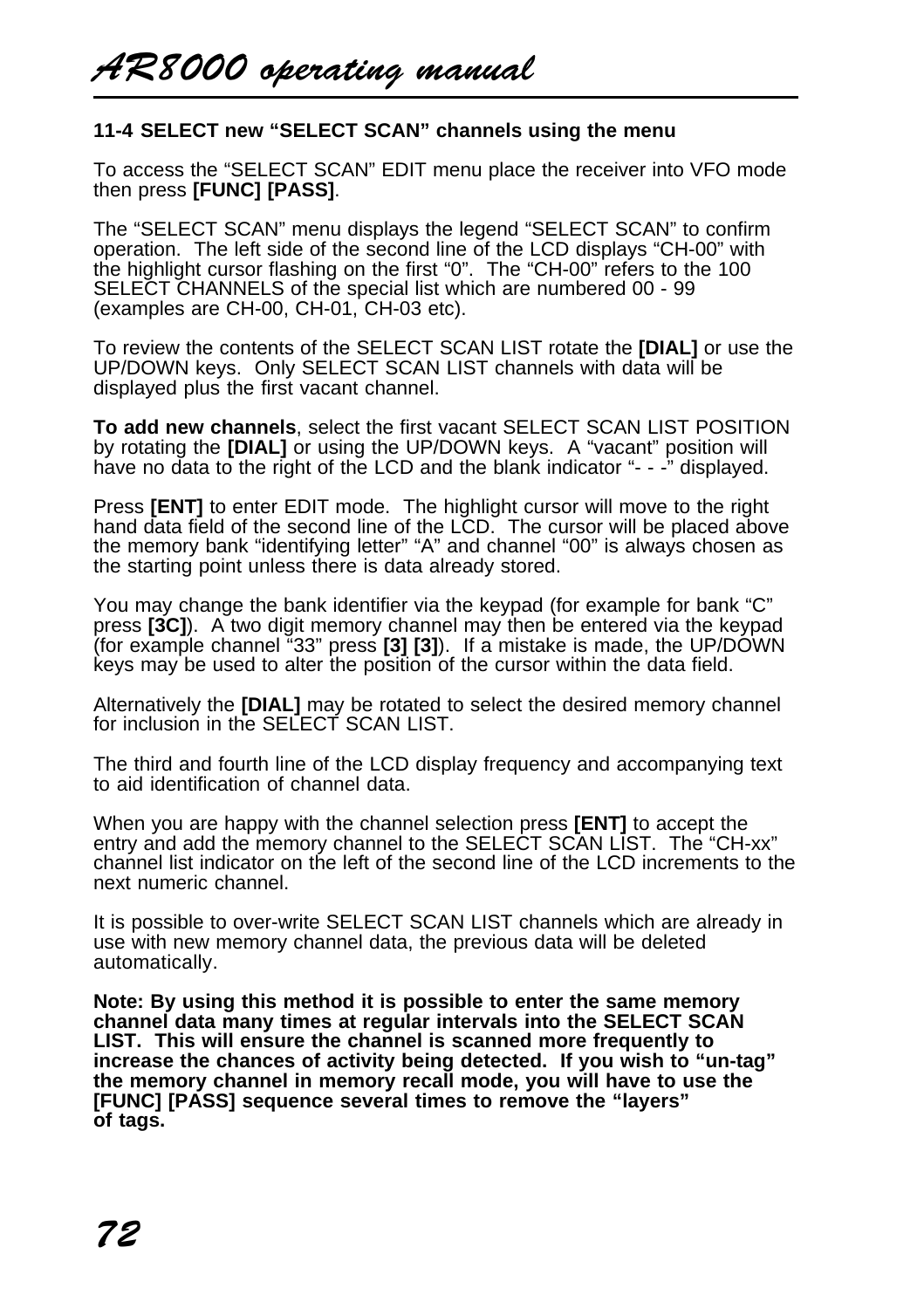# **11-5 DELETE individual "SELECT SCAN" channels**

To access the "SELECT SCAN" EDIT menu place the receiver into VFO mode then press **[FUNC] [PASS]**.

The "SELECT SCAN" menu displays the legend "SELECT SCAN" to confirm operation. The left side of the second line of the LCD displays "CH-00" with the highlight cursor flashing on the first "0". The "CH-00" refers to the 100 SELECT CHANNELS of the special list which are numbered 00 - 99 (examples are CH-00, CH-01, CH-03 etc).

To delete channels, select the desired channel by rotating the **[DIAL]** or using the UP/DOWN keys. A "vacant" position will have no data to the right of the LCD and the blank indicator "- - -" displayed.

Press **[ENT]** to enter EDIT mode. The highlight cursor will move to the right hand data field of the second line of the LCD. Press **[PASS]** to **DELETE** (un-tag) the memory channel from the SELECT SCAN LIST. The data in the list will **"shuffle"** down to fill the empty channel and a vacant channel will appear at the top of the list.

# **11-6 Deleting all SELECT SCAN channels in one go**

It is often convenient to delete ALL the SELECT SCAN channels in a single operation. This makes the list ready for a fresh start perhaps using a totally different selection of SELECT SCAN channels.

While this may be accomplished by deleting each and every SCAN SELECT channel individually or "un-tagging them", a faster method is available especially if you have previously selected all 100 select scan channels.

First place the receiver into the 2VFO operating mode by pressing **[2VFO]**.

Access the main "SELECT-DEL" by keying **[FUNC] [9]**. Use the UP/DOWN or **[DIAL]** until "SEL-SCAN appears as an option on the fourth line of the LCD. Position the cursor to the left of the "SEL-SCAN" option then press **[ENT]**.

All SELECT SCAN channels will be "un-tagged" and deleted from the SELECT SCAN list. The receiver will return to 2VFO mode.

# **11-7 START, PAUSE and CANCEL SELECT SCAN**

To initiate a SELECT SCAN press **[FUNC] [5]**, the legend "SEL" will be displayed on the top left of the LCD to indicate that SELECT SCAN has been selected.

To stop the SELECT SCAN process while scanning press **[SCAN]**. To resume select scan again press **[FUNC] [5]**. To cancel select scan return to VFO by pressing **[2VFO]**.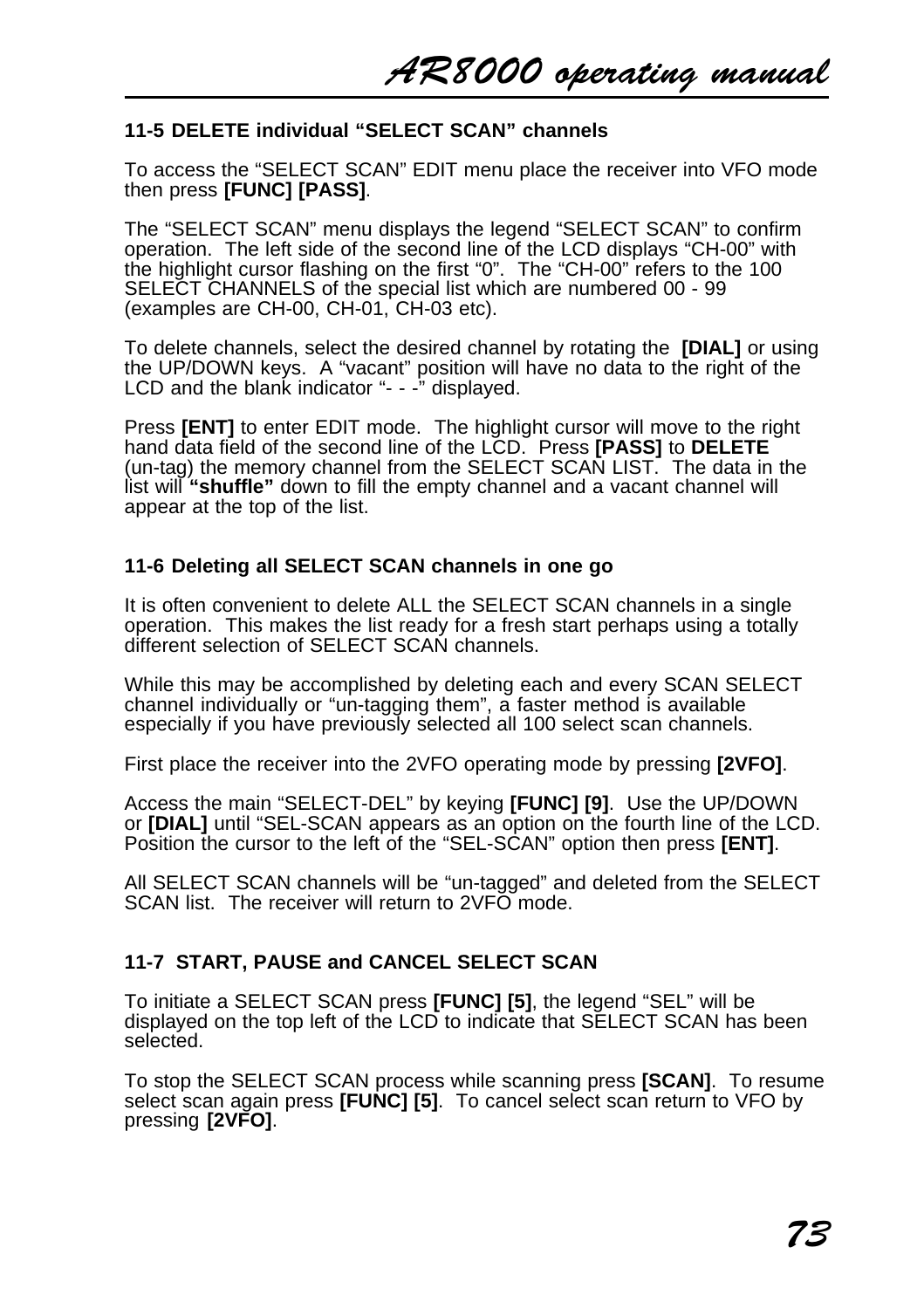# **(12) Priority operation**

The PRIORITY feature enables you to carry on scanning, searching or monitoring while the AR8000 checks a frequency taken from one of the 1000 memory channels (A00 default) every 5 seconds (default) for activity.

The priority checking is accomplished by momentarily moving to the priority frequency to see if it is "active". If activity is found, the receiver remains on the frequency until the signal disappears. If no activity is detected, the receiver returns to the VFO frequency, scan channel or search bank from where it originated.

The priority facility has a large number of applications and is particularly useful for keeping an eye on a distress frequency while scanning or searching another frequency band.

**Note: Depending upon the frequency and mode stored as priority, an audible "click" may be heard when the priority facility is in operation. This is quite normal and is caused by the internal switching of circuitry necessary to accomplish the frequency change as two frequencies cannot simultaneously be monitored by the receiver.**

The priority mode is automatically suspended during entry of frequencies via the keypad, this prevents the receiver from changing frequency while you are busy programming.

Note: Selecting priority operation while displaying the BAND SCOPE will cause the band scope to be cancelled and will return the receiver to 2VFO mode twin frequency display.

# **12-1 Engaging PRIORITY channel**

Once engaged, the default channel used for PRIORITY is "A00" and the frequency is checked for activity every 5 seconds.

First ensure that there is data stored in memory channel "A00".

To engage the priority facility press **[FUNC] [4]**. This may be carried out while in SCAN, SEARCH or VFO modes. The legend "P" appears toward the centre of the top line of the LCD to indicate that PRIORITY IS ENGAGED (switched On).

Once priority has been activated, the data contents of the memory channel

used (default A00) may be altered without affecting the data used for PRIORITY operation which is stored separately and assumes an identity of its own irrespective of the data contents of memory A00.

**Should you subsequently wish to alter the priority data, you will have to use the "SET PRI CH" menu detailed in 12-2 of this manual.**

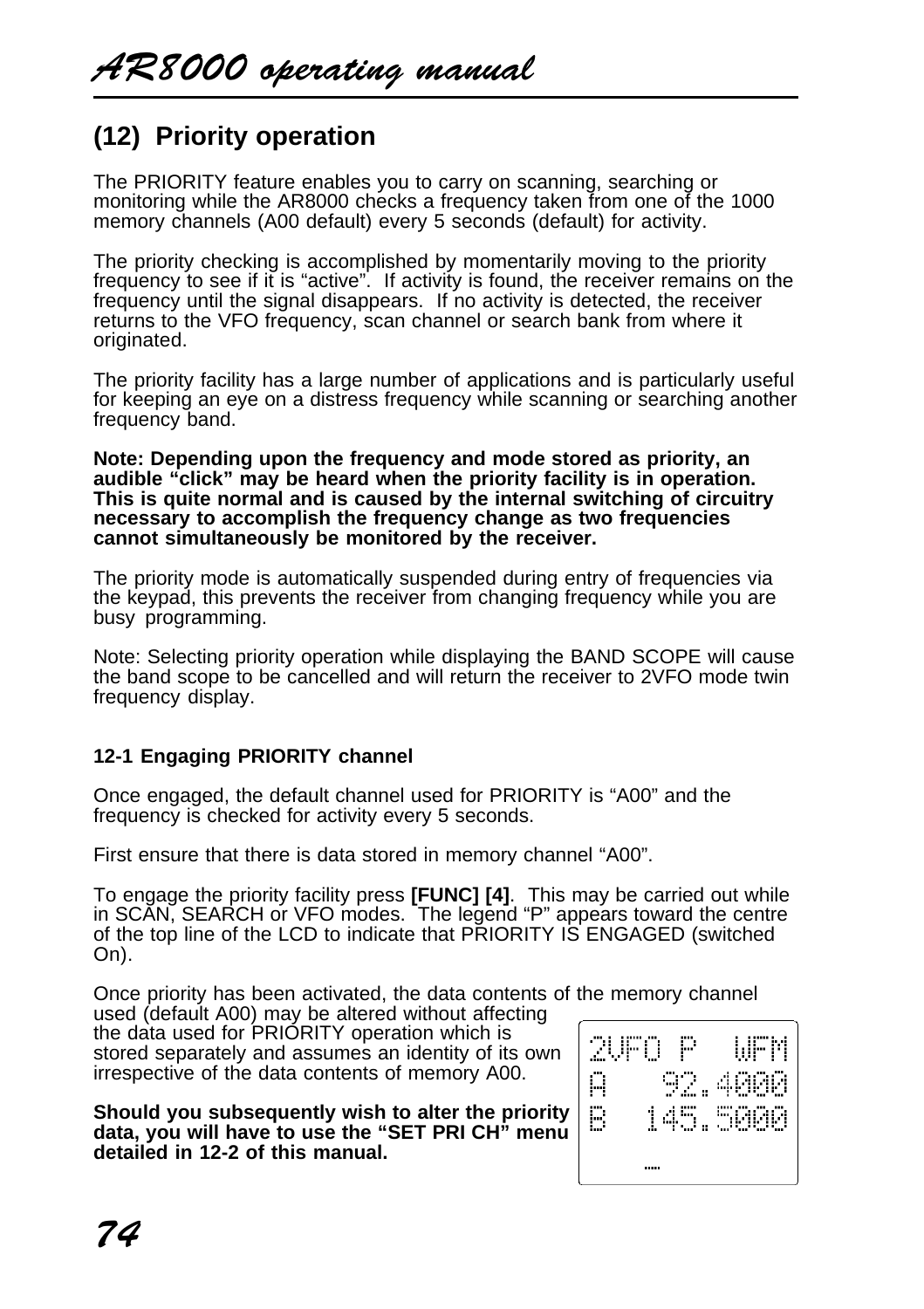To cancel priority operation press **[FUNC] [4]**, the legend "P" will be removed from the top line of the LCD.

# **12-2 Changing PRIORITY channel parameters**

The default channel used for PRIORITY is "A00" and the frequency and data copied from the channel is checked for activity every 5 seconds.

You may select a different memory channel from which the data will be copied or may vary the sampling time for priority activity checking. This is accomplished by using the "SET PRI CH" menu accessed by pressing **[FUNC]** then **holding the [4] key for more than 1 second.** The legend "SET PRI CH<sup>"</sup> appears on the top line of the LCD to confirm selection.

To the left of the second line of the LCD, the legend "INTERVAL" is displayed with the highlight cursor flashing over a two digit number. This numeric value in seconds determines how long the receiver will wait between checking the priority frequency for activity once the priority facility has been engaged.



The default is "05" (5 seconds) and the acceptable range is 1 - 19 seconds. Either rotate the **[DIAL]** until the desired value is displayed or key in a two digit number via the keypad.

Next press the **[DOWN]** key to move to the third line of the LCD, to the right of the legend "A00". **This is the memory channel used to copy data to the priority facility**. Either rotate the **[DIAL]** until the desired value is displayed or key in the memory channel location via the keypad. (The UP/DOWN keys are used to move the highlight cursor between data fields).

The fourth line of the LCD initially displays the letter "P" followed by the current priority frequency and text alternatively. When new memory channels are reviewed, their frequency and text details are displayed on line four to aid identification.

Once you are happy with the **new** selection of priority frequency (frequency and mode taken from the chosen memory channel) press **[ENT]** to accept the changes.

The display will return to SCAN, SEARCH, MEMORY RECALL or VFO mode from wherever it originated.

Note: If you should attempt to select a blank memory channel, a low pitch "beep" will sound when you press **[ENT]** (if the "beep" is On) and the display "- - -" will indicate that the channel is blank. When selecting suitable channels using the **[DIAL]**, blank channels will automatically be skipped.

Of course should you have the password facility activated, you will need to key in your password before the protected channels and banks may be selected.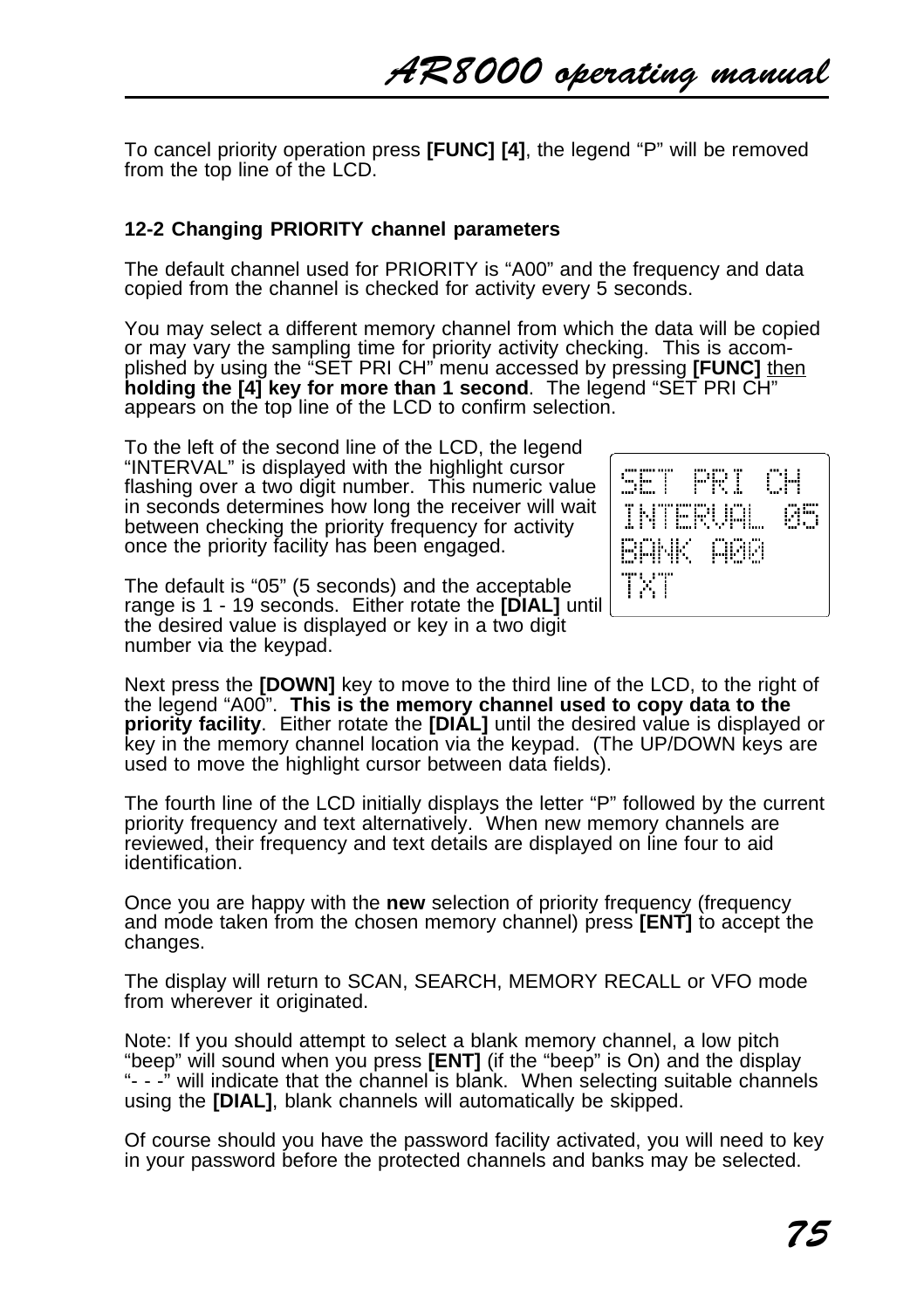# **(13) SEARCH - search banks and frequency pass**

The AR8000 has a **SEARCH** mode whereby an upper and lower frequency limit may be defined and the receiver instructed to look for activity on **all frequencies in predetermined step size** in an upward or downward direction. The mode and channel step will change automatically when set to the default of AUTO-MODE but data may be specified specifically if preferred.

\* It is important that you do not confuse SEARCH and SCAN modes. \*

**SEARCH** mode automatically **TUNES THE RECEIVER THROUGH ALL FREQUENCIES** between two specified frequency limits looking for active frequencies. **SCAN** mode automatically recalls and monitored SPECIFIC SPOT FREQUENCIES which have been stored into memory.

The great advantage of SEARCH over manual tuning is that it is so fast! There are many different options available for SEARCH mode which will be explained in this section.

The search instructions may be programmed into banks. There are a total of 20 programmable search banks so that data entry and recall is simple and efficient.

Continuously active or busy frequencies such as amateur band repeaters may be PASSED (skipped) and active frequencies stored to memory. There is even an AUTO-STORE facility whereby active channels are automatically written to memory bank "J".

When the receiver stops on a genuine active frequency during search, the **[ENT]** key may be pressed to transfer the frequency to VFO where it may be monitored for long periods of time or tuned. Pressing **[ENT] for more than 1 second** will initiate the process of storing the frequency into a memory channel.

# **Limitations of SEARCH mode**

SEARCH mode is extremely effective for AM & NFM use in the VHF and UHF bands. Searching the shortwave bands is usually ineffective due to the relatively high background and in-band noise especially when propagation conditions are good and bands open.

Searching using the modes of USB, LSB and CW will produce mixed results depending upon frequency band and whether any strong signals are encountered which will affect the receiver's AGC (Automatic Gain Control) circuitry.

Usually, short wave band and SSB monitoring is carried out with the squelch control "open" (fully anticlockwise) and manual tuning by rotating the **[DIAL]** - not by scanning or searching.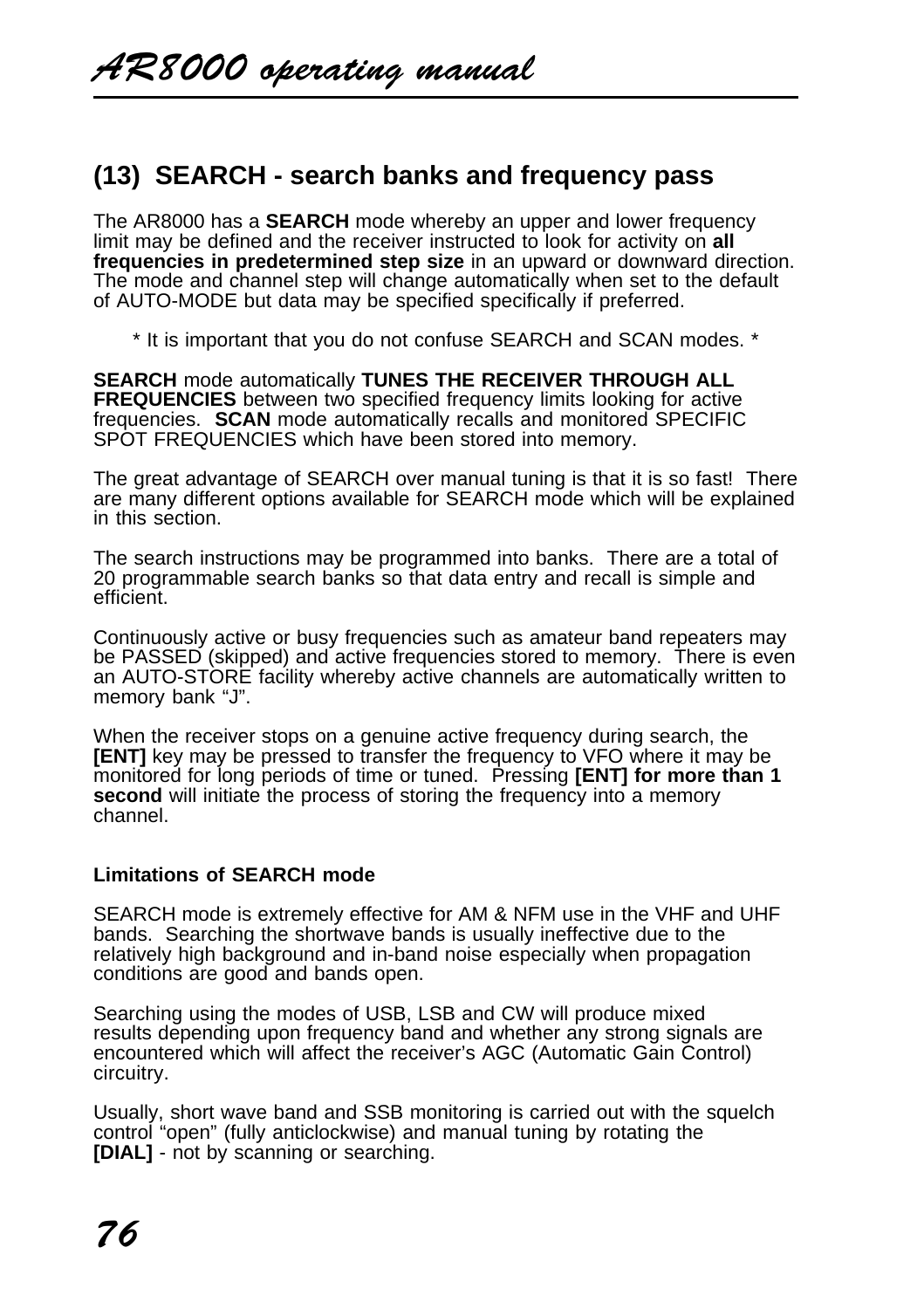AR8000 operating manual

Searching using the mode of WFM may not be possible in certain frequency bands due to the level of background noise and adjacent channel activity.

#### **13-1 Manual SEARCH between the twin VFO frequencies**

The simplest form of SEARCH is achieved by programming different frequencies into VFO "A" and VFO "B" while in 2VFO mode.

#### **Starting manual search**

To start MANUAL SEARCH press and hold **[2VFO] for more than 1 second**. The mode and step size will always be taken from the "active" (top display frequency) VFO rather than the stand-by (lower display frequency).



#### **Changing the direction of manual search**

Depending upon whether the active VFO frequency is numerically higher or lower then the stand-by VFO, the search will continue upward or downward. The direction of search may be reversed by rotating the **[DIAL]** or using the UP/DOWN keys.

#### **Example of manual search**

For example, to search manually between 145.000 and 146.000 MHz key 145.000 into VFO "A" and 146.000 MHz into VFO "B".

Ensure that VFO "A" is on the active upper line by pressing **[2VFO]**. **Press and hold [2VFO] for more than 1 second**. The search process will start in an upward direction. The legend "MANU SRCH" appears on the third line of the LCD to confirm manual search is in progress.

#### **Moving on from active frequencies**

Should the receiver stop on an active frequency during manual search, you may force the search to continue by pressing the UP/DOWN keys or rotating the **[DIAL]**.

#### **To cancel manual search**

To cancel manual search press **[2VFO]** and the operating mode will return to 2VFO with the VFO frequencies of 145.000 and 146.000 MHz displayed.

#### **Transfer of an active frequency to VFO**

Should the search process stop on an active frequency, you may stop the search process by pressing **[ENT]**. The receiver will monitor the active frequency in VFO mode and may be tuned using the **[DIAL]** or UP/DOWN keys.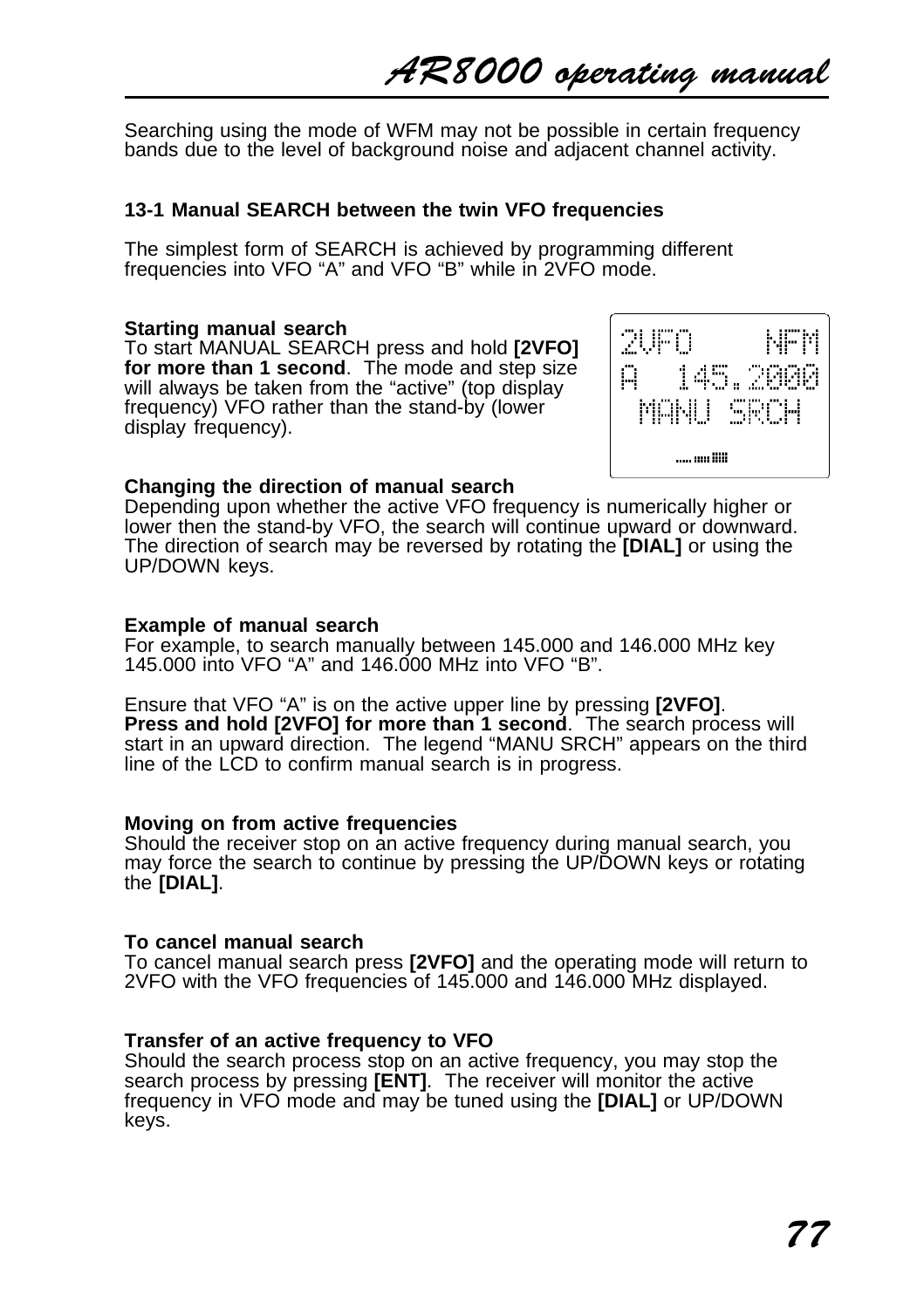# **To restart the manual search process from the start**

To start the manual search from the original frequency press **[2VFO]** to return to 2VFO mode than **press and hold [2VFO] for more than one second** to restart manual search over again.

# **To resume manual search from the current frequency**

Once you have pressed **[ENT]** to place the active frequency into VFO mode, you may resume manual search from the current frequency. Press **[FUNC] [2VFO]** to transfer the current active frequency to the active VFO.

**Press and hold the [2VFO] key for more than one second** to initiate manual search. If the frequency is still active (preventing manual search) press the **[UP]** key to force the search process forward.

**Writing active frequencies to memory and continuing manual search** If an interesting active frequency is found while in manual search mode, it may be written to a memory channel.

**Press and hold the [ENT] key for more than one second** to enter memory write mode.

The legend "BANK" is displayed on the left of the third line with a memory location to the right. Either key in the desired memory location for storage via the keypad or use the **[DIAL]** (the UP/DOWN keys change the cursor position if you make a mistake).

Press **[ENT]** to accept the chosen memory location. The cursor moves to the fourth line where a maximum seven character comment may be added. Use the **[DIAL]** and UP/DOWN keys to change the text comment as desired then press **[ENT]** to accept the complete entry. (If you do not wish to make a comment just press **[ENT]** to skip the entry and accept the complete data).



The display **returns to the same frequency in manual search mode**. If the frequency is still active and you wish to move on press the **[UP]** key.

# **Writing active frequencies to memory and staying in VFO mode**

If an interesting active frequency is found while in manual search mode, it may be written to a memory channel and you may remain in VFO mode to continue listening to the frequency.

Press **[ENT]** to cancel manual search and transfer the active frequency to VFO.

**Press and hold the [ENT] key for more than one second** to enter memory write mode.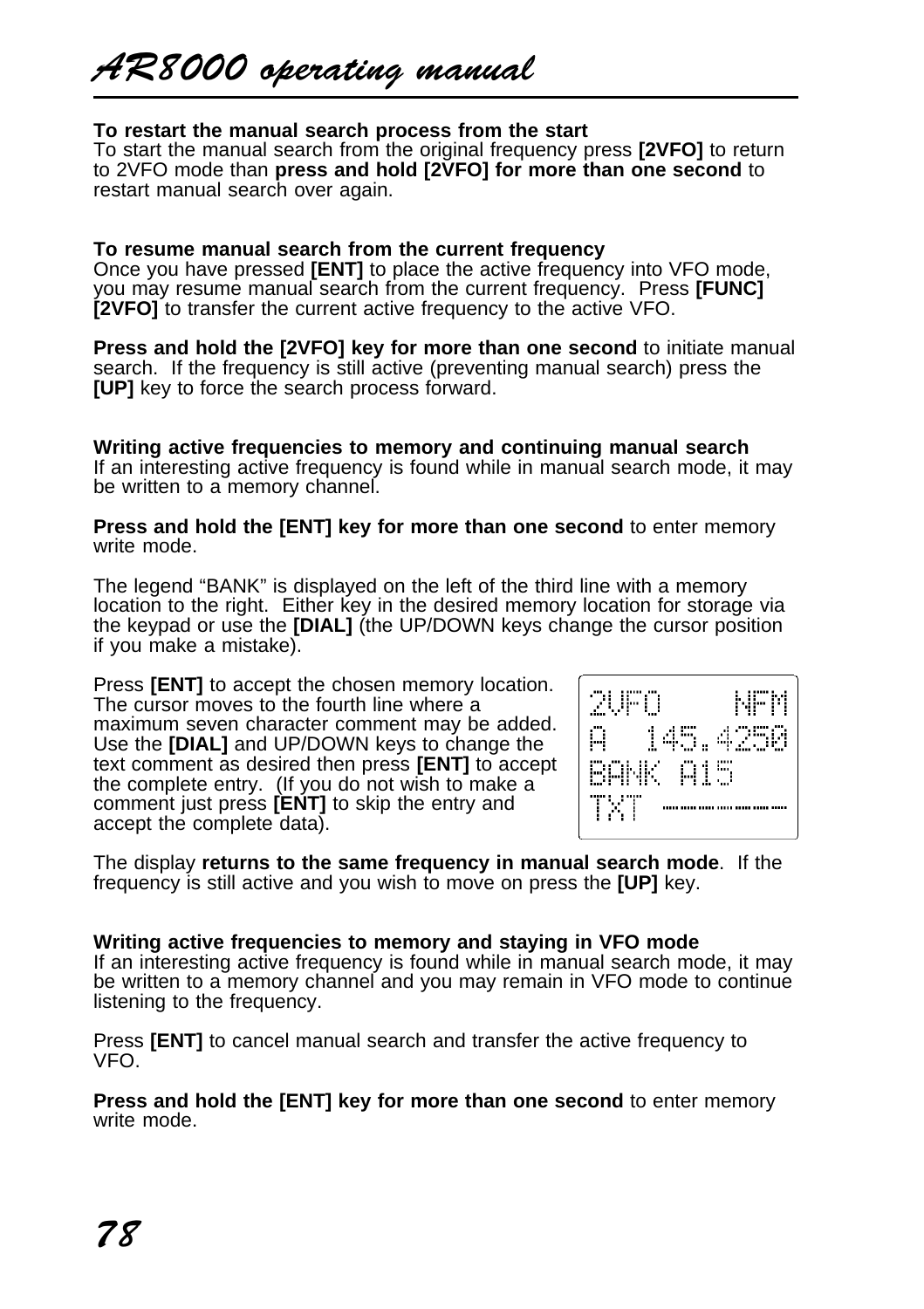The legend "BANK" is displayed on the left of the third line with a memory location to the right. Either key in the desired memory location for storage via the keypad or use the **[DIAL]** (the UP/DOWN keys change the cursor position if you make a mistake).

Press **[ENT]** to accept the chosen memory location. The cursor moves to the fourth line where a maximum seven character comment may be added. Use the **[DIAL]** and UP/DOWN keys to change the text comment as desired then press **[ENT]** to accept the complete entry. (If you do not wish to make a comment just press **[ENT]** to skip the entry and accept the complete data).

The display **returns to VFO mode with the same frequency displayed and does not continue to search**.

#### **PASS frequencies in manual search mode**

Although it is possible to manually register PASS frequencies (frequencies that will be skipped and not searched such as blank carriers) they cannot be entered automatically and will not be skipped in manual search mode.

# **DUPLEX stations A = B**

Often services such as Marine, amateur band repeaters and utility services including PMR (Private Mobile Radio) use DUPLEX frequencies. This means that either a transmission is being re-broadcast on a different frequency by a well sighted repeater station or the two halves of a conversation are taking place on two frequencies (often simultaneously). This being different from SIMPLEX where all transmissions take place on the same frequency.

**The following example will make more sense when you have completed the SEARCH section of this manual**. We will assume that PROGRAM SEARCH or MANUAL SEARCH has located an active 2m repeater output transmission on 145.600 MHz, we know that the input will be on 145.000 MHz (lets assume that the the duplex shift for this band is - 600 kHz).

Press **[FUNC] [2VFO]** to transfer the frequency to the "active" VFO, the 2VFO mode will also appear on the LCD. Press **[FUNC] [2VFO]** again to equalise the VFO contents. Press **[FUNC] [UP] [UP]** so that the cursor is highlighting the "6" after the decimal point. Press **[0] [ENT]** to change the top frequency to 145.000 MHz. Press **[2VFO]** to bring the output frequency of 145.6000 MHz to the active (top) VFO.

Each time the **[2VFO]** key is pressed, you will swap between the repeater input and output frequencies.

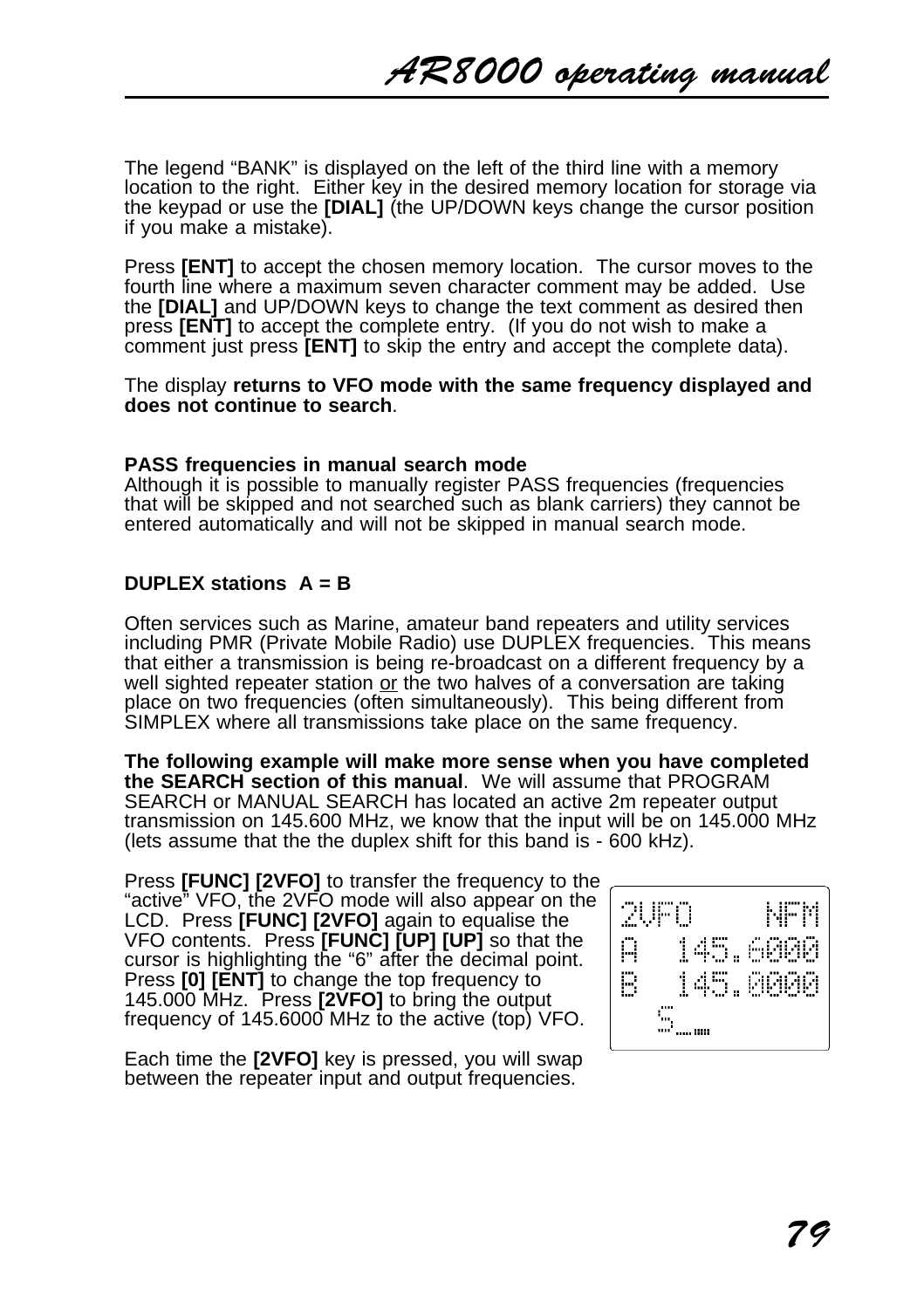# **13-2 Program search banks**

It is possible to save parameters of frequency, mode, step step offset and comment into any of the 20 program search banks for easy access at any time.

The program search banks (referred to simply as search banks) are identified by letters A, B, C, D, E, F, G, H, I, J (upper case letters) and a, b, c, d, e, f, g, h, i, j (lower case letters).

Remember: It is possible to set a PASSWORD to prevent unauthorised access to banks with **lower case letters** (a, b, c, d etc). If the password has been set, you must first key in your password before the protected banks may be accessed.

For your convenience the microprocessor (depending on world market area) has been preprogrammed (possibly with 10 or 20 search banks) at the factory, these being specifically chosen for each market area.

An example of typical programming is as follows (in these examples the mode, step and step offset are taken from the AUTO-MODE bandplan data):

| A            | 118.000     | to | 137.000  | <b>MHz</b> | CIV AIR           |
|--------------|-------------|----|----------|------------|-------------------|
| B            | 225.000     | to | 410.000  | <b>MHz</b> | MIL AIR           |
| C            | 410.000     | to | 425.000  | <b>MHz</b> | <b>USAF</b>       |
| D            | 156.000     | to | 163.000  | <b>MHz</b> | <b>MARINE</b>     |
| Е            | 88,000      | to | 105.000  | <b>MHz</b> | BAND <sub>2</sub> |
| F            | 145.200     | to | 145.775  | <b>MHz</b> | 2M HAM            |
| G            | 433.000     | to | 433.600  | <b>MHz</b> | 70c HAM           |
| н            | 1297,000 to |    | 1298.000 | <b>MHz</b> | 23c HAM           |
| $\mathbf{I}$ | 71.000      | to | 87.000   | <b>MHz</b> | LO PMR            |
|              | 163.400     | to | 225.000  | <b>MHz</b> | <b>VHF PMR</b>    |
|              |             |    |          |            |                   |

Assuming that the AR8000 is preprogrammed with similar data to that shown above, to initiate PROGRAM SEARCH press **[SRCH]**. The legend "SRCH" appears on the top left of the LCD to confirm selection.

To select a specific search bank press the key corresponding to the desired search bank identifier. For example, to search bank "F" press **[6F]** while in search mode.

The lowest frequency in the bank will first appear on the LCD and will change in an upward direction. Use the UP/DOWN keys or **[DIAL]** to reverse the direction of search.

Should the receiver stop on an unwanted active frequency, press the **[UP]** or **[DOWN]** keys to force the search process to continue.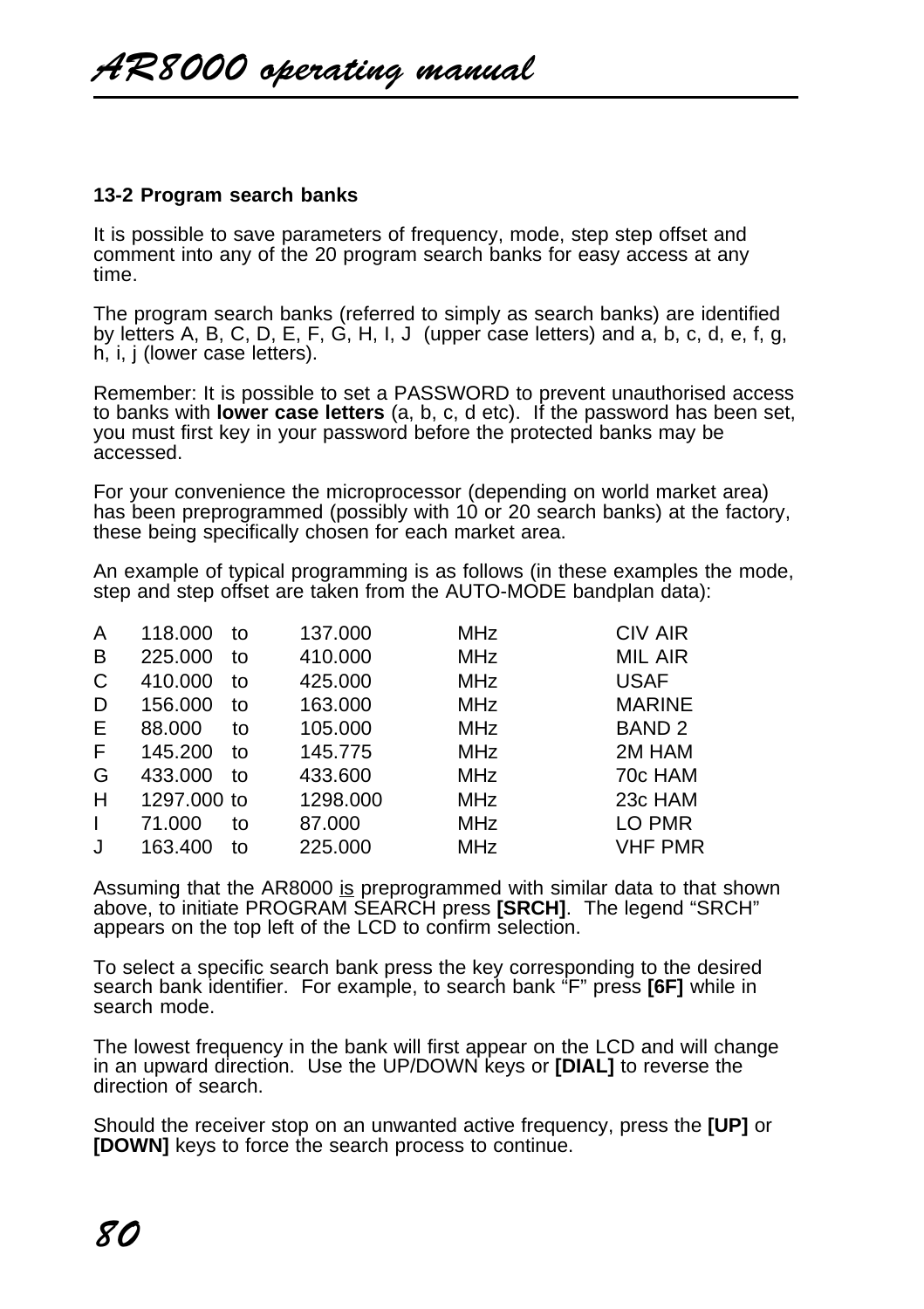# **13-3 Program search facilities & saving "active" frequencies to memory**

#### **Starting manual search**

to initiate PROGRAM SEARCH press **[SRCH]**. The legend "SRCH" appears on the top left of the LCD to confirm selection.

#### **Changing the direction of manual search**

The direction of search may be reversed by rotating the **[DIAL]** or using the UP/DOWN keys.

### **Moving on from active frequencies**

Should the receiver stop on an active frequency during program search, you may force the search to continue by pressing the UP/DOWN keys or rotating the **[DIAL]**.

#### **To cancel program search**

To cancel program search press **[2VFO]** and the display will return to 2VFO mode.

#### **Transfer of an active frequency to VFO**

Should the search process stop on an active frequency, you may stop the search process by pressing **[ENT]**. The receiver will monitor the active frequency in VFO mode and may be tuned using the **[DIAL]** or UP/DOWN keys.

#### **To restart the MANUAL SEARCH process from the start**

To start the manual search from the original frequency press **[2VFO]** to return to 2VFO mode than **press and hold [2VFO] for more than one second** to restart manual search over again.

### **To resume PROGRAM SEARCH process from the current frequency**

You may resume program search from the current frequency by pressing **[SRCH]**.

#### **To restart the PROGRAM SEARCH process from the start**

To start the program search from the start frequency press **[SRCH] followed by the search bank identifying letter (for example [1A]**.

**Writing active frequencies to memory and continuing program search** If an interesting active frequency is found while in program search mode, it may be written to a memory channel.

Press **[ENT]** to halt program search while storing the frequency, the active frequency will be transferred to VFO. **Press and hold the [ENT] key for more than one second** to enter memory write mode.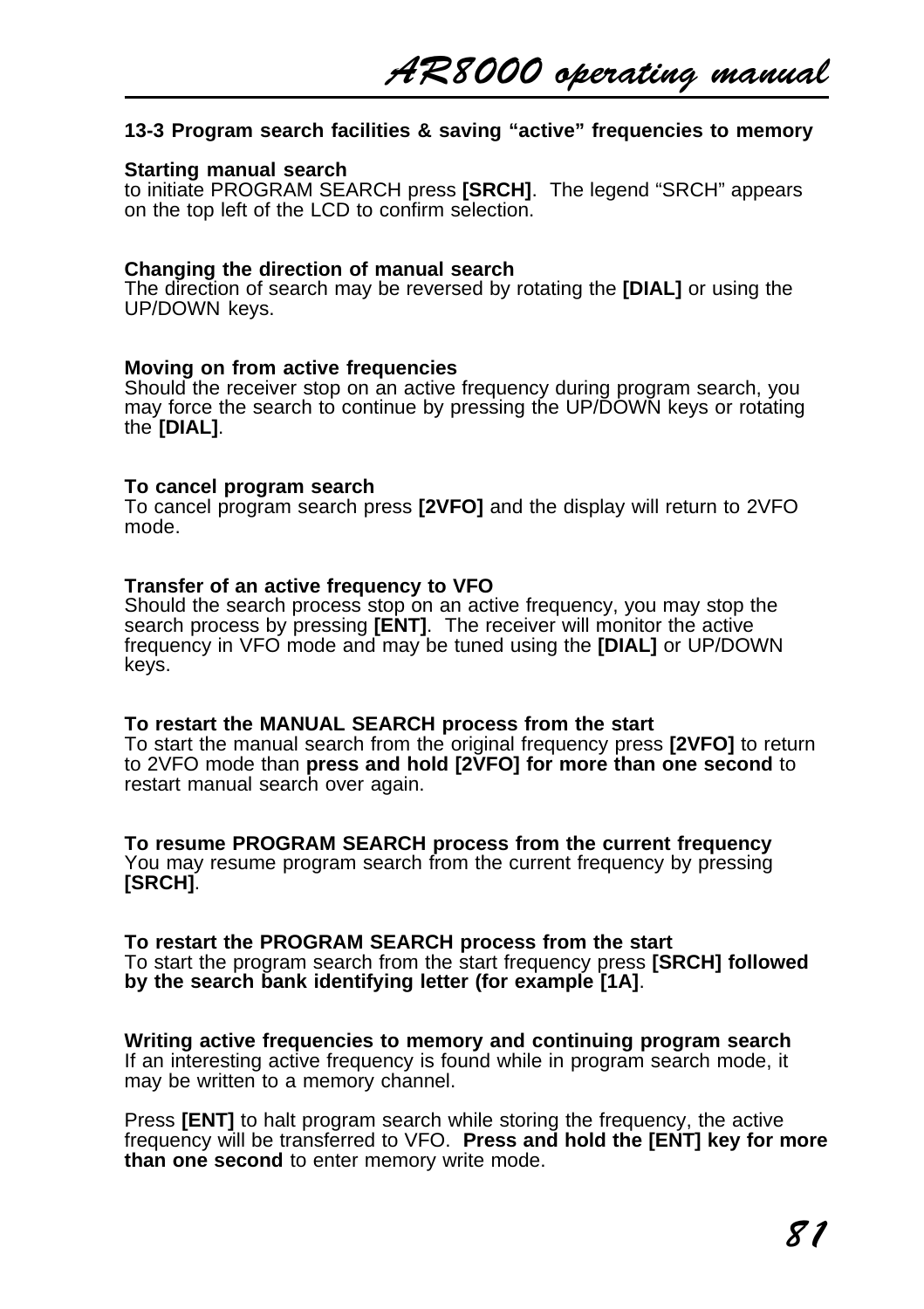The legend "BANK" is displayed on the left of the third line with a memory location to the right. Either key in the desired memory location for storage via the keypad or use the **[DIAL]** (the UP/DOWN keys change the cursor position if you make a mistake).

Press **[ENT]** to accept the chosen memory location. The cursor moves to the fourth line where a maximum seven character comment may be added. Use the **[DIAL]** and UP/DOWN keys to change the text comment as desired then press **[ENT]** to accept the complete entry. (If you do not wish to make a comment just press **[ENT]** to skip the entry and accept the complete data).



The display returns to VFO mode with the same frequency displayed and does not continue to search. To resume program search from the same frequency press **[SRCH]**. If the active frequency prevents the search process from continuing, press the UP/DOWN keys to force the process onward.

## **PASS frequencies in program search mode**

Should you encounter a permanently active frequency while in program search, press **[PASS]** to lock out the frequency and force search to continue. The frequency will be "skipped" when the bank is next searched. Refer to section 14 of this manual for further information regarding SEARCH PASS.

# **13-4 Programming and reprogramming PROGRAM SEARCH BANKS**

You may wish to specify your own frequency limits or modes for program search banks, you may also reprogram any which may be already preprogrammed. There are 20 program search banks in total A, B, C, D, E, F, G, H, I, J and protected banks a, b, c, d, e, f, g, h, i, j (the later ten only being accessible if the password code had been keyed in or the password facility not activated).

# **Example of reprogramming a search bank - "J"**

Let's assume that you wish to reprogram the data contents of search bank "J": 433.000 to 433.6000 MHz, mode to NFM, 25 kHz steps with STEP OFFSET OFF, attenuator OFF and comment to 70CM.

# **To make things easier for this example, first delete the existing data.**

Press **[SRCH]** to enter SEARCH mode. While in search mode press **[FUNC] [9]** to access the "SRCH-DATA DELETE" menu. The highlight cursor will be flashing over a search bank identifying letter. Select program search bank "J" by pressing **[0J]** or use the UP/DOWN keys or rotate the **[DIAL]**. When "J" is displayed press **[ENT]** to delete the data contents. The display will return to SEARCH mode.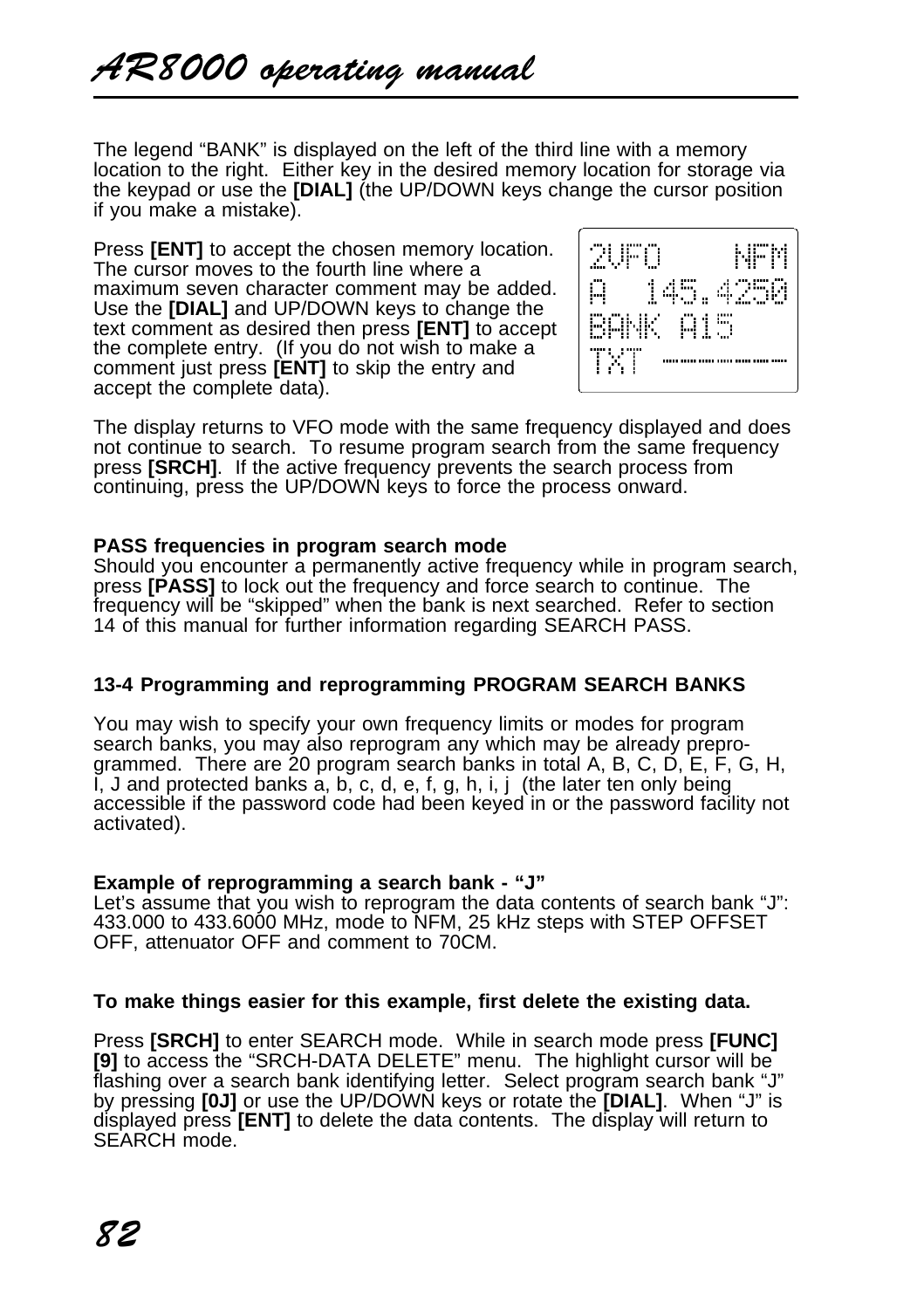**SELECT PROGRAM SEARCH BANK FOR PROGRAMMING:** To access the SEARCH PROGRAM menu press **[FUNC] [6]**. The legend "SRCH PROG" will be displayed on the top line of the LCD.

The second line of the LCD will display the legend "BANK" followed by the search bank identifier to the right. The highlight cursor will be flashing over a search bank identifying letter (the current search bank

parameters will be displayed on the third and fourth lines of the LCD in a scrolling format, if there is no data programmed the data areas will display "- - -").

Select program search bank "J" by pressing **[0J]** or use the UP/DOWN keys or rotate the **[DIAL]**. When "J" is displayed press **[ENT]** to select bank "J" for programming.

| SRCH PROG      |
|----------------|
| BANK<br><br>.Τ |
| STEP<br>       |
| <br>           |

The LCD top line alternates between "SRCH PROG" and "BNK-J" to indicate programming is in process.

**CHANGE MODE:** The selection symbol ">" appears on the second line of the LCD along with available modes. The symbol "#" indicates the current selection.

Use the UP/DOWN keys or rotate the **[DIAL]** to until the ">" symbol is to the left of and pointing at the mode "NFM". Press **[ENT]** to accept the mode selection.

Note: If AUTO is selected, the "STEP SET" menu option will be skipped as the data will be taken from the AUTO-MODE bandplan data programmed into the AR8000 microprocessor.

**ATTENUATOR SETTING:** The highlight flashing cursor moves to the attenuator selection point on the second line of the LCD with the legend "ATT" shown to the left indicating that attenuator setting is required. The top line of the LCD displays the indications "SRCH PROG" and "BNK-J NFM" to indicate that the program search data input menu is currently being used and the mode has been earlier selected as NFM.

The options are "OFF or ON". Use the UP/DOWN keys or rotate the **[DIAL]** until the legend "OFF" is displayed. Press the **[ENT]** key to accept the attenuator setting.

**STEP SET:** The highlight flashing cursor moves to the step selection point on the second line of the LCD over the legend "STEP" with an additional legend "SRCH PROG / BNK-J NFM" displayed on the top line.

The standard options are: 0.05 kHz (50 Hz), 0.1 kHz (100 Hz), 0.2 kHz (200 Hz), 0.5 kHz (500 Hz), 1.00 kHz, 2.00 kHz, 5.00 kHz, 6.25 kHz, 9.00 kHz, 10.00 kHz, 12.50 kHz, 20 kHz, 25.00 kHz, 30 kHz, 50 kHz, 100.00 kHz, 200.00 kHz, 250 kHz, 500.00 kHz.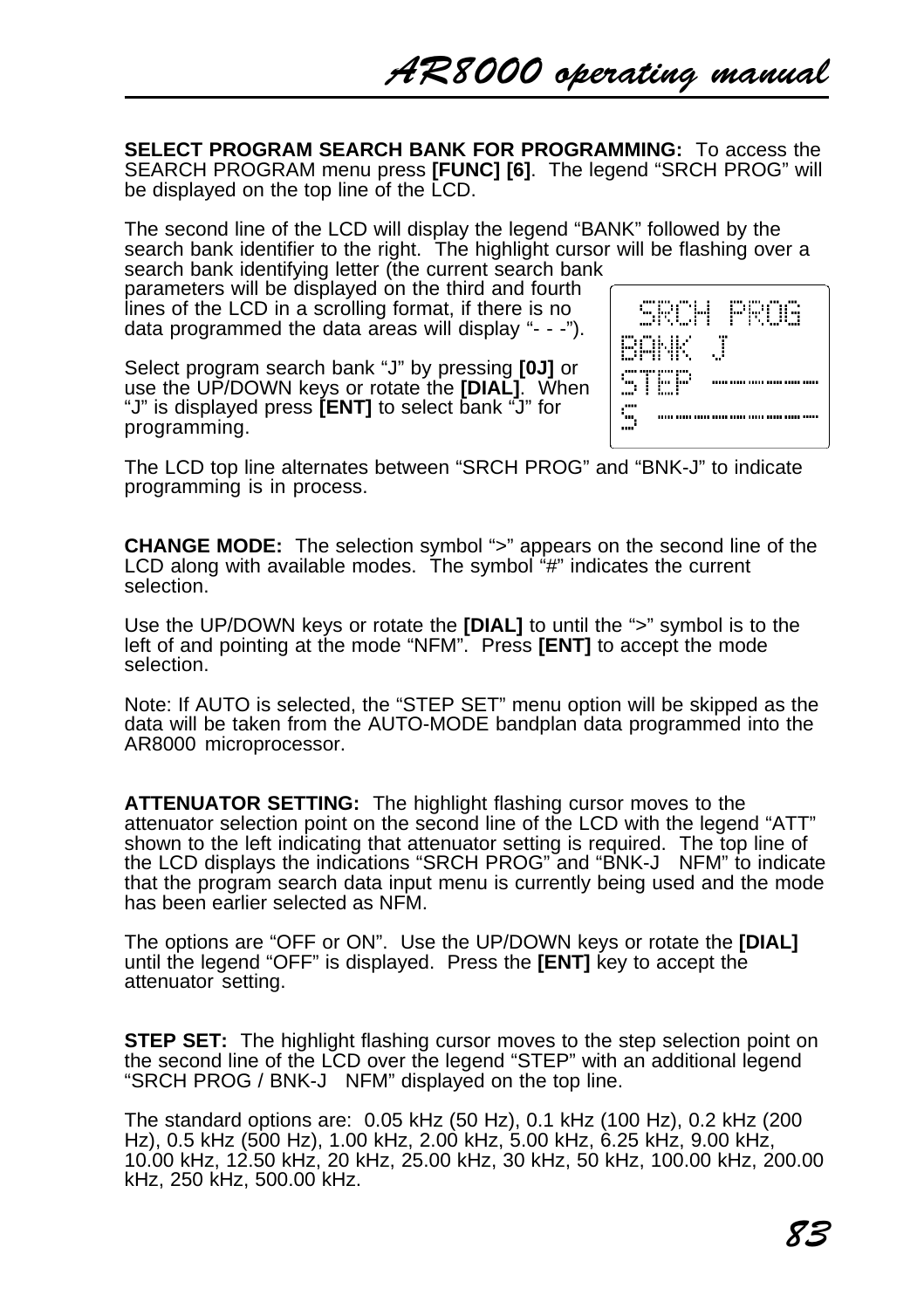# AR8000 operating manual

Rotate the **[DIAL]** to indicate "25.00" on the third line of the LCD to select a 25 kHz step size.

If EXPERT status has been selected (as shown in section 6-3 of this manual) the channel step may be input using the keypad. Valid step sizes are multiples of 50 Hz.

If specifying your own channel step remember that the receive frequency must be divisible by the step size. If it is not, the receive frequency will be automatically recalculated by the AR8000 and the closest divisible frequency later displayed.

Should you make a mistake while entering the new frequency, the **[UP]** arrow key will act as backspace edit to correct frequency input.

**CHANGE FREQUENCY:** The cursor moves to left of the second line of the LCD over the legend "S" with "0.0" to the far right. The "S" indicates that the start (lower of the two limits) frequency is required.

Press **[4] [3] [3] [ENT]** to set the new start (lower) frequency to 433.000 MHz.

The cursor moves to left of the third line of the LCD over the legend "E" with "0.0" to the far right. The "E" indicates that the end (upper of the two limits) frequency is required.

Press **[4] [3] [3] [.] [6] [ENT]** to set the new end (higher) frequency to 433.600 MHz.

Should you make a mistake while entering the new frequency, the **[UP]** arrow key will act as backspace edit to correct frequency input.

**TEXT INPUT/CHANGE:** The highlight cursor will move to the fourth line to the right of the legend "TXT". Rotate the **[DIAL]** on the top cabinet until the chosen letter or symbol is displayed. A maximum word length of seven characters may be chosen and our example calls for "70CM". To move to the right and left character positions use the arrow keys.

Note: If you do not wish to add or change an alphanumeric comment, simply press **[ENT]** to skip the option and finalise the data input.

If you are happy with the alphanumeric description press **[ENT]** which also completes the program search bank "J" data entry and returns the display at 2VFO mode.

### **Notes on program search bank programming**

There is no need to delete program search bank data before programming. If data is already present, it may simply be over-written.

Should you initiate program search bank programming while in search mode, the receiver will return to search mode upon completion of data entry.

**To ABORT the SRCH-SELECT menu at any time press [CLEAR].**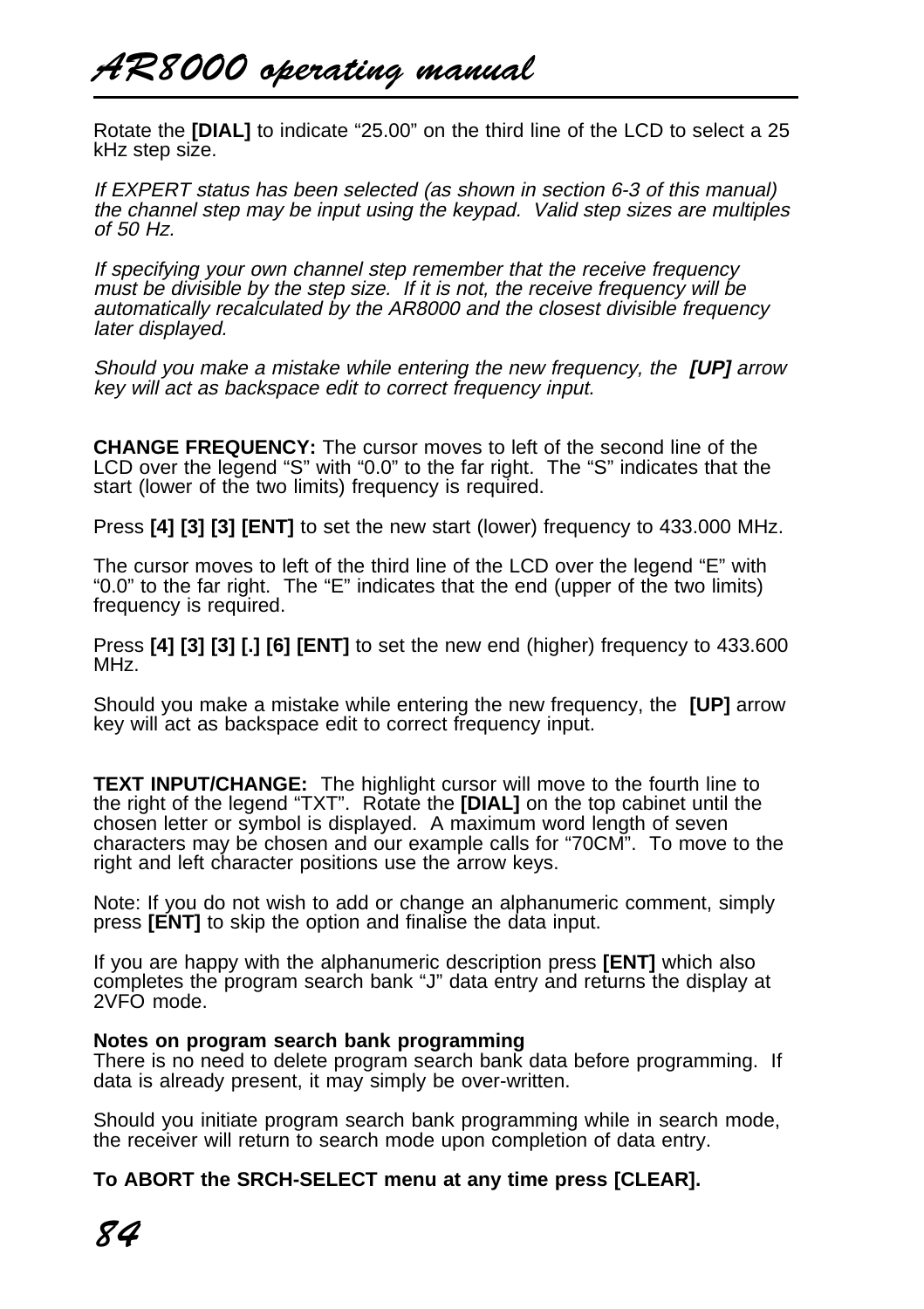### **13-5 SEARCH - outline introduction to facilities available in default NEWUSER status**

During program search, the receiver tunes to every frequency between two specified frequency limits looking for "active" interesting frequencies. When an "active" frequency is located (when a signal is found and the squelch is open) the receiver will temporarily stop searching.

**At default when shipped from the factory and while in "NEWUSER" status**, the receiver will remain on the active frequency until the received signal disappears and the squelch closes. The AR8000 will then wait an additional 2 seconds in case a reply is audible (such as aircraft and air traffic communications) then will resume searching.

If the UP/DOWN keys are pressed during search or the **[DIAL]** rotated, the receiver resumes searching in the direction of the arrow key. This is particularly useful for taking a second look at frequencies which have just been searched.

## **Additional facilities are available in PROGRAM SEARCH mode include:**

Program search banks may be **"LINKED"** and "UNLINKED" to effectively make larger or smaller groups of program search banks which may be searched in succession.

**"PASS"** may be used whereby constantly active frequencies can be skipped when not required, they may be reinstated at a later time.

**"AUTO-MEMORY"** reserves memory bank "J" so that active frequencies found while conducting a SEARCH may be automatically written to memory (refer to section 15 of this manual for further information). This is a useful tool for compiling an activity list of rarely used frequencies especially when unattended.

### **13-6 SEARCH - outline introduction to additional facilities available in EXPERT status**

It is possible to alter the sequence of program search events when in EXPERT status depending upon the SEARCH CONFIGURATION as defined in the "SET SEARCH" sub menu.

There are 4 search parameters which may be changed to suit your preferences and requirements DELAY, AUDIO, FREE & LEVEL. It is possible to mix combinations of all four parameters. (Refer to section 13-9 of this manual for further information).

# **13-7 Linking program search banks**

When shipped from the factory using default settings all program search banks are UNLINKED so may only be searched on an individual basis by selecting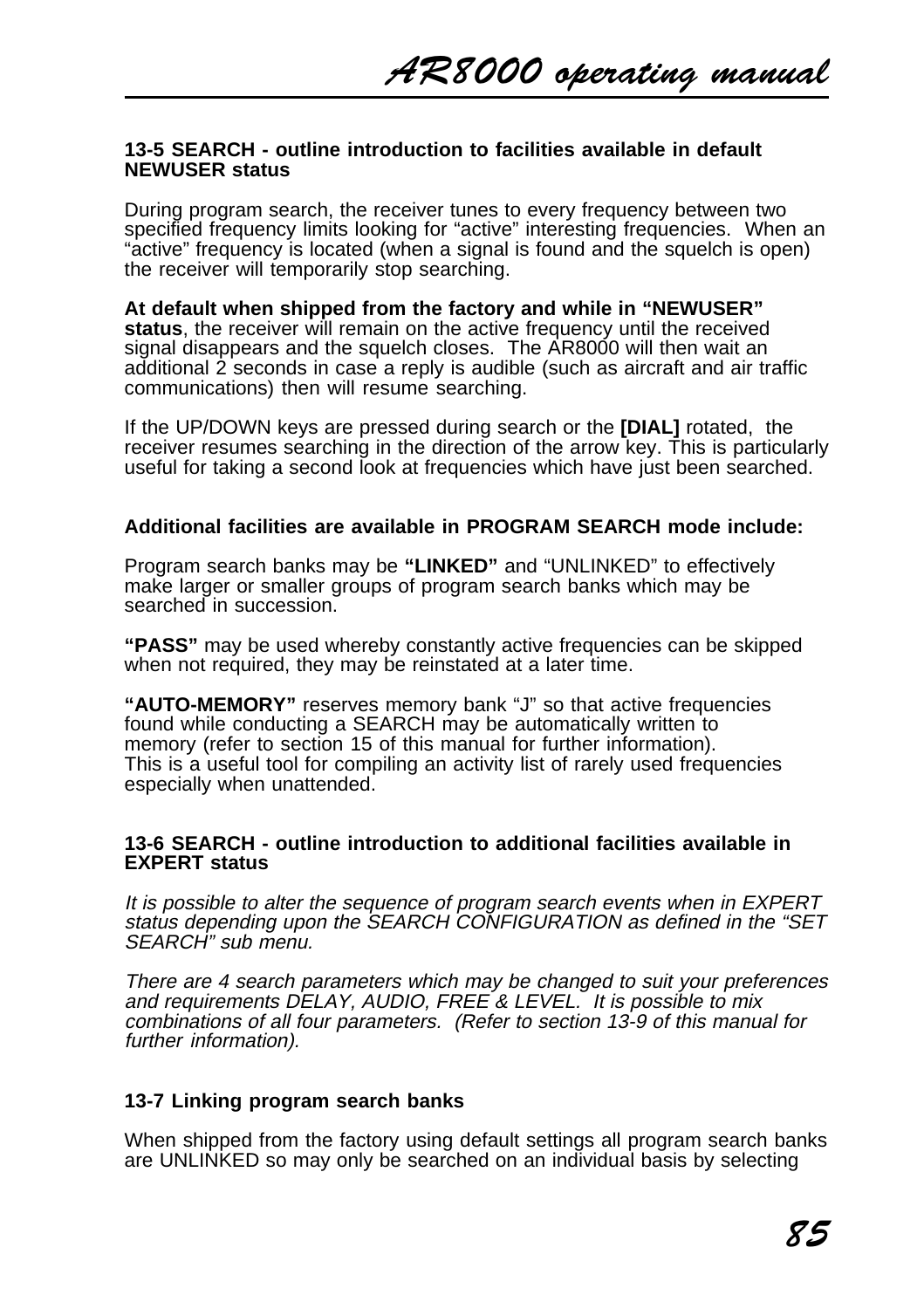the search bank identifier via the numeric keypad ("A", "B", "C" etc). This is the usual way in which program search banks would be used.

When in SEARCH MODE, the program search banks are referred to as "SEARCH BANK A", "SEARCH BANK B", "SEARCH BANK f" etc rather than using the full title "PROGRAM SEARCH BANK A", "PROGRAM SEARCH BANK B" etc. This terminology has been employed to make the explanation of and referral to PROGRAM SEARCH BANKS (SEARCH BANKS) less long-winded.

It is possible to quickly link a choice of program search banks together so they will be searched sequentially as one group such as A, C, H, c, e, i.

#### **Note: Of course you may only select the password protected banks if you have keyed in the PASSWORD or have not set the password facility.**

To LINK program search banks the "SET SEARCH" menu is used. To access the menu press first ensure the receiver is in SEARCH mode ("SRCH" on the top left of the LCD, if it is not in SEARCH mode then press **[SRCH]** which should achieve SEARCH regardless of what the receiver is doing).

While in SEARCH mode press **[FUNC] [SRCH]** to access the SET SEARCH menu, the legend "SET SEARCH" confirms selection. The highlight cursor will be flashing on the left of the second line of the LCD, to the right of the cursor is the selection of bank link "BNK.LK" which is default OFF (no banks linked).

| 'uu iuu<br>$\cdots$<br>50000 | ĩ                | ET SEA      | .<br>. .<br>. .<br>÷<br>n.<br>. .<br>. . |
|------------------------------|------------------|-------------|------------------------------------------|
| ÷                            | . .<br><br><br>٠ | $LK$ OF<br> | .<br>÷<br>п<br>Ξ<br>                     |
|                              |                  |             |                                          |
|                              |                  |             |                                          |

To set LINK BANKS ON rotate the **[DIAL]** (either direction will have the same effect) to select "ON".

Use the **[DOWN]** key to move to the third line of the LCD which will be displaying blank data fields "- - - - -". Key in the bank identifying letters of the non-password protected program search banks which you would like to group (ABCDEFGHIJ). Each letter will appear on the third line of the LCD.

Use the **[DOWN]** key or **[.]** key to move to the fourth line of the LCD where the password protected banks may be selected in the same manner (providing you have keyed in your password if the facility is active).

\* In NEWUSER status no further parameters may be changed using this menu.

Press **[ENT]** to accept the new setting of "BNK.LK ON" BANK LINK ON and specified list of banks.

The receiver will return to SEARCH mode when all indicated program search banks will be searched in sequence.

\* Refer to section 13-9 for further SEARCH options which are available in EXPERT status.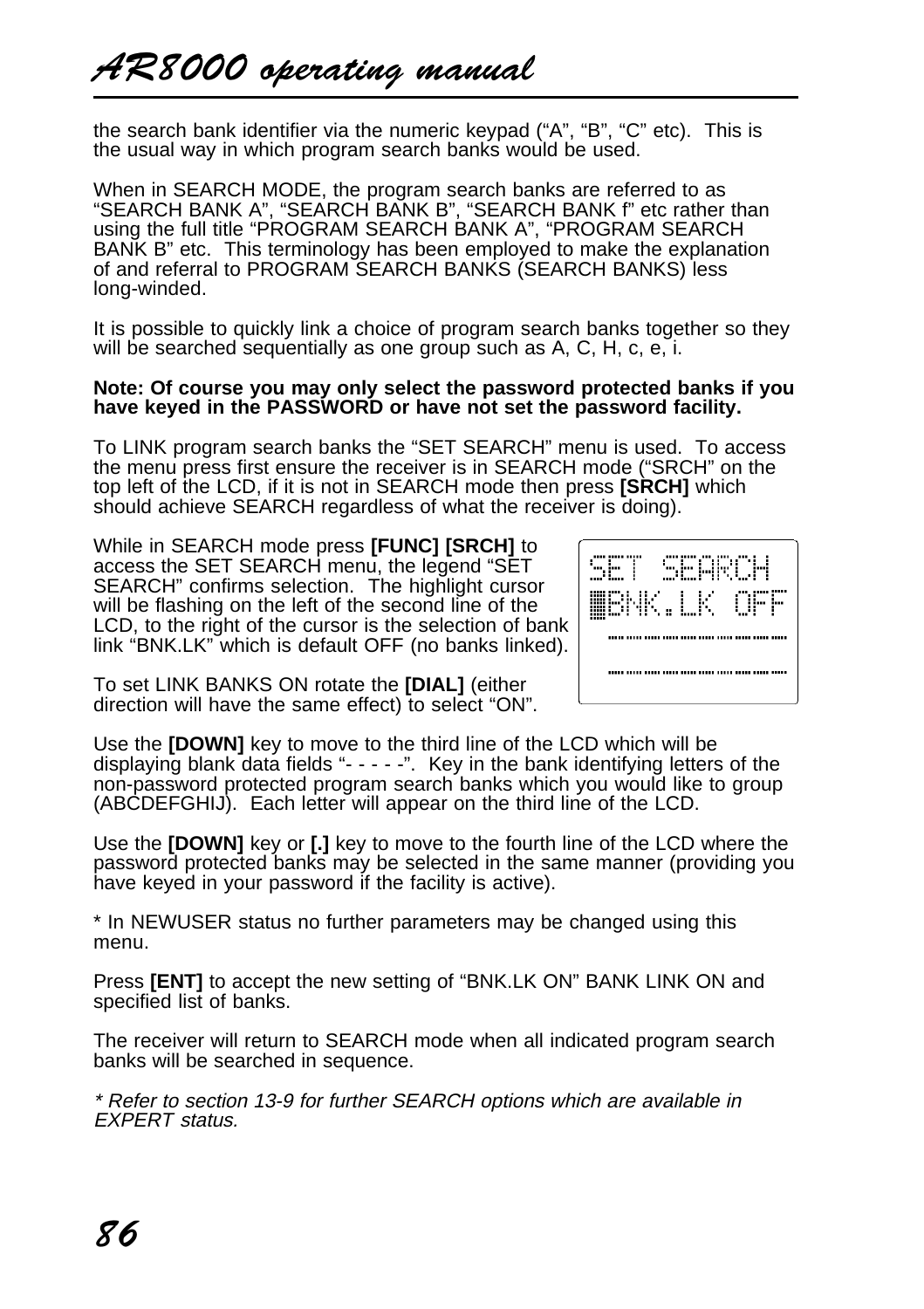### **13-8 Searching a program search bank which is not specified in BANK LINK**

It is still possible to SEARCH a single deselected bank by manually bypassing the BANK LINK programming. To SEARCH any deselected bank simply key the desired identifying bank letter through the keypad.

If initially the bank selected is not linked and does not contain data, the sub menu "SRCH SELECT" will appear. Select the desired bank identifying letter (which does contain data) using the keypad and **[.Aa]** key as appropriate. The receiver will search only the selected single unlinked bank over and over and will not attempt to search the group of banks as specified in BANK LINK.

# **13-9 Additional SEARCH options in EXPERT status**

It is possible to alter the sequence of scanning events when in EXPERT status depending upon the SEARCH CONFIGURATION as defined in the "SET SEARCH" sub menu.

There are 4 search parameters which may be changed to suit your preferences and requirements. The list of search defaults is shown below:

| <b>SEARCH TYPE</b> | <i>NEWUSER</i> | <b>FXPERT</b>              |
|--------------------|----------------|----------------------------|
| DEL AY             | 2.0 seconds    | 0.1 - 9.9 seconds/OFF/HOLD |
| AUDIO              | OFF.           | OFF/ON                     |
| FRFF               | OFF.           | 01 - 99 seconds/OFF        |
| I FVFI             | OFF.           | 0 - 7 / OFF                |

# **\* It is possible to mix combinations of all four parameters. \***

**It is strongly recommended that NEWUSER mode is used during familiarisation of the AR8000, use EXPERT status only if you have fully familiarised yourself with all operations.**

To select EXPERT configuration the CONFIGURATION menu is used. To access the menu press **[FUNC] [LOCAL]** and the "INITIAL SET" menu will be displayed.

Select the NEWUSER/EXPERT option of the fourth line of the LCD, the cursor will be to the right of the "NEWUSER" setting which is the default. To change the setting to "EXPERT" rotate the **[DIAL]** (on the top panel) one click, the direction is unimportant. The legend "EXPERT" confirms selection.



The new setting may be saved by pressing **[ENT]** at this point.

If you have selected "EXPERT" status then further options become available by pressing the **[DOWN]** key. These include AUTO-STORE, POWER-SAVE and REMOTE. These options are covered later in the operating manual.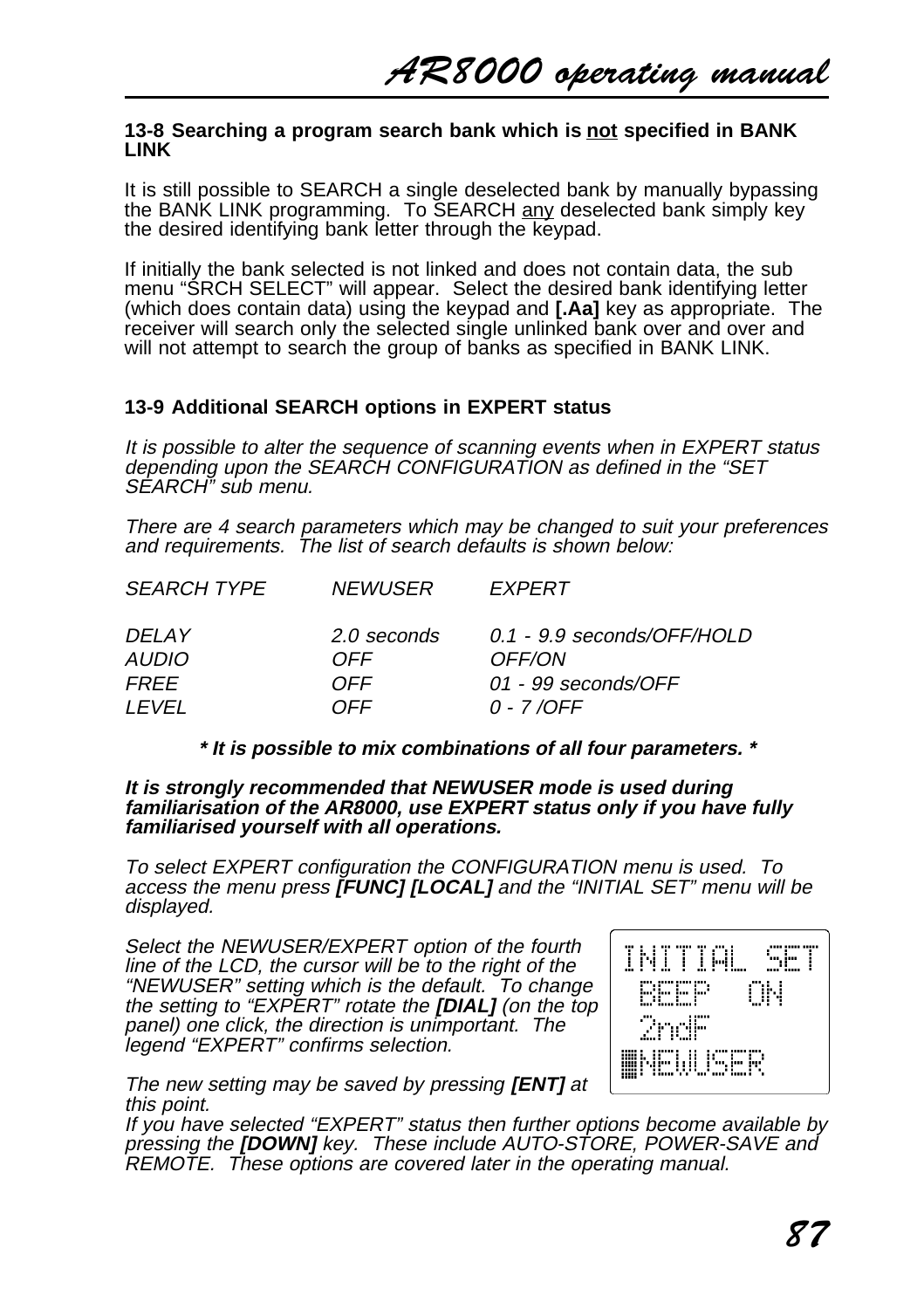# **To access the additional options of "SET SEARCH-SCAN"**

Once in EXPERT status five additional options are available. To access the "SET SEARCH" menu first place the receiver into SEARCH mode ("SRCH" displayed in the top left of the LCD - press **[SRCH]** if necessary) then press **[FUNC] [SRCH]**.

Press the **[DOWN]** key three times (only one press is required if bank link is OFF) to select the first of the four options.

Continue using the **[DOWN]** key until the required option is selected. When you are happy with the changes press **[ENT]** to accept the changes and the receiver will revert to SEARCH mode.

**Note: Make small changes and assess the effect as incorrect setting may degrade the effectiveness of SEARCH capabilities. If things appear to go wrong, return the settings to their defaults or return to NEWUSER mode which forces the AR8000 back to SEARCH defaults.**

**In extreme cases, reset the microprocessor which will revert the search options back to defaults by placing the receiver into NEWUSER mode.**

# **SEARCH - DELAY time**

The DELAY search parameter affects the time the receiver will remain on an active channel in search mode once the received signal has disappeared and the squelch closed.

This is particularly useful for customising how long the receiver will wait for a reply before continuing with the search process. For example, with communications hand-over between a control tower / aircraft which may take a few seconds.

The limits are 0.1 to 9.9 seconds with "0" being interpreted as DELAY OFF. If "HOLD" is selected then the timer will be set to infinity and the search will not resume automatically.

Either use the **[DIAL]** to change the value or key in a two digit number through the numeric keypad. **[0]** is accepted as zero seconds (OFF) and **[5] [3]** as 5.3 seconds. The decimal point is automatically added by the AR8000. The **[ENT]** key toggles the setting of DELAY between 2.0 seconds (default), HOLD and OFF.



### **Notes:**

**DELAY - Setting DELAY to "0" turns the delay OFF. Under this condition, the receiver may resume searching before the transmission has finished due to signal level changes such as mobile flutter or signal fading.**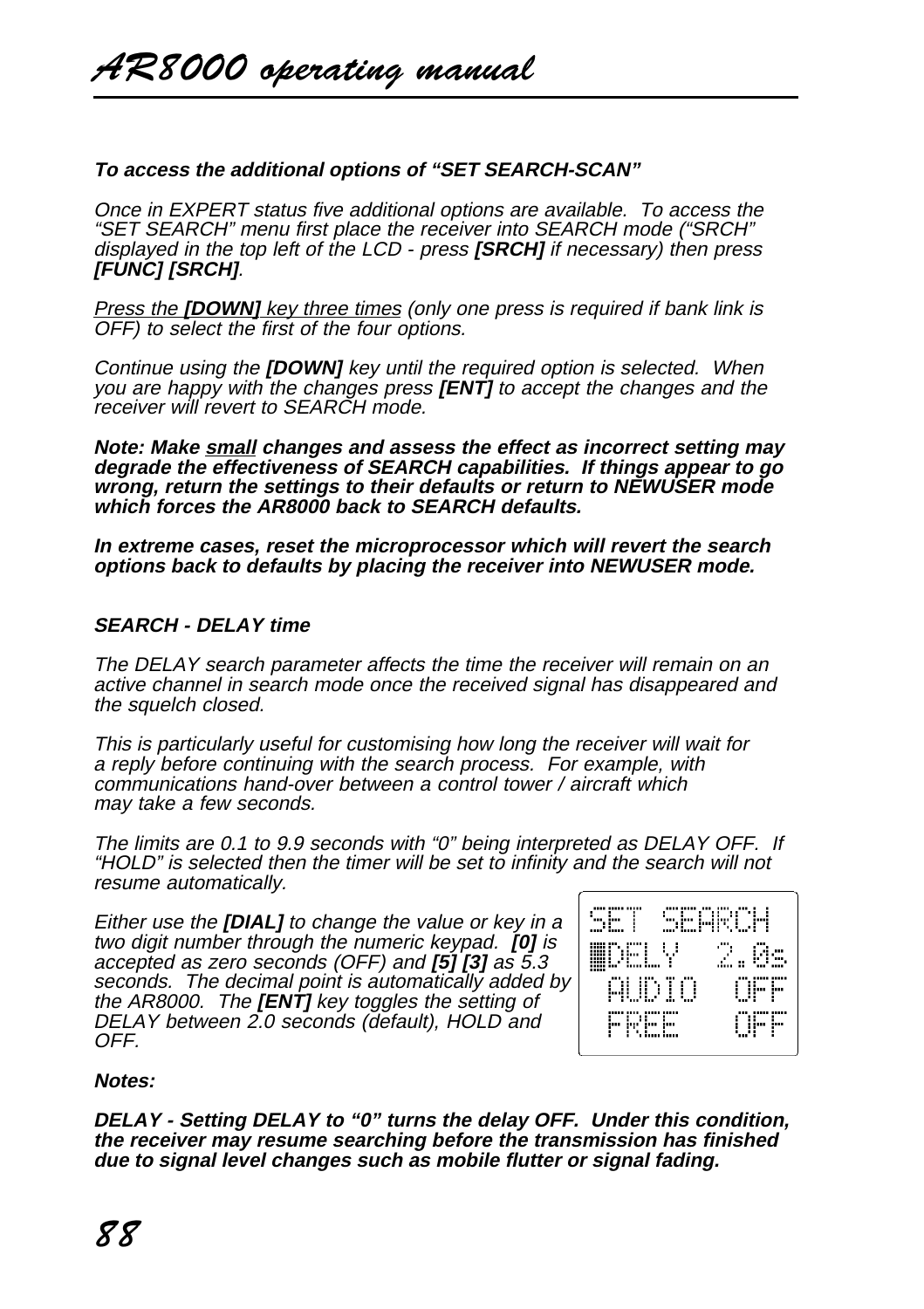#### **HOLD - To resume search when HOLD has been set, press either the [UP] or [DOWN] keys. "FREE search" will be ignored if SEARCH DELAY TIME has been set to "HOLD".**

To accept the changes to DELAY search, you must first use the UP/DOWN key to change the cursor position to another line then press **[ENT]** to return to SEARCH mode as the **[ENT]** key has a special function in DELAY programming as mentioned above.

Alternatively you may move to the next option (AUDIO SEARCH) by pressing the **[DOWN]** key.

## **SEARCH - AUDIO search**

The AUDIO search parameter affects the way in which an "active" frequency is determined. When the AUDIO search is "ON", the search process will only stop on active channels which have modulation (voice) present. The AR8000 will then not remain on unmodulated frequencies (such as blank carriers).

The options are ON or OFF, the default is OFF. Rotate the **[DIAL]** to toggle the option On / OFF.

To accept the changes to AUDIO search press **[ENT]** to return to SEARCH mode.

Alternatively you may move to the next option (FREE SEARCH) by pressing the **[DOWN]** key.

### **SEARCH - FREE search**

The FREE search parameter determines how long the receiver will remain on an "active" frequency before resuming search.

This is useful if you wish to gain a **picture** of what is happening on a particular program search bank without the receiver being tied to a frequency for long periods of time (such as when monitoring active amateur band repeaters etc). Free search saves you having to manually intervene to force the search process to continue or use PASS (lockout) frequencies.

The limits are 01 to 99 seconds with zero being interpreted as FREE search OFF.

Either use the **[DIAL]** to change the value or key in a two digit number through the numeric keypad. **[0]** is accepted as 00 seconds (OFF) and **[4] [1]** as 41 seconds.

**Note: FREE search will be ignored if SEARCH DELAY TIME has been set to "HOLD".**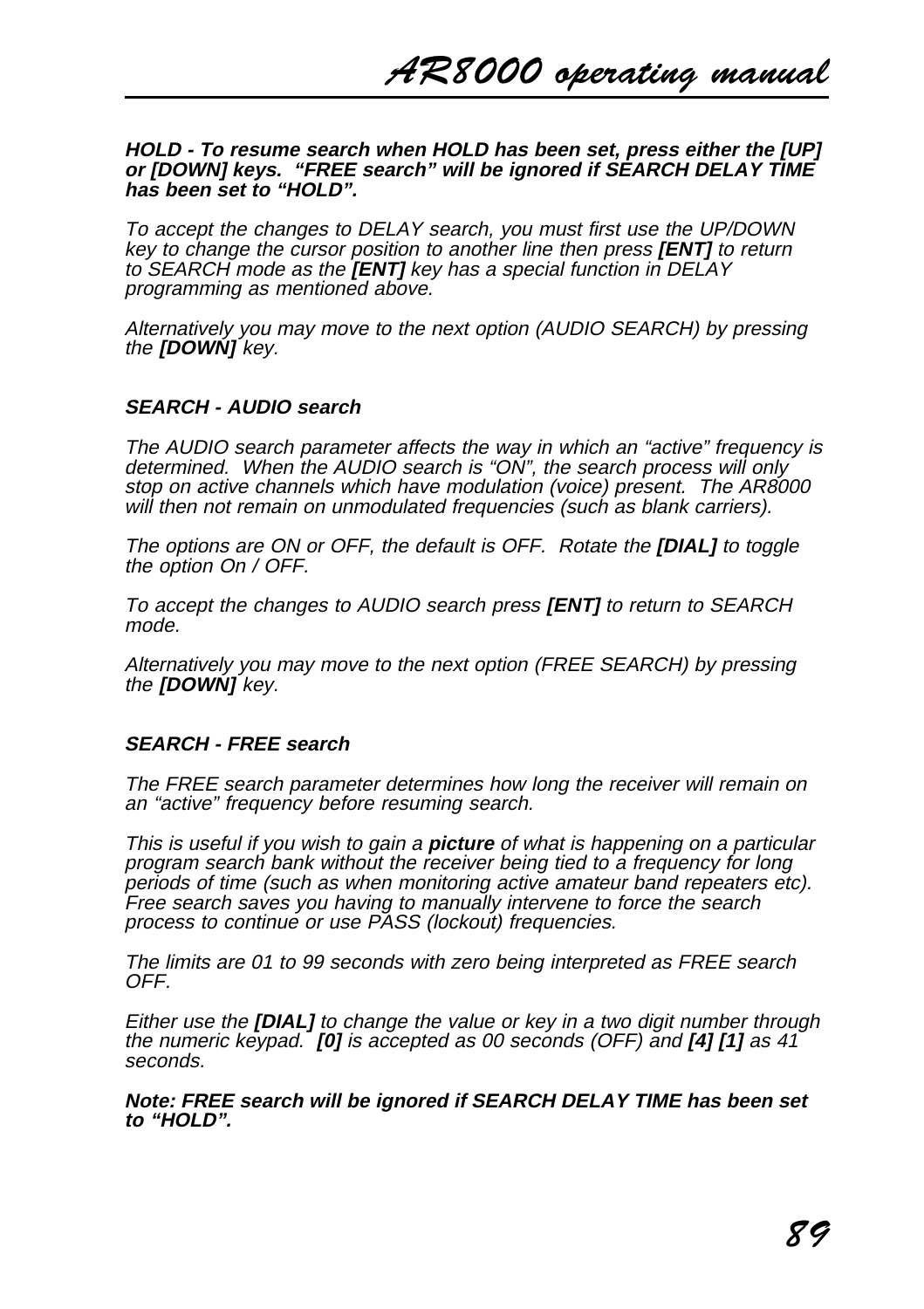To accept the changes to FREE search press **[ENT]** to return to SEARCH mode.

Alternatively you may move to the next option (LEVEL SEARCH) by pressing the **[DOWN]** key.

# **SEARCH - LEVEL search**

LEVEL search causes the receiver to check the signal strength of "active" frequencies and only stops when signal strength is above a predetermined level which is programmable in 7 steps plus OFF.

The limits are 1 to 7 levels with zero being interpreted as LEVEL search OFF.

**Note: It is possible that false signal levels may upset the operation of LEVEL search due to local noise or the close proximity of computer systems.**

Either use the **[DIAL]** to change the value or key in a one digit number through the numeric keypad. **[0]** is accepted as zero (OFF) and **[4]** as level 4.

To accept the changes to LEVEL search press **[ENT]** to return to SEARCH mode.

# **13-10 Deleting program search bank data**

It is possible to delete the programming of a search bank in two ways. Of course it is also possible to simply type new program search data over an existing search bank.

# **Delete program search bank data while in SEARCH mode**

Ensure the receiver is in search mode ("SRCH" in the top left corner of the LCD).

Press **[FUNC] [9]**, the "SRCH-DATA DELETE" menu is displayed with the highlight cursor flashing over the bank identifier of the current search bank being searched.

If this is not the program search bank which you wish to delete, use the keypad, **[DIAL]** or UP/DOWN keys until the desired bank identifier is displayed. Remember, if you have set the password then it must be keyed in to access the protected banks.



When the desired program search bank identifier is displayed, press **[ENT]** to delete the data.

The receiver will return to SEARCH mode but will move to the next program search bank either above or below the deleted bank depending upon the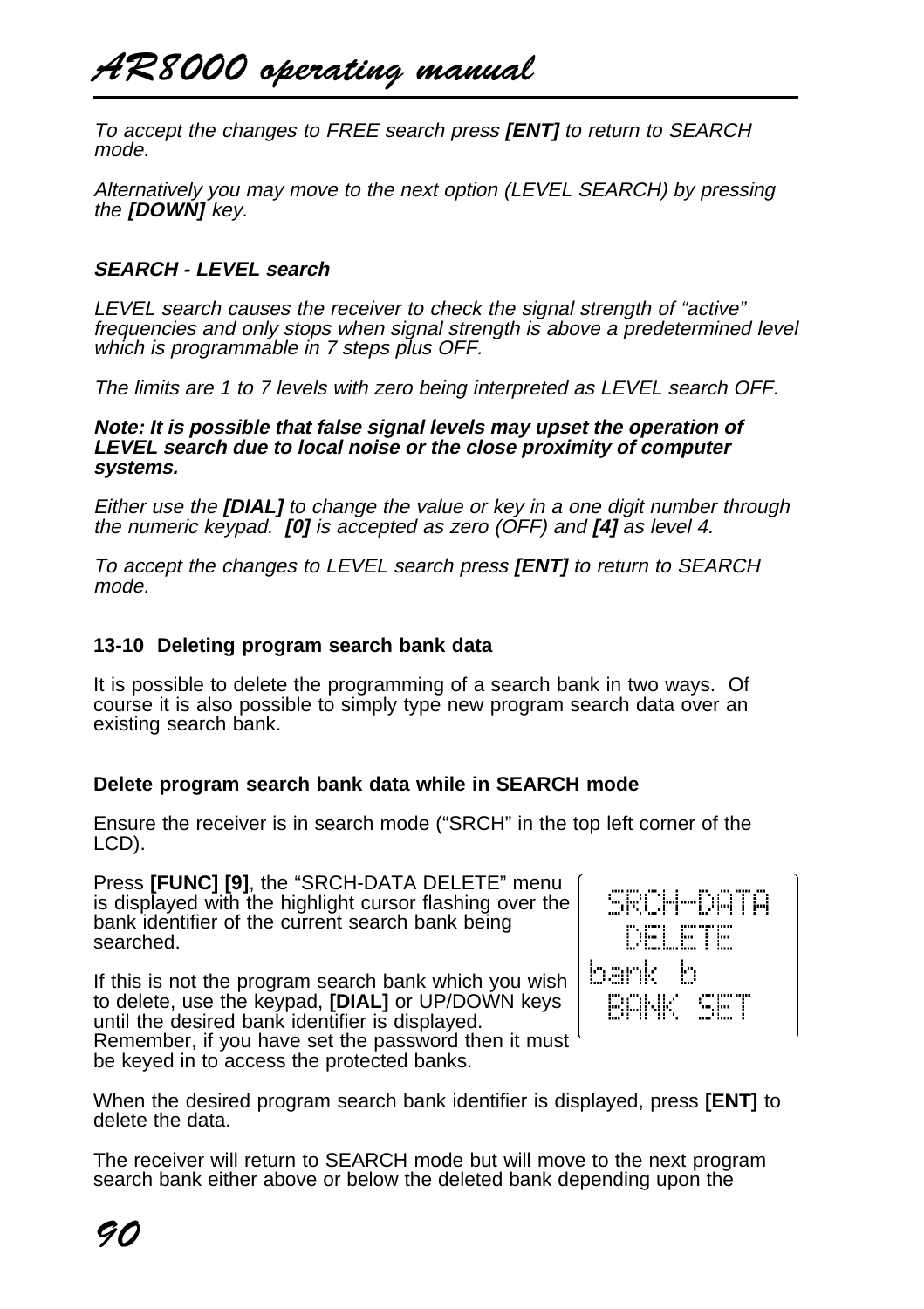direction program search was previously using.

# **Delete program search bank data while in VFO mode**

First place the receiver into the 2VFO operating mode by pressing **[2VFO]**.

Access the main "SELECT-DEL" by keying **[FUNC] [9]**. Use the UP/DOWN or **[DIAL]** to position the cursor to the left of the "SRCH-DATA" option then press **[ENT]**.

Use the keypad, **[DIAL]** or UP/DOWN keys until the desired bank identifier is displayed. Remember, if you have set the password then it must be keyed in to access the protected banks.

When the desired program search bank identifier is displayed, press **[ENT]** to delete the data.

The receiver will return to 2VFO mode.

# **(14) FREQUENCY PASS (lockout)**

Should the AR8000 stop on an active frequency while in program search mode and you do not wish to monitor it any longer, simply press the UP/DOWN keys or rotate the **[DIAL]** to force the search process to resume in the direction selected.

However, should the receiver continually stop on the same frequency you may wish to PASS (lockout) the annoying frequency so that it will be skipped over when the bank is next searched. Even STEP-OFFSET frequencies may be passed.

Up to a total of 50 memory channels may be "passed" in each of the 20 program search banks making a total of 1000 locked out frequencies.

**Note: To prevent the same frequency using up many pass channels, the AR8000 will not permit the same frequency to be registered for PASS within a range of +/- 10 kHz from a previously locked out frequency.**

# **14-1 FREQUENCY PASS (lockout) during program search**

To PASS a frequency when searching, wait for the frequency to become active then press **[PASS]**.

A lower case (small) letter "p" will be added to the left of the frequency display on the second line and the scan process will move on to the next frequency. **This process will happen so quickly that you will not see the "p" for PASS being added.** However, should you subsequently review the frequencies later, the legend "p" will be displayed along side the frequency.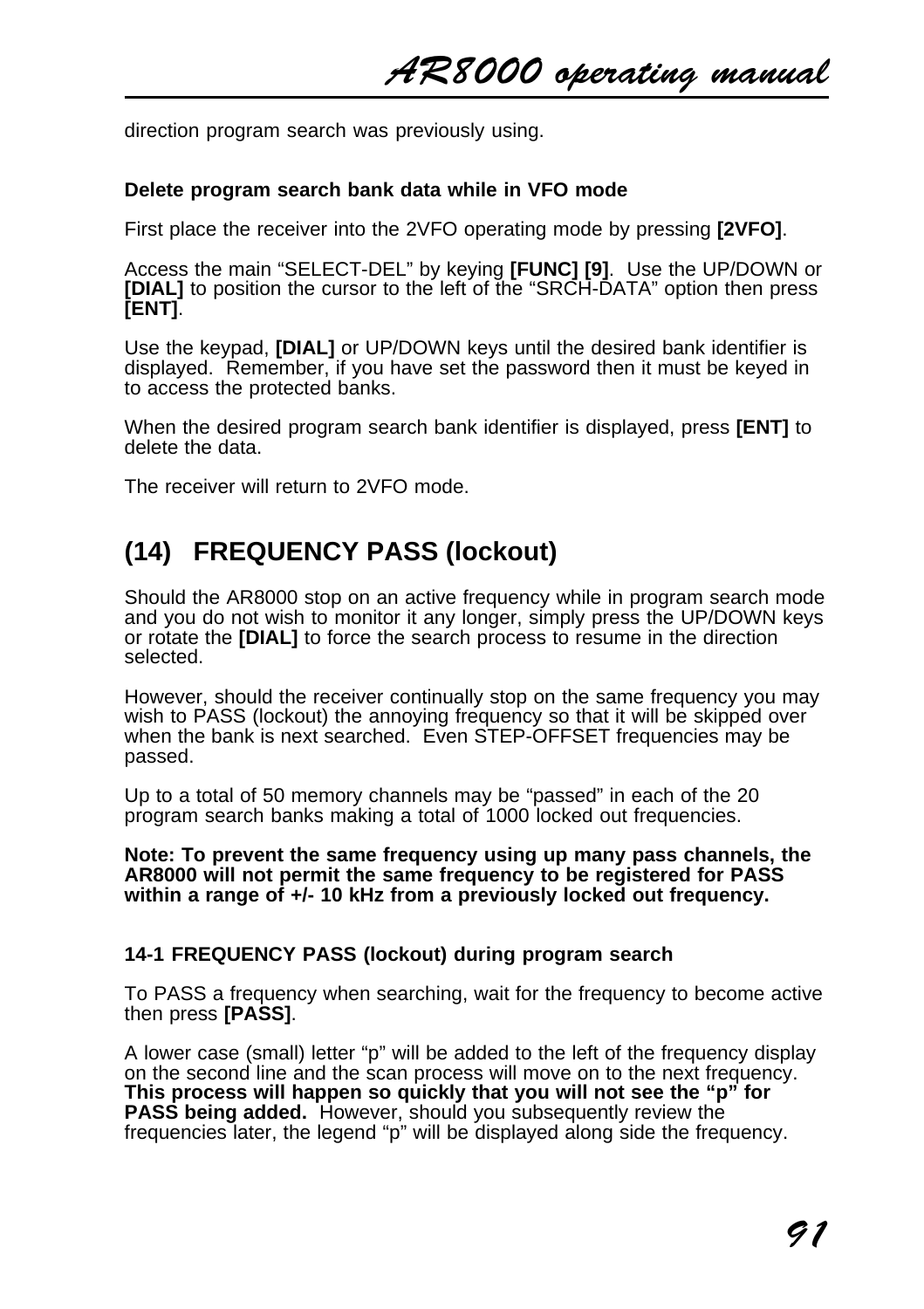# **14-2 FREQUENCY PASS (lockout) using the "FREQ PASS" edit menu**

New frequencies may be manually added to the frequency pass list and existing frequencies edited or deleted.

The "FREQ PASS" menu is accessed while in SEARCH mode using the sequence **[FUNC] [PASS]**.

The "FREQ PASS" menu displays the legend "FREQ PASS" on the top line to confirm operation.

The second line of the LCD will display the legend "BANK" followed by the search bank identifier to the right. The highlight cursor will be flashing over a search bank identifying letter (the current search bank parameters will be displayed on the fourth line of the LCD in a scrolling format, if there is no data programmed the data areas will display "- - -").



Select the search bank identifying letter for the bank you have chosen (if you are searching bank "B" then select "B" now). This may be selected using the **[DIAL]**, keypad or UP/DOWN keys. When the required bank identifier is displayed ("B") press **[ENT]** to select the bank for editing.

The left side of the second line of the LCD displays "BANK B00" or the first pass channel in the selected bank. The fifty pass channels are numbered 00 to 99.

The highlight cursor flashing on the first letter "P" (for PASS) to the left of the third line of the LCD. To review the contents of the PASS list rotate the DIAL. The pass channel number will be displayed on the second line of the LCD.

# **14-3 Deleting (cancelling) a single PASS frequency**

It is possible to delete a frequency from the pass list so that it will be searched again (no longer passed / skipped / locked out).

To delete a frequency select the corresponding pass channel location (as described in section 14-2 - in search mode **[FUNC] [SRCH]** select letter **[ENT]** rotate **[DIAL]** to select frequency) so that the frequency is displayed to the right of the letter "P".

Key in a new frequency of null value **[0]** using the keypad (the entry of **[0]** will delete the chosen pass channel) then press **[ENT]**.

The data in the pass list will **"shuffle"** down to fill the empty channel and a vacant channel will appear at the top of the list.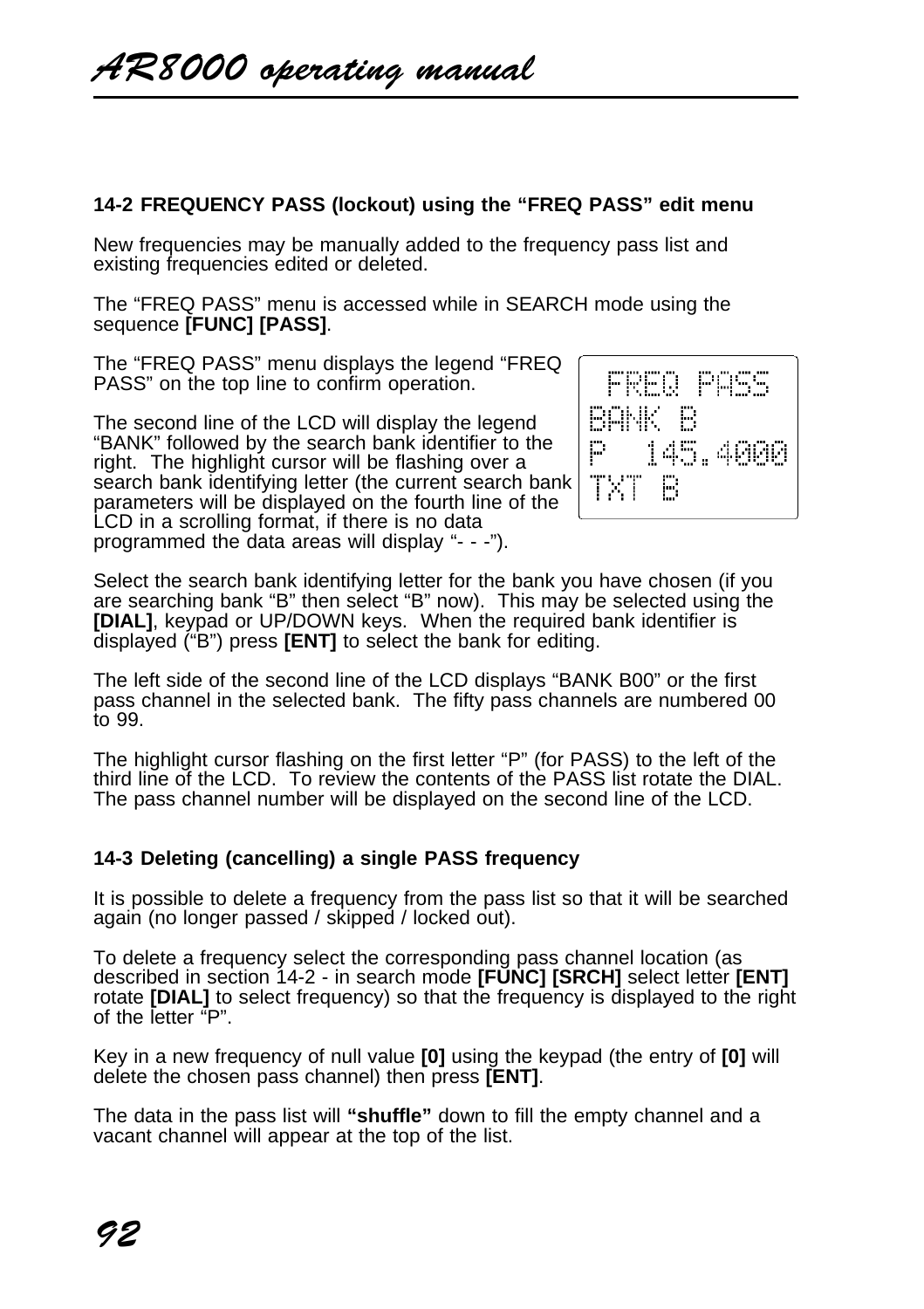AR8000 operating manual

## **14-4 Changing (editing) a PASS frequency**

It is possible to edit a frequency contained in the pass list.

To edit a frequency in the pass list (a pass channel) select the corresponding pass channel location (in search mode **[FUNC] [SRCH]** select letter **[ENT]** rotate **[DIAL]** to select frequency which you wish to change). The frequency you wish to change will be displayed to the right of the letter "P".

Key in the new frequency (say 433.200 MHz **[4] [4] [3] [.] [2]**) then press **[ENT]**.

The new frequency data will over-write the existing data and the display will move on to the next channel.

To return to search mode press **[CLEAR]**.

#### **14-5 Manually entering a new PASS frequency**

It is possible to enter a new pass frequency directly to the pass list.

For example, to manually enter the pass frequency of 433.300 MHz carry out the following:

Ensure the receiver is in SEARCH mode, if not then press **[SRCH]**.

Access the "FREQ PASS" edit menu using the sequence **[FUNC] [PASS]**.

Select the desired search / pass bank identifying letter using the **[DIAL]**, UP/DOWN keys or keypad then press **[ENT]**.

The third line of the LCD will show the letter "P" plus a frequency or blank data field "- - -". Rotate the **[DIAL]** until the first vacant pass channel is located, the vacant pass channel will have the display  $P - - - -$ ".



Key in the frequency which you wish to PASS, in our example this is **[4] [3] [3] [.] [3]** then press **[ENT]**. The new pass frequency data will be written to the pass list and the frequency will be passed (skipped) when that bank is next searched.

To return to search mode press **[CLEAR]**.

#### **14-6 Entering a new PASS frequency while in MANUAL SEARCH**

It is possible to write frequencies to the pass list when in MANUAL SEARCH between VFO frequencies. However, the frequency will not be actually passed (skipped) while in MANUAL SEARCH. The frequency will have to be manually re-keyed into a chosen pass bank / channel.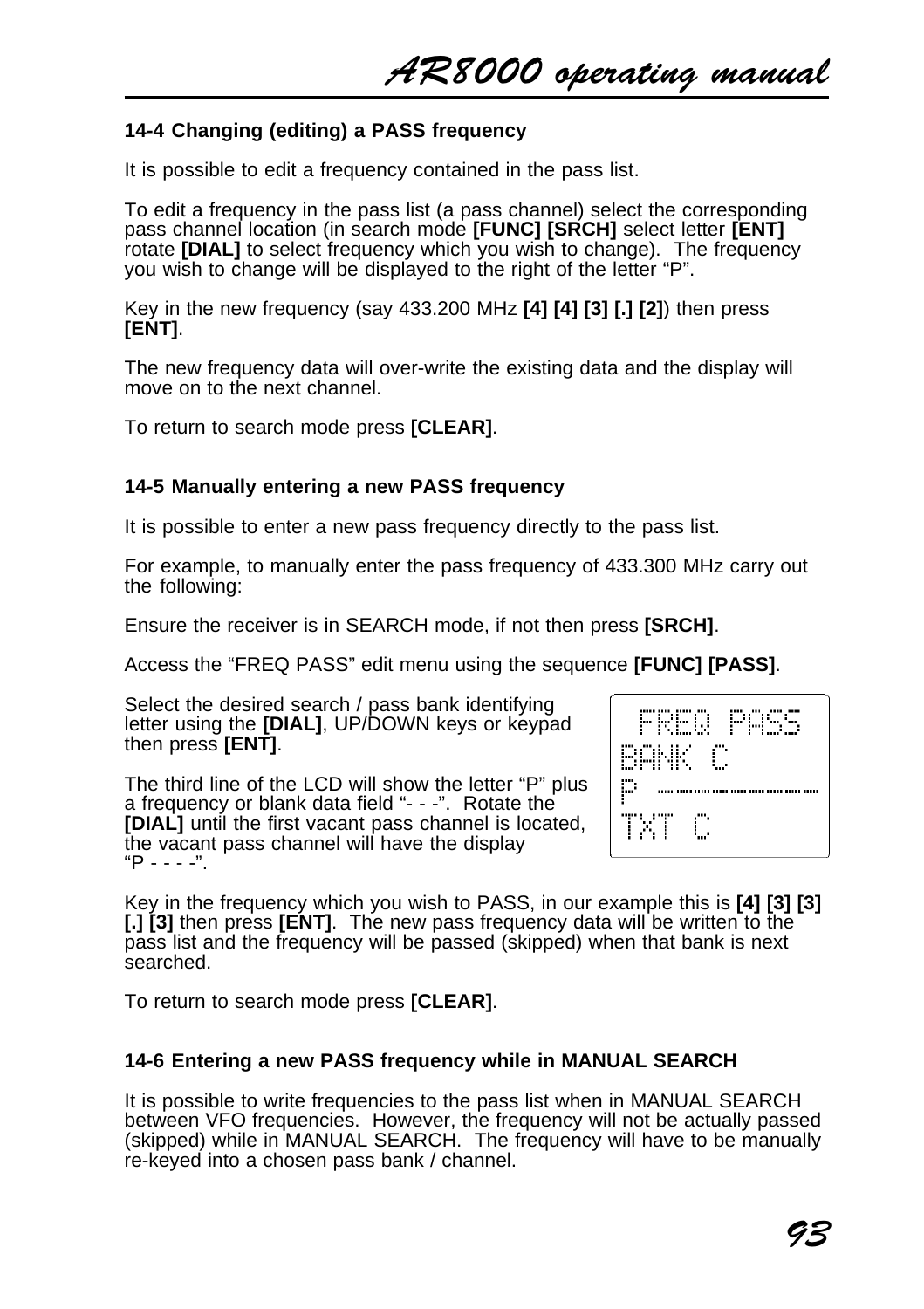This may be useful when carefully evaluating frequency bands using manual search and specifically selecting pass frequencies before moving on to automatic program search.

During search mode the receiver may stop on an unwanted frequency, carefully note the frequency and if necessary write it down on a piece of paper. Press **[PASS]** to directly access the "FREQ PASS" menu.

Select an appropriate search bank identifying letter using the **[DIAL]**, UP/ DOWN keys or keypad then press **[ENT]**.

The third line of the LCD will show the letter "P" plus a frequency or blank data field "- - -". Rotate the **[DIAL]** until the first vacant pass channel is located, the vacant pass channel will have the display "P - - - -".

Key in the frequency which you have previously noted press **[ENT]**. The new pass frequency data will be written to the pass list.

Remember, the frequency will not be passed (skipped) in manual search mode but it will be passed when the specified bank is next searched using program search.

To return to manual search mode press **[CLEAR]**.

### **14-7 Deleting all pass frequencies from a pass bank**

It is often convenient to delete all pass frequencies from a bank in one operation. While this may be accomplished by deleting each and every pass channel individually a faster method is available especially if you have previously stored data into all 50 pass channels.

Press **[2VFO]** to enter 2VFO mode. While in 2VFO mode press **[FUNC] [9]** to access the "SELECT DEL" menu.

Use the UP/DOWN keys or **[DIAL]** to move the cursor to the left of the "FREQ PASS" option. Press **[ENT]** to select the option.

The highlight cursor will be flashing over a pass bank identifying letter. Select the required pass bank using the UP/DOWN keys, **[DIAL]** or keypad. When the required bank identifying letter is displayed press **[ENT]** to delete the data contents.

The display will return to 2VFO mode.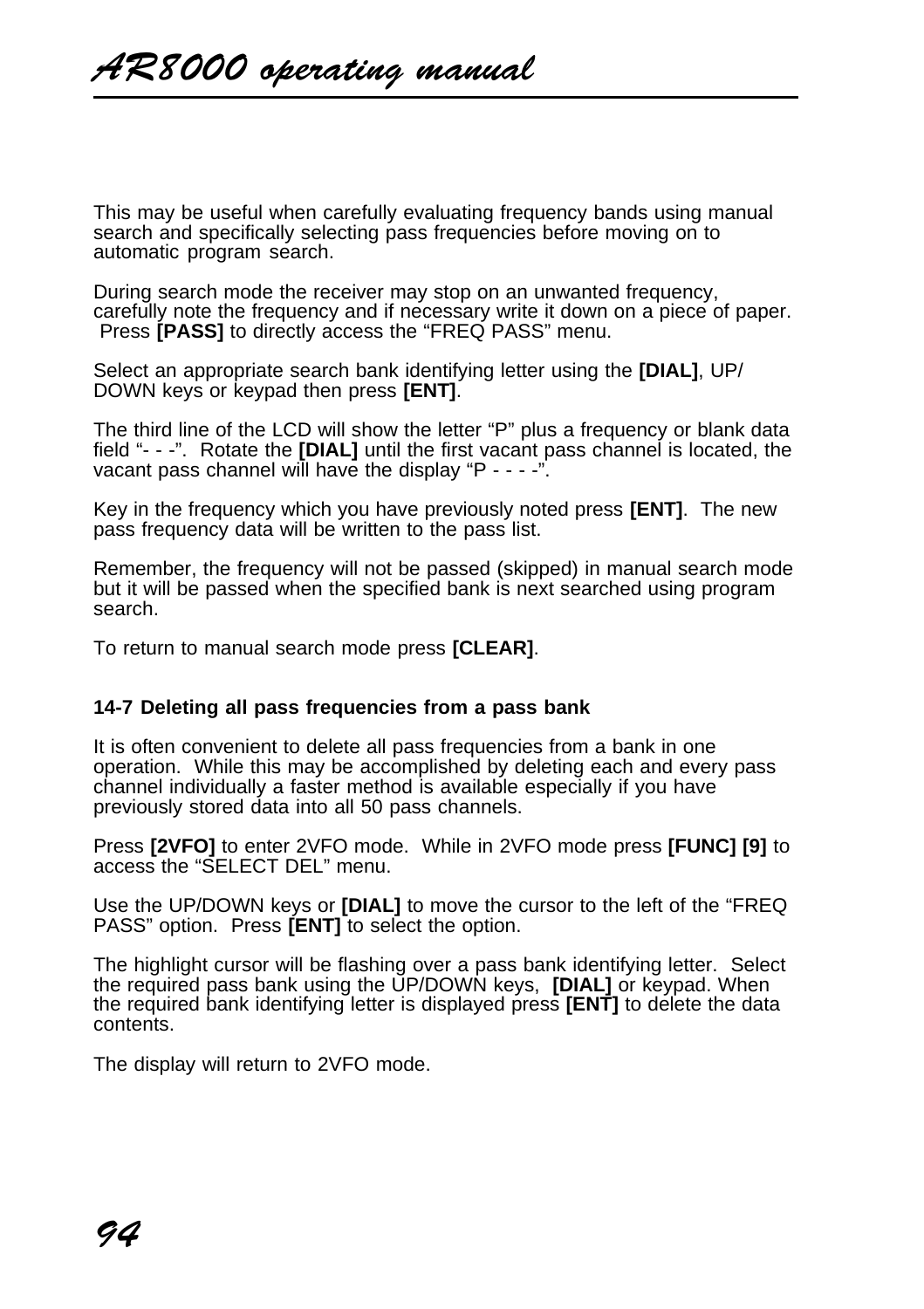# **(15) AUTO STORE - automatic memory write from program search mode**

The AR8000 features an Automatic memory write facility.

AUTO STORE automatically writes the frequency, mode, step, step offset, attenuator and comment of the first 50 "active" frequencies located in any program search to memory bank "J". In default status as shipped from the factory and when in NEWUSER mode the AUTO STORE facility is switched "ON".

This is particularly useful for locating interesting "active" frequencies during program search especially when left unattended.

If you had left the unit unattended while program searching, you need only check the memory channels of bank "J" to see the first 50 frequencies which had become active while you were unavailable. This memory bank may then be scanned to further analyse the results or the frequencies "copied, moved or swapped" to more appropriate memory banks / channels.

Note: Frequencies less than +/- 10 kHz of a previously stored frequency will not be automatically stored.

In EXPERT status, you may choose to switch the AUTO STORE facility ON/ OFF.

# **15-1 Using AUTO STORE in NEWUSER status**

In NEWUSER status as shipped from the factory the AUTO STORE facility is switched "ON" and memory bank "J" is used to store the data located in program search mode.

When you first wish to use the facility, it is best to delete the contents of memory bank "J" (where the search frequencies will be automatically saved to memory) in order to provide meaningful information.

Only the first 50 "active" frequencies will be automatically stored and will be written to memory in ascending memory channel order from 00 - 49 until all 50 channels have been used. Active frequencies located after the 50th channel has been used will not be stored. This limitation is to prevent unnecessary writing to the EEPROM data store.

### **Deleting ALL channels of memory bank "J" before AUTO STORE**

First place the receiver into the 2VFO operating mode by pressing **[2VFO]**.

Access the main "SELECT-DEL" by keying **[FUNC] [9]**. Use the UP/DOWN or **[DIAL]** until the cursor is to the left of the "MEMO-DATA" option then press **[ENT]**.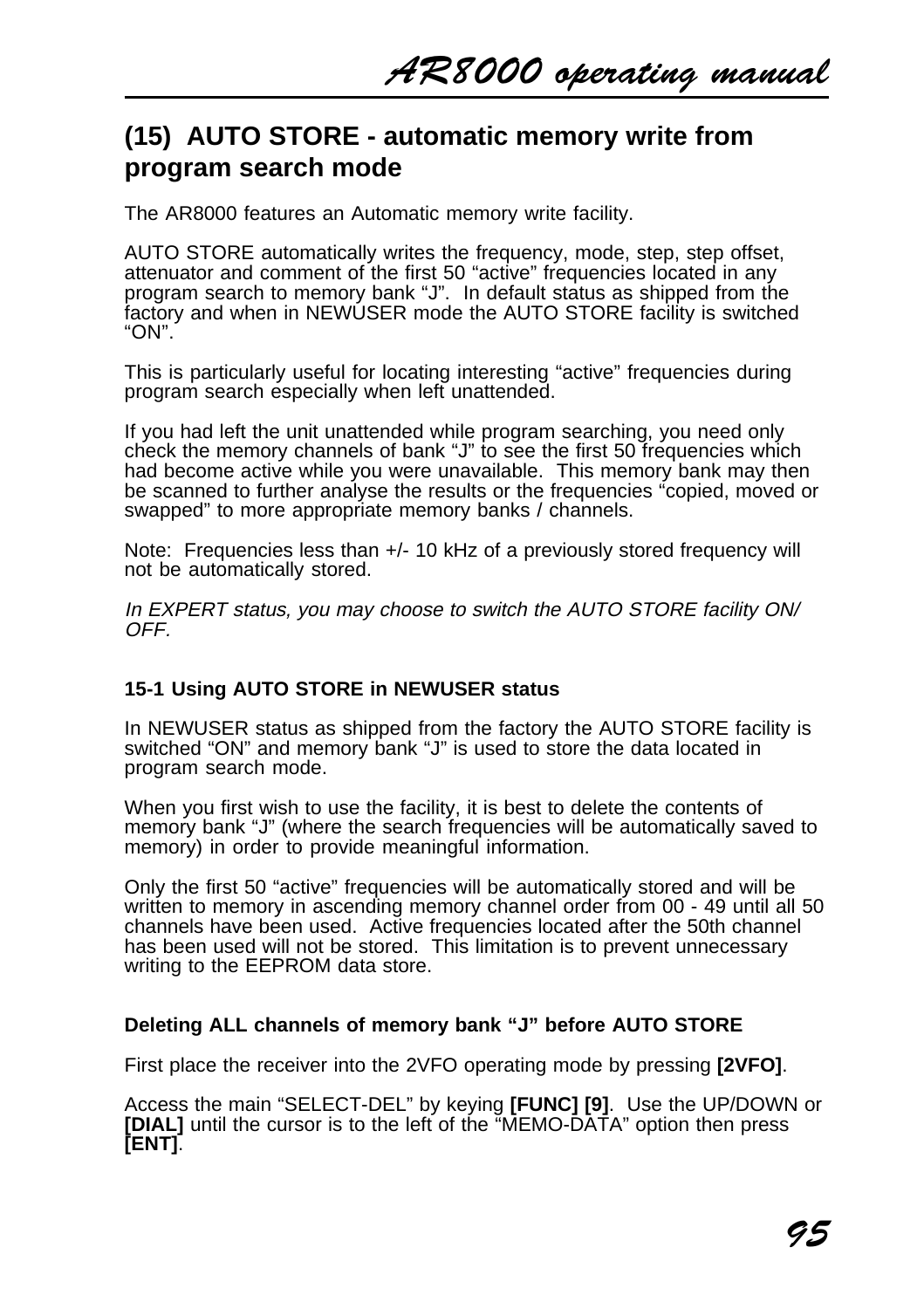The top line of the LCD will display "MEMO-DATA" the second line will display "DELETE" and the fourth line will display "BANK SET" to ensure that you are aware of exactly the sub menu selected so that accidental memory bank deletion is not possible.

The cursor will be positioned over the memory bank identifier (LETTER) to the right of the legend "BANK". Use the **[DIAL]** or keypad to select memory channel "J" which is to be deleted.

Press **[ENT]** to delete the entire contents of memory bank "J", the receiver will return to 2VFO mode.

## **Deleting selected channels of memory bank "J"before AUTO STORE**

Although it is advised that ALL memory channels of bank "J" are deleted before starting AUTO STORE, it is not absolutely essential. As long as **some** empty channels are available then auto store will operate.

To delete a few selected channels only, first place the AR8000 into "M.RE" mode by switching on the receiver and pressing the **[SCAN]** key once (unless it is in SCAN mode in which case you should press **[2VFO]** followed by **[SCAN]**).

Select the memory channel which you wish to delete by rotating the **[DIAL]**. The numeric keypad may be used to change the memory bank (identifier A, B, C etc). The UP / DOWN keys may also be used to select the memory channel.

Alternatively you may enter the memory channel in full via the numeric keypad. For instance, to recall memory channel "J31" press **[0J] [3] [1] [ENT]**.

Once recalled, **to delete the memory data** from memory channel "J31" press **[FUNC] [9]**.

The memory channel will be deleted and the display will move upward or downward (depending upon whether the **[UP]** or **[DOWN]** keys had been previously used or direction of rotation of the **[DIAL]**) to the next memory channel number which contains data.

# **Starting AUTO STORE**

Place the receiver into program search mode by pressing **[SRCH]**. Select any search bank containing data and allow the set to search and find "active" channels.

Memory channels of bank "J" will be automatically written to.

## **Reviewing automatically stored memory channels**

You may review the frequencies which have been written automatically to memory by entering MEMORY RECALL MODE.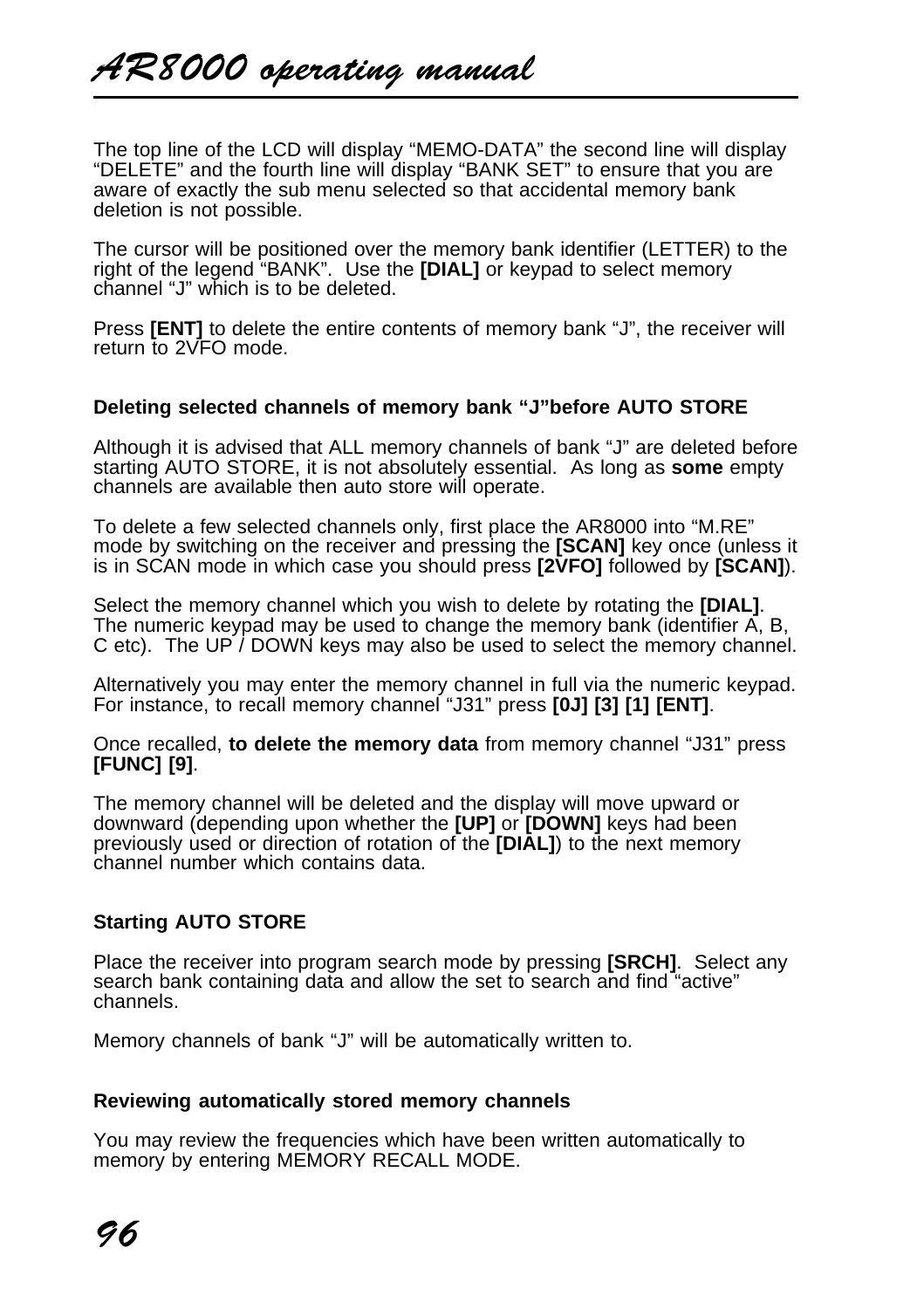First place the AR8000 into "M.RE" mode by switching on the receiver and pressing the **[SCAN]** key once (unless it is in SCAN mode in which case you should press **[2VFO]** followed by **[SCAN]**).

Select memory bank "J" by pressing the bank identifier via the keypad **[0J]**. The **[DIAL]** or UP / DOWN keys may be used to review the memory channel data.

## **What to do with the automatically stored data**

Once data has been stored, it may be deleted (as described earlier in this section), scanned by pressing **[SCAN] [J]** or MOVED to another memory bank and channel (see section 8-5 of this manual) to form the basis of a useful data bank.

# **15-2 Switching AUTO STORE OFF/ON in EXPERT status**

In EXPERT status, the CONFIGURATION menu is used to switch the AUTO STORE facility ON or OFF.

To access the configuration menu press **[FUNC] [LOCAL]**. Make sure that the EXPERT status is selected, if not use the UP/DOWN key to move the cursor alongside the "NEWUSER" option and rotate the **[DIAL]** so that the legend "EXPERT" is displayed.

Press the **[DOWN]** key one further time until the option "AUTO-STORE BANK-J STORE ON" is displayed. To disable the AUTO STORE facility, rotate the **[DIAL]** until the option "OFF" is displayed.

Press **[ENT]** to accept the new parameters and return to SEARCH, SCAN or VFO mode (which ever was previously in use).



# **(16) POWER SAVE programming in EXPERT status**

The AR8000 has a POWER SAVE facility to enable the receiver to operate for longer periods of time between battery recharging. Power save is default OFF in NEWUSER status to save any possible confusion while the receiver is in a "dormant" cycle.

When power save is ON, the receiver will automatically switch On and Off but the display will appears permanently On. Only the AR8000 "receive" circuitry is switched On and Off (switching the receiver off for short periods of time is what saves power!), the microprocessor is left On permanently.

When activated while in EXPERT status, two parameters may be changed to affect the way the receiver monitors when in VFO mode, these are "DELAY" and "CYCLE".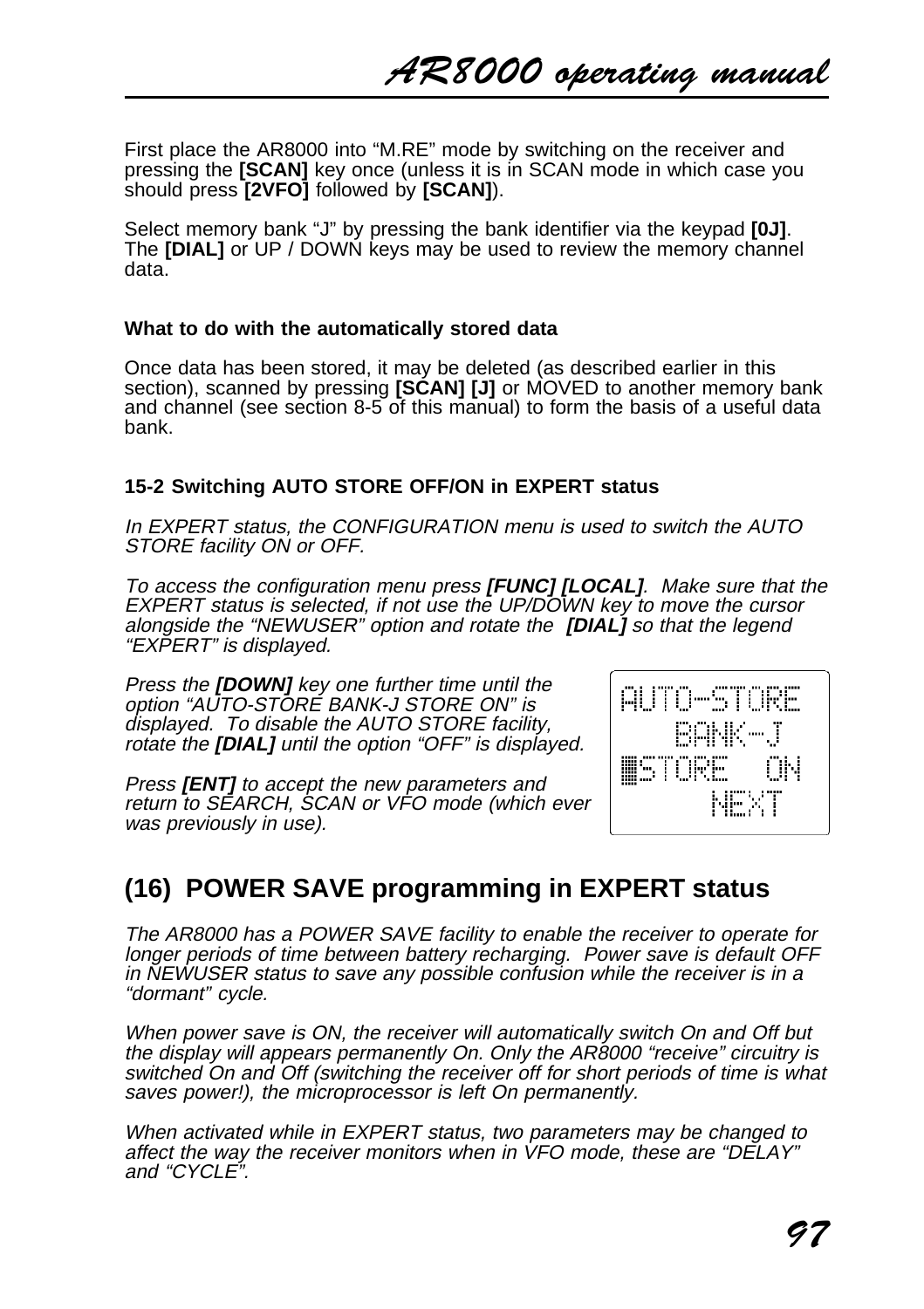

(16) Power save circuit when a signal is encountered

**DELAY:** This parameter determines how soon the receiver will become "dormant (then cycle)" and is timed from when the squelch last closed or keypad was used.

The available range is 1 to 99 seconds plus OFF selected by rotating the **[DIAL]** (**default is OFF in NEWUSER mode**). When OFF, the power save does not operate and the data field of CYCLE will be displayed as "- -".

**CYCLE:** This parameter determines how long the receiver will remain active looking for activity then remain dormant. The available range is 2 to 9 seconds selected by rotating the **[DIAL]** (default 3 seconds when the power save is On).



# **16-1 Changing POWER SAVE values**

In EXPERT status, the CONFIGURATION menu is used to program the POWER SAVE parameters.

To access the configuration menu press **[FUNC] [LOCAL]**. Make sure that the EXPERT status is selected, if not use the UP/DOWN key to move the cursor along side the "NEWUSER" option and rotate the **[DIAL]** so that the legend "EXPERT" is displayed.

Press the **[DOWN]** key until the "POWER SAVE" menu is displayed. There are two parameters which may be altered.

Use the UP/DOWN key to select the "DELAY" option. Rotate the **[DIAL]** to choose the value in the range 1 to 99 seconds or OFF.

Use the UP/DOWN key to select the "CYCLE" option. Rotate the **[DIAL]** to choose the value in the range 2 to 9 seconds.

Press **[ENT]** to accept the new parameters and return to SEARCH, SCAN or VFO mode (whichever was previously in use).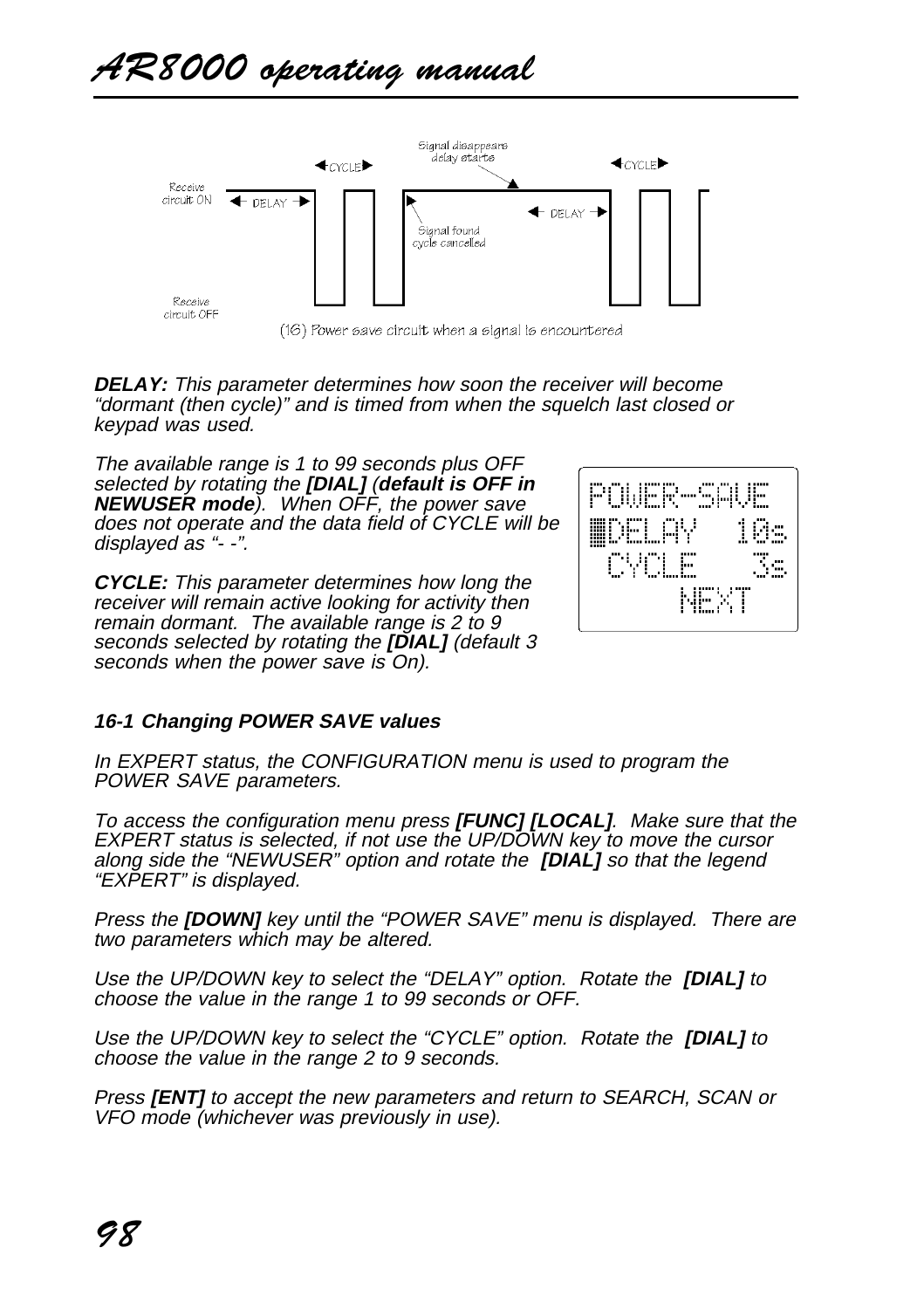# **(17) SPECIAL functions**

There are five "special" programmable functions available so that you may further optimise the receivers performance.

# **THESE ARE FACTORY SET SO ONLY ATTEMPT TO CHANGE THEM IF YOU ARE CONFIDENT OF THEIR EFFECT. MAKE A CAREFUL NOTE OF THEIR CURRENT POSITIONS BEFORE YOU ATTEMPT TO CHANGE THEM AS THE DEFAULTS SHOWN LATER ARE SUBJECT TO CHANGE.**

The options are selected by **holding the [FUNC] key plus a numeric key** while switching the receiver On. Wait for the sign on message to finish before releasing the keys. This process is best achieved with the receiver laying face upward on a table top (having 3 hands also helps!)... it is not designed to require regular adjustment and prevents accidental changing of values.

# **17-1 LOCK DETECT - [FUNC] [1] SWITCH ON**

This is the length of time provided for the VCO to travel and PLL to "lock" onto a new frequency. The shorter the time, the faster the search and scan rate. However, the shorter the time, the less reliably the process will be.

A compromise has to be made. If you scan the extremes of the receiver's frequency coverage and experience "PLL-ERROR" messages, it may be worth increasing the value. The default is set to 05 milliseconds but a value of 20 is not unreasonable. The acceptable range is 00 to 49 milliseconds.

To change the value rotate the **[DIAL]**. Press **[ENT]** to accept the changes and return to normal display. Press **[CLEAR]** to abort the menu and return to normal display.

# **17-2 SQ DETECT - [FUNC] [2] SWITCH ON**

This is the length of time provided for the squelch to determine if a signal is present. The longer the value the more reliable the operation but search and scan speed may be reduced.

The default is set to 30 milliseconds. The acceptable range is 00 - 49 mS.

To change the value rotate the **[DIAL]**. Press **[ENT]** to accept the changes and return to normal display. Press **[CLEAR]** to abort the menu and return to normal display.

# **17-3 AUDIO WAIT - [FUNC] [3] SWITCH ON**

This is the length of time provided for the squelch to determine if valid modulation is present when using AUDIO scan and search. The longer the value the more reliable the operation but search and scan speed may be reduced.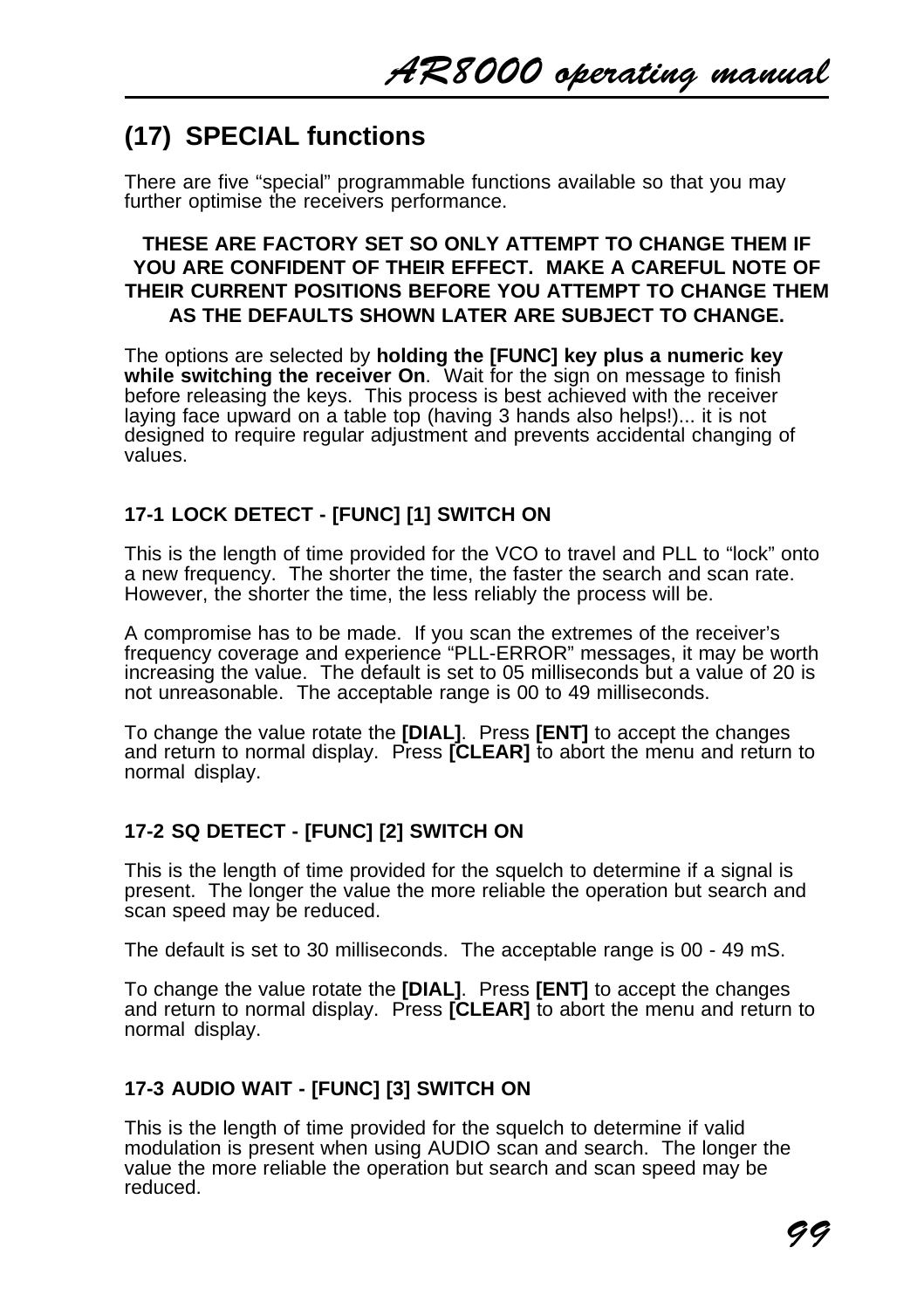The default is set to 0.3 seconds. The acceptable range is 0.0 to 4.9 seconds. For solid operation on 900MHz a value of 0.5 may be better.

To change the value rotate the **[DIAL]**. Press **[ENT]** to accept the changes and return to normal display. Press **[CLEAR]** to abort the menu and return to normal display.

# **17-4 AUDIO LEVEL - [FUNC] [4] SWITCH ON**

This is the level of modulation required for the squelch to determine if valid modulation is present when using AUDIO scan and search.

The default is set to "0A". Alternative useful suggestions are 05 - 1A and in particular 05 and 17. The acceptable range is  $\overline{00}$  - 4F.

To change the value rotate the **[DIAL]**. Press **[ENT]** to accept the changes and return to normal display. Press **[CLEAR]** to abort the menu and return to normal display.

# **17-5 LEVEL WAIT - [FUNC] [5] SWITCH ON**

This is the length of time for the squelch to access if the SIGNAL LEVEL is above a predetermined value when using LEVEL search and scan. The longer the value the more reliable the operation but search and scan speed may be reduced.

The default is set to 200 milliseconds. The acceptable range is 000 to 490 milliseconds.

To change the value rotate the **[DIAL]**. Press **[ENT]** to accept the changes and return to normal display. Press **[CLEAR]** to abort the menu and return to normal display.

# **(18) Remote control using a computer (RS232C)**

The AR8000 is capable of remote control using a computer such as an IBM compatible and control software. A small external interface and lead is required and optionally available (interface model CU-8232).

Further information will be provided with the optional CU-8232 interface unit.



using the optional CU-8232 interface plus leads and software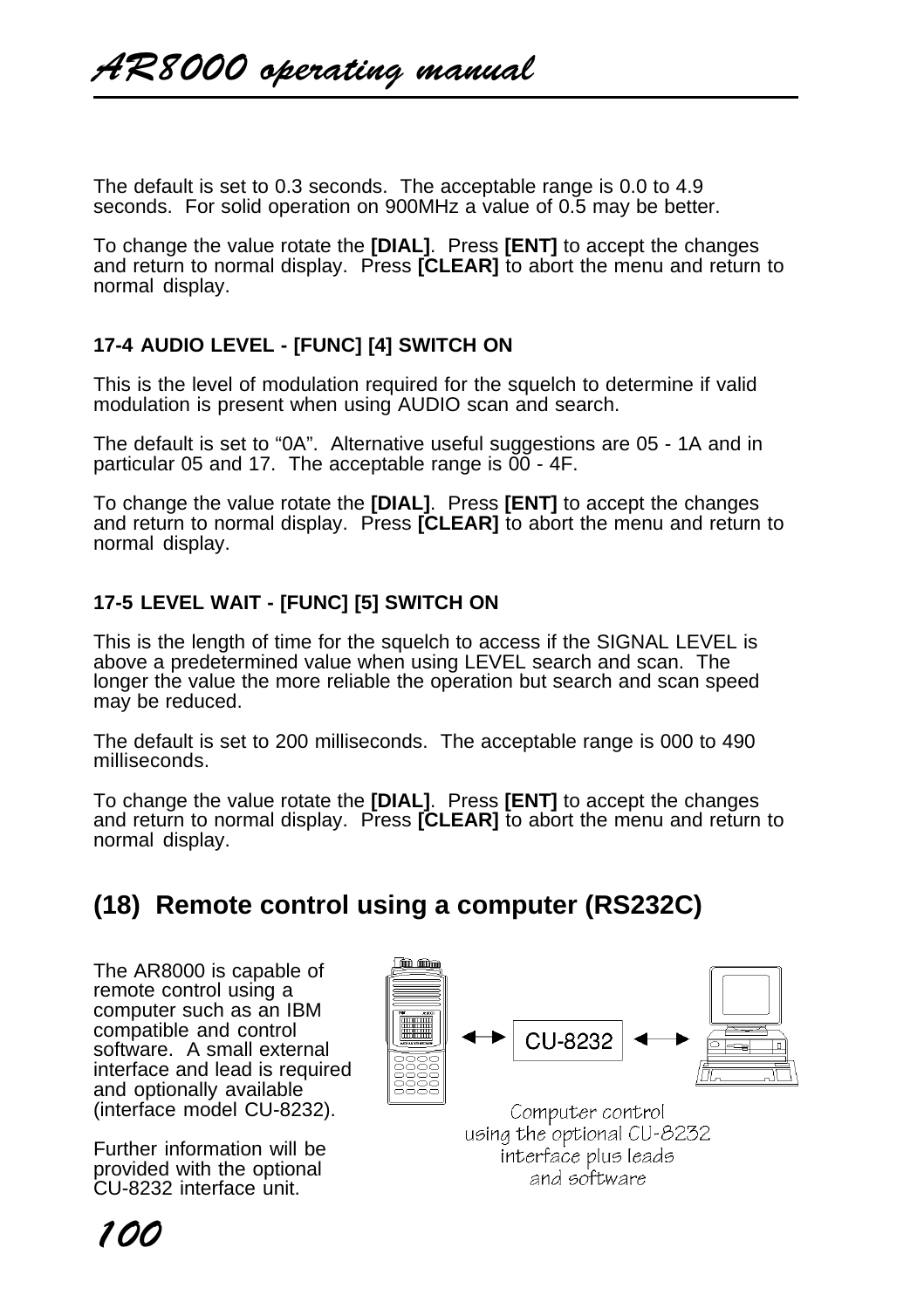# **18-1 Setting the RS232 parameters**

The RS232 parameters may be altered using the "REMOTE" option in the CONFIGURATION menu. This is accessed in EXPERT status by pressing the **[FUNC] [LOCAL]** keys.

Make sure that the EXPERT status is selected, if not use the UP/DOWN key to move the cursor alongside the "NEWUSER" option and rotate the **[DIAL]** so that the legend "EXPERT" is displayed.

Press the **[DOWN]** key until the "REMOTE" menu is displayed. There are two parameters which may be altered.

Use the UP/DOWN key to select the "BPS" option. This sets the BITS PER SECOND (baud) rate and is default to 9600 bps. Rotate the **[DIAL]** to change the value to either 2400/4800/9600 bps.



Use the UP/DOWN key to select the "DELI" option. This sets the DELIMITER (end of line / command). Rotate the **[DIAL]** to select either CR,LF or CR.

Press **[ENT]** to accept the new parameters and return to SEARCH, SCAN or VFO mode (whichever was previously in use).

Due to the characteristics of the EEPROM and receiver circuits, the choice of RS232 communications speed between the receiver and computer may not greatly affect the operational efficiency. Of course, correct operation will only be achieved when the parameters are all matched between the computer and AR8000.

# **18-2 Changing data input between computer and keypad**

When data is received via the AR8000 remote port, operation is transferred to the computer.

In order to transfer manual "LOCAL" operation to the AR8000 keypad press **[LOCAL]**. Operation will be transferred back to the AR8000. When new data is received via the remote port, operation will again automatically revert to the computer.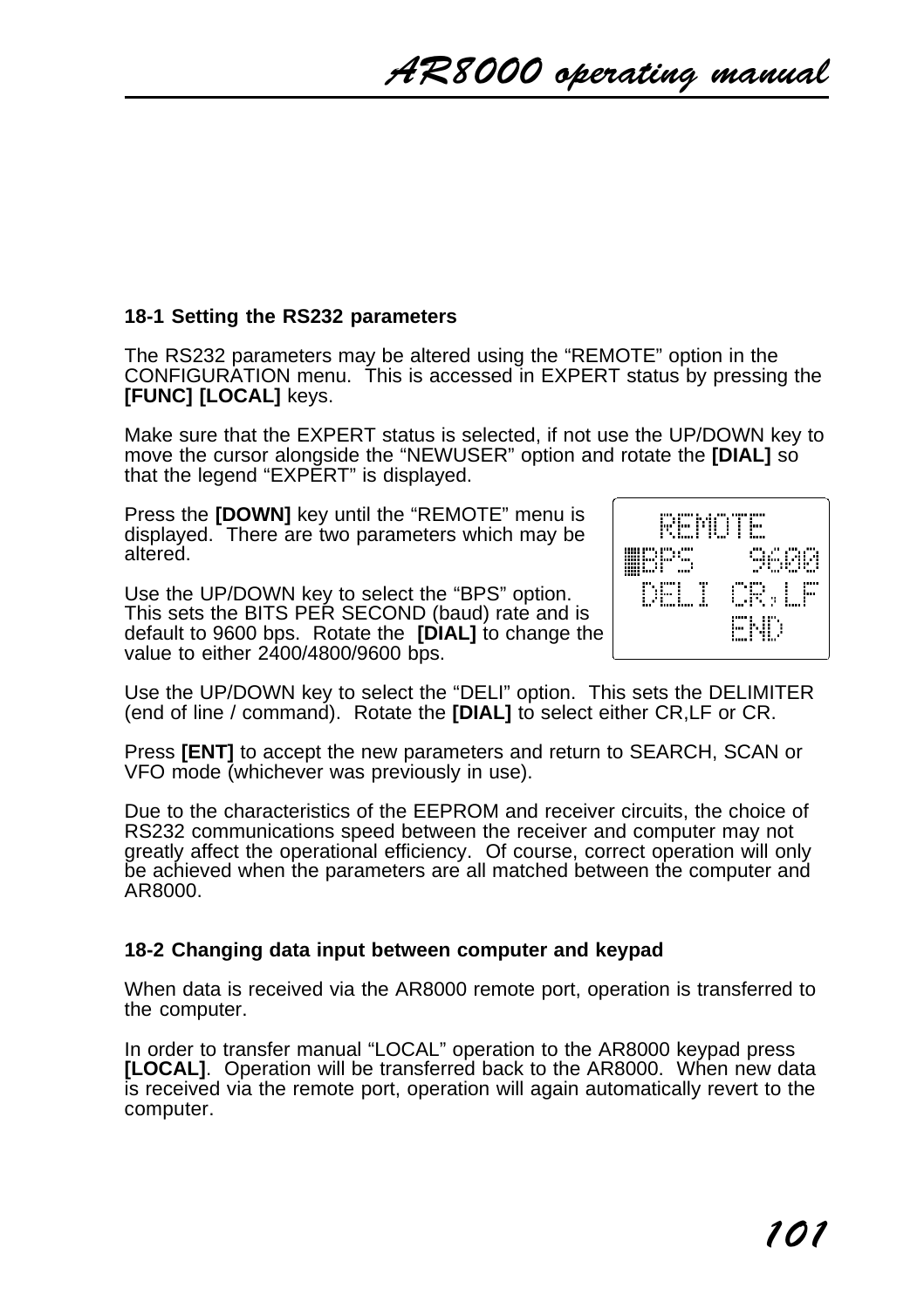# **(19) Clone (copy) data between two AR8000 receivers**

It is possible to clone (copy) selected or ALL data from one AR8000 to another AR8000 receiver. This is a useful facility when two friends each have the AR8000 receiver and wish to share data.

The optional CU-8232 interface is required along with the necessary cables for connecting two AR8000 receivers together. Further information will be provided with the optional CU-8232 interface unit.

There are two levels of clone (copy), NEWUSER and EXPERT.



# **19-1 CLONE (copy) in NEWUSER status**

Connect the two AR8000 receivers together using the optional CU-8232 interface and cables. Decide which receiver is going to SEND the data and which is going to RECEIVE. You cannot specify what data is to be transferred, ALL data must be sent.

The process of copying data is initiated using the "SET COPY" menu which is accessed by pressing **[FUNC] [0]** while in NEWUSER status.

Use the **[DIAL]** to select "SEND-MODE" for the receiver which will SEND the data and "RCV-MODE" for the receiver which will RECEIVE the data.

Press **[CLEAR]** now to suspend the copy process. **Should you press [CLEAR] while copying, the receiver may become operationally unstable.**

Press **[ENT]** to start the copy process. The display "=>" will appear on the LCD to indicate that COPY is in progress.

The legend "=" will increase in length as the copy process progresses "===>". Each line of "===========" will add one S-meter reading to the fourth line of the LCD and the copy process ends with S-8.

It will normally take about 5 to 6 minutes to complete copy between receivers. At the end of the copy process the receiver will return to normal display as before the copy process was initiated.

# **19-2 CLONE (copy) in EXPERT status - additional facilities**

Additional facilities become available in EXPERT status.

Ensure that the receiver is in EXPERT status. If it is not press **[FUNC] [LOCAL]**.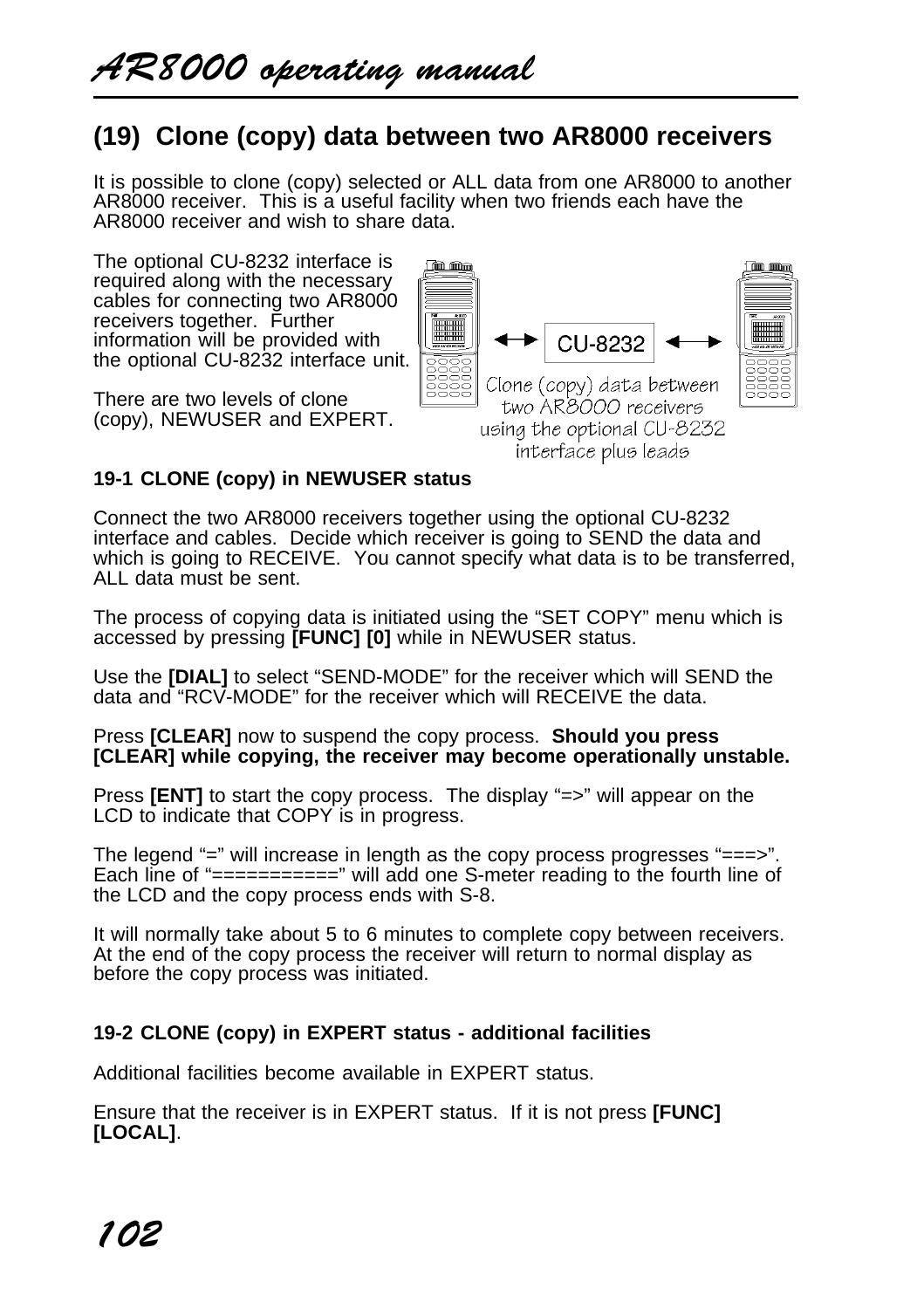Make sure that the EXPERT status is selected, if not use the UP/DOWN key to move the cursor alongside the "NEWUSER" option and rotate the **[DIAL]** so that the legend "EXPERT" is displayed. Press **[ENT]** to accept the changes.

The process of copying specific data is initiated using the "SET COPY" menu which is accessed by pressing **[FUNC] [0]** while in EXPERT status.

Use the **[DIAL]** to select "SEND-MODE" for the receiver which will SEND the data and "RCV-MODE" for the receiver which will RECEIVE the data.

There are three options for copy:

- 1. ALL-DATA: To duplicate an exact copy of one AR8000 with another. This is identical to using NEWUSER mode and takes about 5 to 6 minutes.
- 2. SYS-DATA: To duplicate only the system data such as AUTO MODE and takes about 1 to 2 minutes.
- 3. BANK-DATA: To duplicate the MEMORY and SEARCH banks of one set to another. Select the appropriate bank by rotating the DIAL before initiating copy.

Press **[CLEAR]** now to suspend the copy process. **Should you press [CLEAR] while copying, the receiver may become operationally unstable**.

Press **[ENT]** to start the copy process. The display "=>" will appear on the LCD to indicate that COPY is in progress.

In order to successfully run the copy functions, the two sets must be in the SAME COPY MODE.

When copying BANK DATA, you may select a different bank in each set. For example, you may copy the data from bank "A" of the first set to bank "B" of the second.

# **(20) Trouble shooting**

Should you experience problems with the receiver "apparently doing something unexpected", simply switch Off the receiver using the main power switch and leave it for about 10 seconds. Switch the receiver back on again and check if the problem has been cleared.

If an error message appears on the display, refer to section 20-3 of this message for an explanation.

### **20-1 Microprocessor reset**

Should the receiver still refuse to operate correctly, switch the receiver OFF, **hold the [CLEAR] key while switching the receiver On**.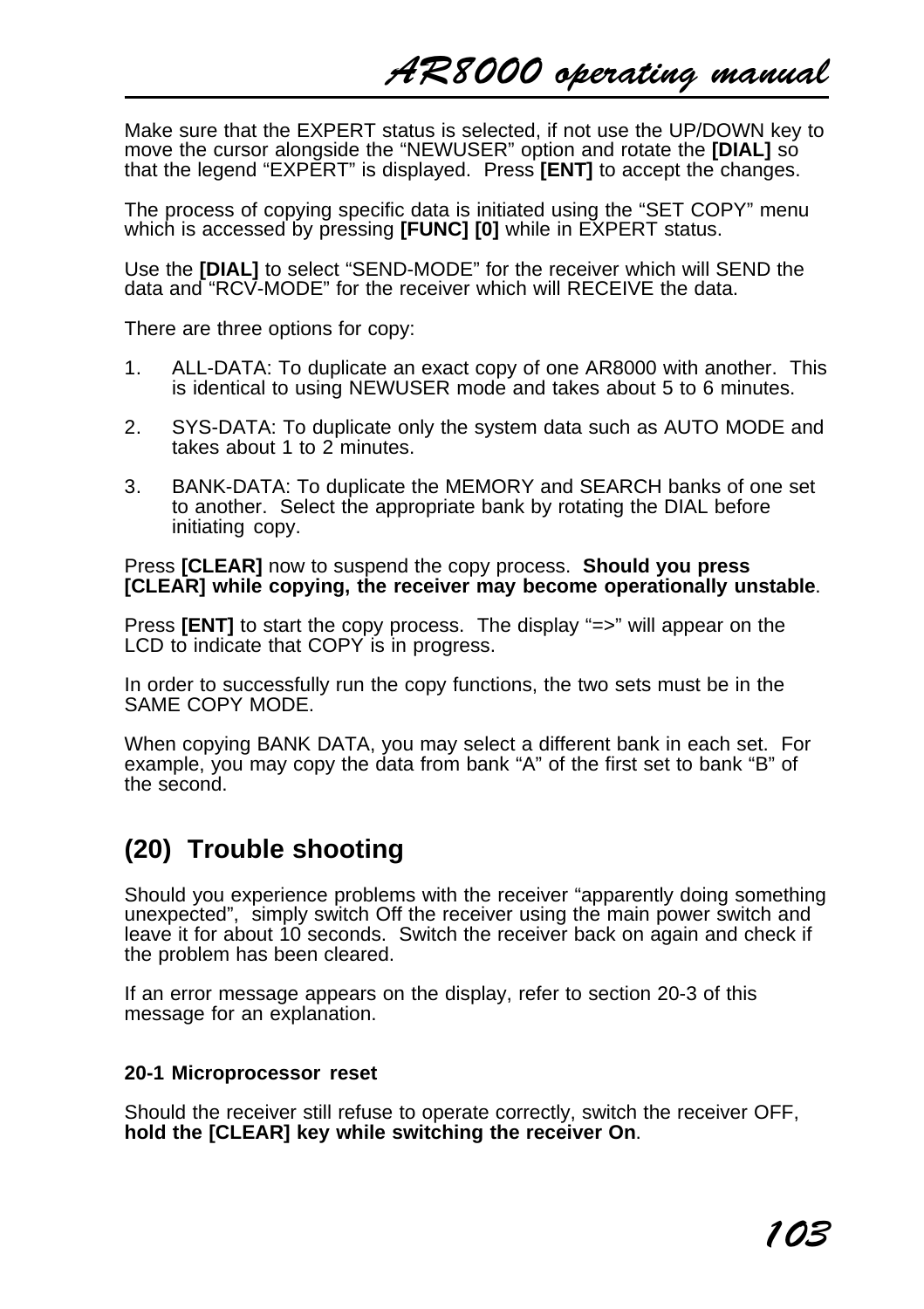# AR8000 operating manual

Both "A" & "B" VFO frequencies will reset to 80.000 MHz and mode/step will be set to AUTO.

Search/scan bank linkage and select scan data will be lost but the memory contents will be retained. The pass channels will be off, pass frequencies will be deleted and password will be cancelled.

# **DO NOT USE THIS KEY SEQUENCE UNLESS ABSOLUTELY NECESSARY**.

Search / scan data will need to be manually keyed into the receiver unless the SYS-DATA has been previously cloned (copied) to another AR8000 so may be cloned back.

If this does not appear to solve the problem disconnect all connections and peripherals such as tape recorders, computers, aerials. Switch the receiver off and remove one battery then leave the receiver for one minute.

Refit the battery and switch On and test again.

### **20-2 Other possible apparent operational problems**

#### **Missing activity which another receiver may monitor**

Ensue that the receiver is not automatically switching Off / On due to the settings of the "POWER SAVE" facility. Refer to section 16 of this manual.

#### **Signals are weak**

Make sure that the correct or appropriate aerial is fitted. If monitoring medium wave transmissions such as 1215 kHz (1.125 MHz) rotate the receiver as the internal ferrite bar aerial is directional.

Check that the attenuator is not switched On (the letter "A" is displayed on the top line of the LCD when On).

Ensure the correct receive mode is being used (AM for airband, NFM for point to point communications - not WFM etc).

#### **Frequency jumps a few kHz**

If you have altered the tuning step size for VFO or SEARCH mode, remember that the receiver frequency must be divisible by the step size. If it is not, the AR8000 will correct the displayed frequency to the nearest kHz which is divisible.

#### **Frequencies and memory channels are skipped**

Ensure that the frequencies are not in the PASS list and memory channels not locked out by reviewing memory contents in memory recall.

### **The receiver stops on blank carriers**

The receiver may stop on blank carriers. It may be that these are true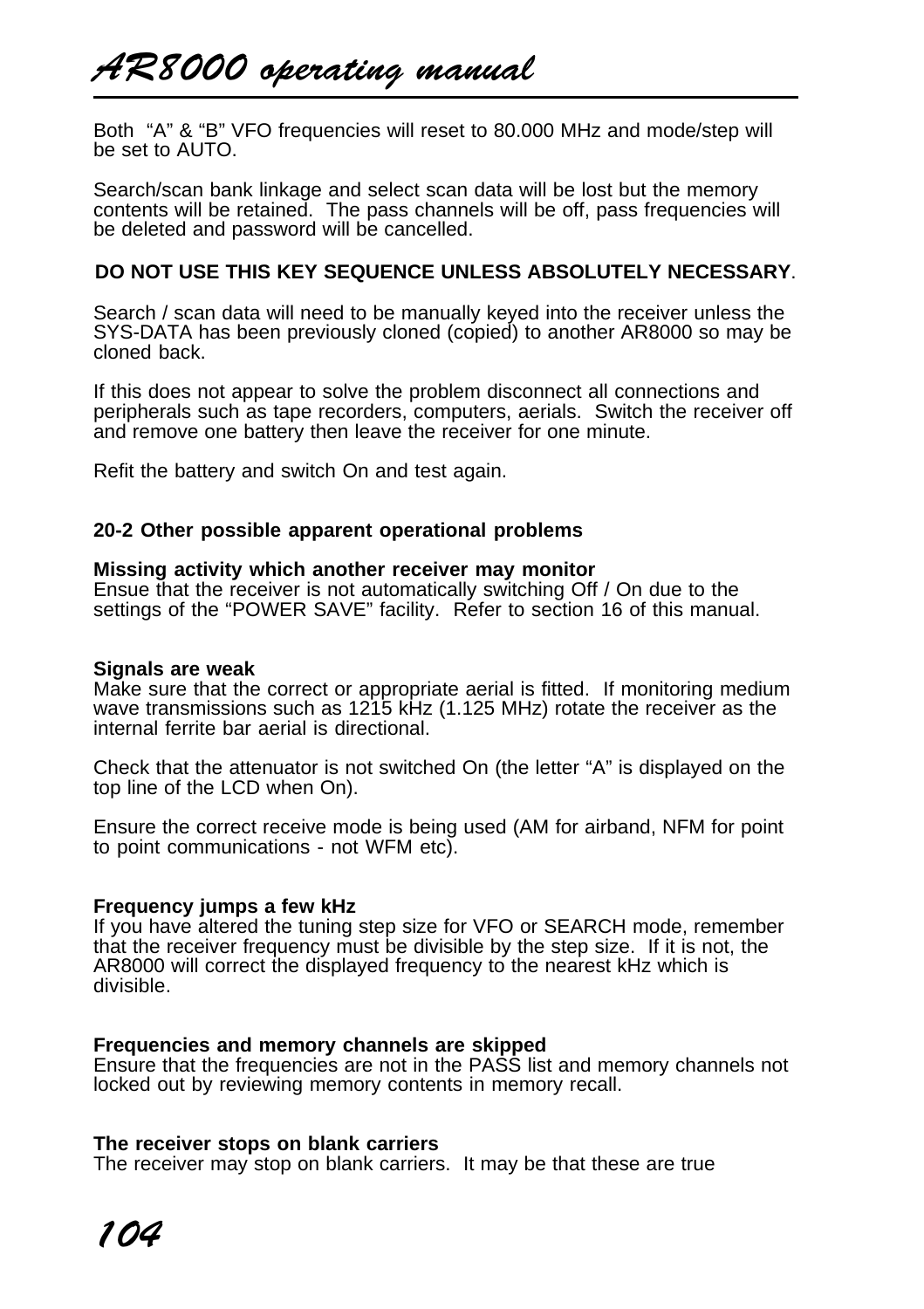AR8000 operating manual

transmissions (you can usually remove the aerial to determine this). Alternatively the AR8000 (like all receivers) will produce spurii in certain places such as 76.8 MHz and 49.725 MHz as examples. You may use the PASS and AUDIO SCAN/SEARCH facilities to reduce their annoyance to a minimum.

#### **The display blinks and changes**

Ensure that the PRIORITY facility is not engaged. If it is, a letter "P" will be displayed on the first line of the LCD.

#### **Receiver does not switch on**

In using NiCad batteries, charge them using the charger provided or connect the receiver to a vehicle cigar lighter socket using the DC lead provided. If you are using dry batteries, replace them with a fresh set.

#### **If this does not help**

If the above does not help, please contact your supplier for assistance.

#### **20-3 Other LCD indications and error messages**

#### **"BEEP" & "BOOP"**

The keypad usually produces a high pitch "beep" when the correct key or sequence is followed. Should an inappropriate key be pressed, a lower pitch "BOOP" will be produced. It is possible to switch the beep & boop On/Off using the CONFIG menu **[FUNC] [LOCAL]**.

#### **"BATTERY LOW" or "BATT ERR"**

If using NiCad batteries, charge them using the charger provided or connect the receiver to a vehicle cigar lighter socket using the DC lead provided. If you are using dry batteries, replace them with a fresh set.

#### **"NOT FOUND"**

The memory channel or bank specified cannot be found. This may happen in SCAN mode with no memory channels with valid data (empty bank) or when no memory channels have the selected receive mode. The message may also be displayed in SELECT SCAN if no channels have been "tagged". The receiver will return to 2VFO mode after approximately 3 seconds.

#### **"MAX ERROR"**

This error message will be displayed if you attempt to "tag" or select more that 100 select scan channels. The error message will also be displayed if you attempt to PASS more than 50 frequencies in a search bank.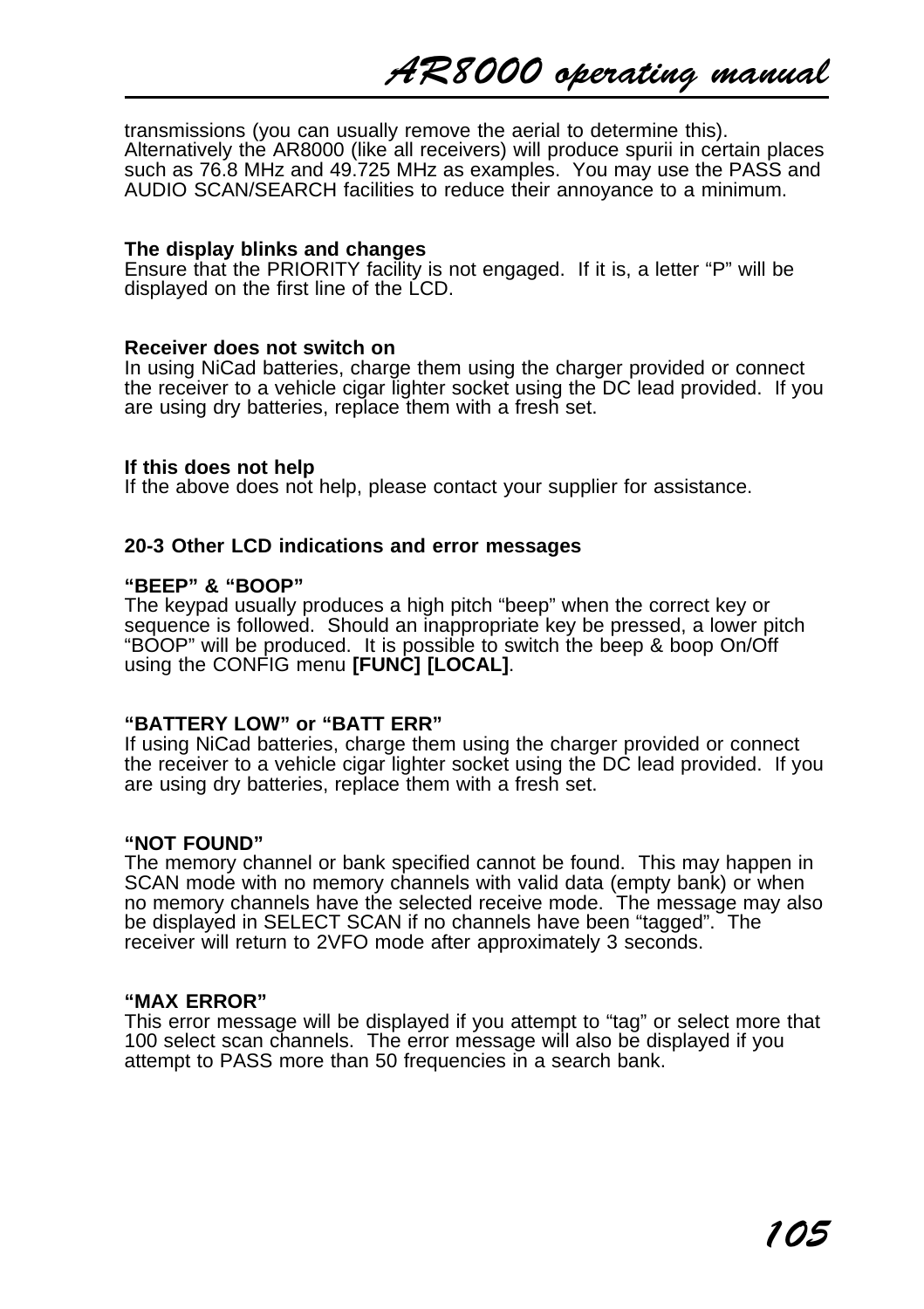AR8000 operating manual

#### **"FREQ ERROR"**

This error message will be displayed if you attempt to key in a frequency outside of the acceptable range of 0.1 MHz (100 kHz) to 1900 MHz. The frequency will revert to the original display and you may re-enter a new frequency.

#### **"PLL ERROR"**

This indicates that the PLL (Phase Lock Loop) has unlocked. This is the system used by the receiver to select and change frequency. Ensure that you have not set the "special" PLL LOCK DETECT inappropriately [FUNC] [1] while switching on.

# **(21) Optional accessories**

## **SC8000**

An optional soft leatherette case is available to add protection to the plastic cabinet when used on the move.

#### **CU-8232**

Computer control and clone (copy) data between two AR8000 receivers is possible but this optional small interface **and lead** is required.

#### **CR-8000**

Control of a tape recorder motor (On/Off) and low level record audio is available from the AR8000 but an optional small interface is required. Note: It is not possible to simultaneously connect both the CR-8000 and CU-8232 interfaces.



(cannot be used at the same  $time$  as  $CU-8232$ 

#### **Computer control software**

A hands off IBM-PC computer program is planned to control the AR8000 via the remote connector using the optional CU-8232 interface. A separate serial connecting lead will also be required to connect to your computer.

#### **LA320 loop aerial**

Desktop active loop aerial for portable operation away from a base aerial such as when while travelling on business or holiday. Frequency coverage is 1.6 to 15MHz with optional elements to cover 0.2 to 0.54MHz and 0.54 to 1.6MHz.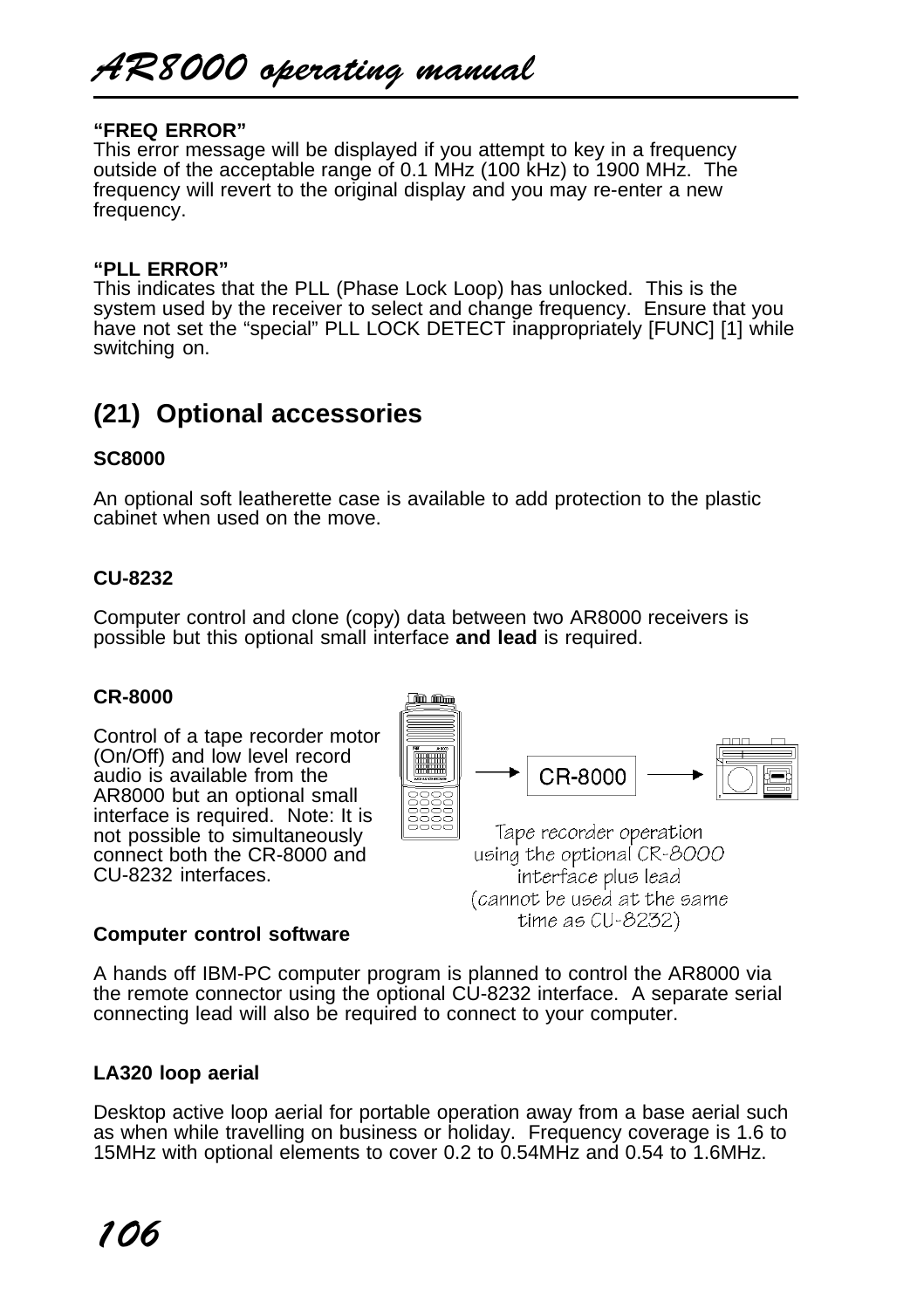AR8000 operating manual

#### **WA7000 wide band active whip aerial**

Compact aerial designed for installation where space is a problem. The WA7000 is active on the lower frequency band 30kHz to 30MHz and passive on the higher band between 30MHz to 2000MHz.

#### **DA3000 VHF-UHF discone aerial**

16 element VHF - UHF discone aerial with useable coverage of 25 MHz to 2000 MHz. Supplied with cable and connectors etc.

### **ABF125**

VHF civil airband filter to reduce the chances of breakthrough especially from powerful VHF band-2 transmitters.

# **(22) Aerials (Antennas) and earth systems**

The subject of aerial choice and earth can be quite complex. There are many advantages and disadvantages to consider before connecting an external aerial to your receiver.

### **Theory and practice**

One interesting phenomena is that aerial theory and practice can be surprisingly different. Keeping common sense in mind it is one of the few remaining areas for listeners to easily experiment and often achieve fantastic results.

#### **Whip aerial**

The supplied 16cm semi-flexible whip aerial should give adequate results for general hand-held operation on the VHF and UHF bands.

A longer wire aerial or telescopic whip should be considered for listening to the shortwave bands.

The AR8000 has an internal ferrite bar aerial for medium wave reception. For best signal rotate the receiver as the bar aerial is directional.

#### **Mounting location**

It is important to mount any external aerial as high as possible and in clear space although this is more important at VHF frequencies than for shortwave. If possible the aerial should have a clear path to the horizon. Results are usually disappointing when an installation is in a loft space.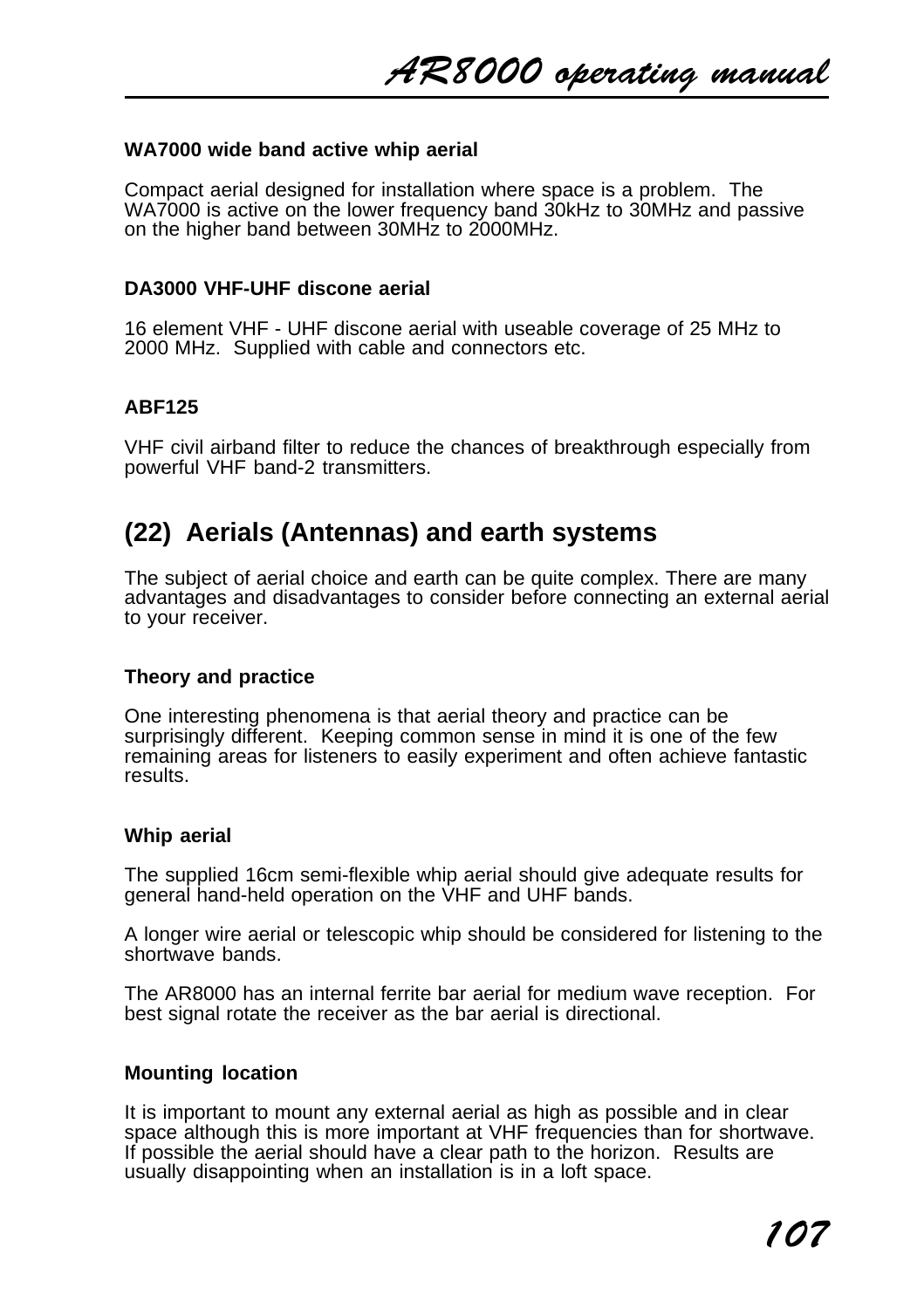# **Long wire aerials**

For shortwave reception a random length of long wire approximately 10 to 20 metres in length forms a good compromise. The wire should be connected to the centre pin of a BNC plug then connected to the BNC aerial input on the top of the AR8000.

If possible try to locate the receiver close to a window so that the wire has the shortest and most direct run from the rear of the receiver to the outside World.

Never attach the wire aerial directly to a support or wall. Instead attach a small length (one metre) of insulating material such as nylon to each support (house or tree for example) and then onto the aerial wire. Allow the wire aerial to drop diagonally into the window and receiver rather than straight down the wall.

Keeping the aerial away from supports and building will reduce the loss of signal from the wire aerial and prevent unwanted noise from entering the aerial system.



**Magnetic balun** long wire aerials are becoming very popular as they allow coaxial cable to be used as the down-lead from the wire aerial into the receiver. The balun transforms the impedance to a low level suitable for 50 OHM coaxial cable. In this instance the path of feeder is unimportant and chances of noise entering the aerial system reduced. The 50 OHM BNC aerial input of the AR8000 is ideally suited for connection of a magnetic balun.

# **Dipoles**

For the very best results you should consider a dedicated aerial such as a single or multi-band dipole or similar aerial. The problem with a wide coverage receiver like the AR8000 is that for the ultimate results many dedicated aerials are required to cover the whole spectrum. This may involve complex aerial switching and reduces the ability to quickly monitor many bands.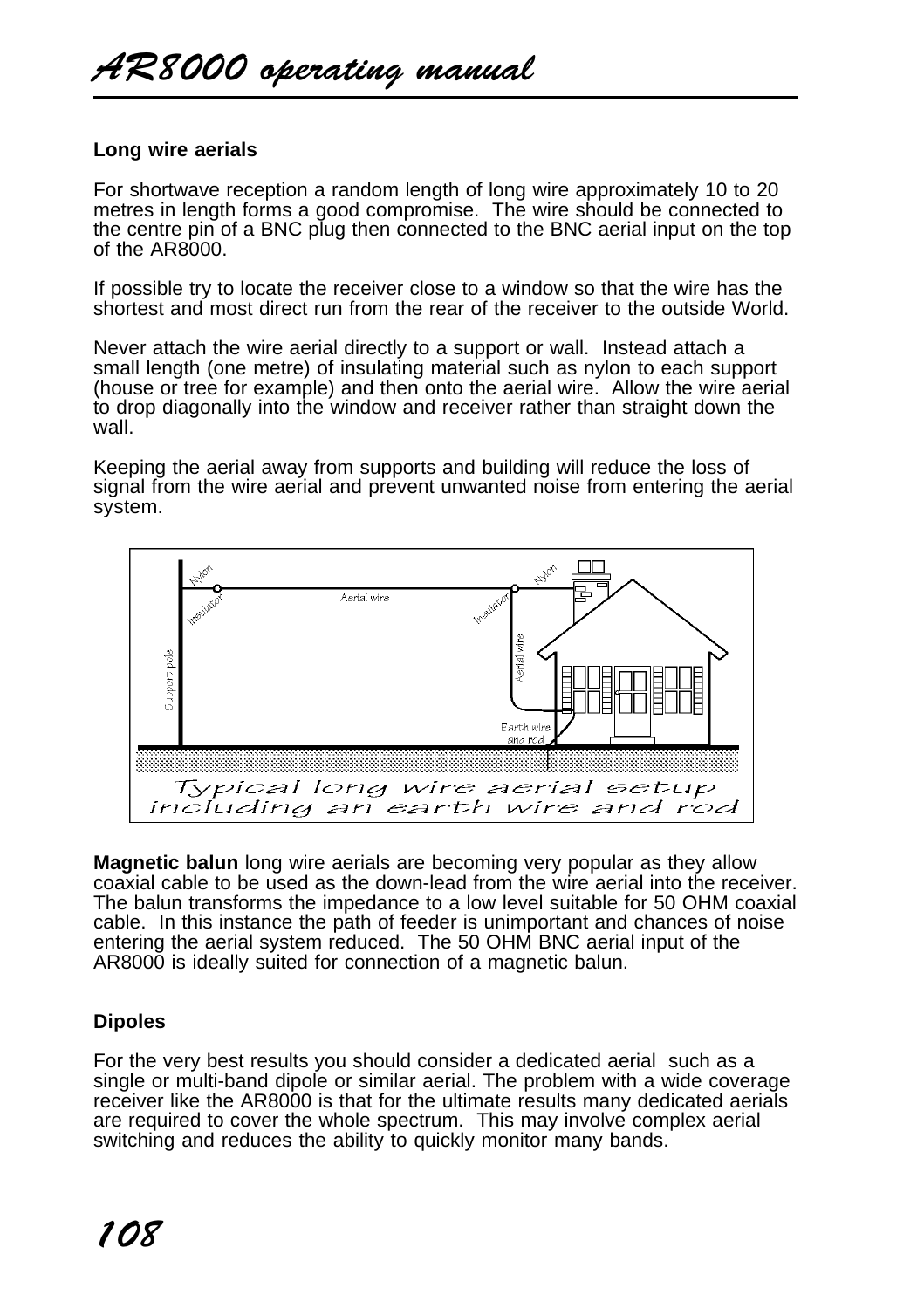As a compromise it may be worth making up a dipole aerial for a band of particular interest and have a VHF-UHF discone plus second random wire for general listening.

It is quite easy to make a dipole for shortwave, for that matter one can be easily made up for VHF or UHF too. If being made for VHF-UHF the centre connection of the coaxial cable feeds the upper element set vertically. Shortwave dipoles on the other hand are usually mounted horizontally

It is worth noting that dipoles are also quite effective on two and three times their design frequency so you can cover a few bands at once. Reception using a half wave dipole is best at 90 degrees to the direction the aerial is laying, however if used at two or three times it's fundamental design frequency, reception is best closer to the direction the aerial is lying.

A dipole has two legs running in opposite directions and can be mounted vertically or horizontally (most VHF activity is vertical). One leg is connected to the centre conductor the coaxial feeder cable while the other leg is connected to the outer screen of the coaxial feeder cable. If mounted vertically the centre of the coaxial feeder should be connected to the leg facing upward.

A simple formulae can be used to calculate the required length of each leg for a half wave dipole:

 75 Frequency in MHz

 $=$  Length of each leg in metres

i.e. For 14.2 MHz

75

 $= 5.28$  metres (i.e. the total length of 14.2 the aerial is twice 5.28m.)

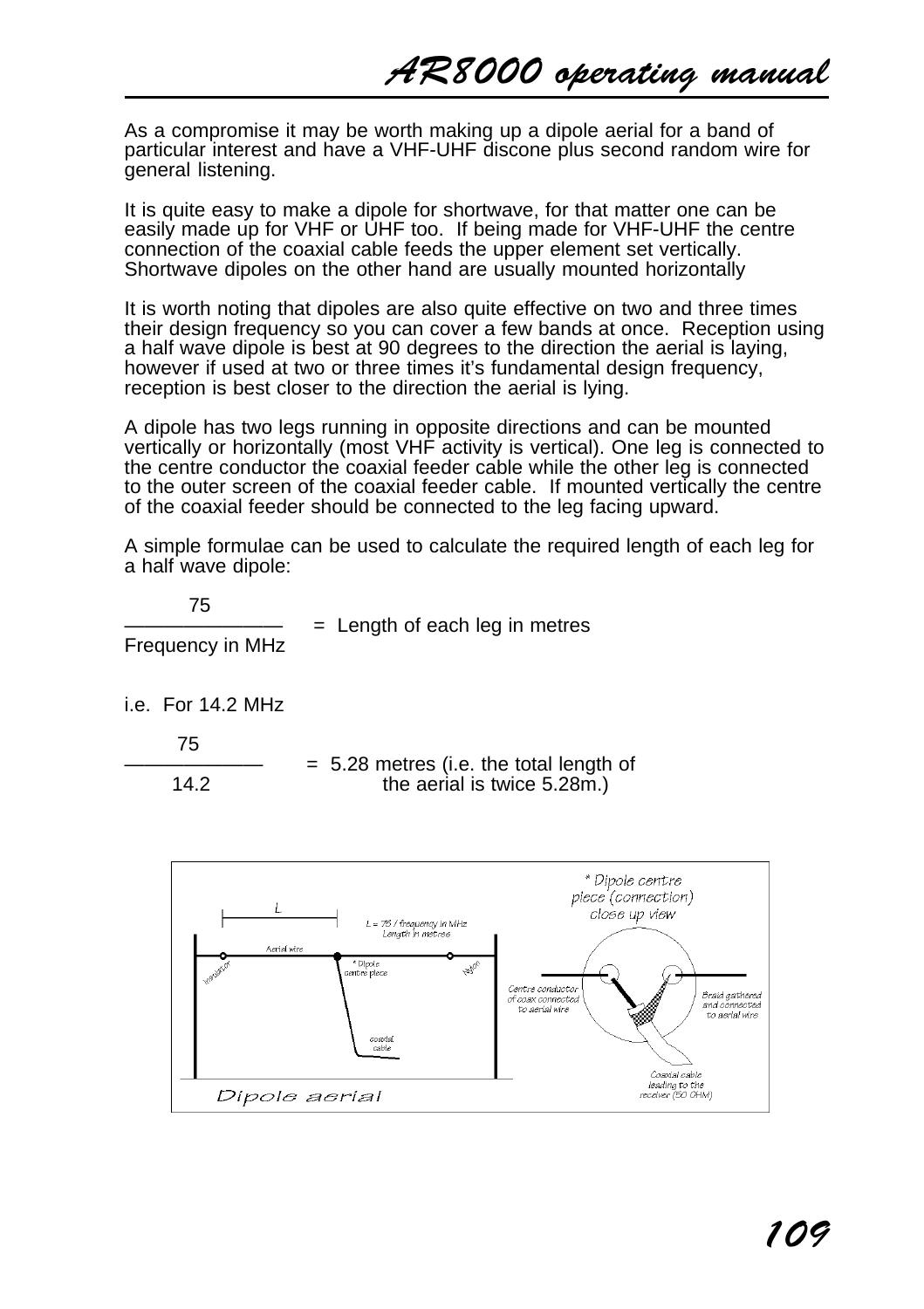# **Coaxial cables**

When constructing dipole aerials or connecting VHF aerials 50 OHM coaxial cable should be used. For shortwave or short runs of VHF URM43, URM76 or RG58U is ideal, for longer runs of VHF-UHF feeder it may be worth considering a heavier URM67 or RG213 (or better!).

# **ATU & preselectors**

Aerial tuning units (ATU) may improve the shortwave section of a wide range receiver by rejecting unwanted signals and only allowing a specific band of frequencies through. These ATUs are normally constructed in small boxes with about 3 controls on the front. The disadvantage is the need to constantly retune the ATU when changing frequency. An ATU of this nature is "passive", this means that no power is required to operate the ATU and no extra circuit-noise is introduced into the receiver.

# **Loop Aerials**

Short wave desktop loop aerials have the advantage of small size (such as the AOR LA320). They too have tuning controls to reject unwanted signals. As the loop is within easy reach of the operator it can be rotated to provide directivity. They can be particularly useful for DX'ing the lower bands.

Generally speaking they offer excellent portability but cannot compare on the higher bands with a well sighted long wire aerial.

### **Active aerials**

Active aerials are normally quite compact (AOR WA7000) and combine a wide coverage aerial (30 kHz - 2 GHz) with a preamplifier mounted within the aerial its-self. They require power to enable them to operate. Not all designs allow you to switch the preamplifier off although some have a gain control.

As with loop aerials they tend to provide good results on the lower bands when compared to poorly sighted short'ish wire aerials. Overload can be a problem on the busy 7 and 9 MHz bands. If you have a small garden space, an active aerial may be worth considering.

# **Discone**

For wide coverage in the VHF-UHF bands a compromise has to be met and the most popular aerial is a discone (AOR DA3000). Their appearance is like a large spider or umbrella without the covering material, the better models have about 16 elements.





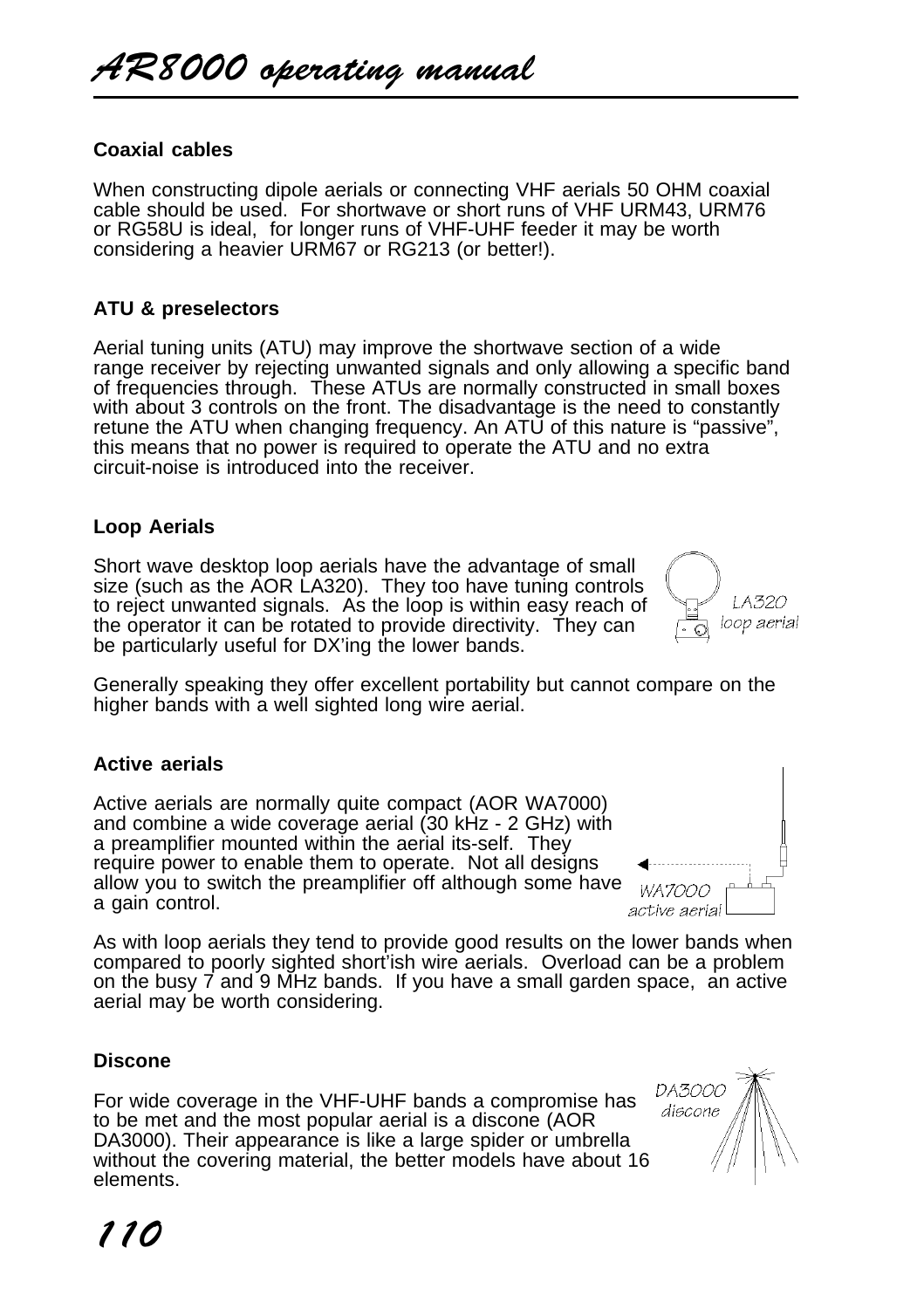Typical usable coverage starts from about 25 MHz and extends continuously to 500 MHz 1300 MHz or even 2000 MHz. The coverage peaks and dips throughout it's range as the elements interact to provide the widest possible coverage. Due to their necessary construction discone aerials are a little prone to "wind noise" due to vibration and possible damage in severe gales.

### **Stub filters**

Should you encounter "breakthrough" when using an external aerial (and the attenuator does not help) a simple stub-filter placed in the coaxial cable may help. This comprises of a `T' connector with an open circuit 50 OHM cable length (the stub) attached to the `T' piece. A rough calculation for the stub length is as follows:  $(75 / \text{Freq in MHz}) \times 0.67 = \text{Stub length in metres i.}$  $(75 /$  Freq in MHz) x 0.67 = Stub length in metres i.e. To reduce the strength of 88.3 MHz on VHF Band 2:  $(75788.3) \times 0.67 =$ 0.57m or 57cm **Commercial filters - ABF125**

A VHF civil AIRBAND FILTER is now available from AOR called the ABF125. This will help minimise the possible effects of breakthrough when listening to VHF airband in BAND-2 VHF high signal areas or when connected to external aerials.

Other manufacturers are providing tunable filters to notch out unwanted signals typically in the range of 75 to 175 MHz.

### **Earth systems**

A separate EARTH connection made to the outer (braid) connector of the BNC plug may improve aerial efficiency and reduce noise.

Suitable earth points include connection to a water pipe, central heating radiator or external earth rod. If fitting a separate external earth rod, consider the implications carefully if your mains supply uses Protective Multiple Earth (PME) system. If in doubt consult an experienced electrician.

Connecting an external earth wire may greatly reduce the local noise encountered when listening on the shortwave bands. It is very important to provide a good earth should you use an aerial tuning unit.

A short length of thick gauge earth wire may be connected to a nearby central heating radiator or water pipe but **never use a gas pipe for earthing**. Ideally a separate earth rod should be used but the length between the receiver and rod becomes restrictive, if too long the earth system may well "pick up" noise rather than remove it.

If a long run of earth wire is necessary, it may be worth considering a "screened earth system". This simply comprises a coaxial cable (such as URM43, URM76 for short runs or URM67 or RG213 for longer runs) shorted inner to outer at the earth rod end with only the centre core connected to the outer of the AR8000 BNC plug, the outer braid being cut back and insulated.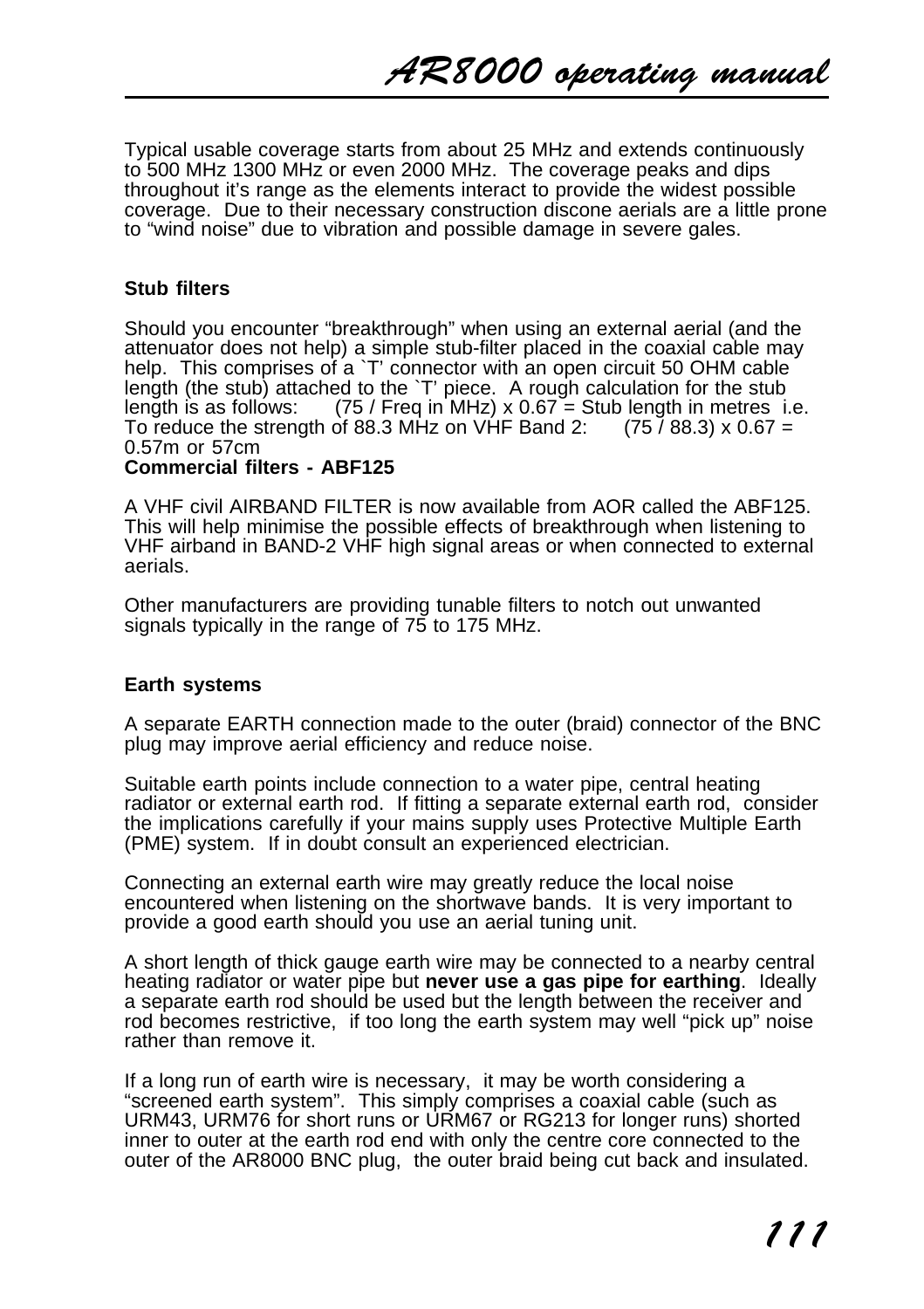This provides a screen for potential incoming interference and passes any noise down the cable away from the receiver and toward the earth rod.

# **(23) Propagation - shortwave bands**

VHF and UHF transmissions generally only propagate relatively short distances when compared to short wave signals. For all intensive purposes they may be considered as line-of-sight plus a bit.

Where as point to point communication between mobile users or when in built up areas may only be a couple of miles, aircraft at heights of 30,000 feet may be heard for many miles (50 to 200 with the right conditions).

Occasionally "tropospheric" weather conditions or "sporadic E" layer ionisation enable VHF-UHF signals to travel many hundreds of kilometres.

Unlike VHF and UHF transmissions which generally propagate only on a localised basis (to the horizon plus a small amount), shortwave transmissions may travel for many thousands of kilometres. Depending upon the frequency in use, time of day, season of the year and sun spot activity, transmissions may propagate completely around the World.

Radio signals are electromagnetic waves very similar to light beams. As such they do not readily follow the curvature of the Earth but attempt to travel out into space.

### **The ionosphere**

Luckily the frequency spectrum of shortwave is often reflected back down to Earth by the upper layer of the Earth's atmosphere called the ionosphere.

When the reflected signals reach the Earth again they may either be received or reflected back up into space. If lucky, they will be reflected by the ionosphere yet again down toward the Earth providing reception into another and possibly more distant location.

The ionosphere is constructed of many layers of ionised gas. Of particular interest to shortwave listeners' are the lower "E" and upper "F1" & "F2" layers although a lower "D" layer exists during day time.

### **"D" layer**

During day time the lower "D" layer forms around 60 to 80 kilometres above the Earth's surface. This "D" layer tends to absorb low frequencies reducing the distance covered by medium wave transmissions. In the night time when the "D" layer dissipates, medium and low frequency transmissions may propagate over much greater distances.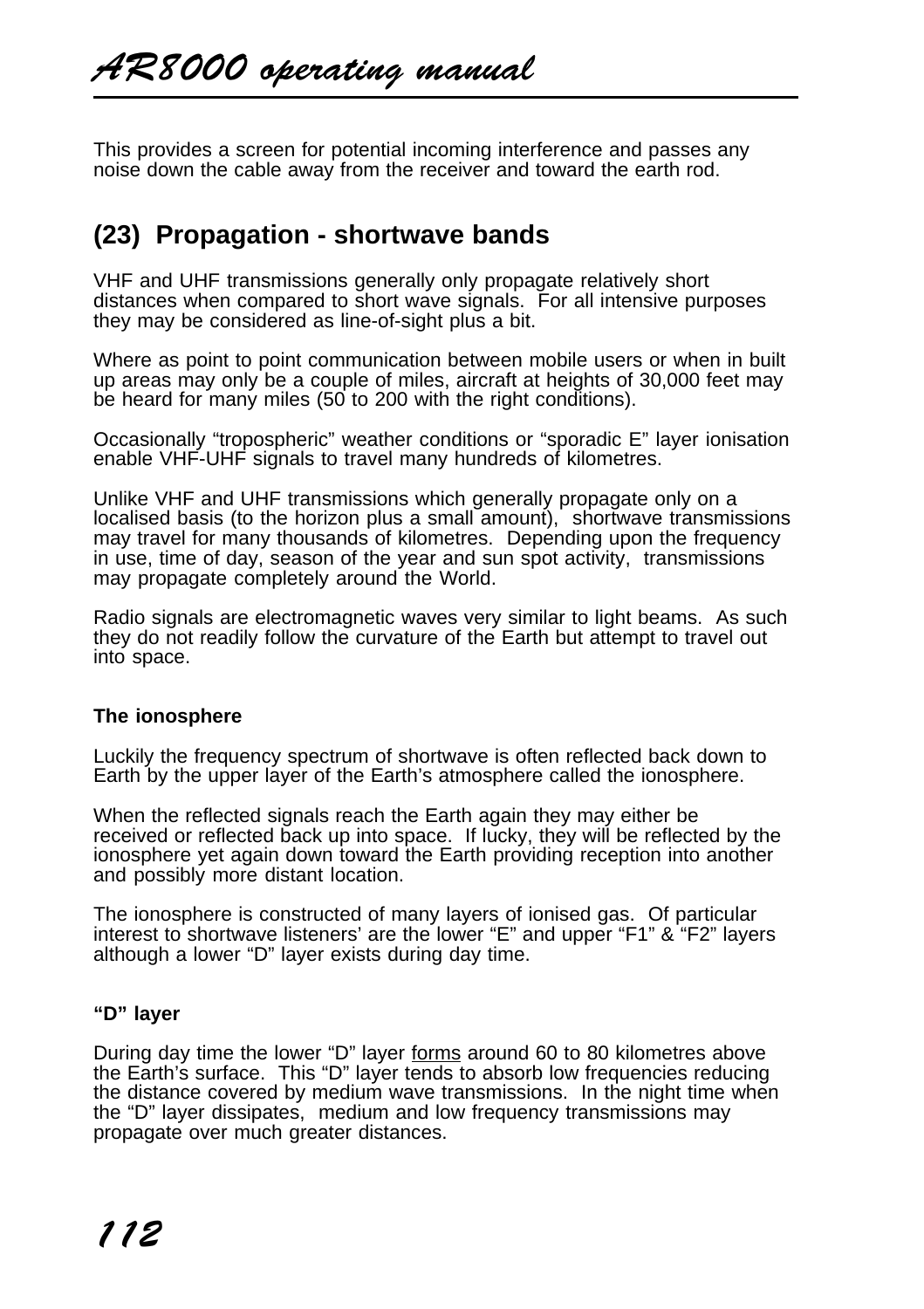AR8000 operating manual

If the transmitted frequency is too high for to be reflected by the ionosphere, or the angle too steep, transmissions will simply pass straight though the ionosphere without being reflected and will travel upward to the next ionosphere layer.

### **"E" layer**

Above the "D" layer is the "E" layer located at a height of about 100 kilometres. The "E" layer tends not to absorb signals as much as the "D" layer but refracts some signal back to Earth where it may be received some distance from the original point of transmission.

Usually in Autumn and Spring "SPORADIC E" propagation consisting of dense pockets of "E" layer ionosphere, reflect even the higher VHF and UHF transmissions causing patterning on television sets. This is to the delight of Radio Amateurs who are then able to communicate for many hundreds and even thousands of kilometres on frequency bands usually capable of only local reception.

Occasionally a similar effect can be caused by temperature inversion layers creating "tropospheric propagation" selectively "ducting" transmissions between two points. Tropospheric propagation is usually applicable to the **higher VHF and UHF bands.** 



# **"F1" & "F2" layers**

During the day time there are two upper layers of the ionosphere, these being the "F1" layer at about 200 kilometres and the "F2" layer at about 400 kilometres. As evening falls, these layers combine to form a single "F" layer. It is "F" layer propagation that is largely responsible for shortwave propagation over great distances.

The density of the ionosphere layers varies depending upon season, time of day and sunspot activity which is believed to follow an eleven year cycle of good and bad propagation conditions.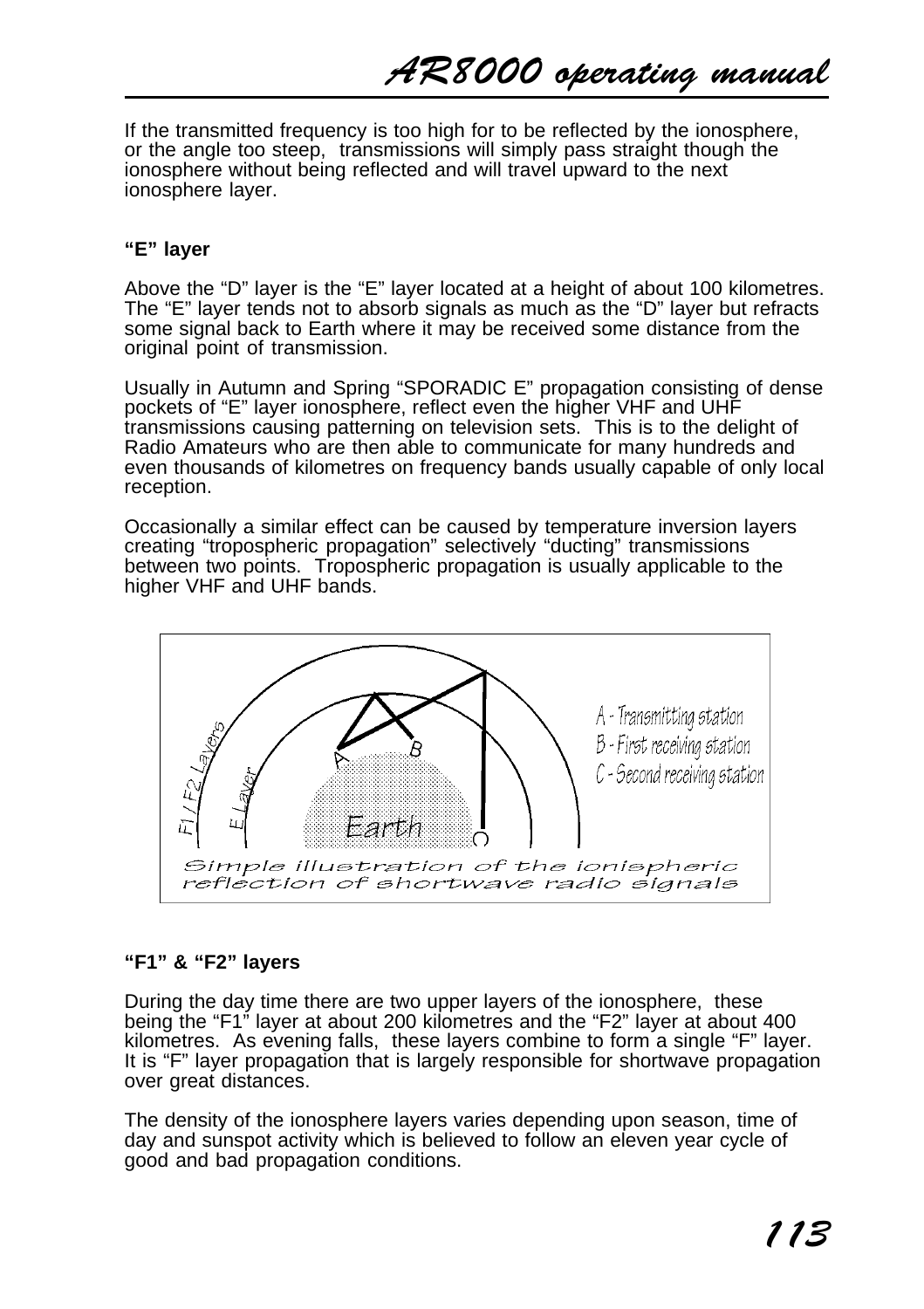You will note that large areas of the Earth's surface lays between the point of transmission and reflection, in this area there will be little or no reception. For this reason "F" layer propagation is often referred to a "SKIP" and the reflected signal as "SKY WAVE".

Generally speaking only frequencies below 30MHz are reflected by the ionosphere. Higher frequencies pass straight through even the "F" layers and will continue outward into space for ever.

## **Choice of frequency**

Depending upon the time of day and desired skip distance, different frequencies will be selected by Radio Amateurs and commercial users such as Oceanic Air Traffic.

For instance the "MUF" (Maximum Usable Frequency) is often stated for a path between two locations. Choosing a frequency above the "MUF" will not produce results as transmissions will pass straight into space.

Many propagation predictions and statistics are published and usually available from most country's National Amateur Radio and Shortwave Listeners representatives.

Various publications are produced giving transmission and contact details for World wide reception. These titles include:

World Radio TV Handbook (WRTH), BPI Communications, 1515 Broadway, New York 10036, NY USA.

Passport To World Band Radio, IBS North America, Box 300, Penn's Park PA 18943, USA.

Listings for utility services are also widely published and available.